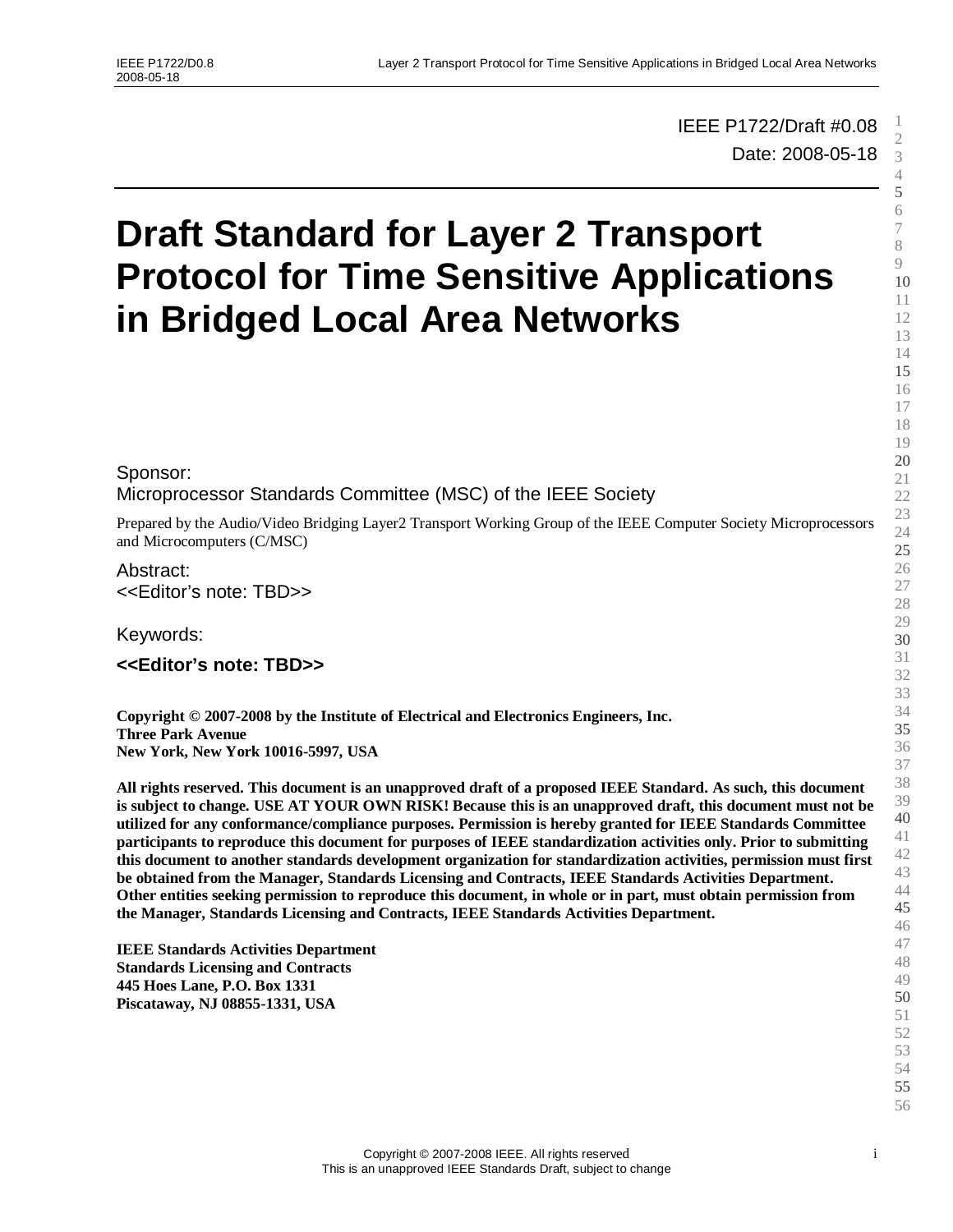# **Introduction**

**(This introduction is not part of IEEE P1722/D0.03 Draft Standard for Layer 2 Transport Protocol for Time Sensitive Applications in Bridged Local Area Networks.)**

**<<Editor's note: Additional introductory text TBD>>**

**Editors'Foreword**

**<<Notes>>**

**<<Throughout this document, all notes such as this one, presented between angle braces, are temporary notes inserted by the Editors for a variety of purposes; these notes and the Editors'Foreword will all be removed prior to publication and are not part of the normative text.>>**

**<<Comments and participation in IEEE standards development>>**

**<<All comments on this draft are welcome and encouraged. This includes not only technical comments, but also in the areas of IEEE standards presentation style, formatting, spelling, etc. as a properly formatted and structured document will improve the understanding and implementability of all relevant technical details. It is also requested that all technical and editorial comments should not simply state what is wrong, but also what in the commenter's opinion should be done to fix the problem.**

**Full participation in the development of this draft requires individual attendance at IEEE P1722 meetings. Information on P1722 activities, working papers, and email distribution lists etc. can be currently be found on the AVBTP Website: http://grouper.ieee.org/groups/1722/**

**Use of the email distribution list is not presently restricted to IEEE MSC members, and the working group has had a policy of considering ballot comments from all who are interested and willing to contribute to the development of the draft. Individuals not attending meetings have helped to identify sources of misunderstanding and ambiguity in past projects. Non-members are advised that the email lists exist primarily to allow the members of the working group to develop standards, and are not a general forum.**

**Comments and questions on this document may be sent to the AVBTP email exploder, to the editor or to the chair (email addresses below). Information on joining the AVBTP email exploder can currently be found at:** <http://grouper.ieee.org/groups/1722/reflector.html>

**PLEASE NOTE: Comments whose distribution is restricted in any way cannot be considered, and may not be acknowledged.**

**Editor of the P1722 Working Group:**

**Alan K. Bartky SNAP networks 1871 SHARON LN SANTA ANA CA 92705-5910 USA +1 (714) 425 0967 (Tel) EMAIL:** [alan@snap-networks.com](mailto:alan@snap-networks.com)

**Chair of the P1722 Working Group:**

**Robert Boatright Harman Pro email: rboatright@ieee.org +1 (801) 568-7566 office +1 (801) 859-5294 mobile**

**>>**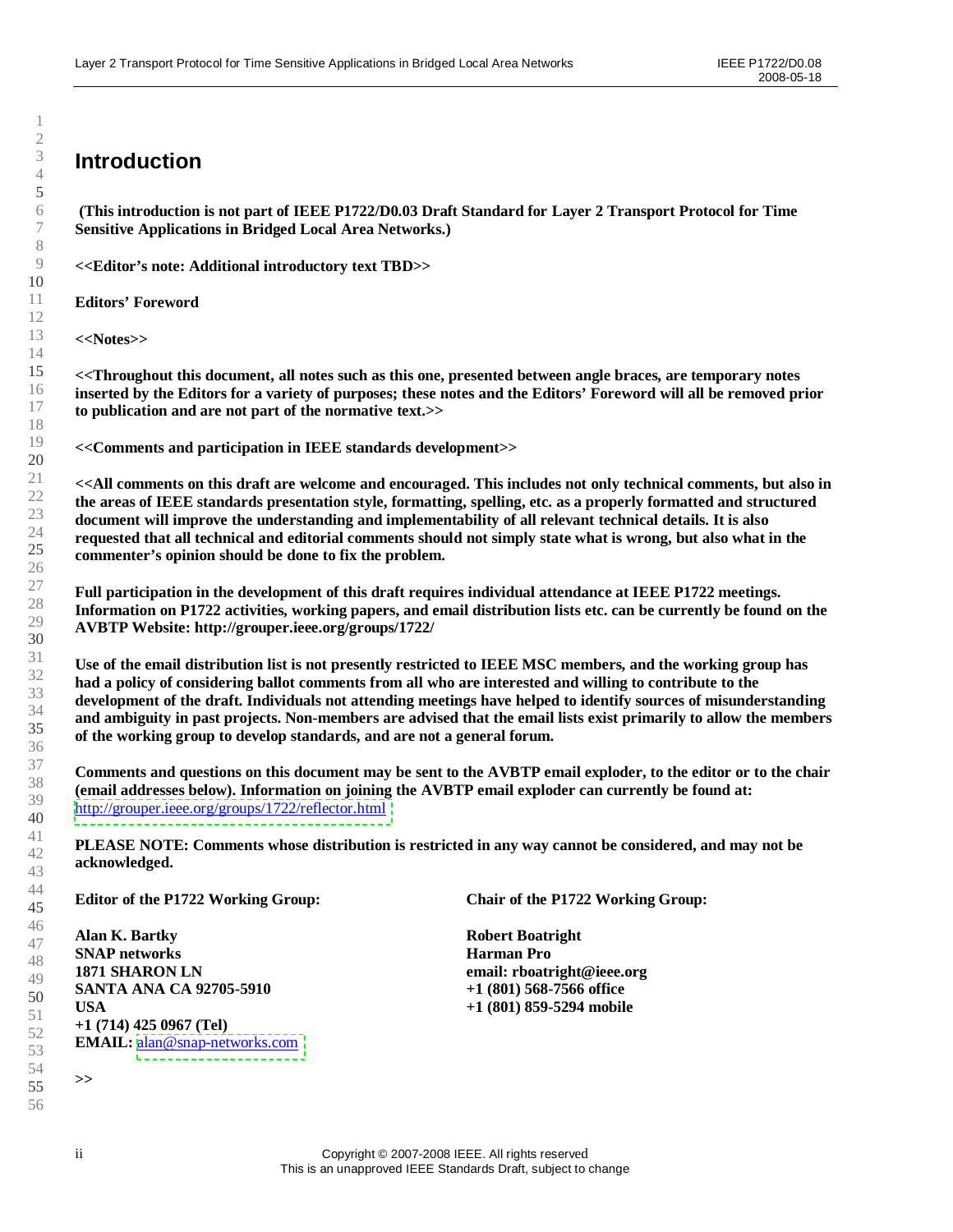**<<Editor's note: Document format and use of standard MSC templates for editing IEEE standards:**

**This document is being edited in Microsoft Word based on the 2007 standard MSC template and the goal of the working group is to adhere to the formats and conventions contained within the template and its associated guidelines document unless otherwise agreed to by the working group.**

**Standard MSC templates are available for Adobe Framemaker, Microsoft Word, and Open-Office. For more information and for additional web links to download the template files, please see:**

**<http://grouper.ieee.org/groups/msc/WordProcessors.html>**

**These templates are available under an open-source license; they may be used by any SDO, individual, or company. >>**

#### **Patents**

**Attention is called to the possibility that implementation of this standard may require use of subject matter covered by patent rights. By publication of this standard, no position is taken with respect to the existence or validity of any patent rights in connection therewith. The IEEE shall not be responsible for identifying patents or patent applications for which a license may be required to implement an IEEE standard or for conducting inquiries into the legal validity or scope of those patents that are brought to its attention.**

**For further information on IEEE patent policy, please see: <http://standards.ieee.org/board/pat/pat-slideset.pdf>**

#### **Participants**

**At the time this draft standard was completed, the Audio/Video Bridging Layer2 Transport Working Group had the following membership:**

**<< Editor's note: This list is based on active participants within recent history either by face to face meetings or by email contributions. At some point in the future, this will be replaced with an official list>>**

| <b>Robert Boatright, Chair</b><br>Alan K. Bartky, Editor |                         |                             |                                  |
|----------------------------------------------------------|-------------------------|-----------------------------|----------------------------------|
| Alan K. Bartky                                           | <b>John Nels Fuller</b> | <b>Suman Sharma</b>         |                                  |
| Alexei Beliaev                                           | <b>Chuck Harrison</b>   | <b>Kevin Stanton</b>        |                                  |
| <b>Robert Boatright</b>                                  | <b>Lee Minich</b>       | <b>Michael Johas Teener</b> | $\angle$                         |
| <b>George Claseman</b>                                   | <b>Matt Mora</b>        | <b>Fred Tuck</b>            | $\angle$<br>$\angle$             |
| <b>William Dai</b>                                       | Dave Olsen              | <b>Niel Warren</b>          | $\angle$<br>$\angle$<br>$\angle$ |
| <b>Craig Gunther</b>                                     | <b>Don Pannell</b>      | <b>Andy Yanowitz</b>        | $\angle$                         |

**The following members of the balloting committee voted on this standard. Balloters may have voted for approval, disapproval, or abstention.**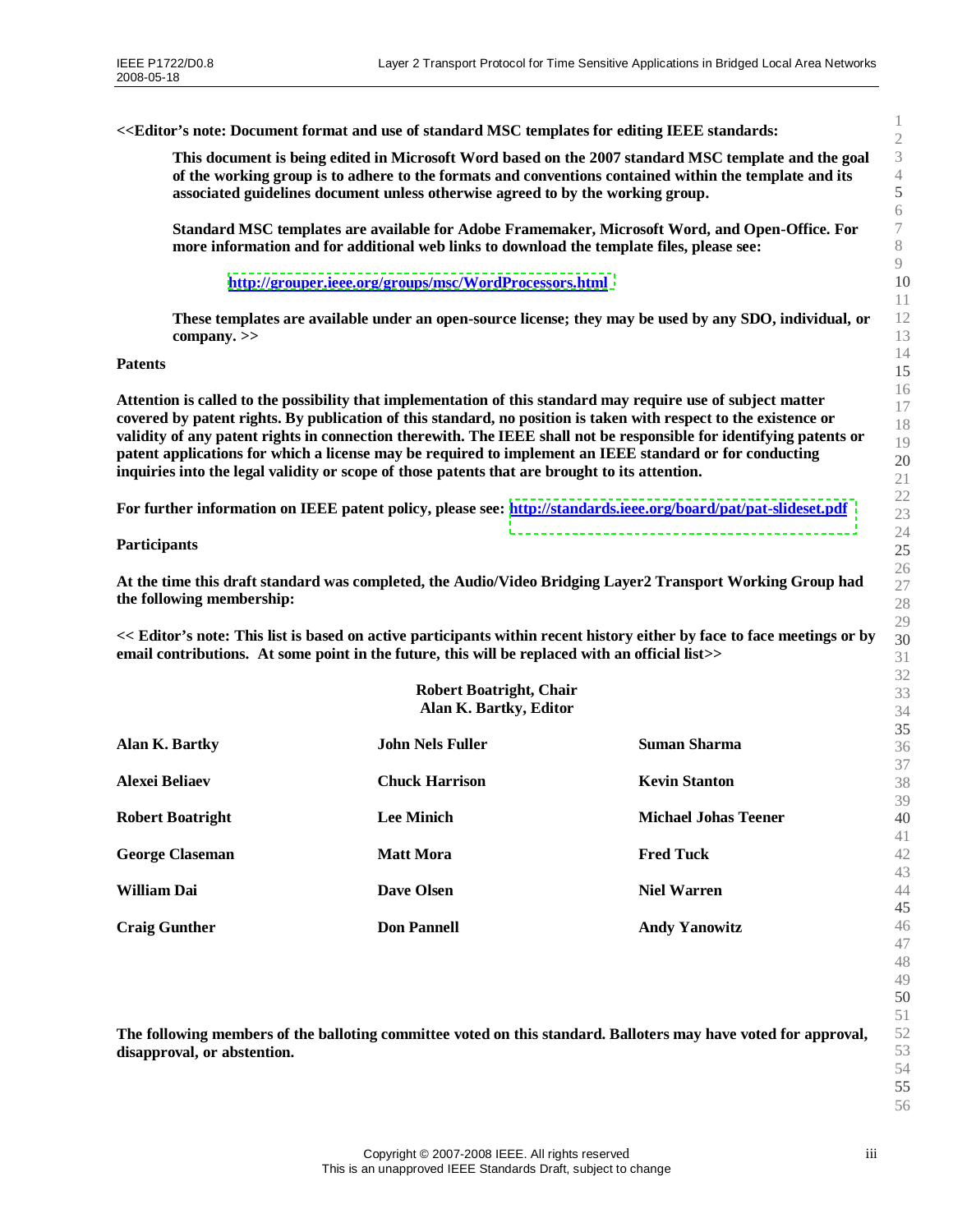| (to be supplied by IEEE) |                                                                                                |
|--------------------------|------------------------------------------------------------------------------------------------|
| membership:              | When the IEEE-SA Standards Board approved this standard on XX Month 200X, it had the following |
|                          | Name, Chair                                                                                    |
|                          | name, Vice Chair                                                                               |
|                          | name, Secretary                                                                                |
| (to be supplied by IEEE) |                                                                                                |
|                          |                                                                                                |
| *Member Emeritus         |                                                                                                |
|                          | Also included is the following nonvoting IEEE-SA Standards Board liaisons:                     |
|                          | (To be supplied by IEEE)                                                                       |
|                          | Editor's name here                                                                             |
|                          | <b>IEEE Standards Project Editor</b>                                                           |
|                          |                                                                                                |
|                          |                                                                                                |
|                          |                                                                                                |
|                          |                                                                                                |
|                          |                                                                                                |
|                          |                                                                                                |
|                          |                                                                                                |
|                          |                                                                                                |
|                          |                                                                                                |
|                          |                                                                                                |
|                          |                                                                                                |
|                          |                                                                                                |
|                          |                                                                                                |
|                          |                                                                                                |
|                          |                                                                                                |
|                          |                                                                                                |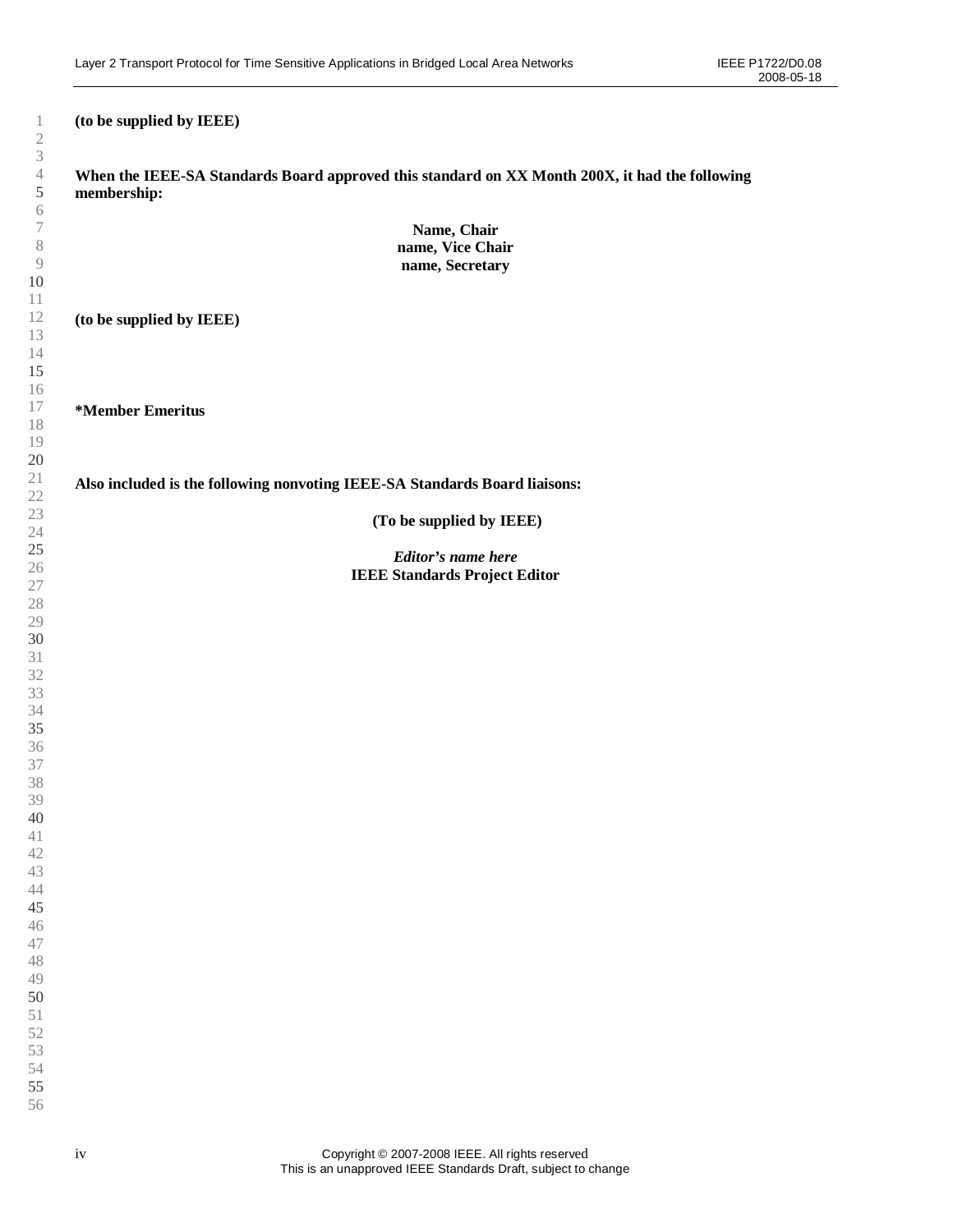# Revision history

#### Version Date Author Comments 0.01 | 2007-07-11 | Alan K. Bartky First version based on IEEE templates, IEEE other specifications and work to date from various contributions from [http://www.avbtp.org](http://www.avbtp.org/) 0.02 | 2007-07-13 | Alan K. Bartky Changed to MSC template. Misc. cleanup 0.03  $2007-08-10$  Alan K. S<br>Bartky Bartky Summary changes: Edited in initial proposals for Fragmentation/Reassembly, Cross-Timestamp functions. Redesigned encapsulations to accommodate Fragmentation/Reassembly with standardized fields for fragment and packet lengths o Added additional quadlet to all data stream packets o Made it so all even numbered subtypes indicate "standard data stream header format, including 61883/IIDC and Proprietary/Experimental; and made odd numbered subtypes reserved for control With that, changed reserved subtype value for AV/C control data from 2 to 3. Also changed proprietary control messages to be subtype  $FF_{16}$  with subtype\_data of zero (0). Edited in changes based on comments from Cupertino face to face meeting. • Copied line numbering format from latest MSC template. Added hyperlink, table of contents, references, etc. to output PDF file.  $0.04$  | 2007-08-27 | Alan K. | • Bartky Edited in changes based on discussions at Santa Clara face to face meeting, 2007-08-23. Added 64 bit Stream ID for all frames. Updated diagrams and text accordingly. Added Control/Data bit after Ethertype as MSB and changed subtype field from 7 to 8 bits. Updated values, text and tables accordingly. Edited in some of the changes for fragmentation and reassembly based on emails and teleconference discussions. Still more work to go here, but should be good enough to start discussing again. • Created new Annex Z for holding of issues and resolutions during creation of this specification. Started editing some text from initial cut and paste bullets from my PowerPoint based contributions to be more "standard like" text. Still a lot more to go on this, but again hopefully still good enough to discuss at our meetings.

### **The following table shows the change history for this specification.**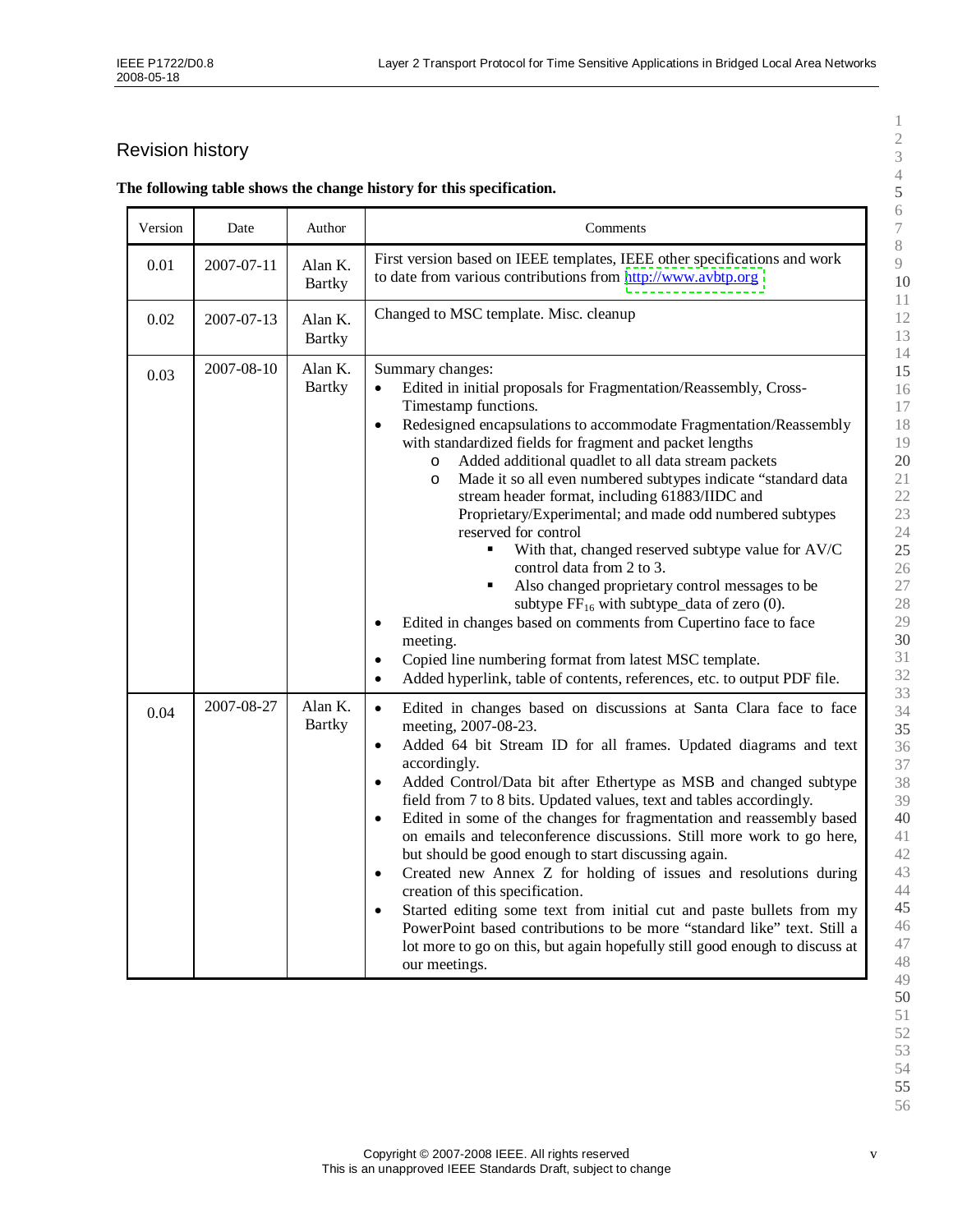| 0.05 | 2007-11-29 | Alan K.<br><b>Bartky</b> | David V. James edited in suggested style, syntax, etc. type changes.<br>Editor reviewed all of them and chose which to accept into the<br>document (comments/question on those not accepted welcome).<br>Edited multiple encapsulation changes to realign the AVBTP frame<br>$\bullet$<br>to have the same quadlet alignment as IP packets (original<br>alignment was based on trying to align the AVBTP packet in the<br>same quadlet alignment as an Ethernet Frame, IP packets are<br>actually not quadlet aligned with the frame as the Ethernet header is<br>either 14 or 18 bytes long depending on if the frame is untagged<br>(14) or tagged (18) format. Basically added two additional bytes at<br>the start of each frame.<br>Changed control frame encapsulation to have a standard length and<br>٠<br>status field (i.e. took advantage of the 2 new bytes added).<br>Incorporated initial cut and paste and some modifications to John<br>٠<br>Nels Fuller's contribution on AV/C Command Transport Protocol.<br>Misc. cleanup, rewording and clarification of Fragmentation section<br>٠<br>(still more to work here).<br>Initial incorporation of Craig Gunther's contribution on AVBTP<br>timestamp and 61883 SYT processing (mostly cut and paste, some<br>minor edit's)                                                                                                                                                                                                          |
|------|------------|--------------------------|-----------------------------------------------------------------------------------------------------------------------------------------------------------------------------------------------------------------------------------------------------------------------------------------------------------------------------------------------------------------------------------------------------------------------------------------------------------------------------------------------------------------------------------------------------------------------------------------------------------------------------------------------------------------------------------------------------------------------------------------------------------------------------------------------------------------------------------------------------------------------------------------------------------------------------------------------------------------------------------------------------------------------------------------------------------------------------------------------------------------------------------------------------------------------------------------------------------------------------------------------------------------------------------------------------------------------------------------------------------------------------------------------------------------------------------------------------------------------------------------------------|
| 0.06 | 2008-03-07 | Alan K.<br><b>Bartky</b> | Edited in John's Fuller's contribution on Command Transport<br>Protocol and did some misc. editing and cleanup. Also, per group<br>consensus changed OPEN and CLOSE to OPEN and CLOSE<br>Edited in Dave Olsen's contributions on Timing/Synchronization<br>and also MAC address allocation. For MAC address Allocation,<br>created a new normative Annex (note: this may move to another<br>IEEE 802 based standard in the future, but for now, we will keep<br>working on this in P1722).<br>In process of editing the text in, did several changes from<br>$\circ$<br>"should" to "shall" based on my understanding of the text<br>and needs of the protocol as described by the text. The<br>editor kindly requests others review all uses of "should"<br>and "shall" throughout the document.<br>Updated AVBTP name list to be more reflective of those actually<br>working and contributing to the standard.<br>Moved fragmentation/reassembly details from main text to Annex B<br>as native AVBTP end stations will use CIP to do the breaking up of<br>source data into AVBTP packets and will not support CIP packets<br>that do not fit in a maximum size Ethernet frame. This work may<br>still be useful for IEEE 1394 to AVBTP interworking units, so<br>moving the text and diagrams there as a placeholder.<br>Added some placeholder text from some new assumptions as<br>٠<br>discussed at the Sandy Utah face to face meeting and entered into<br>the draft assumptions document. |

1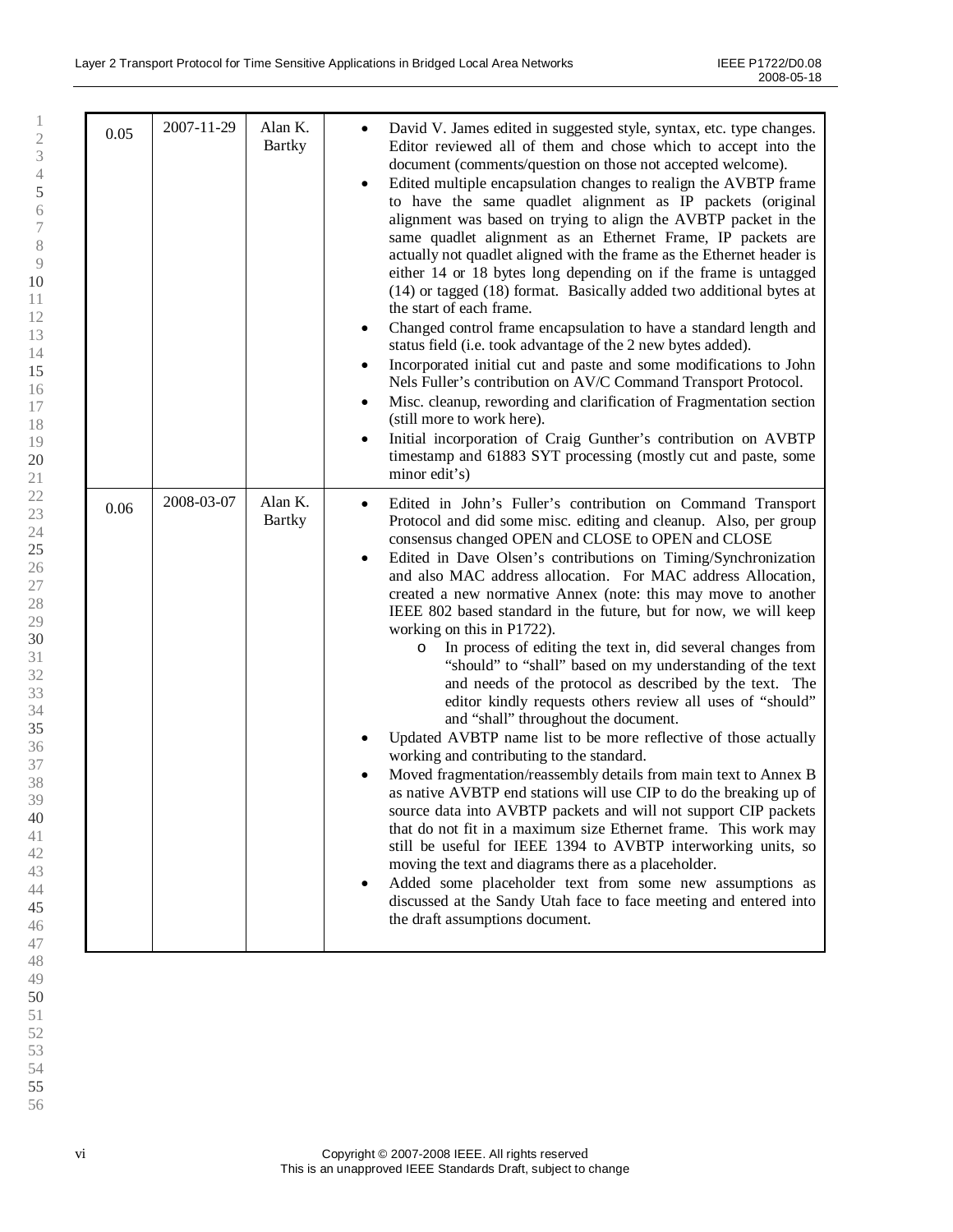| 2008-04-07<br>0.7 | Alan K.<br><b>Bartky</b> | Updated editor's contact information<br>$\bullet$<br>Updated Web page and email address info to official IEEE 1722<br>web site<br>Significantly updated Annex C based on discussions in IEEE 1722<br>$\bullet$<br>and 802.1 AVB meetings.<br>Changed from "Multicast MAC address acquisition<br>$\circ$<br>protocol" to "MAC address acquisition protocol" to reflect<br>request to allow protocol to be expanded to also allow<br>allocation of Source MAC addresses and to allow for a<br>future DHCP like server for allocating MAC addresses.<br>Based on that added new proposed fields and<br>٠<br>protocol operations<br>Added new tables and parameters to make it easier to tune.<br>$\circ$<br>Per discussions from last face to face meeting and also on<br>teleconferences, Changed fields:<br>gm_info to gm_discontinuity<br>$\circ$<br>gm_generation to stream_reserved2<br>$\circ$                                                                                                                                                                                                                                                                                                                           |
|-------------------|--------------------------|-----------------------------------------------------------------------------------------------------------------------------------------------------------------------------------------------------------------------------------------------------------------------------------------------------------------------------------------------------------------------------------------------------------------------------------------------------------------------------------------------------------------------------------------------------------------------------------------------------------------------------------------------------------------------------------------------------------------------------------------------------------------------------------------------------------------------------------------------------------------------------------------------------------------------------------------------------------------------------------------------------------------------------------------------------------------------------------------------------------------------------------------------------------------------------------------------------------------------------|
| 2008-05-18<br>0.8 | Alan K.<br><b>Bartky</b> | Removed Cross timestamp and Fragmentation from Annex B based<br>$\bullet$<br>on agreement to have 1394 to Ethernet AVBTP gateways use the<br>source cycle time in the gateway_info field and require that 1394 to<br>AVBTP gateways break up and reassemble as necessary on data<br>block boundaries (i.e. Break up large CIP packets into multiple<br>smaller CIP packets that fit on Ethernet and then reassemble as<br>necessary when sending back on 1394 networks).<br>Changed diagrams and data definition to look more like IETF<br>$\bullet$<br>documents (bits 00-31, big endian format). Came up with a hybrid<br>format that hopefully should please those familiar with 1394<br>conventions and/or IETF conventions.<br>Changed format and some supporting text on MAAP protocol in<br>$\bullet$<br>Annex C to:<br>Use start and length instead of start and end<br>$\circ$<br>Added renewal time field<br>$\circ$<br>Started some work on 61883 based timing and synchronization<br>$\bullet$<br>sections by going through the 61883 series of documents and<br>putting in this document key sections that need to change to work in<br>an AVBTP environment based on design needs and discussions to<br>date. |
|                   |                          |                                                                                                                                                                                                                                                                                                                                                                                                                                                                                                                                                                                                                                                                                                                                                                                                                                                                                                                                                                                                                                                                                                                                                                                                                             |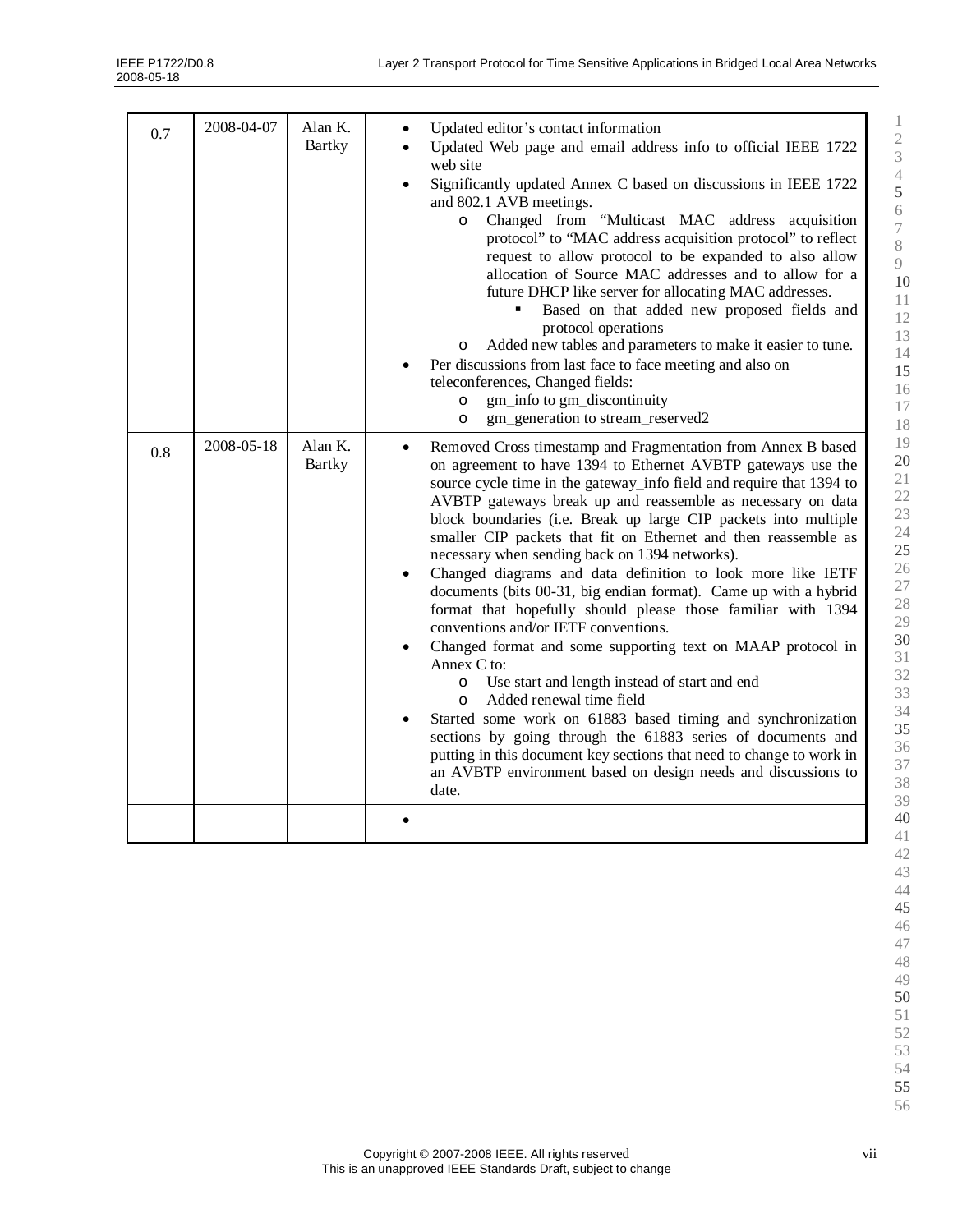# Table of contents

| $\overline{4}$ |  |
|----------------|--|
| 5              |  |
| 6              |  |
| 7              |  |
| 8              |  |
| $\overline{9}$ |  |
| 10             |  |
| 11             |  |
| 12             |  |
| 13             |  |
| 14             |  |
| 15             |  |
| 16             |  |
| 17             |  |
| 18<br>19       |  |
|                |  |
| 20<br>21       |  |
| 22             |  |
| 23             |  |
| 24             |  |
| 25             |  |
| 26             |  |
| 27             |  |
| 28             |  |
| 29             |  |
| 30             |  |
| 31             |  |
| 32             |  |
| 33             |  |
| 34             |  |
| 35             |  |
| 36             |  |
| 37             |  |
| 38             |  |
| 39             |  |
| 40             |  |
| 41             |  |
| 42             |  |
| 43             |  |
| 44             |  |
| 45             |  |
| 46             |  |
| 47             |  |
| 48             |  |
| 49             |  |
| 50             |  |
| 51             |  |
| 52             |  |
| 53             |  |
| 54             |  |
| 55             |  |
| 56             |  |

 $\,1\,$ 

 $\overline{2}$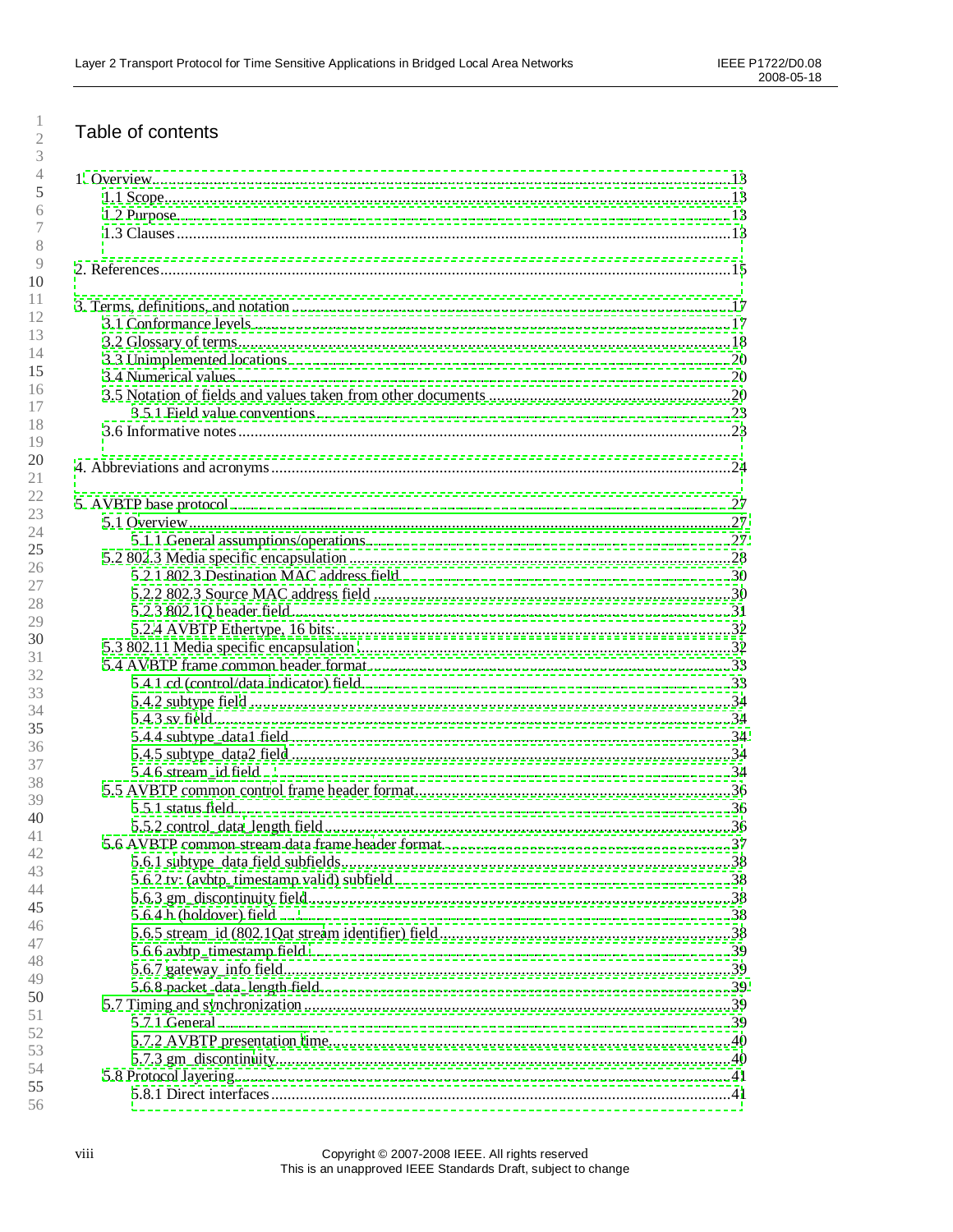|                                                                                                               | 2             |
|---------------------------------------------------------------------------------------------------------------|---------------|
|                                                                                                               | 3<br>4        |
|                                                                                                               | $\mathfrak s$ |
|                                                                                                               | 6             |
|                                                                                                               | 7             |
|                                                                                                               | 8             |
|                                                                                                               | 9             |
|                                                                                                               | 10            |
|                                                                                                               | 11            |
|                                                                                                               | 12            |
|                                                                                                               | 13            |
|                                                                                                               | 14            |
|                                                                                                               | 15            |
|                                                                                                               | 16            |
|                                                                                                               | 17            |
|                                                                                                               | 18            |
|                                                                                                               | 19            |
|                                                                                                               |               |
|                                                                                                               | 20<br>21      |
|                                                                                                               | 22            |
|                                                                                                               | 23            |
|                                                                                                               |               |
| 6.4.12 SYT (synchronization timing) field (1394 cycle time based presentation time for SPH field equals 0) 50 | 24<br>25      |
|                                                                                                               | 26            |
|                                                                                                               |               |
|                                                                                                               | 27            |
|                                                                                                               | 28            |
|                                                                                                               | 29            |
|                                                                                                               | 30            |
|                                                                                                               | 31            |
|                                                                                                               | 32            |
|                                                                                                               | 33            |
|                                                                                                               | 34            |
|                                                                                                               | 35            |
|                                                                                                               | 36            |
|                                                                                                               | 37            |
|                                                                                                               | 38            |
|                                                                                                               | 39            |
|                                                                                                               | 40            |
|                                                                                                               | 41            |
|                                                                                                               | 42            |
|                                                                                                               | 43            |
|                                                                                                               | 44            |
|                                                                                                               | 45            |
|                                                                                                               | 46            |
|                                                                                                               | 47            |
|                                                                                                               | 48            |
|                                                                                                               | 49            |
|                                                                                                               | 50            |
|                                                                                                               | 51            |
|                                                                                                               | 52            |
|                                                                                                               | 53            |
|                                                                                                               | 54            |
|                                                                                                               | 55            |
|                                                                                                               | 56            |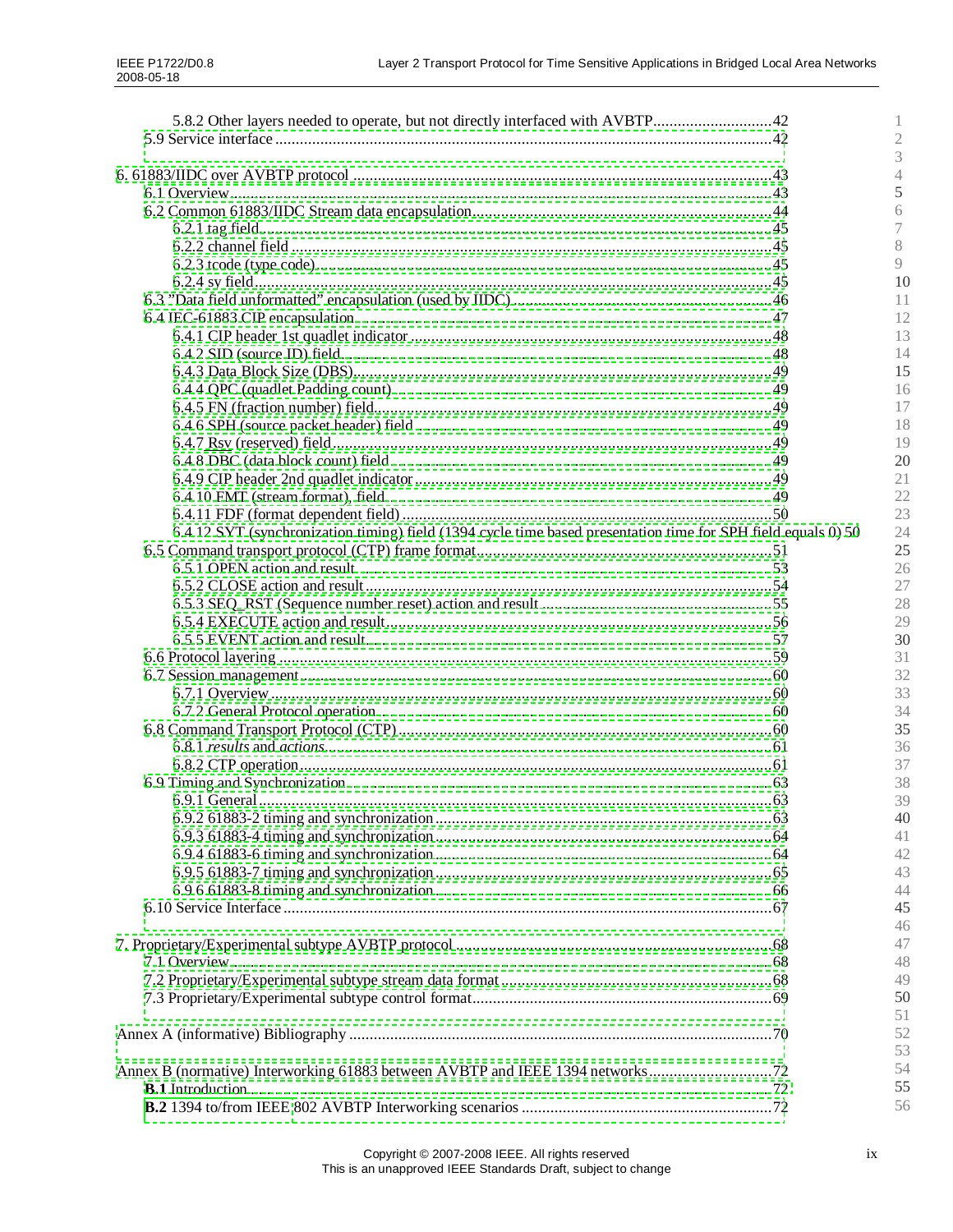| 3  |                                                                                                                 |
|----|-----------------------------------------------------------------------------------------------------------------|
| 4  |                                                                                                                 |
| 5  |                                                                                                                 |
| 6  |                                                                                                                 |
|    |                                                                                                                 |
| 8  |                                                                                                                 |
| 9  |                                                                                                                 |
| 10 |                                                                                                                 |
|    |                                                                                                                 |
| 12 |                                                                                                                 |
| 13 |                                                                                                                 |
| 14 |                                                                                                                 |
| 15 |                                                                                                                 |
| 16 |                                                                                                                 |
| 17 |                                                                                                                 |
| 18 |                                                                                                                 |
| 19 |                                                                                                                 |
| 20 |                                                                                                                 |
| 21 |                                                                                                                 |
| 22 |                                                                                                                 |
| 23 |                                                                                                                 |
| 24 |                                                                                                                 |
| 25 |                                                                                                                 |
| 26 |                                                                                                                 |
| 27 | Z.4 Need to define more details on format and function of AVBTP source Timestamp and relationship to use of the |
| 28 |                                                                                                                 |
| 29 |                                                                                                                 |
| 30 |                                                                                                                 |
| 31 |                                                                                                                 |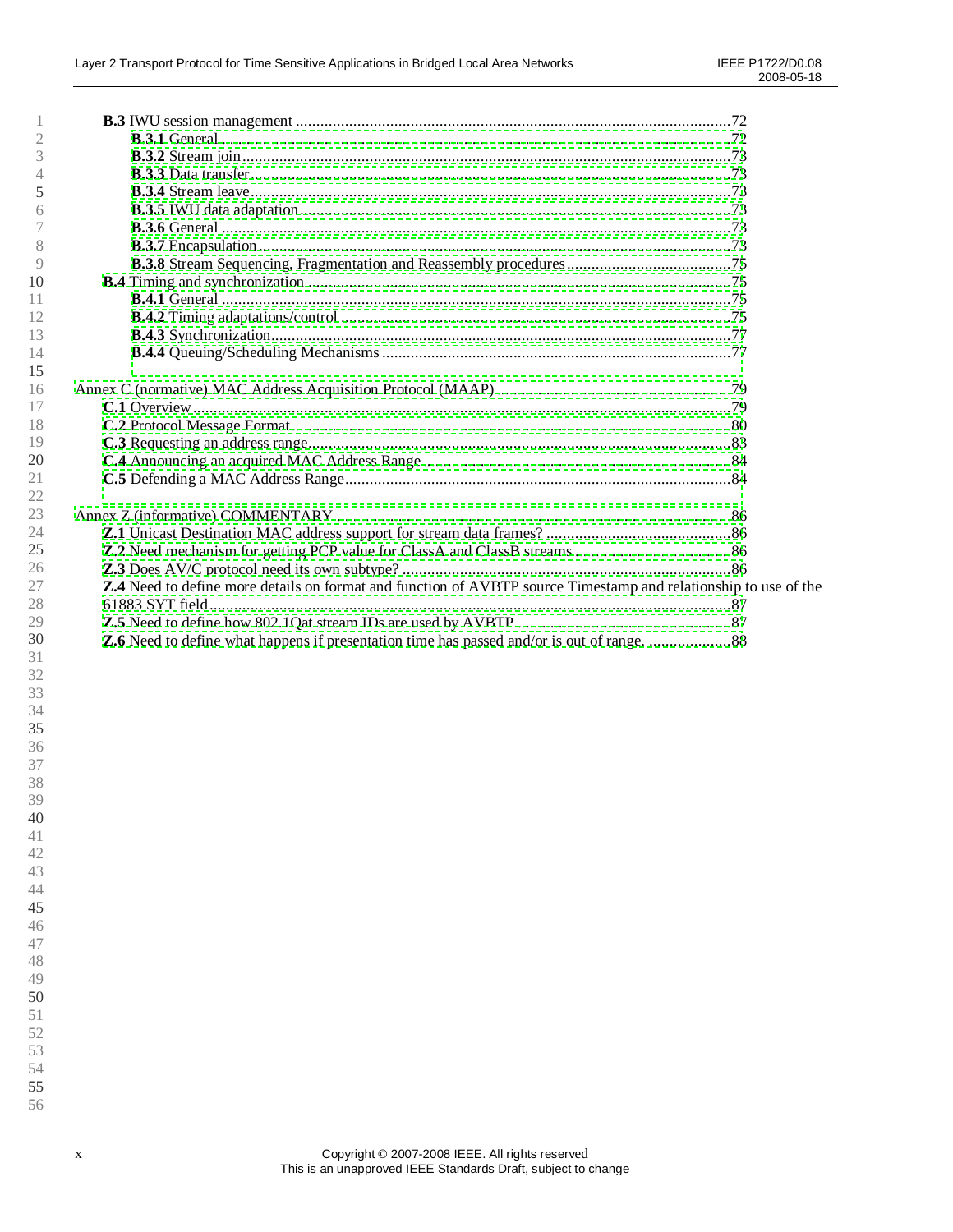# **List of figures**

| Figure 5.2 - AVBTP frame within an 802.3 frame without an 802.11Q Tag field30 |  |
|-------------------------------------------------------------------------------|--|
|                                                                               |  |
|                                                                               |  |
|                                                                               |  |
|                                                                               |  |
|                                                                               |  |
|                                                                               |  |
|                                                                               |  |
|                                                                               |  |
|                                                                               |  |
|                                                                               |  |
|                                                                               |  |
|                                                                               |  |
|                                                                               |  |
|                                                                               |  |

# **List of tables**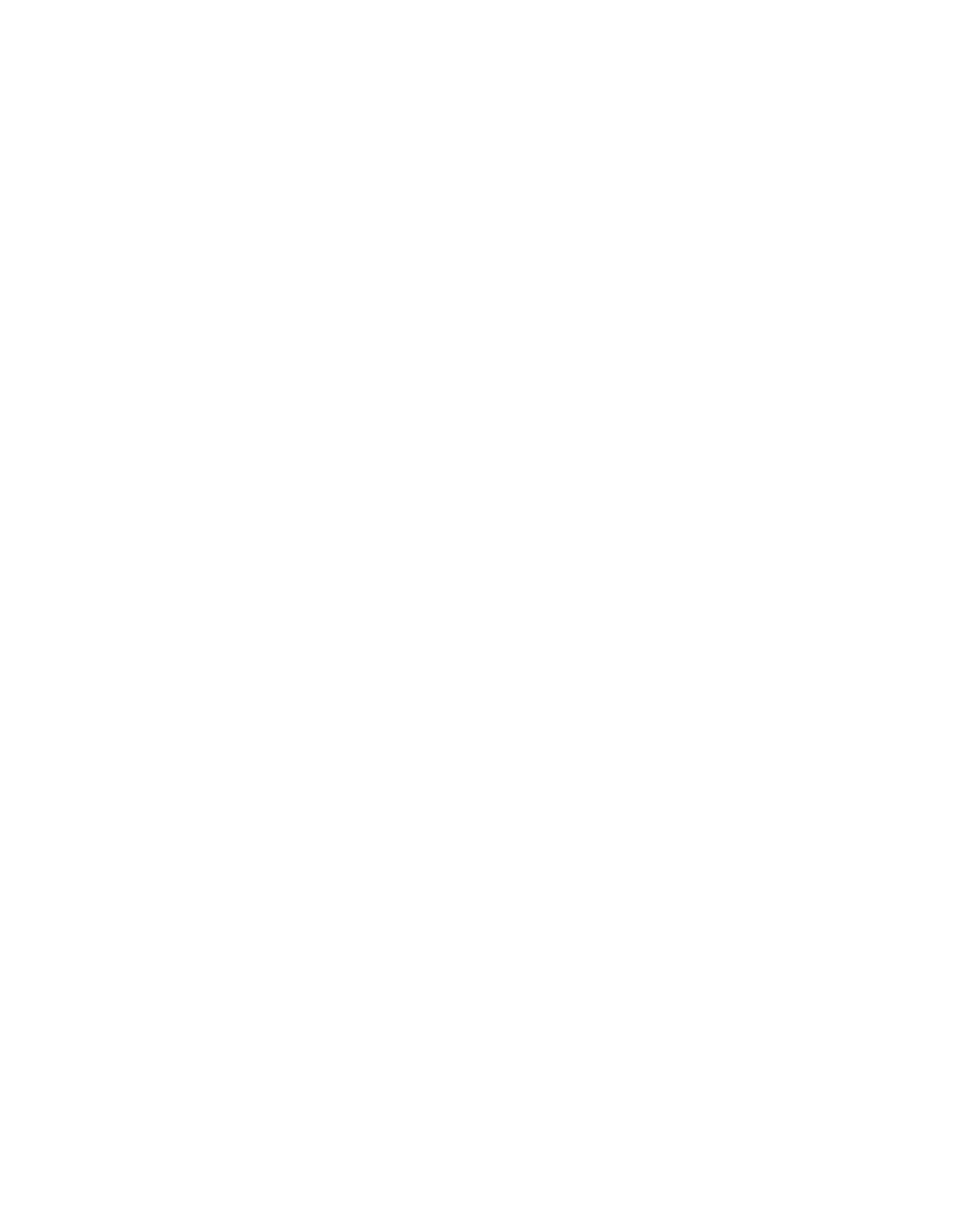# <span id="page-12-1"></span><span id="page-12-0"></span>**Draft Standard for Layer 2 Transport Protocol for Time Sensitive Applications in Bridged Local Area Networks**

# **1. Overview**

Increasingly, entertainment media is digitally transported. Streaming audio/video and interactive applications over bridged LANs need to have comparable real-time performance with legacy analog distribution. There is significant enduser and vendor interest in defining a simple yet common method for handling real-time audio/video suitable for consumer electronics, professional A/V applications, etc. Technologies such as IEEE 1394, Bluetooth and USB exist today but each has their own encapsulation, protocols, timing control, etc. such that building interworking functions is difficult. The use of a common audio/video transport over multiple IEEE 802 network types will realize operational and equipment cost benefits. By ensuring that all IEEE 802 wired and wireless devices share a common set of transport mechanisms for time-sensitive audio/video streams, we lessen the effort of producing interworking units between IEEE 802 and other digital networks.

**<<Editor's note: The above text was copied from the IEEE P1722 PAR. This will be expanded or edited as appropriate.>>**

## **1.1 Scope**

This standard specifies the protocol, data encapsulations, connection management and presentation time procedures used to ensure interoperability between audio and video based end stations that use standard networking services provided by all IEEE 802 networks meeting QoS requirements for time-sensitive applications by leveraging concepts of IEC 61883-1 through IEC 61883-7.

**<<Editor's note: The above text was copied from the IEEE P1722 PAR. This will be expanded or edited as appropriate.>>**

#### **1.2 Purpose**

This standard will facilitate interoperability between stations that stream time-sensitive audio and/or video across LANs providing time synchronization and latency/bandwidth services by defining the packet format and stream setup, control, and teardown protocols.

**<<Editor's note: The above text was copied from the IEEE P1722 PAR. This will be expanded or edited as appropriate.>>**

#### **1.3 Clauses**

**Clauses in this document are as follows:**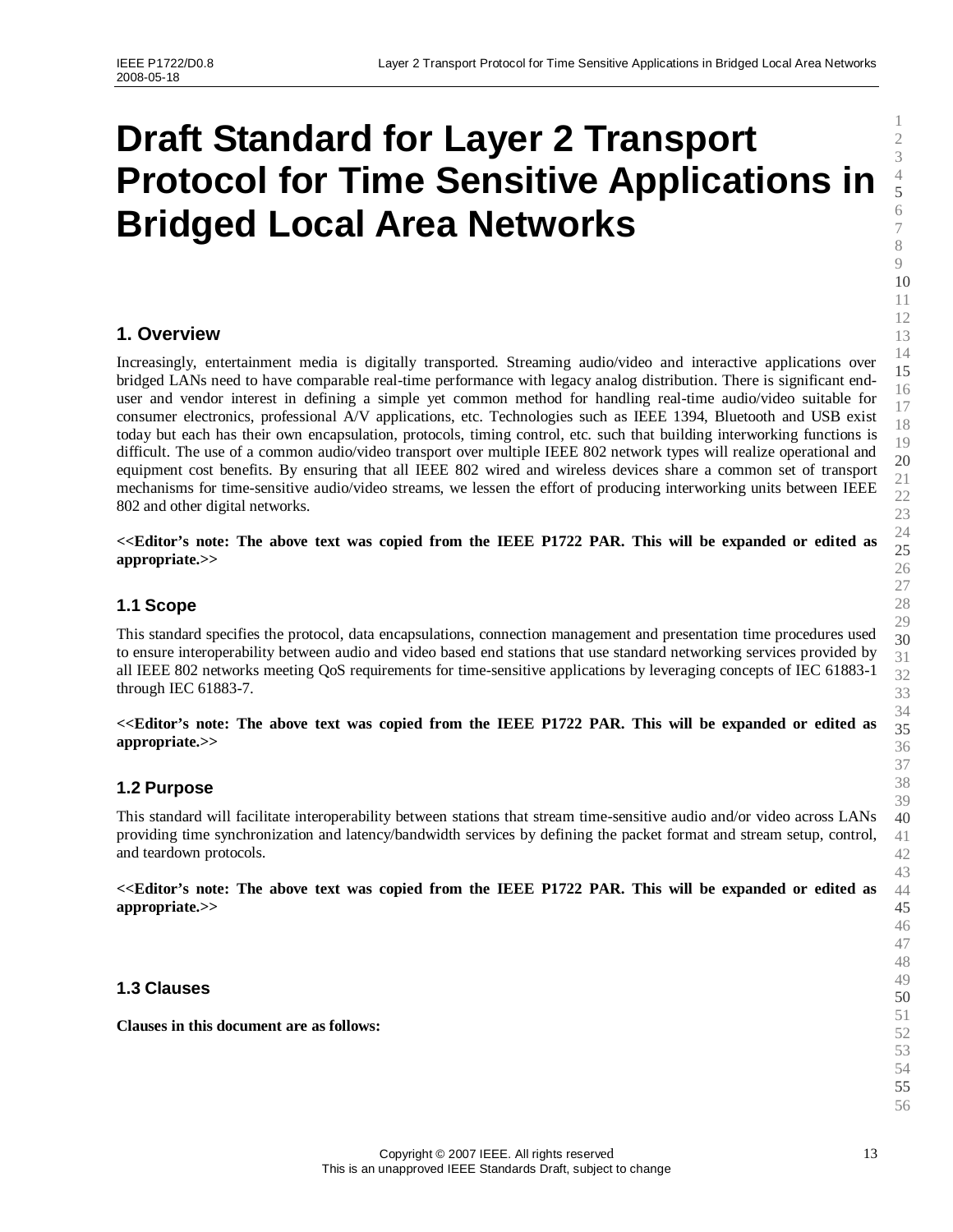| $\mathbf{1}$                   | Clause 1. Overview.                                                         |
|--------------------------------|-----------------------------------------------------------------------------|
| $\sqrt{2}$<br>$\mathfrak{Z}$   | <b>Clause 2. References</b>                                                 |
| $\sqrt{4}$                     | Clause 3. Terms, definitions, and notation                                  |
| $\sqrt{5}$                     | <b>Clause 4. Abbreviations and acronyms</b>                                 |
| $\sqrt{6}$<br>$\boldsymbol{7}$ | <b>Clause 5. AVBTP base protocol</b>                                        |
| $\,$ $\,$                      | Clause 6. 61883/IIDC over AVBTP protocol                                    |
| 9<br>10                        | Clause7. Proprietary/Experimental subtype AVBTP protocol                    |
| 11                             |                                                                             |
| 12                             | Annex A. (informative) Bibliography.                                        |
| 13<br>14                       | Annex B (normative) Interworking 61883 between AVBTP and IEEE 1394 networks |
| 15                             | Annex C (normative) MAC address Acquisition protocol                        |
| 16                             | <b>Annex Z (informative) COMMENTARY</b>                                     |
| 17<br>18                       |                                                                             |
| 19                             |                                                                             |
| $20\,$                         |                                                                             |
| 21                             |                                                                             |
| $22\,$<br>23                   |                                                                             |
| 24                             |                                                                             |
| 25                             |                                                                             |
| 26                             |                                                                             |
| 27<br>$28\,$                   |                                                                             |
| 29                             |                                                                             |
| $30\,$                         |                                                                             |
| 31                             |                                                                             |
| 32<br>33                       |                                                                             |
| 34                             |                                                                             |
| 35                             |                                                                             |
| 36                             |                                                                             |
| 37                             |                                                                             |
| 38<br>39                       |                                                                             |
| 40                             |                                                                             |
| 41                             |                                                                             |
| 42<br>43                       |                                                                             |
| 44                             |                                                                             |
| 45                             |                                                                             |
| 46                             |                                                                             |
| 47                             |                                                                             |
| 48<br>49                       |                                                                             |
| 50                             |                                                                             |
| 51                             |                                                                             |
| 52                             |                                                                             |
| 53<br>54                       |                                                                             |
| 55                             |                                                                             |
| 56                             |                                                                             |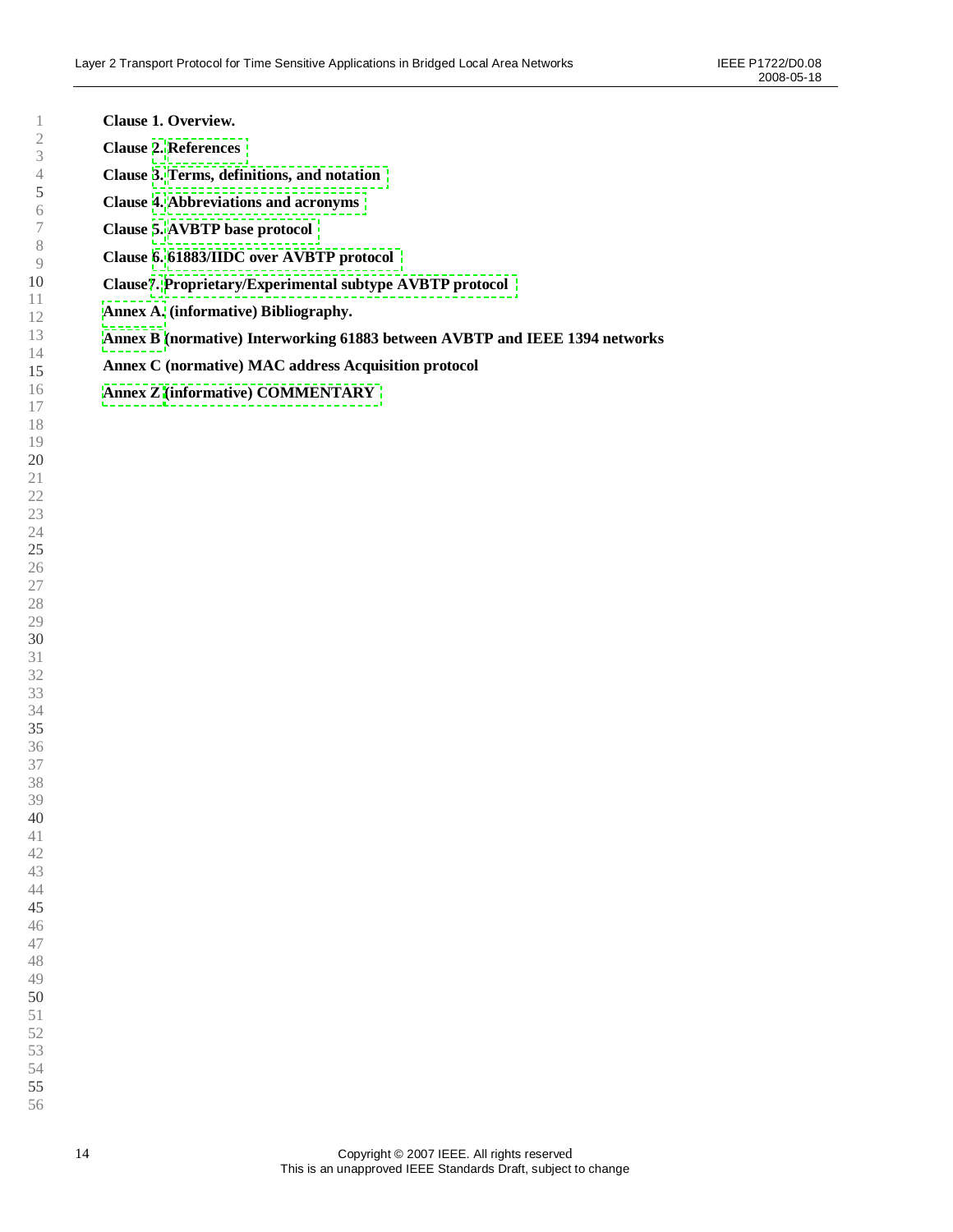# <span id="page-14-0"></span>**2. References**

**The following standards contain provisions that, through reference in this document, constitute provisions of this standard. All the standards listed are normative references. Informative references are given in Annex A. At the time of publication, the editions indicated were valid. All standards are subject to revision, and parties to agreements based on this standard are encouraged to investigate the possibility of applying the most recent editions of the standards indicated below.**

- [R[1](#page-14-1)] IEEE Std 802®, IEEE Standard for Local and Metropolitan Area Networks: Overview and Architecture <sup>1</sup>
- [R2] IEC 61784-2:2007, Digital data communications for measurement and control –Part 2: Additional profiles for ISO/IEC 8802-3 based communication networks in real-time applications[2](#page-14-2)
- [R3] IEEE 802.3-2005, IEEE Standards for Information technology –Telecommunications and information exchange between systems – Local and metropolitan area networks – Specific requirements – Part 3: Carrier sense multiple access with collision detection (CSMA/CD) access method and Physical Layer specifications
- [R4] IEEE Std 802.1Q-2005, IEEE Standard for Local and Metropolitan Area Networks---Virtual Bridged Local Area Networks;
- [R5] IEEE P802.1AS, IEEE standard for Local and Metropolitan Area Networks: Timing and Synchronization for Time-Sensitive Applications in Bridged Local Area Networks; << draft document, see: [http://www.ieee802.org/1/pages/802.1as.html>](http://www.ieee802.org/1/pages/802.1as.html)>
- [R6] IEEE P802.1Qat, IEEE standard for Local and Metropolitan Area Networks: Virtual Bridged Local Area Networks - Amendment 9: Stream Reservation Protocol; <<draft document, see: [http://www.ieee802.org/1/pages/802.1at.html>](http://www.ieee802.org/1/pages/802.1at.html)>
- [R7] IEEE P802.1Qav, IEEE standard for Local and Metropolitan Area Networks: Virtual Bridged Local Area Networks - Amendment 11: Forwarding and Queuing for Time-Sensitive Streams; <<draft document, see: [http://www.ieee802.org/1/pages/802.1av.html>](http://www.ieee802.org/1/pages/802.1av.html)>
- [R8] IEC 61883-1 (2003-01) Consumer audio/video equipment Digital interface Part 1: General;
- [R9] IEC 61883-2 (2004-08) Consumer audio/video equipment Digital interface Part 2: SD-DVCR data transmission;
- [R10] IEC 61883-4 (2004-08) Consumer audio/video equipment Digital interface Part 4: MPEG2-TS data transmission;
- [R11] IEC 61883-6 (2005-10) Consumer audio/video equipment Digital interface Part 6: Audio and music data transmission protocol;

<span id="page-14-1"></span><sup>1</sup> IEEE publications are available from the Institute of Electrical and Electronics Engineers, 445 Hoes Lane, P.O. Box 1331, Piscataway, NJ 08855-1331, USA. New and revised IEEE standards and drafts are available for sale individually ( http://shop.ieee.org/ ), and are also available, via an online subscription ( http://standards.ieee.org/catalog/olis/index.html ). The Get IEEE 802™® program ( http://standards.ieee.org/getieee802/portfolio.html ) grants public access to view and download current individual electronic (PDF) IEEE Local and Metropolitan Area Network (IEEE 802®) standards at no charge twelve months after publication.

<span id="page-14-2"></span><sup>2</sup> IEC publications are available from IEC Sales Department, Case Postale 131, 3, rue de Varembé, CH-1211, benève 20, Switzerland/Suisse. IEC publications are also available in the United States from the Sales Department, American National Standards Institute, 11 West 42nd Street, 13th Floor, New York, NY 10036, USA . IEC publications are available for sale individually, and are also available via an online subscription ( http://webstore.iec.ch/ ).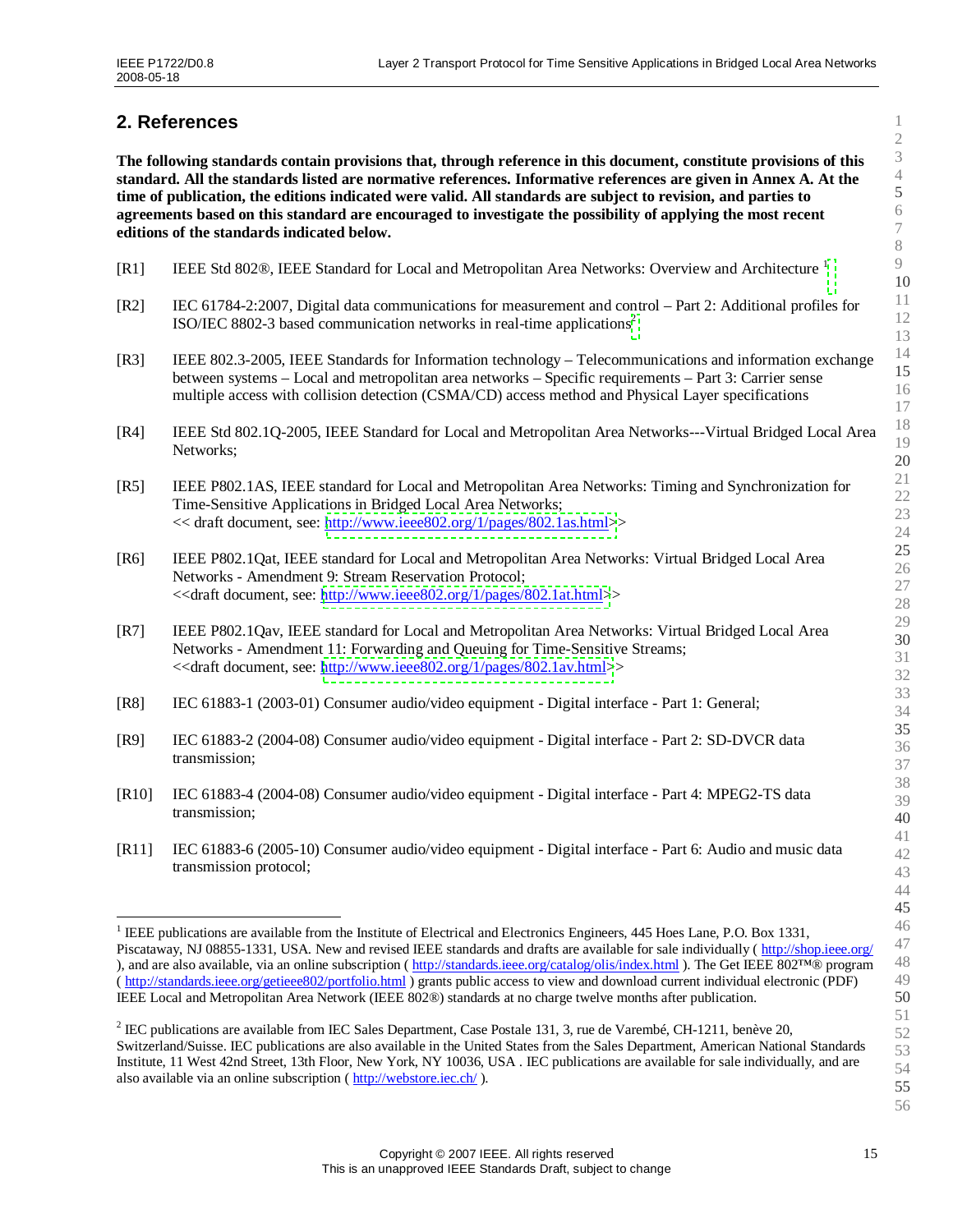<span id="page-15-2"></span>

| ITU-R Bt.601 style Digital Video Data<br>1394 Trade Association TA Document 2003017 IIDC 1394-based Digital Camera Specification Ver.1.31 <sup>3</sup><br>IETF RFC 791 Internet Protocol (http://www.ietf.org/rfc/rfc0791.txt?number=0791)<br>< <editor's 1394ta="" documents="" for="" note:="" other="" placeholder="" tbd:="">&gt;<br/>&lt;<editor's (if="" any="" for="" future="" ietf="" in="" need="" note:="" of<br="" placeholder="" refer="" rfcs="" tbd:="" to="" versions="" we="">this spec<math>)^4</math>&gt;&gt;<br/>All the standards listed are normative references. Informative references are given in Annex A. At the time of<br/>publication, the editions indicated were valid.<br/>&lt;&lt;&lt; Editor's note: Per MSC standards guidelines, need footnotes above on "how this document can be obtained<br/>and/or purchased", some of this work is TBD (will need info on how to obtain, IEC, 1394TA and possibly other<br/>documents). Also hopefully the boilerplate text from the template (2005) is still correct/OK&gt;&gt;<br/>&lt;&lt;<editor's converter="" creating="" file="" for="" hyperlinks="" if="" in="" is="" my="" not="" note:="" pdf="" reason,="" some="" the="" the<br="" tool="">hyperlink is in a footnote. For now, here are the links in an editor's note to make it easier for the reader to get to<br/>those web pages:&gt;&gt;<br/>New and revised IEEE standards and drafts are available for sale individually (http://shop.ieee.org/), and are also<br/>available, via an online subscription (http://standards.ieee.org/catalog/olis/index.html). The Get IEEE 802<sup>TM</sup>® program<br/>(http://standards.ieee.org/getieee802/portfolio.html) grants public access to view and download current individual<br/>electronic (PDF) IEEE Local and Metropolitan Area Network (IEEE 802®) standards at no charge twelve months after<br/>publication.<br/>IEC publications are available for sale individually, and are also available via an online subscription<br/>(http://webstore.iec.ch/).<br/>1394 Trade Association (1394TA) Members can download the 1394TA specifications for free from the members'<br/>website. Please note, however, that the copy right for each specification belongs to the 1394TA. Membership information<br/>can be found at: http://www.1394ta.org/About/Join/. For non-members, please contact jsnider@1394ta.org for<br/>information on how to obtain a copy of the 1394TA specifications and Technical Bulletins.<br/>Internet Requests for Comments (RFCs) are available on the World Wide Web at the following URL:<br/>http://www.ietf.org/rfc.html.</editor's></editor's></editor's> | [R12]   | IEC 61883-7 (2003-01) Consumer audio/video equipment – Digital interface - Part 7: Transmission of ITU-R<br>BO.1294 System B |
|-------------------------------------------------------------------------------------------------------------------------------------------------------------------------------------------------------------------------------------------------------------------------------------------------------------------------------------------------------------------------------------------------------------------------------------------------------------------------------------------------------------------------------------------------------------------------------------------------------------------------------------------------------------------------------------------------------------------------------------------------------------------------------------------------------------------------------------------------------------------------------------------------------------------------------------------------------------------------------------------------------------------------------------------------------------------------------------------------------------------------------------------------------------------------------------------------------------------------------------------------------------------------------------------------------------------------------------------------------------------------------------------------------------------------------------------------------------------------------------------------------------------------------------------------------------------------------------------------------------------------------------------------------------------------------------------------------------------------------------------------------------------------------------------------------------------------------------------------------------------------------------------------------------------------------------------------------------------------------------------------------------------------------------------------------------------------------------------------------------------------------------------------------------------------------------------------------------------------------------------------------------------------------------------------------------------------------------------------------------------------------------------------------------------------------------------------------------------------------------------------------------------------------------------------------------------------------------------------------------------------------------------------------------------------------------------|---------|------------------------------------------------------------------------------------------------------------------------------|
|                                                                                                                                                                                                                                                                                                                                                                                                                                                                                                                                                                                                                                                                                                                                                                                                                                                                                                                                                                                                                                                                                                                                                                                                                                                                                                                                                                                                                                                                                                                                                                                                                                                                                                                                                                                                                                                                                                                                                                                                                                                                                                                                                                                                                                                                                                                                                                                                                                                                                                                                                                                                                                                                                           | $[R13]$ | IEC 61883-8 (work in progress) Consumer audio/video equipment - Digital interface - Part 8: Transmission of                  |
|                                                                                                                                                                                                                                                                                                                                                                                                                                                                                                                                                                                                                                                                                                                                                                                                                                                                                                                                                                                                                                                                                                                                                                                                                                                                                                                                                                                                                                                                                                                                                                                                                                                                                                                                                                                                                                                                                                                                                                                                                                                                                                                                                                                                                                                                                                                                                                                                                                                                                                                                                                                                                                                                                           | $[R14]$ |                                                                                                                              |
|                                                                                                                                                                                                                                                                                                                                                                                                                                                                                                                                                                                                                                                                                                                                                                                                                                                                                                                                                                                                                                                                                                                                                                                                                                                                                                                                                                                                                                                                                                                                                                                                                                                                                                                                                                                                                                                                                                                                                                                                                                                                                                                                                                                                                                                                                                                                                                                                                                                                                                                                                                                                                                                                                           | $[R15]$ |                                                                                                                              |
|                                                                                                                                                                                                                                                                                                                                                                                                                                                                                                                                                                                                                                                                                                                                                                                                                                                                                                                                                                                                                                                                                                                                                                                                                                                                                                                                                                                                                                                                                                                                                                                                                                                                                                                                                                                                                                                                                                                                                                                                                                                                                                                                                                                                                                                                                                                                                                                                                                                                                                                                                                                                                                                                                           | $[R16]$ |                                                                                                                              |
|                                                                                                                                                                                                                                                                                                                                                                                                                                                                                                                                                                                                                                                                                                                                                                                                                                                                                                                                                                                                                                                                                                                                                                                                                                                                                                                                                                                                                                                                                                                                                                                                                                                                                                                                                                                                                                                                                                                                                                                                                                                                                                                                                                                                                                                                                                                                                                                                                                                                                                                                                                                                                                                                                           | $[R17]$ |                                                                                                                              |
|                                                                                                                                                                                                                                                                                                                                                                                                                                                                                                                                                                                                                                                                                                                                                                                                                                                                                                                                                                                                                                                                                                                                                                                                                                                                                                                                                                                                                                                                                                                                                                                                                                                                                                                                                                                                                                                                                                                                                                                                                                                                                                                                                                                                                                                                                                                                                                                                                                                                                                                                                                                                                                                                                           |         |                                                                                                                              |
|                                                                                                                                                                                                                                                                                                                                                                                                                                                                                                                                                                                                                                                                                                                                                                                                                                                                                                                                                                                                                                                                                                                                                                                                                                                                                                                                                                                                                                                                                                                                                                                                                                                                                                                                                                                                                                                                                                                                                                                                                                                                                                                                                                                                                                                                                                                                                                                                                                                                                                                                                                                                                                                                                           |         |                                                                                                                              |
|                                                                                                                                                                                                                                                                                                                                                                                                                                                                                                                                                                                                                                                                                                                                                                                                                                                                                                                                                                                                                                                                                                                                                                                                                                                                                                                                                                                                                                                                                                                                                                                                                                                                                                                                                                                                                                                                                                                                                                                                                                                                                                                                                                                                                                                                                                                                                                                                                                                                                                                                                                                                                                                                                           |         |                                                                                                                              |
|                                                                                                                                                                                                                                                                                                                                                                                                                                                                                                                                                                                                                                                                                                                                                                                                                                                                                                                                                                                                                                                                                                                                                                                                                                                                                                                                                                                                                                                                                                                                                                                                                                                                                                                                                                                                                                                                                                                                                                                                                                                                                                                                                                                                                                                                                                                                                                                                                                                                                                                                                                                                                                                                                           |         |                                                                                                                              |
|                                                                                                                                                                                                                                                                                                                                                                                                                                                                                                                                                                                                                                                                                                                                                                                                                                                                                                                                                                                                                                                                                                                                                                                                                                                                                                                                                                                                                                                                                                                                                                                                                                                                                                                                                                                                                                                                                                                                                                                                                                                                                                                                                                                                                                                                                                                                                                                                                                                                                                                                                                                                                                                                                           |         |                                                                                                                              |
|                                                                                                                                                                                                                                                                                                                                                                                                                                                                                                                                                                                                                                                                                                                                                                                                                                                                                                                                                                                                                                                                                                                                                                                                                                                                                                                                                                                                                                                                                                                                                                                                                                                                                                                                                                                                                                                                                                                                                                                                                                                                                                                                                                                                                                                                                                                                                                                                                                                                                                                                                                                                                                                                                           |         |                                                                                                                              |
|                                                                                                                                                                                                                                                                                                                                                                                                                                                                                                                                                                                                                                                                                                                                                                                                                                                                                                                                                                                                                                                                                                                                                                                                                                                                                                                                                                                                                                                                                                                                                                                                                                                                                                                                                                                                                                                                                                                                                                                                                                                                                                                                                                                                                                                                                                                                                                                                                                                                                                                                                                                                                                                                                           |         |                                                                                                                              |
|                                                                                                                                                                                                                                                                                                                                                                                                                                                                                                                                                                                                                                                                                                                                                                                                                                                                                                                                                                                                                                                                                                                                                                                                                                                                                                                                                                                                                                                                                                                                                                                                                                                                                                                                                                                                                                                                                                                                                                                                                                                                                                                                                                                                                                                                                                                                                                                                                                                                                                                                                                                                                                                                                           |         |                                                                                                                              |
|                                                                                                                                                                                                                                                                                                                                                                                                                                                                                                                                                                                                                                                                                                                                                                                                                                                                                                                                                                                                                                                                                                                                                                                                                                                                                                                                                                                                                                                                                                                                                                                                                                                                                                                                                                                                                                                                                                                                                                                                                                                                                                                                                                                                                                                                                                                                                                                                                                                                                                                                                                                                                                                                                           |         |                                                                                                                              |

<span id="page-15-0"></span>http://www.1394ta.org/About/Join/. For non-members, please contact jsnider@1394ta.org for information on how to obtain a copy of the 1394TA specifications and Technical Bulletins . The mailing address for the association is at: 1394 Trade Association Office

<sup>1560</sup> East Southlake Blvd., Suite 242, Southlake TX 76092 USA

<span id="page-15-1"></span><sup>4</sup> Internet Requests for Comments (RFCs) are available from the DDN Network Information Center, SRI International, Menlo Park,

CA 94025 USA. They are also available on the World Wide Web at the following URL: http://www.ietf.org/rfc.html.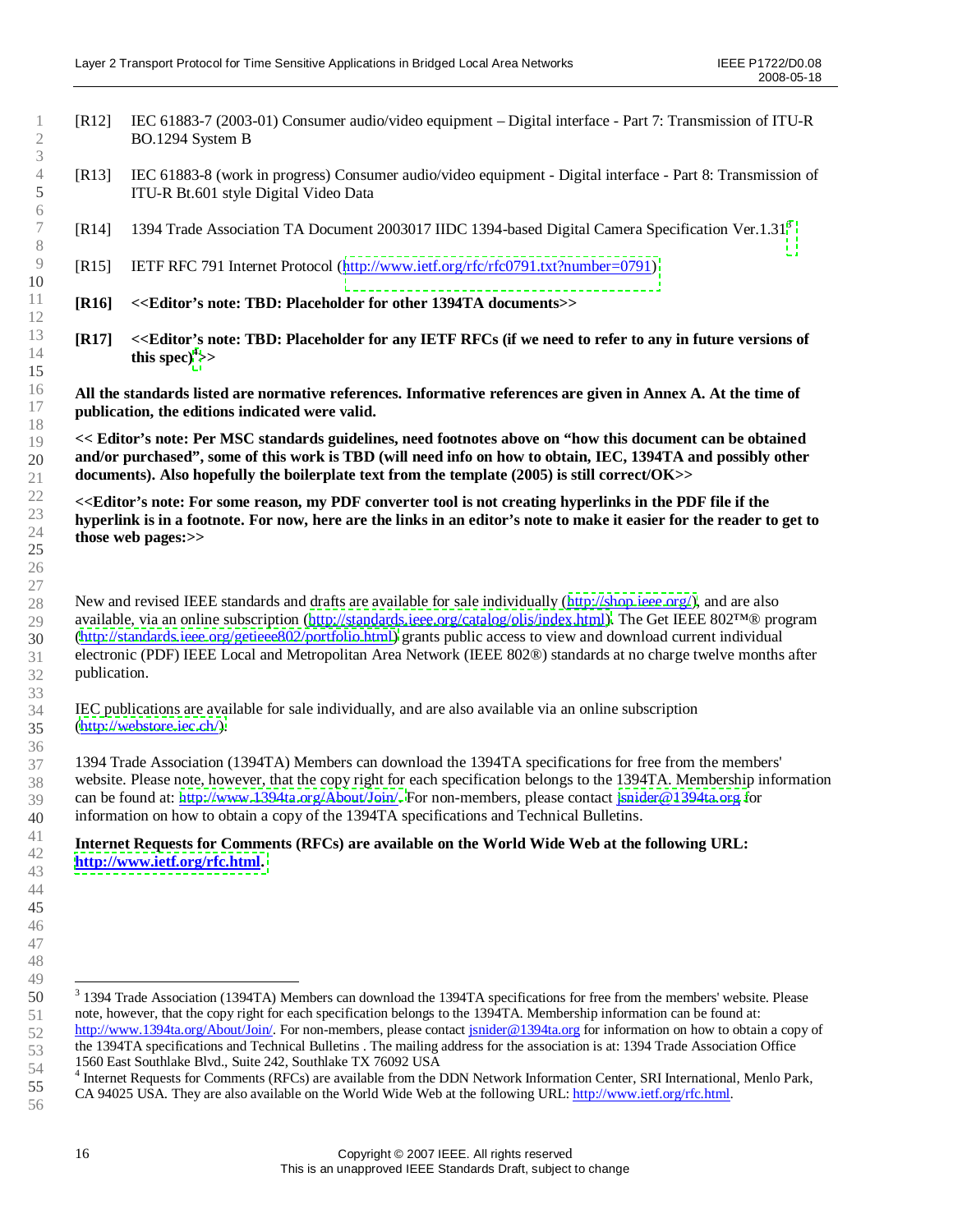# <span id="page-16-1"></span><span id="page-16-0"></span>**3. Terms, definitions, and notation**

## **3.1 Conformance levels**

**Several keywords are used to differentiate between different levels of requirements and optionality, as follows:**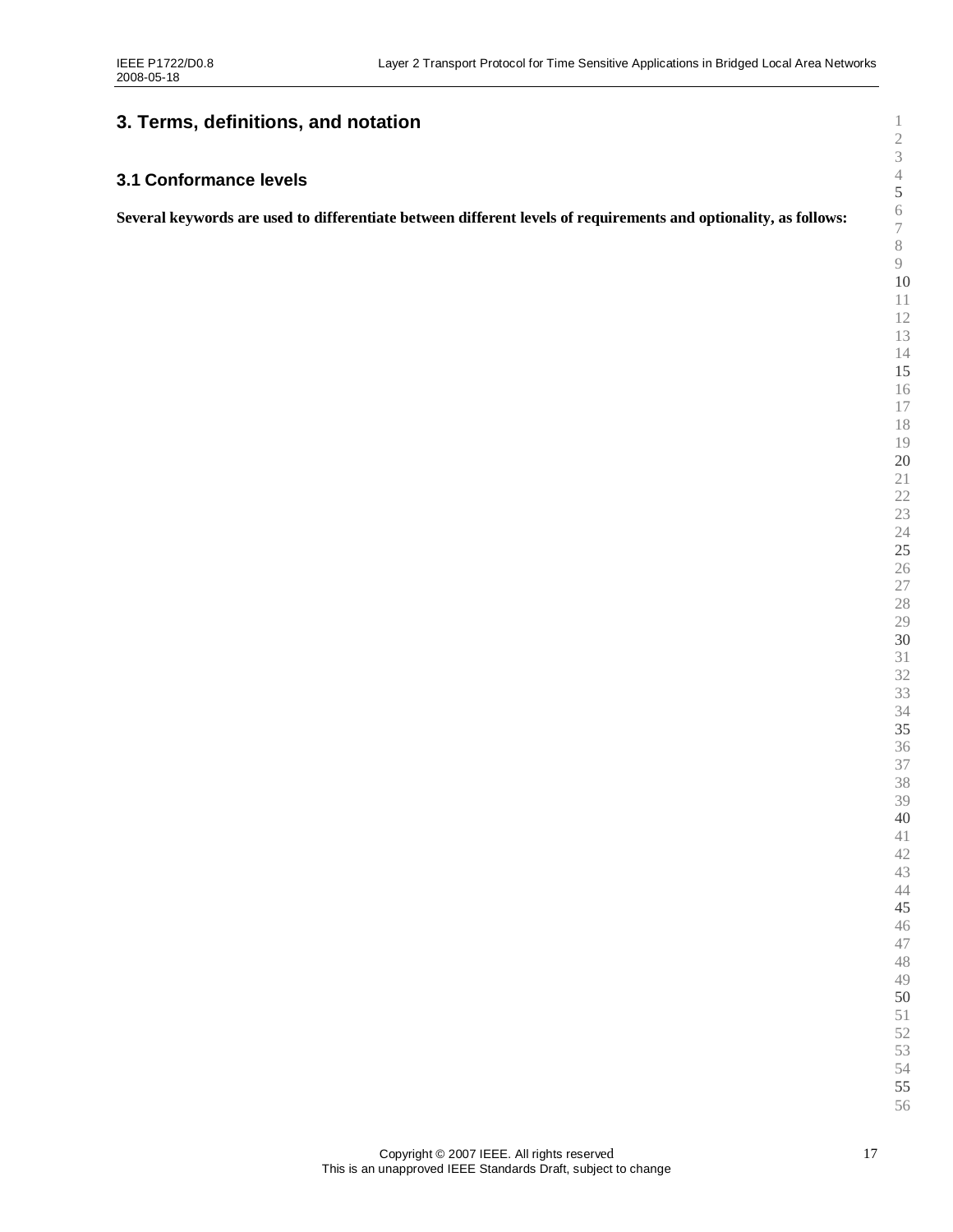<span id="page-17-0"></span>**3.1.1 expected:** Describe the behavior of the hardware or software in the design models assumed by this specification. Other hardware and software design models may also be implemented.

**3.1.2** may: Indicates a course of action permissible within the limits of the standard with no implied preference ("may" means "is permitted to").

**3.1.3 shall:** Indicates mandatory requirements strictly to be followed in order to conform to the standard and from which no deviation is permitted ("shall" means "is required to").

**3.1.4 should:** An indication that among several possibilities, one is recommended as particularly suitable, without mentioning or excluding others; or that a certain course of action is preferred but not necessarily required; or that (in the negative form) a certain course of action is deprecated but not prohibited ("should"means "is recommended to").

## **3.2 Glossary of terms**

**3.2.1 1 AVBTP communication:** Information used in the operation of the AVBTP protocol, transmitted in an AVBTP message over an AVBTP communication path.

**3.2.2 Audio/Video Bridging Transport Protocol. (AVBTP):** The protocol defined by this standard. As an adjective, it indicates that the modified noun is specified in or interpreted in the context of this standard.

**3.2.3 AVBTP communication path:** A segment of a network enabling direct communication between two or more AVBTP end stations.

**3.2.4 AVBTP stream:** An AVBTP stream is between one talker and one or more listeners

**3.2.5 AVBTP port:** A logical access point of an AVBTP clock for AVBTP communications to the communications network.

**3.2.6 big endian:** A method of transmitting a multi-byte integer. Bytes are transmitted in order of decreasing significance, i.e. the most significant byte is transmitted first.

**3.2.7 byte:** Eight bits of data, used as a synonym for octet.

**3.2.8 controller:** A device that introduces and manages talkers and listeners, and manages groups of sessions.

**3.2.9 classA:** P802.1Qav data stream traffic class with 125µs observation interval

**3.2.10 classB:** P802.1Qav data stream traffic class with TBD millisecond observation interval.

**3.2.11 default:** In this document the word default when applied to attribute values and options means the configuration of an AVBTP device as it is delivered from the manufacturer.

**3.2.12 doublet:** Two bytes of data.

**3.2.13 epoch:** The origin of a timescale.

**3.2.14 event:** An abstraction of the mechanism by which signals or conditions are generated and represented.

**3.2.15 grandmaster selection time:** The maximum amount of time required by 802.1AS to elect and propagate new grand master address.

**3.2.16 holdover:** A clock previously synchronized/syntonized to another clock (normally a primary reference or a master clock) but now free-running based on its own internal oscillator, whose frequency is being adjusted using data acquired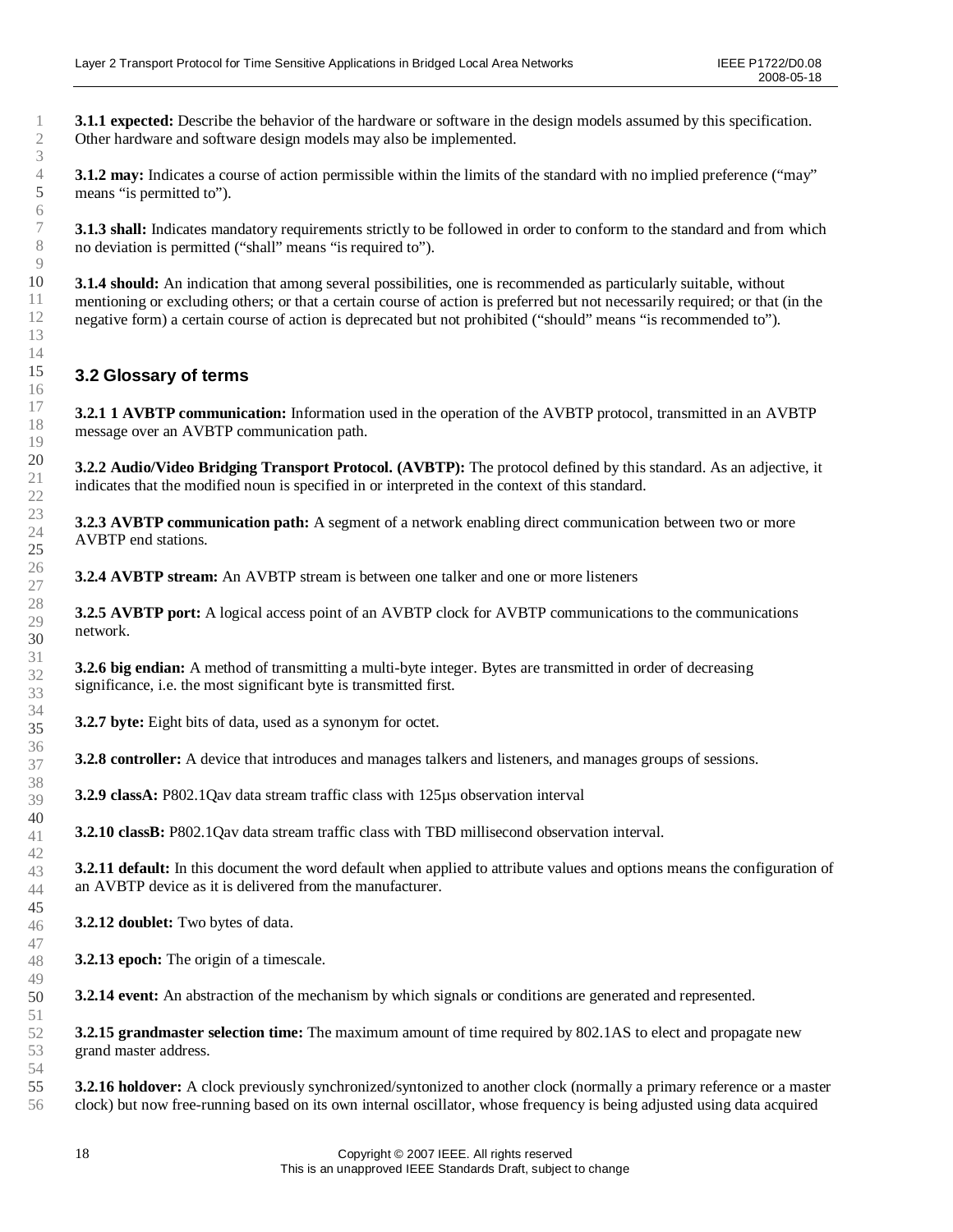while it had been synchronized/syntonized to the other clock, is said to be in holdover or in the holdover mode, as long as it is within its accuracy requirements.

**3.2.17 holdover mode:** When the 802.1AS clock is possibly instable due to a change in grandmaster a listener and talker shall revert to internal timing mode, ignoring the 802.1AS clock until the 802.1AS clock has once again stabilized.

**3.2.18 ingress time:** Ingress time is when the sample is sent by the talker application to the AVBTP layer. For example, on an I2S interface this is an 802.1AS timestamp of the word clock transition for the received sample.

**3.2.19 link**: A network segment between two IEEE 802 ports.

**3.2.20 listener:** A listener is a receiver of a stream.

**3.2.21 maximum holdover time:** The maximum time allowed for Grandmaster Selection plus clock stabilization on a listener.

**3.2.22 multicast communication:** A single AVBTP message sent from any AVBTP port and received and processed by all AVBTP ports on the same AVBTP communication path.

**3.2.23 node:** A device that can issue or receive AVBTP communications on a network**.**

**3.2.24 octet:** Eight bits of data, used as a synonym for byte.

**3.2.25 octlet:** Eight bytes of data.

**3.2.26 port number:** An index identifying a specific AVBTP port**.**

**3.2.27 presentation time:** Presentation time is the ingress time plus a delay constant

**3.2.28 quadlet:** Four bytes of data.

**3.2.29 synchronized clocks:** Two clocks are synchronized to a specified uncertainty if they have the same epoch and their measurements of the time of a single event at an arbitrary time differ by no more than that uncertainty. The timestamps generated by two synchronized clocks for the same event differ by no more than the specified uncertainty.

**3.2.30 syntonized clocks:** Two clocks are syntonized if they share the same definition of a second, which is the time as measured by each advances at the same rate. They may or may not share the same epoch.

**3.2.31 talker:** A talker is the source of a stream

**3.2.32 timeout:** A mechanism for terminating requested activity that, at least from the requester's perspective, does not complete within the time specified.

**3.2.33 timescale:** A linear measure of time from an epoch.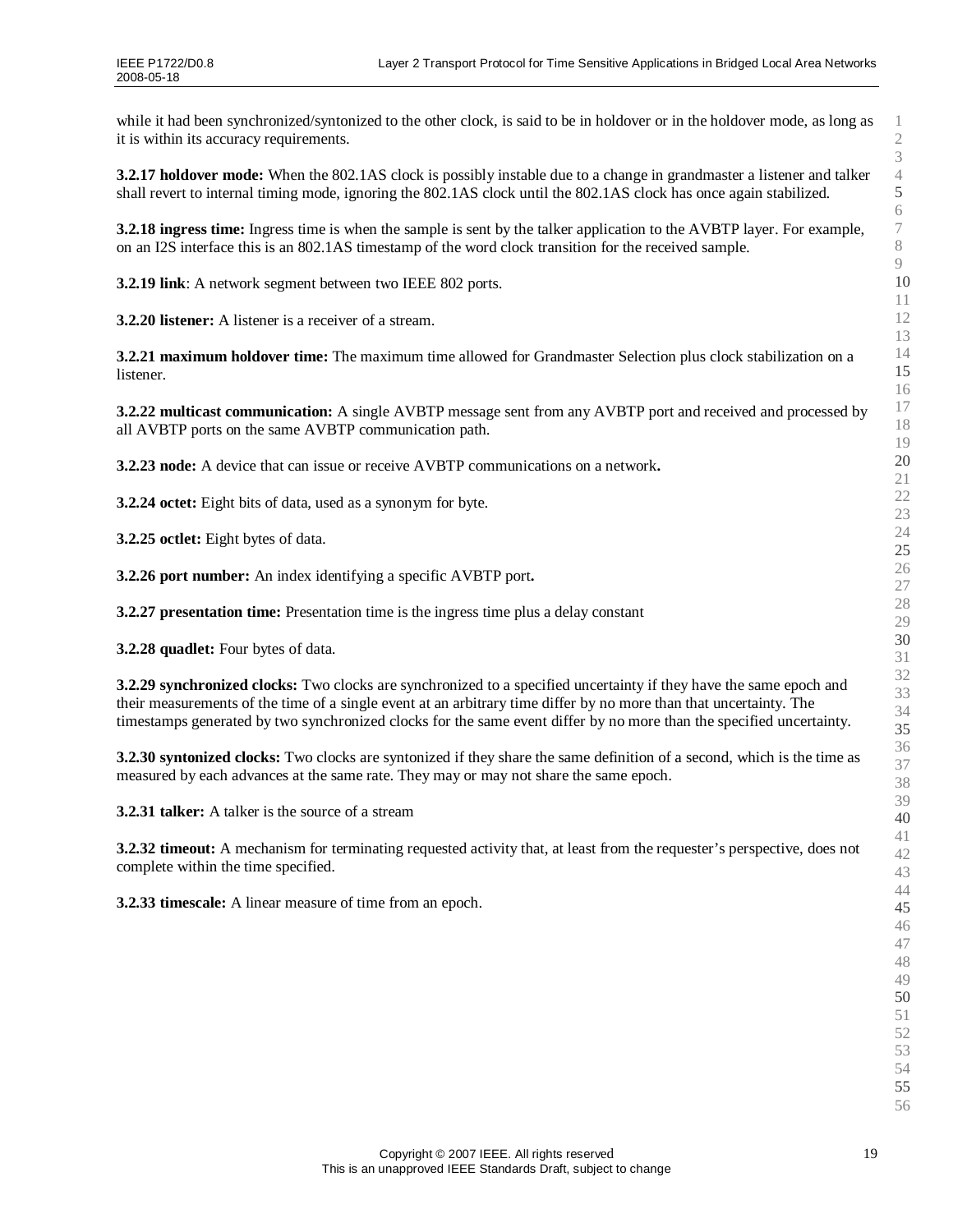# <span id="page-19-1"></span><span id="page-19-0"></span>**3.3 Unimplemented locations**

#### **The capabilities of all reserved, ignored, and unused values are carefully defined, to minimize conflicts between current implementations and future definitions.**

**3.3.1 reserved fields:** A set of bits within a data structure that is defined in this specification as reserved, and is not otherwise used. Implementations of this specification shall zero these fields. Future revisions of this specification, however, may define their usage.

**3.3.2 ignored location:** Selected locations or portions of locations are partially implemented and are defined to be ignored. An ignored value has an affiliated storage element, but the value in the storage elements has no side effect.

**3.3.3 reserved location**: Some locations or portions of locations are not implemented and are defined to be reserved. When a reserved value is written, a zero values shall be assumed; when read, the returned value shall be ignored.

**3.3.4 unused location:** Selected locations or portions of locations may be not implemented or partially implemented and are defined to be unused. For unused locations, the selection between reserved and ignored behaviors is implementation dependent.

#### **3.4 Numerical values**

**Decimal, hexadecimal, and binary numbers are used within this document. For clarity, decimal numbers are generally used to represent counts, hexadecimal numbers are used to represent addresses, and binary numbers are used to describe bit patterns within binary fields.**

**Decimal numbers are represented in their usual 0, 1, 2, … format. Hexadecimal numbers are represented by a string of one or more hexadecimal (0-9,A-F) digits followed by the subscript 16. Binary numbers are represented by a string of one or more binary (0,1) digits in left to right order where the left most bit is the most significant bit and the right most bit is the least significant bit, followed by the subscript 2. Thus the decimal number "26"may also be represented as "1A16"or "110102".**

**These notational conventions have one exception: MAC addresses and OUI/EUI values are represented as strings of 8-bit hexadecimal numbers separated by hyphens and without a subscript, as for example "01-80-C2-00-00-15" or "AA-55-11".**

## **3.5 Notation of fields and values taken from other documents**

**<<Editor's note: For version 0.08, I have again reworked the notation section, this time to more follow conventions used in IETF RFCs as this document defines a transport layer and should not care about bit transmission order. So this document uses a merged convention to allow implementers who understand IETF RFCs and/or IEEE 1394 and/or 1394 Trade Association (1394TA) document conventions. This hopefully also should make it easier for implementers who wish to port their 1394/61883 technology to 802.1/802.3 Ethernet and 802.11 wireless networks or for implementers who have IP based technology to port/modify (i.e. if they can get the bit ordering correct for an IP packet, they can get it right for based on diagrams from this document). All comments on this change are welcome by the editor**

**It is also the editor's intent to take out unused template for areas not currently used by this draft (such as state machine conventions, descriptions on how to document registers, etc. If it turns out that we need to add any of these types of items in future versions of the spec, then these portions of the template can be put back into the document.>>**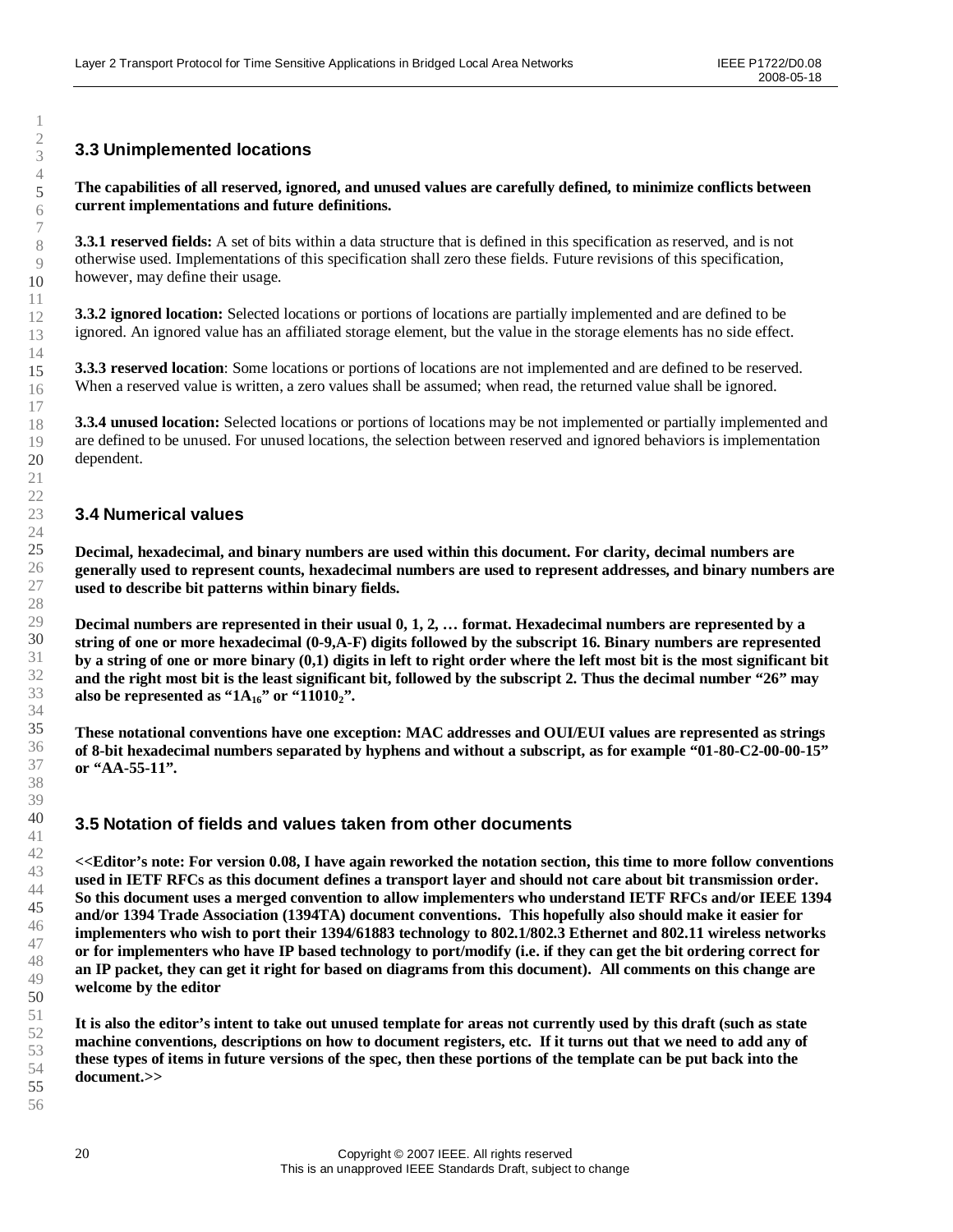<span id="page-20-0"></span>**This document uses fields and values defined in other documents with multiple methods of defining such things as usage of upper and lower case, usage of underscore characters, italics, etc. As this document is intended to use these multiple protocols, its additional intent is also to make it easier for readers and implementers of those documents by not using different names and notation for those fields and values. So the following conventions are used for field names from other documents to match the convention from those documents.**

- a) Fields from IEEE 802.1Q: Fields are in all uppercase, no underscores (examples: DA, SA, TPID, CFI, VID)
- b) Fields from IEEE 1394: Fields in lower case except for acronyms within the field name with optional underscores (examples: tcode, data\_length, source\_ID)
- c) Fields from IEC 61883: Fields always starting in uppercase, acronyms in uppercase, abbreviations with uppercase first followed by lowercase, no underscores (examples: DBC, DBS, Rsv).

#### **3.2.2 Bit, byte, doublet, quadlet and octlet ordering**

**Similar to IETF RFC 0791 [\[R14\]](#page-15-2) Internet Protocol (IP), this protocol is agnostic to the underlying bit order used by layers below it. Therefore all frame and packet formats contained within are specified as a series of 8 bit bytes where the actual transmission, reception, storage and retrieval of bits within the bytes are machine and/or lower layer specific.**

**This document uses the same convention as IEEE 1394 for abbreviating the following terms:**

- a) lsb: least significant bit
- b) msb: most significant bit
- c) LSB: least significant byte
- d) MSB: most significant byte

**Like Internet Protocol, the actual ordering of multiple bytes to store larger numbers or arrays of data is specified in big-endian order where the first byte of a multi-byte number is the most significant byte and the last byte is the least significant byte.**

**The significance of the interior bits within a byte uniformly decreases in progression from msb to lsb where msb is labeled as bit 0 and lsb is bit 1 and is shown in this document in a left to right order as follows.**



**Figure 3.1 - Bit ordering within a byte**

**For the above figure, this would represent a decimal value of 1, a hexadecimal value of 01<sup>16</sup> and a binary value of <sup>2</sup>**

**This protocol specifies that all data to be transmitted and received for control and data frames shall always be using an integral number of 4 byte quadlets. A quadlet is a series of 4 bytes within a quadlet, the most significant byte is that which is transmitted first and the least significant byte is that which is transmitted last, as shown below.**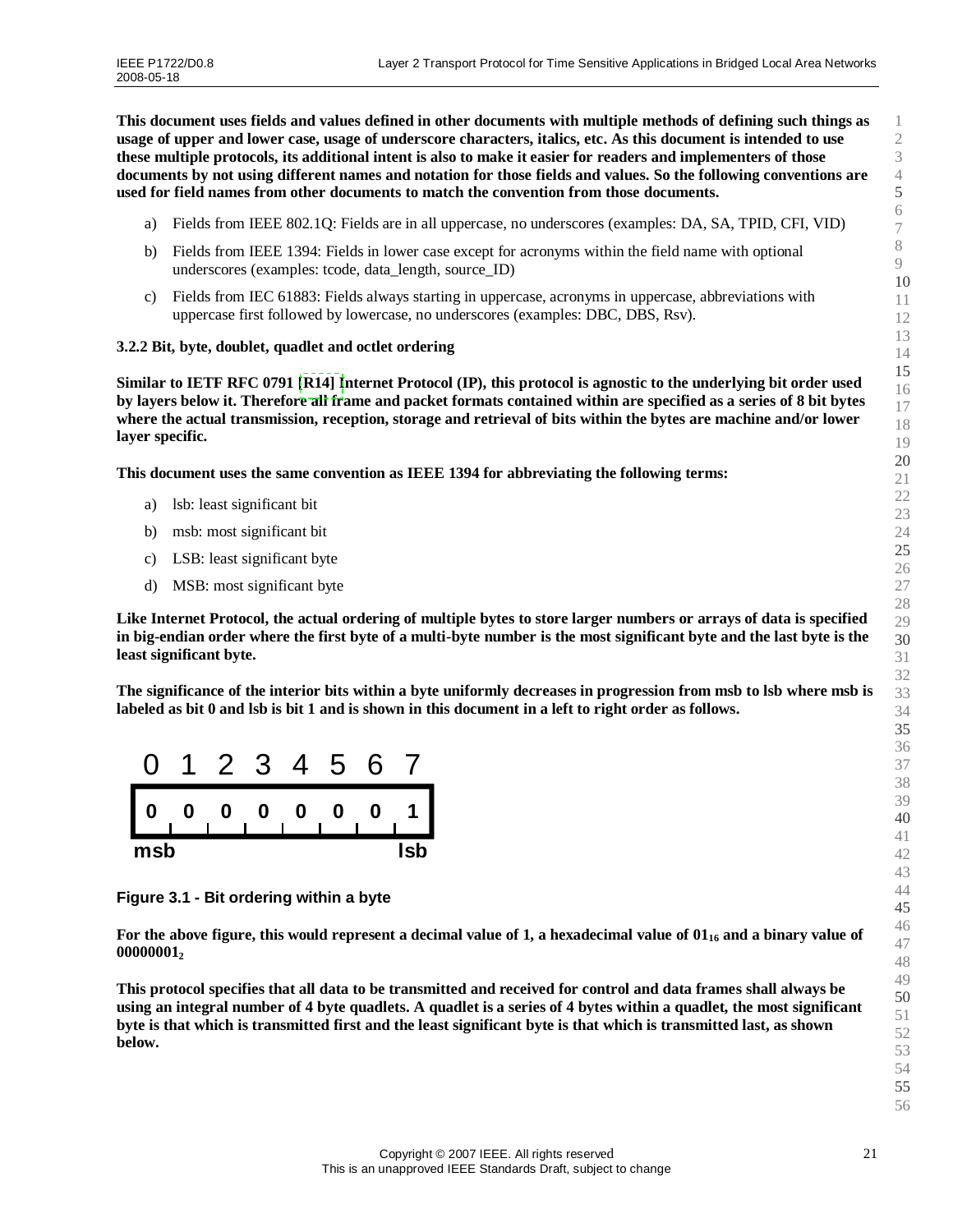

<span id="page-21-1"></span><span id="page-21-0"></span>**Figure 3.2 - Byte ordering within a quadlet**

**For the above figure, this would represent a quadlet holding four byte array of 1, 2, 3, 4 decimal.**

**A quadlet may contain bit fields of any length between 1 and 32 bits transmitted or received as a series of bytes. When a field spans more than one byte, the point where it spans the byte is shown as a large tick mark as follows:**



**Figure 3.3 - Example 4 byte quadlet field diagram**

**For 64 bit fields that need to be contained in more than one quadlet, they are still transmitted and received as a series of 8 bytes, but for this document are shown in diagrams as follows:**

#### **transmitted first**



**Figure 3.4 - Example octlet 8 byte field**

**When block transfers take place that are not quadlet aligned or not an integral number of quadlets, no assumptions can be made about the ordering (significance within a quadlet) of bytes at the unaligned beginning or fractional quadlet end of such a block transfer, unless an application has knowledge (outside of the scope of this specification) of the ordering conventions of the other bus.**

 

- 
- 
- 
- 
- 
- 
-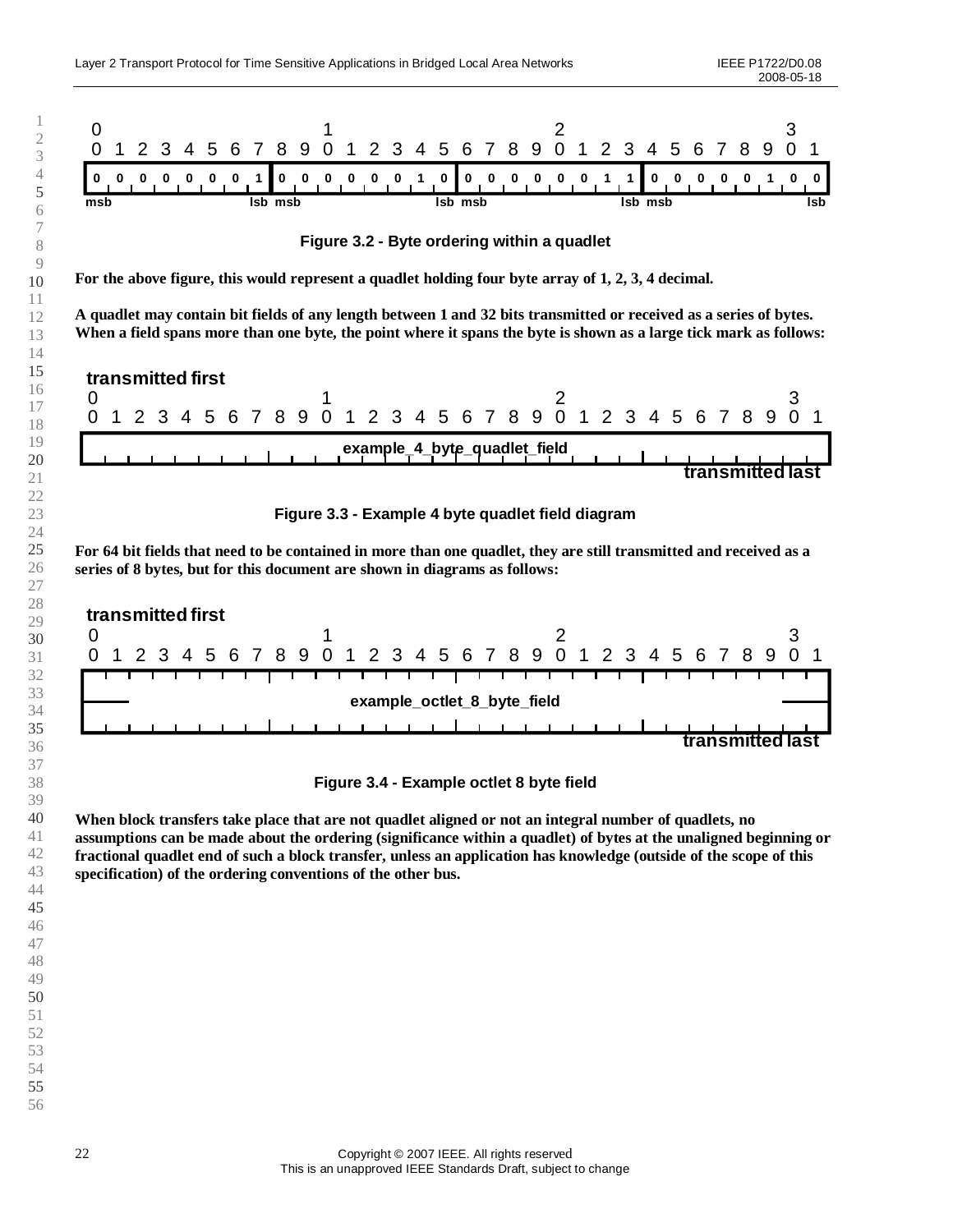#### <span id="page-22-1"></span><span id="page-22-0"></span>**3.5.1 Field value conventions**

**This document describes values of fields. For clarity, names can be associated with each of these defined values, as illustrated in [Table](#page-22-3) 3.1. A symbolic name, consisting of upper case letters with underscore separators, allows other portions of this document to reference the value by its symbolic name, rather than a numerical value.**

#### <span id="page-22-3"></span><span id="page-22-2"></span>**Table 3.1wrap field values**

| Value   | Name              | Description                          |
|---------|-------------------|--------------------------------------|
| 0       | <b>WRAP_AVOID</b> | Frame is discarded at the wrap point |
|         | WRAP ALLOW        | Frame passes through wrap points.    |
| $2 - 3$ |                   | Reserved                             |

**Unless otherwise specified, reserved values are reserved for the purpose of allowing extended features to be defined in future revisions of this standard. Devices conforming to this version of this standard do not generate reserved values for fields, and process fields containing reserved values as though the field values were not supported. The intent is to ensure default behaviors for future-specified features.**

**A field value of TRUE shall always be interpreted as being equivalent to a numeric value of 1 (one), unless otherwise indicated. A field value of FALSE shall always be interpreted as being equivalent to a numeric value of 0 (zero), unless otherwise indicated.**

#### **3.6 Informative notes**

**Informative notes are used in this standard to provide guidance to implementers and also to supply useful background material. Such notes never contain normative information, and implementers are not required to adhere to any of their provisions. An example of such a note follows.**

**NOTE— This is an example of an informative note.**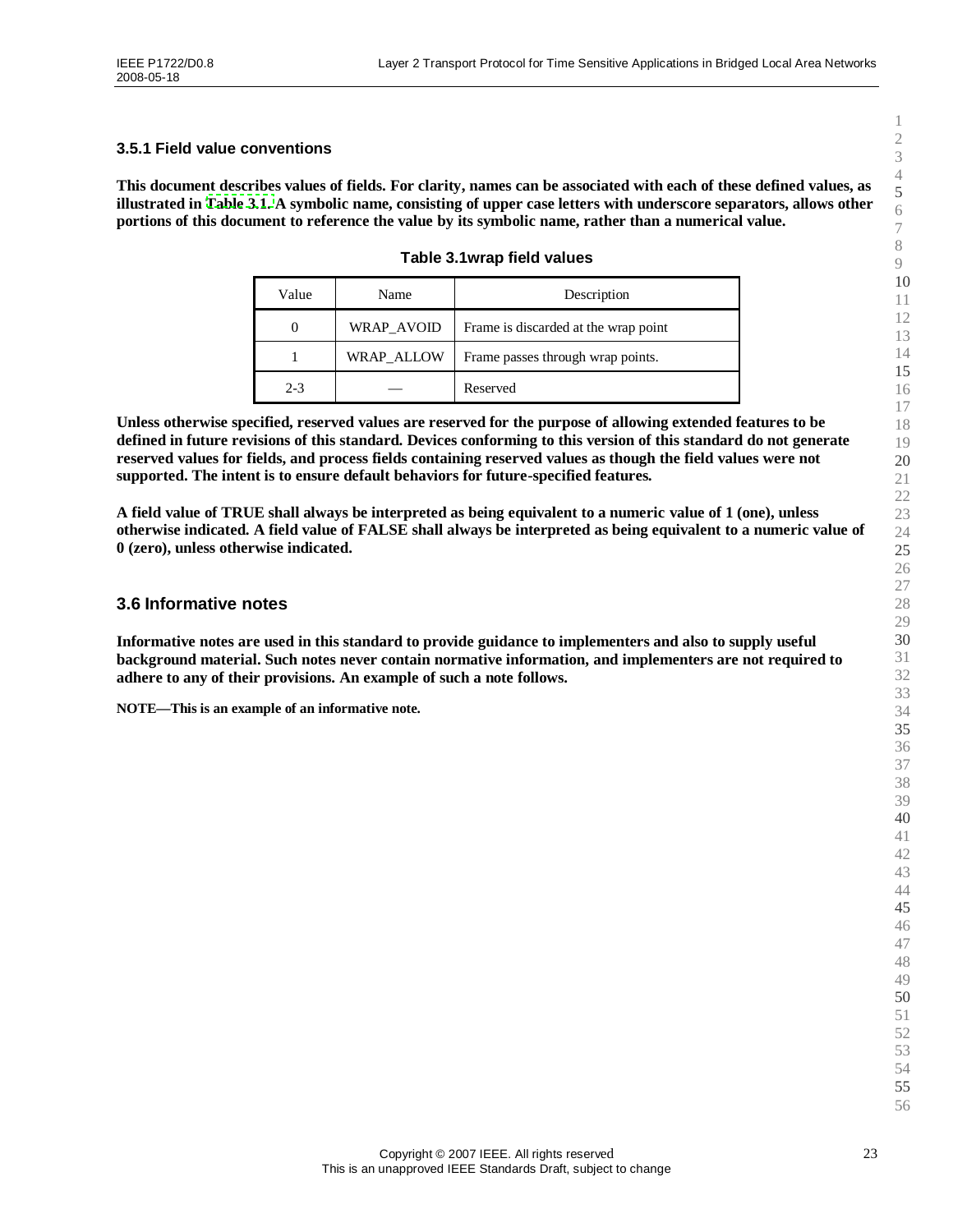# <span id="page-23-0"></span>**4. Abbreviations and acronyms**

1 2 3

54 55 56

#### **This document contains the following abbreviations and acronyms:**

| 4             |              |                                                                        |
|---------------|--------------|------------------------------------------------------------------------|
| $\mathfrak s$ | 1394TA       | IEEE 1394 Trade Association (www.1394ta.org)                           |
| 6<br>7        | <b>IEEE</b>  | Institute of Electrical and Electronics Engineers, Inc. (www.ieee.org) |
| $8\,$         | ACK          | acknowledge                                                            |
| 9<br>10       | <b>ANSI</b>  | American National Standards Institute (www.ansi.org)                   |
| 11            | AP           | (wireless LAN) access point                                            |
| 12<br>13      | AV           | audio/video                                                            |
| 14            | <b>AVB</b>   | audio/video bridging                                                   |
| 15<br>16      | <b>AVBTP</b> | audio/video bridging transport protocol                                |
| 17            | AV/C         | audio video control protocol (from 1394 Trade Association)             |
| 18<br>19      | BC           | boundary clock                                                         |
| 20            | <b>BMC</b>   | best master clock                                                      |
| 21<br>22      | <b>BMCA</b>  | best master clock algorithm                                            |
| 23            | <b>BSS</b>   | basic service set                                                      |
| 24<br>25      | cd           | control/data                                                           |
| 26            | <b>CFI</b>   | canonical format indicator                                             |
| 27<br>28      | <b>CID</b>   | channel identifier                                                     |
| 29            | <b>CIP</b>   | common isochronous packet                                              |
| 30<br>31      | cntl         | control                                                                |
| 32<br>33      | CoS          | class of service                                                       |
| 34            | <b>CRC</b>   | cyclic redundancy check                                                |
| 35<br>36      | <b>CTP</b>   | command transport protocol                                             |
| 37            | D            | draft                                                                  |
| 38<br>39      | DA           | destination MAC address                                                |
| 40            | <b>DRM</b>   | digital rights management                                              |
| 41<br>42      | <b>DSS</b>   | distribution system service                                            |
| 43            | <b>DTCP</b>  | digital transmission content protection (www.dtcp.org)                 |
| 44<br>45      | <b>DTLA</b>  | Digital Transmission Licensing Administrator (www.dtcp.org)            |
| 46            | <b>DVCR</b>  | digital video-cassette recorder                                        |
| 47<br>48      | E2E          | end to end                                                             |
| 49            | <b>EISS</b>  | enhanced internal sublayer service                                     |
| 50<br>51      | <b>ESS</b>   | extended service set                                                   |
| 52            | EUI          | <b>IEEE Extended Unique Identifier</b>                                 |
| 53<br>54      | fc           | fragmentation control                                                  |
| 55            | GASP         | global asynchronous stream packet                                      |
| 56            |              |                                                                        |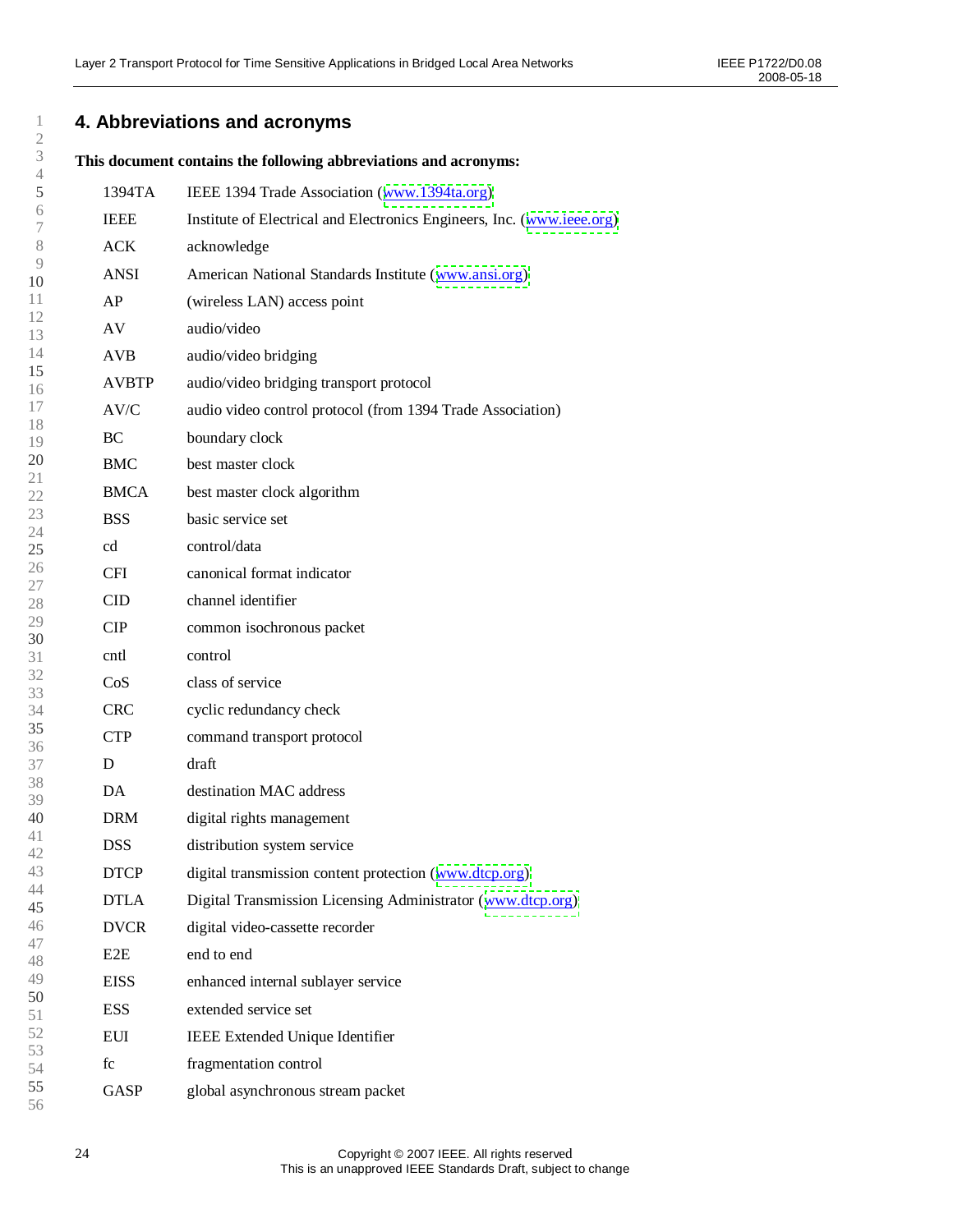| <b>GM</b>        | grandmaster                                                      | 1                                |
|------------------|------------------------------------------------------------------|----------------------------------|
| <b>GMT</b>       | Greenwich mean time                                              | $\mathfrak{2}$<br>$\mathfrak{Z}$ |
| <b>GPS</b>       | global positioning (satellite) system                            | $\sqrt{4}$                       |
| HD               | high definition                                                  | 5<br>$\sqrt{6}$                  |
| hdr              | header                                                           | $\boldsymbol{7}$                 |
| <b>IEC</b>       | International Electrotechnical Commission (www.iec.ch)           | $8\,$                            |
|                  |                                                                  | 9<br>10                          |
| <b>IEEE</b>      | Institute of Electrical and Electronics Engineers (www.ieee.org) | 11                               |
| <b>IETF</b>      | Internet Engineering Task Force (www.ietf.org)                   | 12                               |
| IP               | Internet protocol                                                | 13<br>14                         |
| IS               | integration service                                              | 15                               |
| <b>ISO</b>       | International Organization for Standardization (www.iso.org)     | 16                               |
| <b>IWU</b>       | interworking unit                                                | 17<br>18                         |
| kHz              | kilohertz (thousand cycles per second)                           | 19                               |
| <b>LAN</b>       | local area network                                               | 20                               |
| <b>LLC</b>       | IEEE 802.2 logical link control                                  | 21<br>22                         |
|                  |                                                                  | 23                               |
| <b>LLDP</b>      | IEEE link layer discovery protocol                               | 24<br>25                         |
| <b>LSB</b>       | least significant bit                                            | 26                               |
| LMI              | layer management interface                                       | 27                               |
| M                | mandatory                                                        | 28<br>29                         |
| <b>MAAP</b>      | MAC address acquisition protocol                                 | 30                               |
| <b>MAC</b>       | media access control                                             | 31<br>32                         |
| <b>MACsec</b>    | media access control security                                    | 33                               |
| <b>MHz</b>       | megahertz (million cycles per second)                            | 34                               |
| <b>MPEG</b>      | Moving Pictures Expert Group (http://www.chiariglione.org/mpeg/) | 35<br>36                         |
| MS               | master to slave                                                  | 37                               |
|                  | most significant bit                                             | 38                               |
| <b>MSB</b>       |                                                                  | 39<br>40                         |
| <b>MTU</b>       | maximum transmission unit size                                   | 41                               |
| N/A              | not applicable                                                   | 42<br>43                         |
| <b>NTP</b><br>O  | network time protocol (www.ietf.org/rfc/rfc1305.txt)<br>optional | 44<br>45                         |
| OC               | ordinary clock                                                   | 46                               |
| OUI              | IEEE organizationally unique identifier                          | 47<br>48                         |
| $\mathbf P$      | preliminary                                                      | 49                               |
| P <sub>2</sub> P | peer to peer                                                     | 50                               |
|                  |                                                                  | 51<br>52                         |
| PAR              | project authorization request                                    | 53                               |
| <b>PCP</b>       | priority code point                                              | 54                               |
| <b>PICS</b>      | protocol implementation conformance statement                    | 55<br>56                         |
|                  |                                                                  |                                  |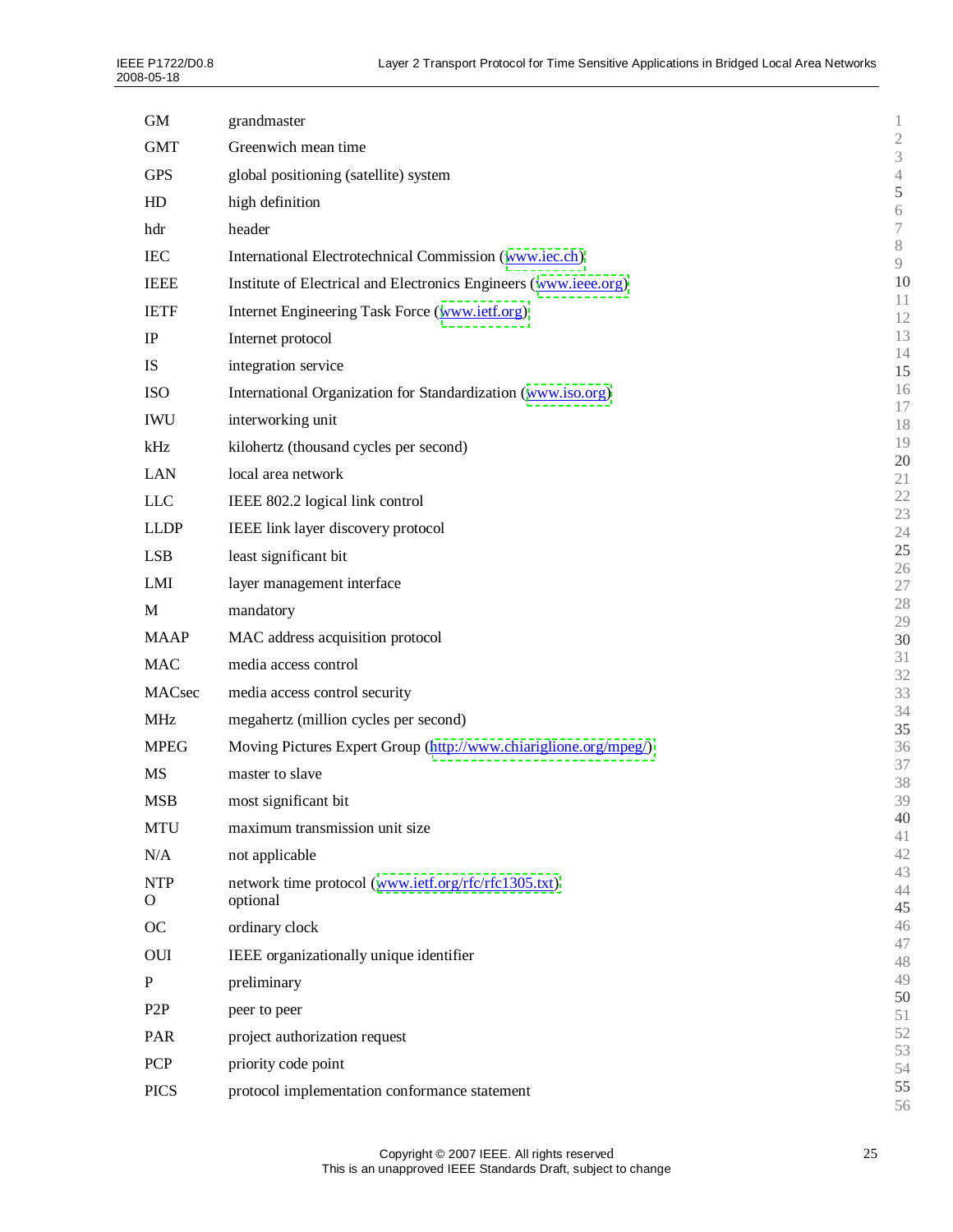| 1                   | PLL         | phased lock loop                                         |
|---------------------|-------------|----------------------------------------------------------|
| $\mathfrak{2}$<br>3 | <b>PTP</b>  | precision time protocol                                  |
| $\overline{4}$      | QoS         | quality of service                                       |
| 5<br>6              | Rsv, res    | reserved                                                 |
| 7                   | S Bridge    | IEEE 802.1AS bridge                                      |
| 8<br>9              | <b>SD</b>   | standard definition                                      |
| 10                  | SI.         | international system of units                            |
| 11<br>12            | <b>SID</b>  | source identifier                                        |
| 13                  | <b>SM</b>   | slave to master                                          |
| 14<br>15            | src         | source                                                   |
| 16                  | <b>SRP</b>  | stream reservation protocol                              |
| 17<br>18            | <b>STA</b>  | (wireless LAN) station                                   |
| 19                  | TAI         | temps atomique international (international atomic time) |
| 20<br>21            | TBD         | to be done (or determined)                               |
| 22                  | TC          | transparent clock                                        |
| 23<br>24            | TG          | task group                                               |
| 25                  | <b>TLV</b>  | type, length, value                                      |
| 26<br>27            | <b>TPID</b> | tagged protocol identifier                               |
| 28                  | TS          | timestamp                                                |
| 29<br>30            | tv          | timestamp valid                                          |
| 31                  | <b>UTC</b>  | coordinated universal time                               |
| 32<br>33            | <b>VID</b>  | VLAN identifier                                          |
| 34                  | <b>VLAN</b> | Virtual Local Area Network                               |
| 35<br>36            | WG          | working group                                            |
| 37                  | <b>WLAN</b> | wireless local area network                              |
| 38<br>39            | X           | prohibited                                               |
| 40                  | <b>XTS</b>  | cross timestamp                                          |
| 41<br>42            |             |                                                          |
| 43                  |             |                                                          |
| 44                  |             |                                                          |
| 45<br>46            |             |                                                          |
| 47                  |             |                                                          |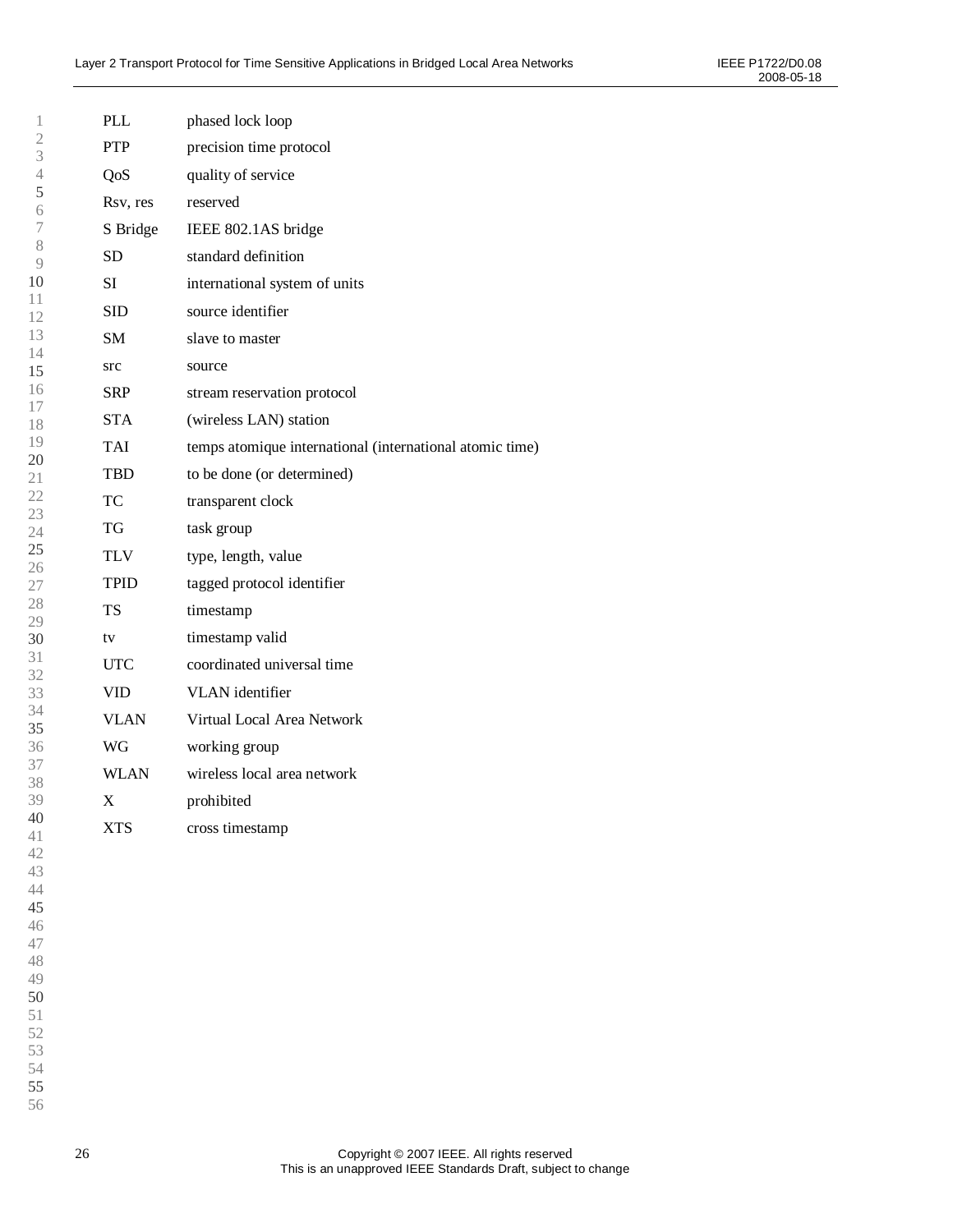# <span id="page-26-0"></span>**5. AVBTP base protocol**

<span id="page-26-2"></span><span id="page-26-1"></span>**<<Editor's note: This section will define the "base protocol"such that 61883 type protocol, encapsulation, etc. will be an optional protocol to "run over AVBTP"and so that we can add additional new protocols in the future. This section is intended for formats, functions, etc. that are "common">>**

#### **5.1 Overview**

**<<Editor's note: Text TBD>>**

#### **5.1.1 General assumptions/operations**

**<<Editor's note: This section and subsections is still mostly cut and paste from the assumptions document and needs further refinement, will be edited in future drafts of this document>>**

#### **5.1.1.1 Link bandwidth utilization**

AVB classA together with AVB classB traffic cannot use more than 75% of a link's bandwidth. The remaining 25% (or more) shall be reserved for non-AVB flows.

#### **5.1.1.2 Functional device type names**

AVBTP will have Talkers, Listeners and Controllers

- A Talker is the source of a stream
- A Listener is a receiver of a stream
- A Controller is a device that introduces and manages talkers and listeners, and manages groups of sessions.

Any physical device can be any combination of these

An AVBTP stream is between one talker and one or more listeners

#### **5.1.1.3 Interoperation with 802.1 bridges**

AVBTP will interoperate with AVB 802.1 bridges.

If a stream traverses a bridge that is not AVB 802.1 capable, than that stream's bandwidth cannot be guaranteed, so interoperation with non AVB capable bridges is beyond the scope of this standard.

#### **5.1.1.4 Point to point operation**

AVBTP will be able to run in a point to point fashion when two AVBTP end stations are connected directly via an IEEE 802.3 Ethernet connection.

#### **<< Editor's question/comment: What about point to point wireless??>>**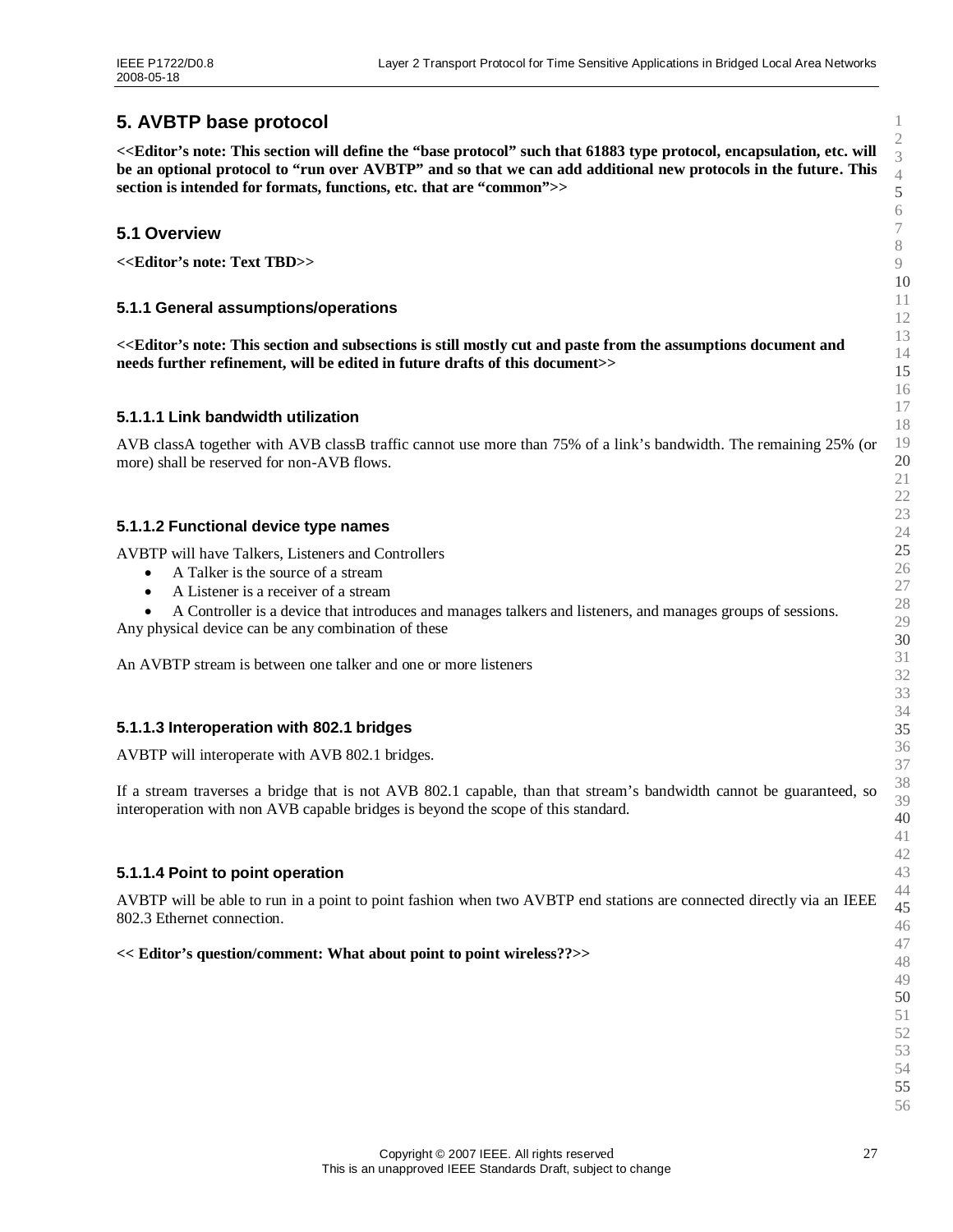## <span id="page-27-0"></span>**5.2 802.3 Media specific encapsulation**

#### **This section documents the specific generic encapsulation requirements when running AVBTP over IEEE 802.3 LANs. This covers the following fields:**

- a) Destination MAC address: 48 bits
- b) Source MAC address: 48 bits
- c) 802.1Q protocol header: 4 bytes consisting of:
	- 1) **Tagged Protocol Identifier (TPID): 16 bits**
	- 2) **Canonical Format Identifier (CFI): 1 bit**
	- 3) **Priority Code Point (PCP): 3 bits**
	- 4) **Virtual Local Area Network (VLAN) Identifier: 12 bits**
	- 5) **AVBTP Ethertype: 16 bits**

**For 802.1Q operation (VLAN tagged frames) the Ethertype field immediate following the source MAC address is known as the Tagged Protocol Identifier (TPID) field and is set to 810016. For this case the AVBTP Ethertype is at an offset 4 bytes past the start of this field.**

**[Figure](#page-28-0) 5.1 shows an AVBTP frame encapsulated within an 802.3 frame with an 802.1Q header (also known as an 802.1Q VLAN Tag field):**

**<<Editor's note: The 802.3/802.1Q frame format diagrams in this section are drawn differently than the AVBTP frames in the document due to the fact that the Ethernet header is either 14 or 18 bytes long and therefore not aligned up on a quadlet boundary. It is also not the editor's intent to fully document these fields but instead guide the reader through the basics of what this fields are, what specific requirements of the field values and usage are to support AVBTP. All other format and usage of the fields that are 802.3 and 802.1Q specific will be referenced to rather than specified here. The diagrams themselves are therefore technically informational, as they provide some duplicate information provided in other standards. The editor welcomes comments on if he should move the diagrams to an information Annex or if it is OK to label the diagrams as informational, but the text as normative (i.e. the text will have to specify how to use the fields for AVBTP)>>**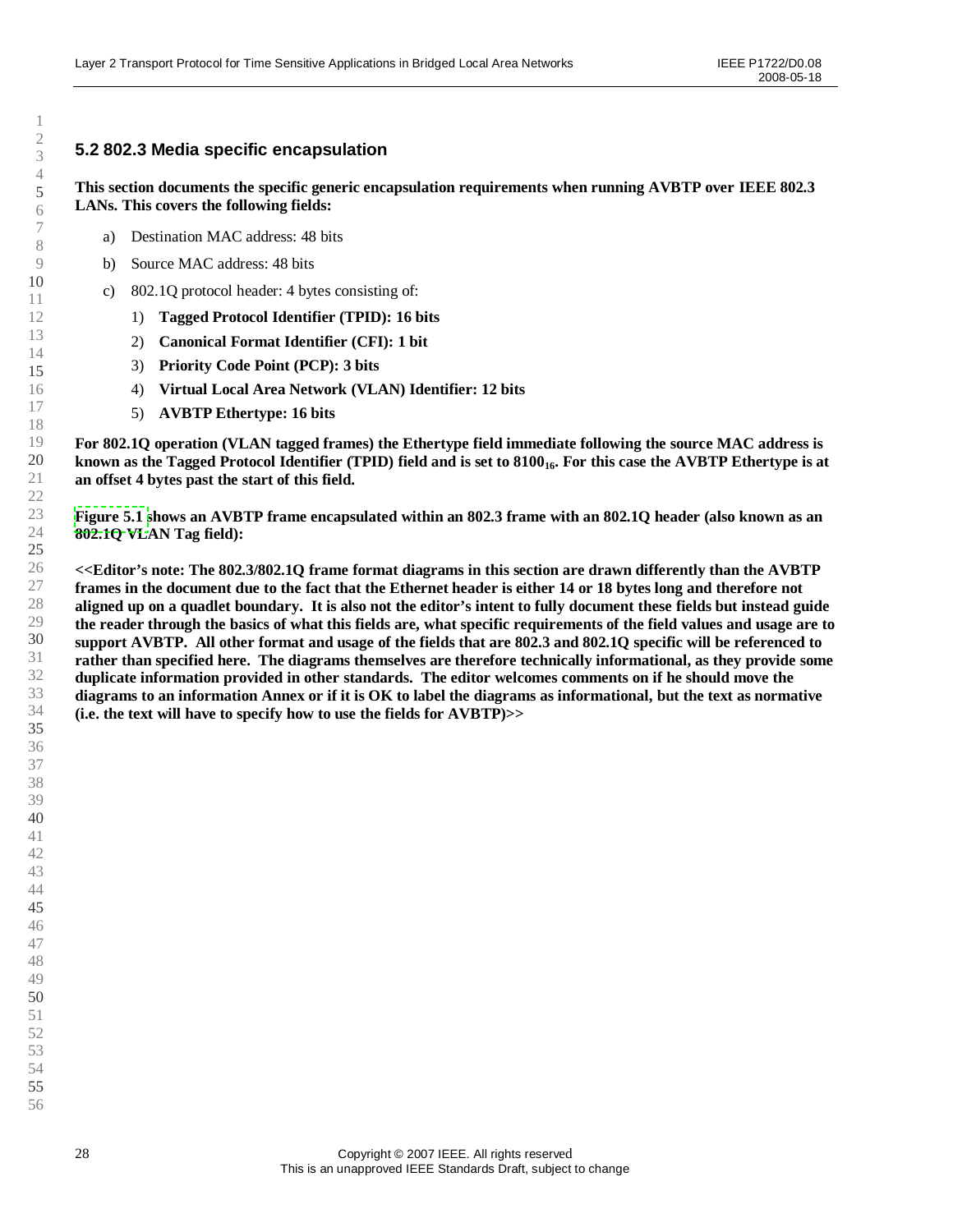

<span id="page-28-0"></span>**Figure 5.1 - AVBTP frame within an 802.3 frame with 802.11Q tag field**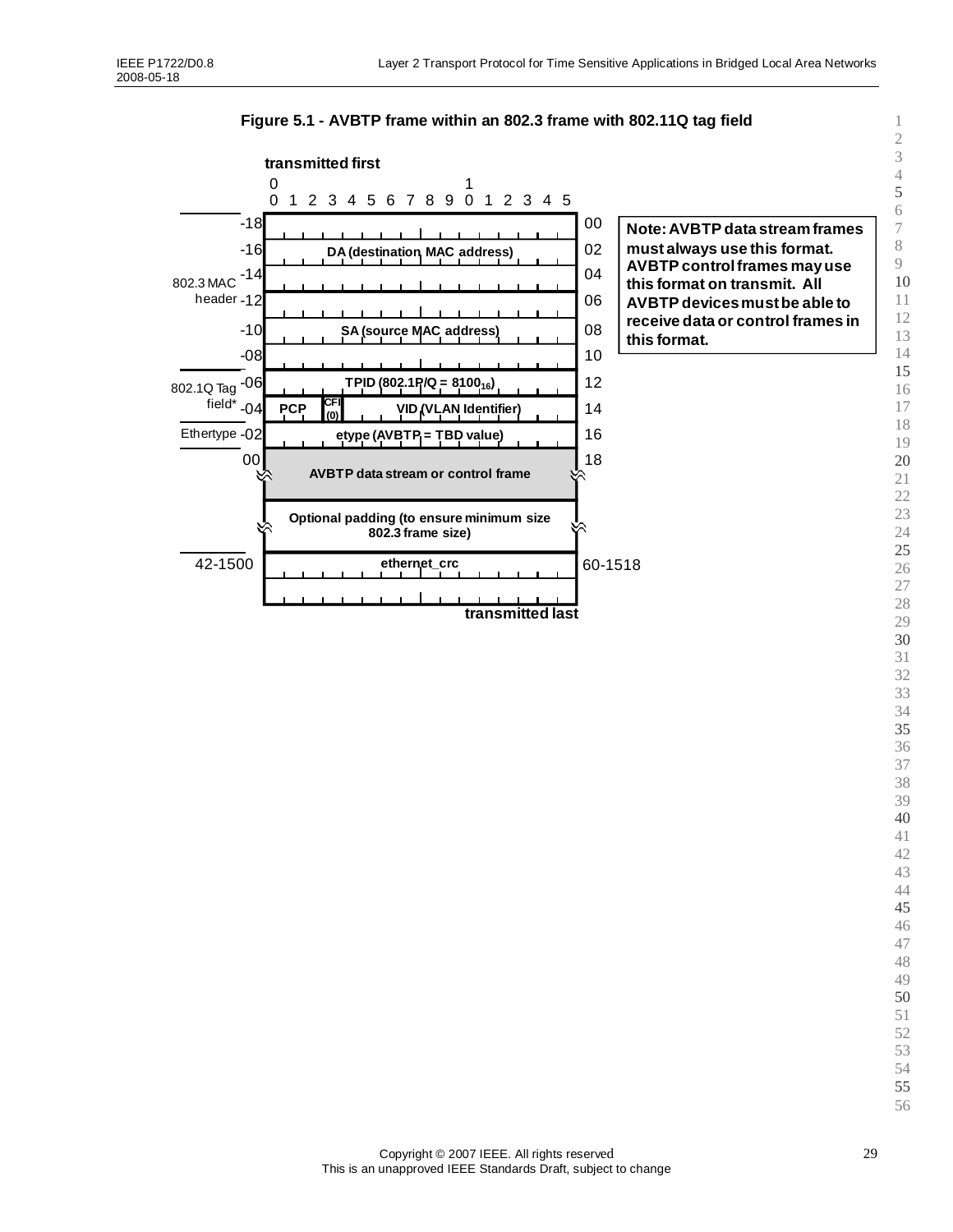<span id="page-29-2"></span><span id="page-29-1"></span><span id="page-29-0"></span>

### **[Figure](#page-29-2) 5.2 shows an AVBTP frame encapsulated within an 802.3 frame without an 802.1Q header:**

#### **5.2.1 802.3 Destination MAC address field**

For AVBTP stream data frames, MAC Destination Addresses shall be unique for the Layer 2 network and may either be unicast or multicast addresses.

#### **<< Editor's note: Need to modify/add text here now saying that for AVBTP stream data frames, we will require the use of 802.1Qat to allocate, free and generally manage both destination MAC addresses and stream IDs for individual AVBTP data streams.>>**

For AVBTP stream control frames, MAC Destination Address may be unicast, multicast or broadcast depending on the specification of the usage of each AVBTP control frame.

## **5.2.2 802.3 Source MAC address field**

For AVBTP stream data frames, MAC Source Addresses shall indicate the senders MAC address of the stream data or control traffic. Per IEEE 802.3 rules, this address shall always be a unicast MAC address.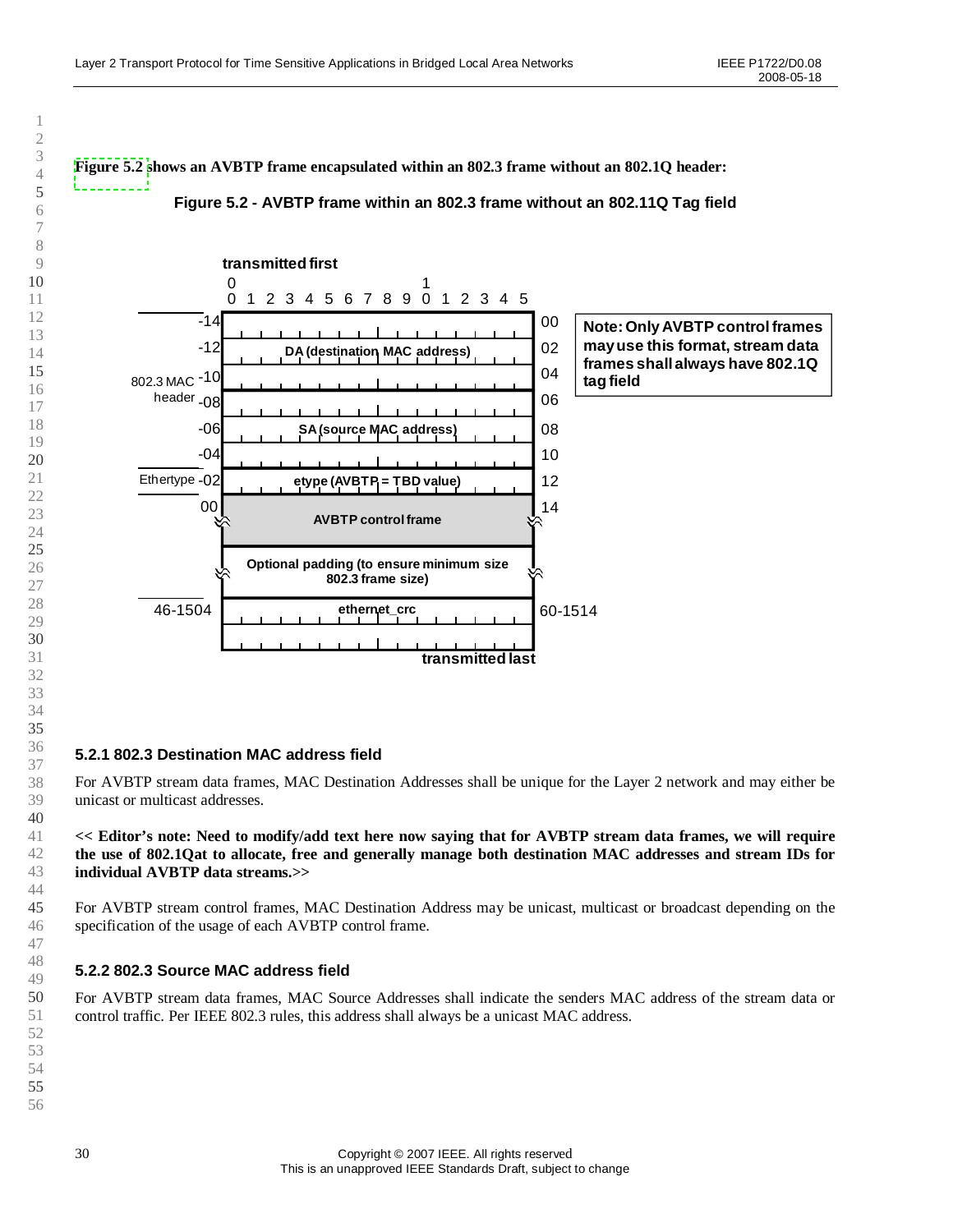#### **5.2.3 802.1Q header field**

<span id="page-30-0"></span>Depending on the subtype of the AVBTP frame, the 802.1Q header may or not be required based on the following general rules:

- a) All talkers shall send stream data frames (those frames with the cd bit set to 0) with an 802.1Q header present. This is due to the fact that the PCP field is required to indicate whether the stream is a ClassA or ClassB stream.
- b) Talkers and controllers may send stream control frames (those frames) with an 802.1Q header.
- c) All AVBTP compliant devices (talkers, listeners and controllers) shall be able to receive and process AVBTP data and control frames with an 802.1Q header present.

Additional rules for handling of 802.1Q headers may be listed in subsequent sections for current or future protocols that use AVBTP in current or future versions of this standard, but they shall not violate the above general rules.

The following rules shall apply for fields in the 802.1Q header if it is present:

#### **5.2.3.1 802.1Q tagged protocol identifier (TPID) field**

All frames with and 802.1Q header field shall set the TPID field  $(1<sup>st</sup>$  Ethertype in the frame) 8100<sub>16</sub> hexadecimal.

#### **5.2.3.2 VLAN identifier**

**<<Editor's note: the text in this section is still in the format from my PowerPoint contribution, these needs to be put in IEEE standards style. Will do this in a future draft version of this document.>>**

The VID is used to indicate a VLAN and is not to be used as a Stream Identifier

AVBTP stations shall be able to support a VLAN *Id* field value of zero to send or receive AVBTP frames.

AVBTP stations are recommended to support other VLAN *Ids*, but it is not required.

AVBTP stations not supporting VLANs must at least be able to process a received AVBTP frame with 802.1Q header and ignore the contents of that header.

If VLAN identification and knowledge is supported by an AVBTP station, it shall discard any received AVBTP frames with a VLAN ID for which it is not a member of the specified VLAN.

#### **5.2.3.3 Canonical Format Indicator (CFI) field**

For AVBTP, the CFI field shall be zero.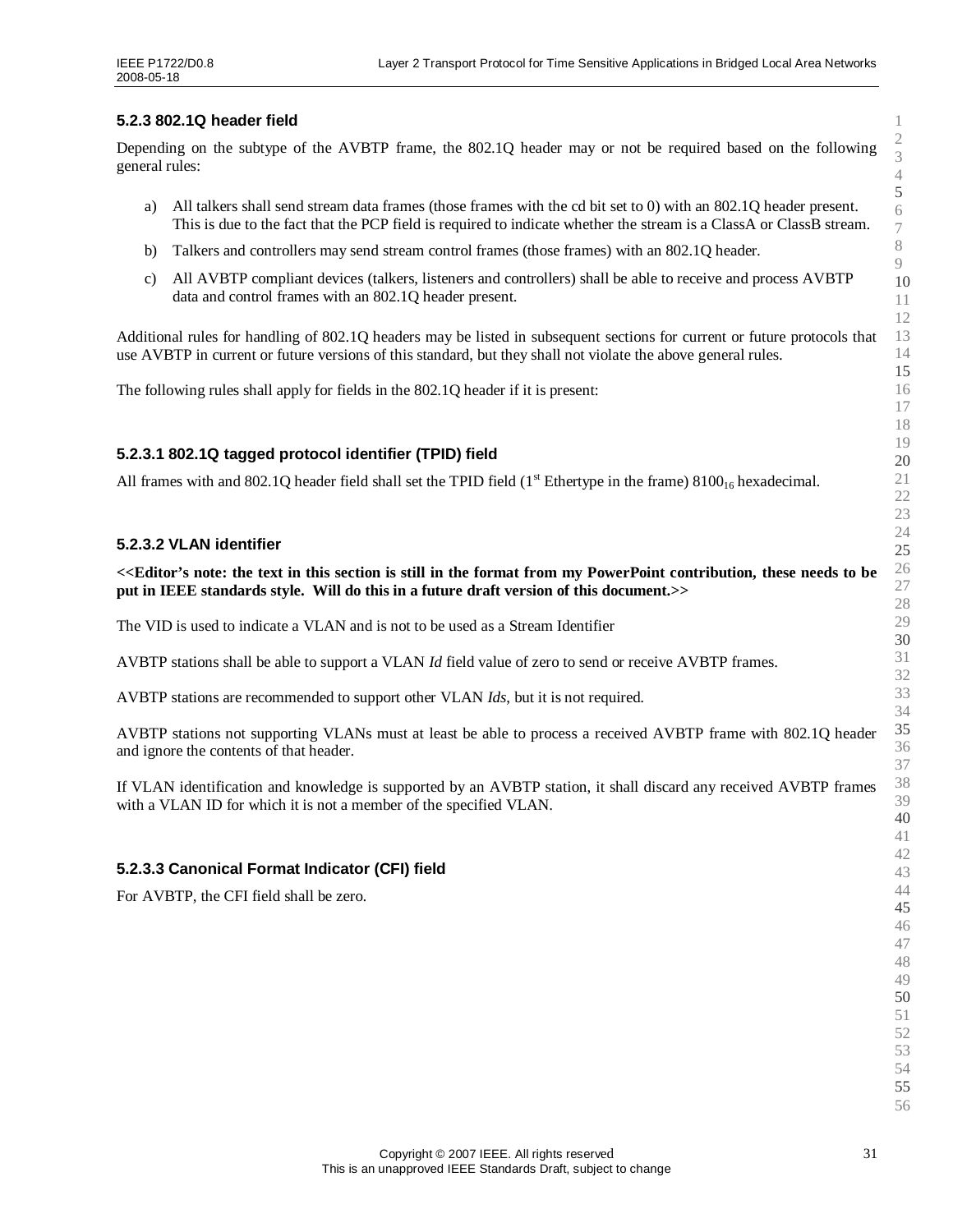#### **5.2.3.4 Priority Code Point (PCP) field**

<span id="page-31-1"></span><span id="page-31-0"></span>For data streams, AVBTP talkers shall set the PCP value to the 802.1Qat specified default values for stream classA traffic or TBD for classB traffic, unless they are changed from the defaults by a network administrator. As priority values may be changed by IEEE 802 bridges, the PCP value will be ignored on reception by AVBTP listeners.

**<<Editor's note: Will probably insert some text here once a mechanism is specified on how to automatically determine what the PCP value and use it (at least refer to a future section that describes how to do this (probably will be via an 802.1Qat protocol mechanism (see [Z.2](#page-85-1) [Need mechanism for getting PCP value for](#page-85-1) ClassA and ClassB [streams\)>](#page-85-1)>**

**<< Editor's proposal: AVBTP control traffic shall use the value as specified by the associated protocol specific value (e.g. 61883 over AVBTP), but never shall use a value of assigned for classA or classB traffic>>**

#### **5.2.4 AVBTP Ethertype, 16 bits:**

**<<AVBTP will have a single Ethertype value. That value will be put in this document per IEEE Ethertype assignment procedures, and not before then.>>**

#### **5.3 802.11 Media specific encapsulation**

**<<Editor's note: TBD>>**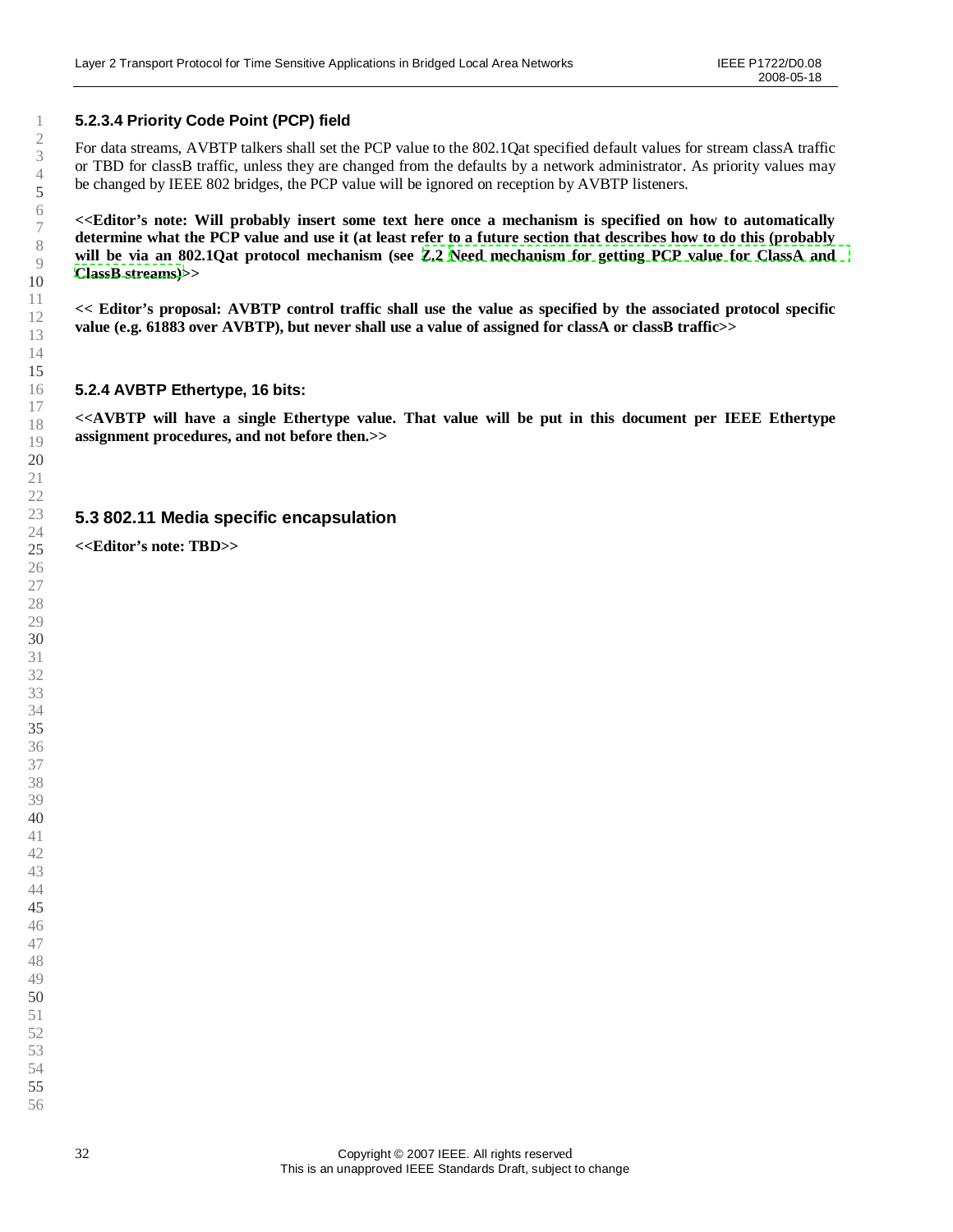## <span id="page-32-2"></span><span id="page-32-1"></span><span id="page-32-0"></span>**5.4 AVBTP frame common header format**

**This section documents the fields that are common to all AVBTP frames. This section documents the following fields:**

- a) First byte:
	- 1) **cd (control/data) field (cd) indicator: most significant 1 bit**
	- 2) **subtype field: remaining 7 bits**
- b) Second byte:
	- 1) **sv (Stream ID valid) indicator: most significant 1 bit**
	- 2) **subtype\_data1 field: remaining 7 bits**
- c) subtype\_data2 field: 16 bits
- d) stream\_id field: 64 bits

**The following figure shows these fields encapsulated within an 802.3 frame with an 802.1Q header**



#### **5.4.1 cd (control/data indicator) field**

**The cd bit indicates whether this AVBTP frame is a control or data frame**

**If the cd bit is zero, then this frame is an AVBTP stream data frame. See [5.6 below](#page-36-0) for additional encapsulation and protocol rules when this bit is set to zero. Only AVBTP talkers can set this field to zero as only talkers can send AVBTP stream data frames. If this field is set to zero, then for 802.3 frames, the talker shall ensure the frame is sent with an 802.1Q VLAN tag header present with the appropriate values for the TPID, PCP, CFI and VID fields.**

**If this field is set to one, then this frame is an AVBTP control frame. See [5.5 below](#page-35-0) for additional encapsulation and protocol rules when this bit is set to one. Any AVBTP station that sends control frames may set this bit to one.**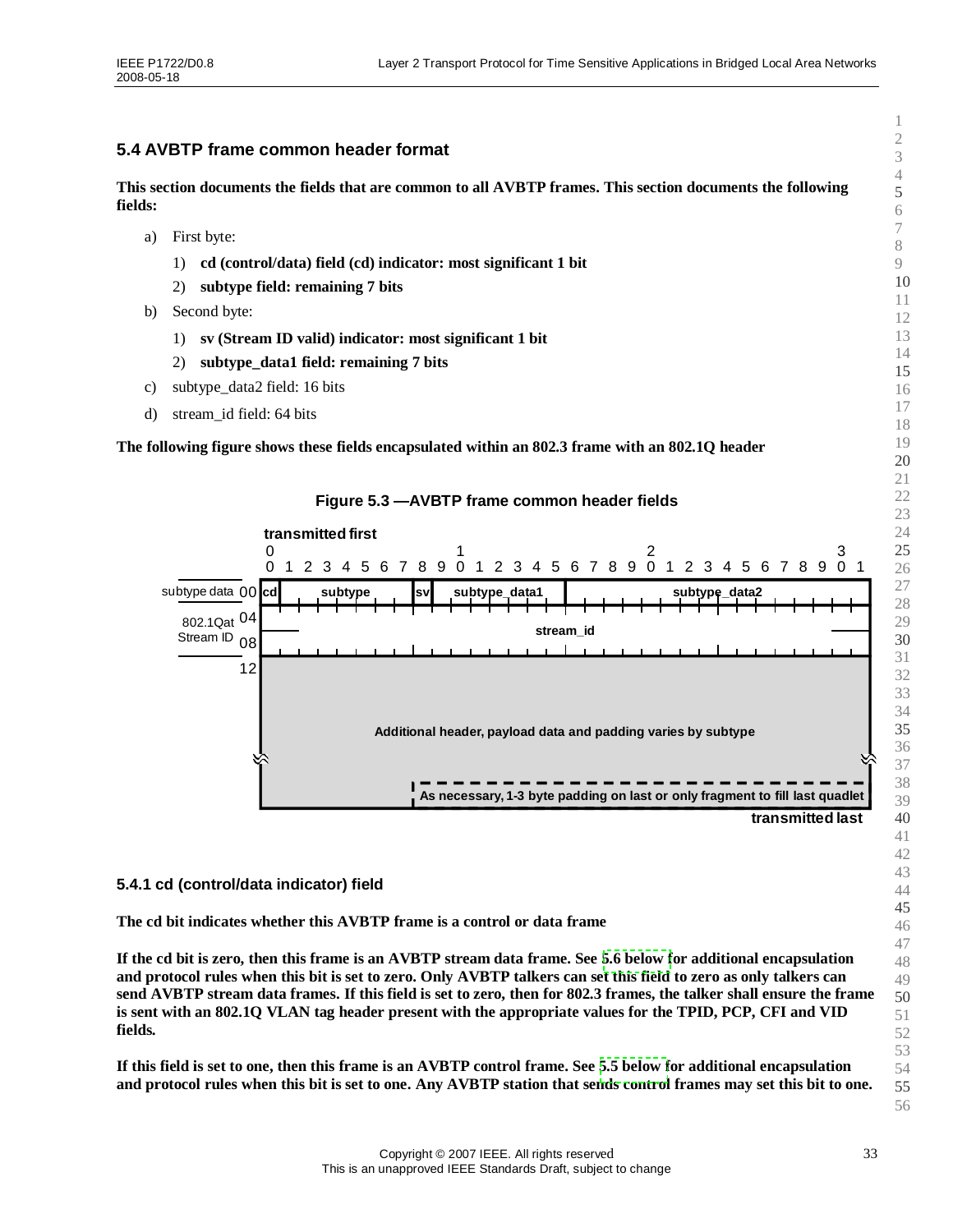## <span id="page-33-0"></span>**5.4.2 subtype field**

The 7-bit **subtype** field is used to identify the protocol running over AVBTP. Each protocol defines its use of AVBTP encapsulation within the rules established for common header formats for control and data frames.

Currently defined subtype values are listed in [Table](#page-33-2) 5.1 [below:](#page-33-2)

<span id="page-33-2"></span><span id="page-33-1"></span>

| Table 5.1 -- AVBTP subtype values |  |
|-----------------------------------|--|
|-----------------------------------|--|

| Hexadecimal   FUNCTION |                     | Meaning                             |
|------------------------|---------------------|-------------------------------------|
| Value                  |                     |                                     |
| $00_{16}$              | 61883 IIDC SUBTYPE  | 61883/IIDC over AVBTP protocol      |
| $01_{16} - 7E_{16}$    |                     | Reserved for future protocols       |
| $7F_{16}$              | PROPRIETARY SUBTYPE | Proprietary/Experimental over AVBTP |

**<<Editor's question: Should we go ahead and reserve a subtype for 1394 to AVBTP gateway control messages, or should we merge the XTS proposal and use one subtype for XTS and other 1394 gateway functions and/or needs>>**

Subsequent parsing of AVBTP frames shall be based on a combination of the values contained within the subtype and cd fields.

#### **5.4.3 sv field**

The **sv** field is used to indicate whether the 64 bit stream id field contains a valid IEEE 802.1Qat stream ID or not.

The bit is set to one if the stream ID is a valid stream ID

The bit is set to zero(0) if the stream ID is not valid.

For more details on valid combinations of the **stream\_id** and **sv** fields see 5.4.[6 below.](#page-33-3)

#### **5.4.4 subtype\_data1 field**

The **subtype\_data1** field consists of the remaining 7 bits of the byte containing the **sv** field and is used to carry protocol specific data based on the **subtype** and **cd** field values.

#### **5.4.5 subtype\_data2 field**

The **subtype data2** field consists of the two bytes (16 bits) following the subtype data1 and is used to carry protocol specific data based on the **subtype** and **cd** field values.

#### <span id="page-33-3"></span>**5.4.6 stream\_id field**

If the sv field is set to one(1), then the stream\_id field shall contain the 64 bit IEEE 802.1Qat stream ID associated with the frame.. This field shall be used for stream identification. The field shall be present in all AVBTP frames.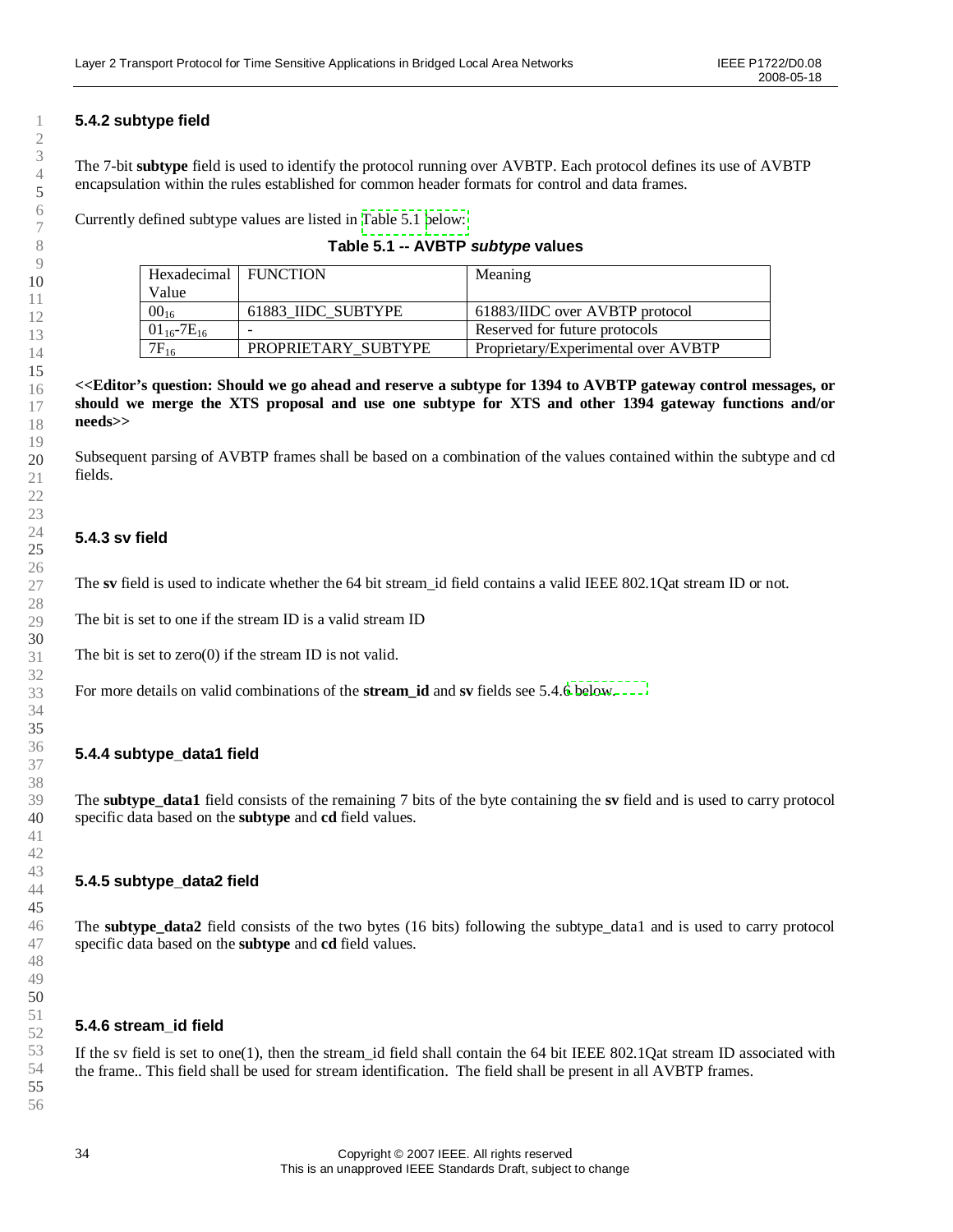All AVBTP stream data frames shall contain a valid 64 bit IEEE 802.1Qat Stream ID in the stream\_id field and shall set the sv (Stream ID Valid) bit to one(1).

AVBTP control frames relating to an individual stream shall contain a valid 64 bit IEEE 802.1Qat stream ID with the with the sv bit set to one.

AVBTP control frames not related to an individual stream should set the **stream\_id** field to the NULL\_STREAM\_ID Value and shall set the **sv** bit to zero(0).

Note –Setting of the **stream\_id** field to a consistent NULL\_STREAM\_ID is recommend instead of required as the NULL\_STREAM\_ID is intended for consistency and to avoid confusion for users such as those debugging AVBTP frame traces (i.e. so they don't see old data, or valid stream IDs, etc.). AVBTP end stations when receiving AVBTP frames with the **sv** bit set to one(1) shall ignore the entire contents of the **stream\_id** field regardless of its value.

Valid stream IDs shall be allocated, managed and released using procedures as defined in IEEE 802.1Qat.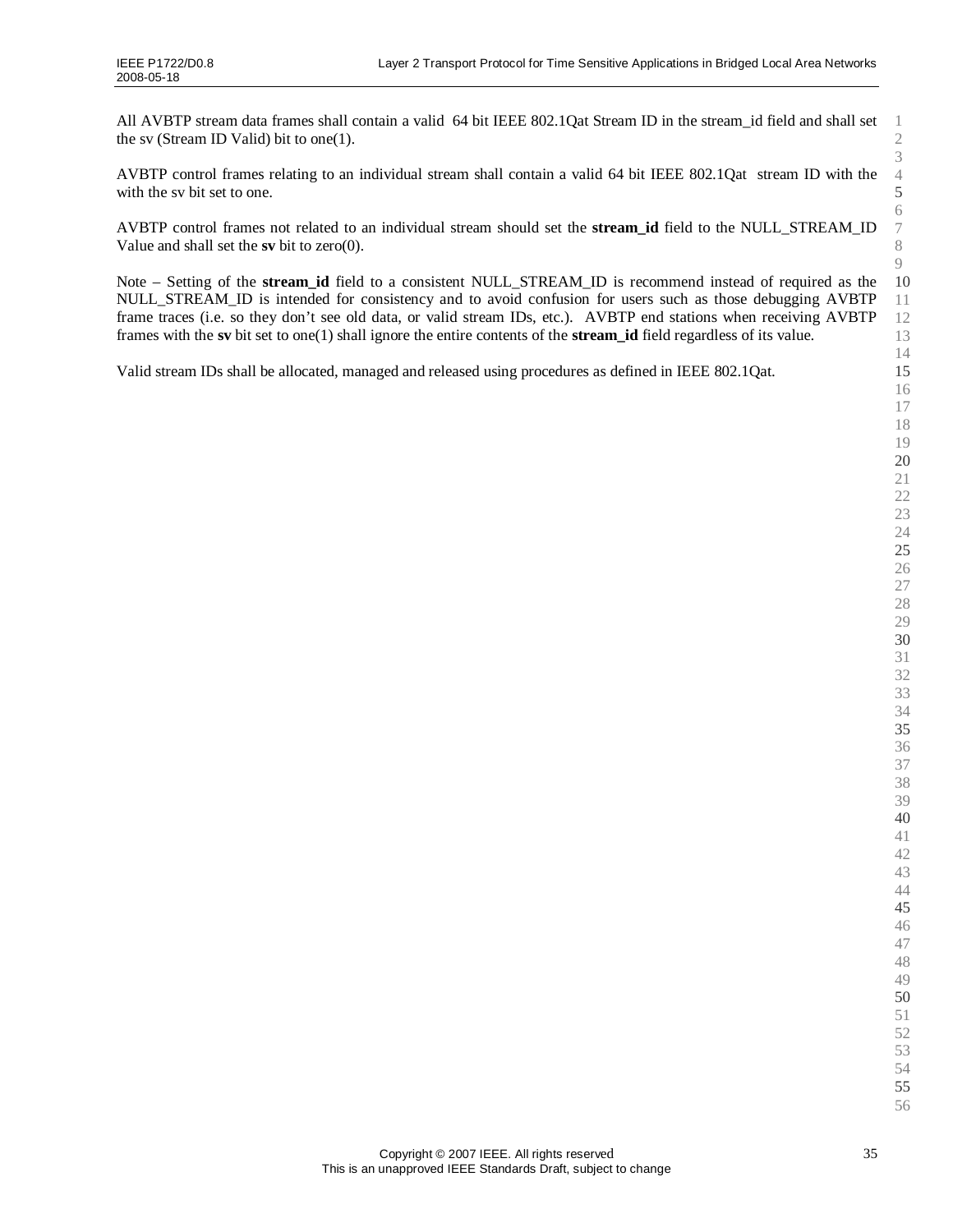# <span id="page-35-1"></span><span id="page-35-0"></span>**5.5 AVBTP common control frame header format**

#### **<<Editor's note: need introductory text for this section, here is the figure to start with>>**

<span id="page-35-2"></span>



#### **5.5.1 status field**

The 5 bit **status** field is available for use by the given control protocol as specified by the **subtype** field. If not used by the given control frame, then this field shall be set to zero (0).

#### **5.5.2 control\_data\_length field**

The 11 bit **control data length** field is used to contain the unsigned control frame payload length in bytes of all valid data bytes contained in the quadlets following the **stream\_id** field in the AVBTP control frame header.

1 to 3 pad bytes shall be added at the end of the control frame payload area as necessary to ensure that an integral number of quadlets are in the control frame.

The maximum value for this field shall be 1488 decimal.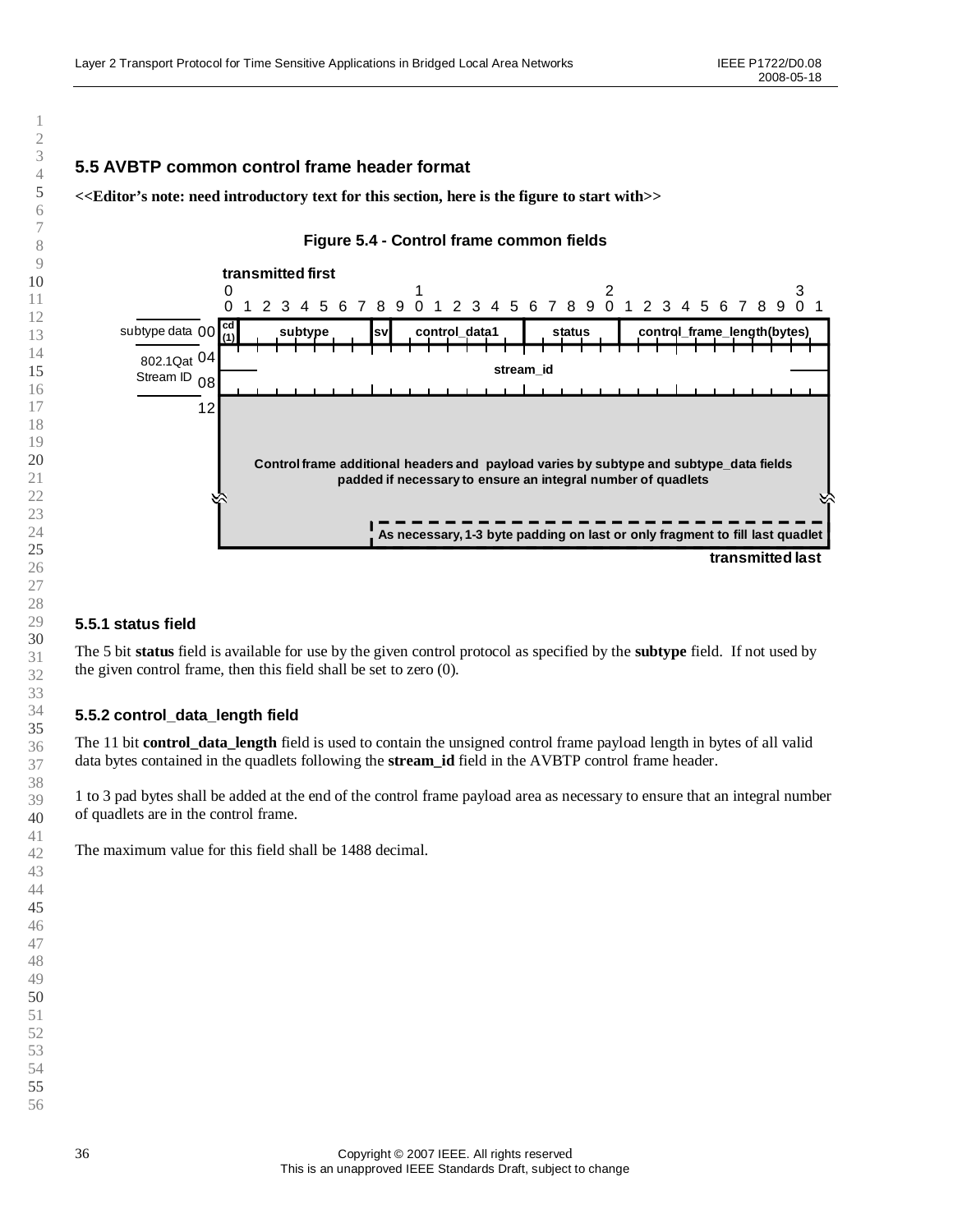# **5.6 AVBTP common stream data frame header format.**

AVBTP stream data is designed to standardize common use fields for source timestamping and for packet length. These fields are standardized for all AVBTP frames where the cd field is set to zero.

The AVBTP common stream data header format consists of the following fields after the subtype and in the following order:

- a) **stream\_flags** field: 8 bit byte with the following subfields defined when cd field equals zero:
	- 1) **sv (stream ID valid) most significant 1 bit of this byte**
	- 2) **tv (timestamp valid): least significant 1 bit of this byte**
	- 3) **stream\_reserved1: remaining 6 bits of this byte**
- b) **stream\_reserved2**: 8 bits
- c) **gm\_discontinuity**: 7 bits
- d) **h**: holdover: 1 bit
- e) **stream\_id** field: 64 bits
- f) **avbtp\_timestamp**: 32 bits
- g) **gateway\_info**: 32 bits
- h) **packet\_data\_length**: 32 bits
- i) **protocol\_specific\_packet\_header**: 16 bits
- j) **stream\_payload\_data**: 0 to n quadlets (where n does not exceed maximum frame size allowed by the layer 2 LAN)

#### **Figure 5.5 --AVBTP common stream data header format (cd field set to zero)**

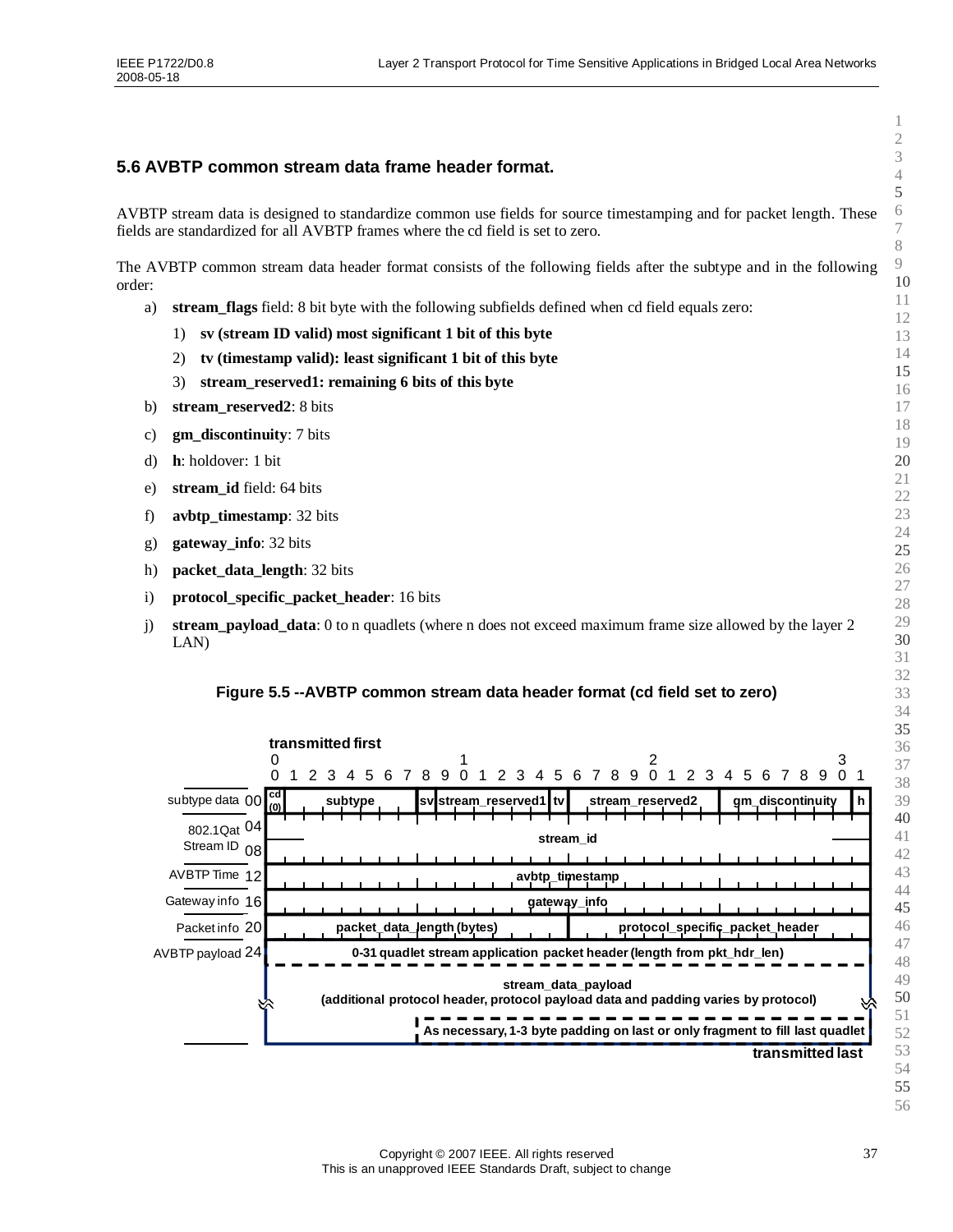# **5.6.1 subtype\_data field subfields**

The **subtype** data field for AVBTP stream data (when the cd field is set to zero) has the following subfields defined.

- Most significant bit for **sv** (Stream ID valid) (see 5.[4.3 above\)](#page-33-0)
- Least significant bit for **tv** ( timestamp valid ) bit
- remaining 6 bits reserved (**stream\_reserved1** subfield).

#### **5.6.2 tv: (avbtp\_timestamp valid) subfield**

The source timestamp valid (**tv**) field is a one bit field used to indicate the validity of the **avbtp\_timestamp** field time value.

If the timestamp valid bit is set to zero by the AVBTP talker, then this field shall indicate that the **avbtp\_timestamp** field contains no data and therefore shall be ignored by an AVBTP listener.

If the timestamp valid bit is set to one by the AVBTP talker, then this field shall indicate that the **avbtp\_timestamp** field is valid.

For how the **avbtp** timestamp field is interpreted and processed see 5[.6.](#page-38-0)6.

# **5.6.3 gm\_discontinuity field**

The **gm\_discontinuity** field indicates a known or possible discontinuity in 802.1AS time. The **gm\_discontinuity** field is stream specific. On stream creation the **gm\_discontinuity** field shall be set to a random value. **gm\_discontinuity** shall be incremented by 1 whenever a signaled or possible discontinuity is indicated from 802.1AS. These indications include, but are not limited to:

- a) Discontinuity in absolute time
- b) Discontinuity in frequency
- c) Loss of Grandmaster clock
- d) Election of new Grandmaster clock

#### **5.6.4 h (holdover) field**

#### **Editor's note: this is a new concept and field as discussed at the Beaverton Oregon face to face meeting. This field needs better text and clarification to be added in the next version of the draft>>**

The 1 bit **h** field shall be set anytime the AVBTP timestamp field in this stream is based off of some local clock instead of the 802.1AS based clock (i.e. in holdover clock based on the 802.1AS time from the previously known good grandmaster time). This is used by talkers to indicate that the timestamps may not globally synchronized with network time and is used by listeners to also use holdover time as necessary until all systems are probably running on the same grandmaster.

#### **5.6.5 stream\_id (802.1Qat stream identifier) field**

**The stream ID field is the same field as specified in [5.4.6 above.](#page-33-0) For AVBTP stream data frames, it shall always contain a valid 802.1Qat stream ID.**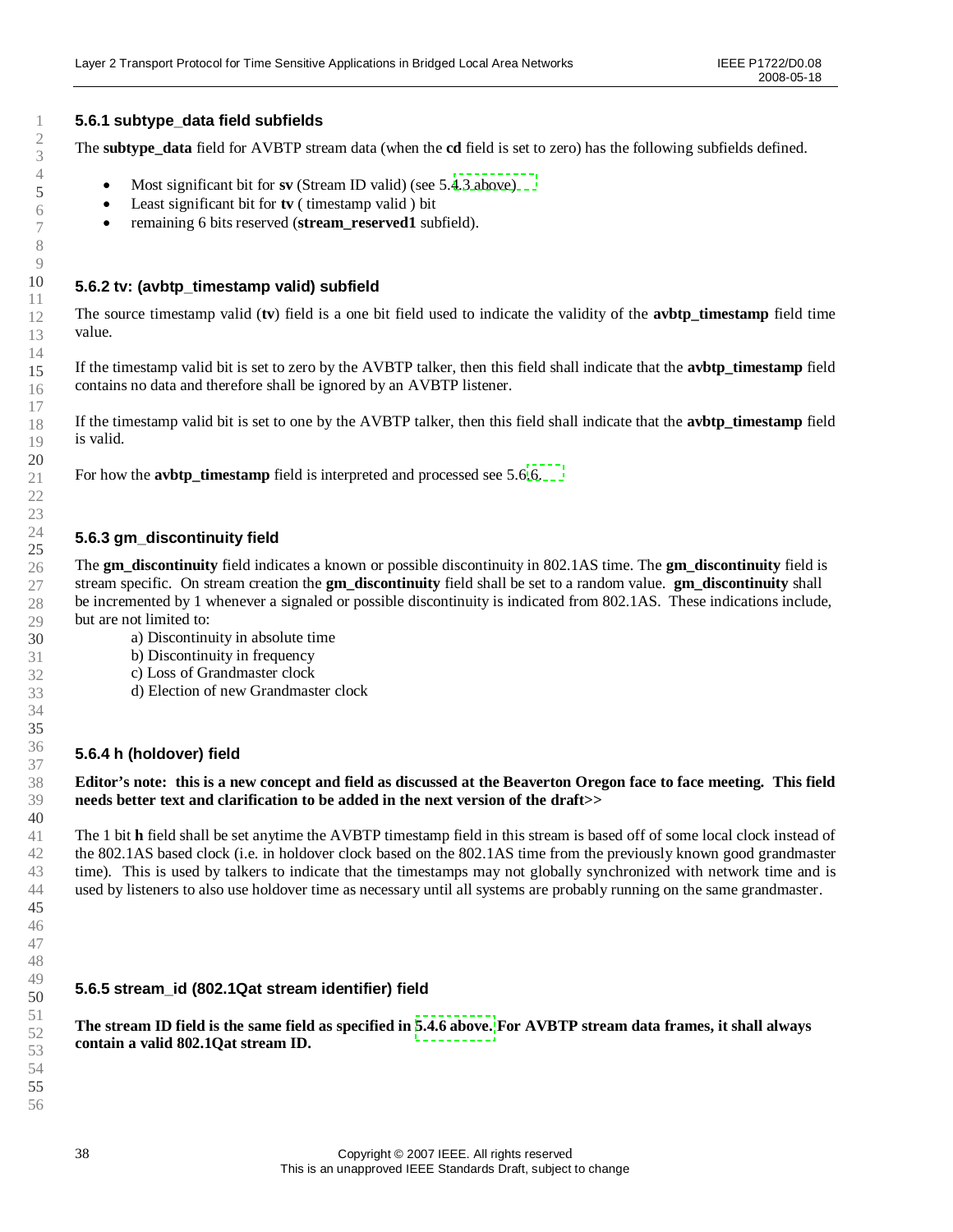#### **5.6.6 avbtp\_timestamp field**

<span id="page-38-0"></span>The 32 bit **avbtp timestamp** field shall express presentation time related to the 802.1AS Global Clock if the timestamp valid bit is set to one. The **avbtp\_timestamp** represents the low order 802.1AS time converted to nanoseconds. The **avbtp** timestamp rolls over approximately every 4 seconds.

If the source timestamp valid bit is zero, then the contents of the avbtp\_timestamp field is undefined and should be ignored.

#### **5.6.7 gateway\_info field**

This 32 bit field is used by gateway and interworking units to allow conversion and transport of audio/video data and control between AVBTP networks and other audio/video networks. One use is described in Annex B of this document for IEEE 1394 IEC 61883 to IEEE 1722 AVBTP IEC 61883 interworking.

Native AVBTP end stations not participating in this gateway function shall set this field to zero on transmit and ignore this field on receive.

# **5.6.8 packet\_data\_length field**

The 16 bit **packet\_data\_length** field is to indicate the unsigned count of stream frame payload length in bytes of all valid data bytes contained in the quadlets following the **protocol\_specific\_packet\_header** field in the AVBTP stream data frame header.

1 to 3 pad bytes shall be added at the end of the stream data frame payload area as necessary to ensure that an integral number of quadlets is in the control frame.

The maximum value for this field shall be 1476 decimal.

Note – This field is sized at a full 16 bits to allow for better interworking functions with protocols that support larger packet sizes such as IEEE 1394 but mandates a smaller maximum value to ensure that AVBTP frames can be transported across all IEEE 802 based networks.

**<<Editor's note: Need to add text recommend smoothing of AVBTP into similar size packets to make minimum packet size per interval better. This may be a good place to add text and/or we could have a separate section talking about packets per observation interval and how to best handle transmitting "evenly".>>**

# **5.7 Timing and synchronization**

#### **5.7.1 General**

AVBTP defines a presentation time to achieve timing synchronization between talker and listener(s). The presentation time represents in nanoseconds the IEEE 802.1AS wall clock time when the data contained in the packet is to be presented to the AVBTP client at the listener(s).

AVBTP presentation time is used as a reference to synchronize any necessary media clocks and to determine when the first sample of a stream is presented to the client. Because media clocks vary with audio/video types the exact usage of the AVBTP presentation time is media format dependent.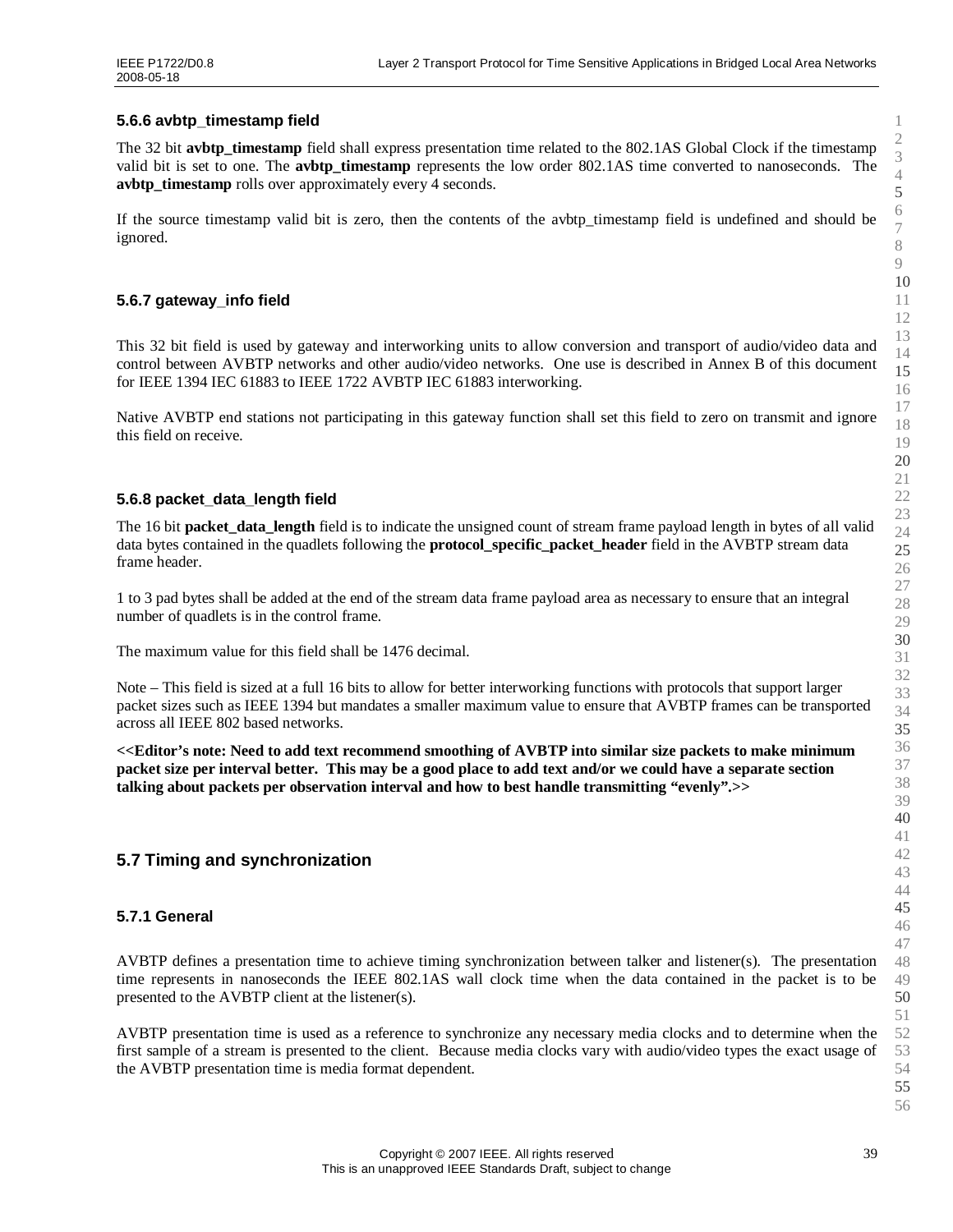#### **5.7.2 AVBTP presentation time**

The AVBTP presentation time is contained in the **avbtp\_timestamp** field of AVBTP stream data frames. The AVBTP presentation time may not be valid in every AVBTP packet. If an AVBTP packet contains a valid timestamp then the **tv** (Timestamp Valid) bit must be set to one.

The AVBTP presentation time represents the timestamp of the when the media sample was presented to AVBTP at the talker plus a delay constant to compensate for network latency. Unless otherwise negotiated between the talker and the listener the delay constant used to calculate the AVBTP presentation time is 2,000,000 nanoseconds (2 milliseconds).

The AVBTP presentation time as received by the listener(s) in **avbtp\_timestamp** field should be utilized to synchronize the media clock of the listener to the talker. Since the AVBTP presentation time is directly related to the IEEE 802.1AS global time it may also be used to synchronize multiple talkers and listeners.

#### **5.7.3 gm\_discontinuity**

Although the 802.1AS wall clock time is intended to be stable, it is possible for there to be discontinuities in the 802.1AS wall clock time. These could be due to events such as to changes the identity of the 802.1AS Grandmaster clock or changes in the timing source of the Grandmaster clock.

To aid in compensating for discontinuities in the 802.1AS time, all AVBTP stream data frames contain a **gm** discontinuity field. The **gm** discontinuity field is initialized to the random value on stream creation. The **gm** discontinuity field of every subsequent AVBTP stream data frame shall contain the same value until a discontinuity is indicated by 802.1AS. When the actual or possible discontinuity occurs, the talker then increments the **gm** discontinuity field by 1, after which all subsequent packets shall contain the new gm discontinuity field. This process then repeats for every subsequent indication of an actual or possible discontinuity as indicated by IEEE 802.1AS.

When a talker detects a discontinuity, either from an 802.1AS indication or simple observation, it is required to increment the **gm\_discontinuity** field by 1. This indicates to the listener(s) of the stream that the AVBTP presentation times contained in the **avbtp\_timestamp** field may for a limited period of time not correspond to the 802.1AS wall clock and the listener should enter holdover mode.

When a listener detects that the **gm\_discontinuity** field has changed or detects a discontinuity, either from an 802.1AS indication or simple observation, it should stop attempting to correlate AVBTP presentation time to 802.1AS wall clock time for one Maximum Holdover time. It is possible that the **gm\_discontinuity** field could be incremented multiple times during one 802.1AS Grandmaster selection cycle. The listener should enter holdover mode, and begin timing the maximum holdover time, on the first indication of a discontinuity. If other indications of discontinuity are detected before maximum holdover time has expired, these indications shall be ignored until maximum holdover time has expired.

The listener should exit holdover mode after either maximum holdover time has expired or if the listener is able through observation to determine that the 802.1AS time and presentation time in the stream data are consistent with each other.

The value of the **gm\_discontinuity** field is only meaningful to a single talker and its associated listener(s).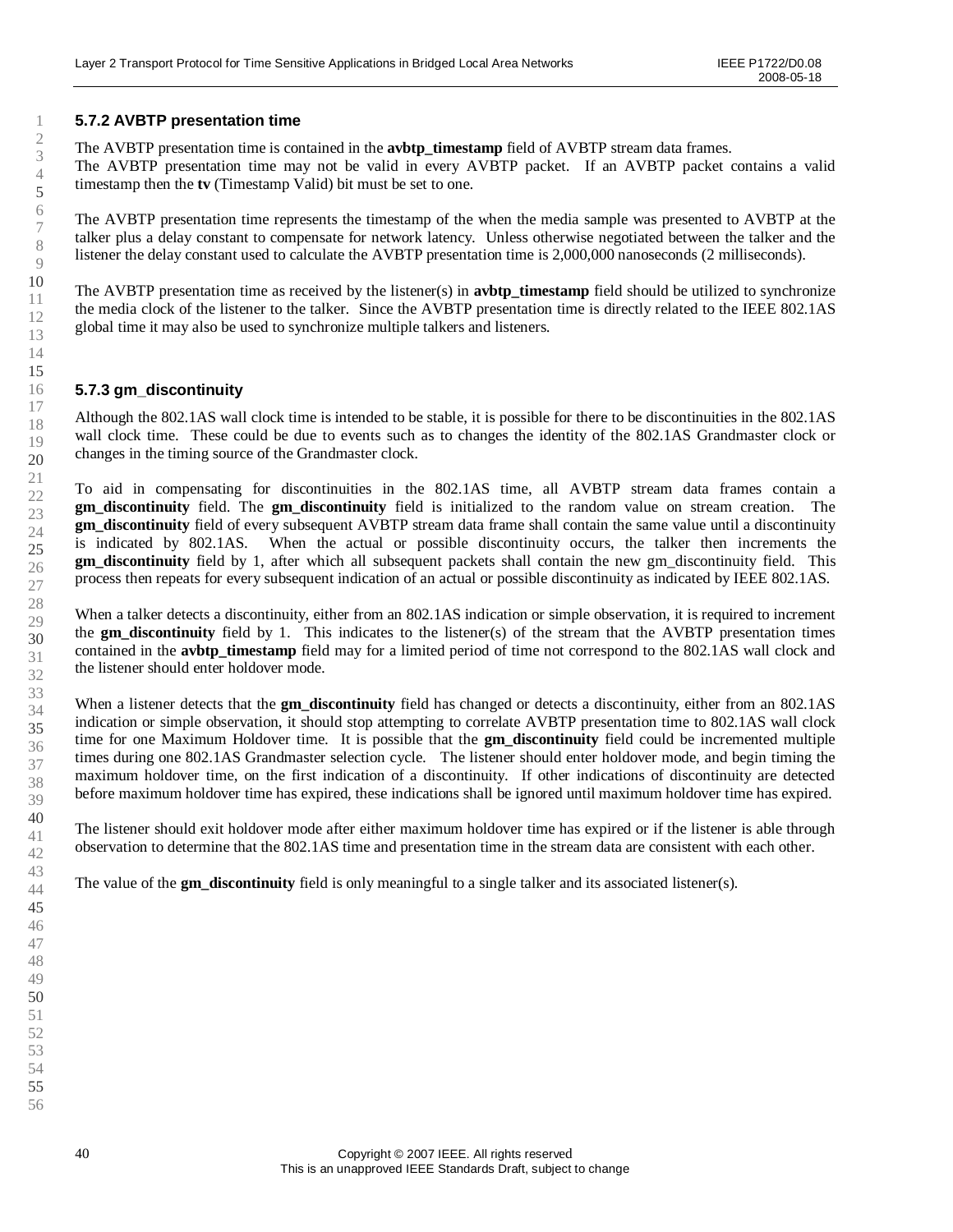# **5.8 Protocol layering**

**<<Editors note: Text TBD. Purpose of this section is to document "common" layering for AVBTP and also describe to the reader how IEC-61883 and proprietary/experimental fits into the common layering model and how others can be added in the future. Below is the current working diagram I have for "common"layers. Also I have not labeled this diagram in that I'm not sure if it will stay, change, be removed, etc**

**<< Editor's note: It was agreed at the Sandy Utah meeting that 802.1BA will specify the layering and we will point to the BA spec. So the plan for documenting the lower layer is to change text in this section and remove sections defining lower layer protocols as BA will define this. For now, I am leaving this text in until BA becomes more mature.>>**



#### **5.8.1 Direct interfaces**

The AVBTP common layer shall directly interface with the following protocols

- LLDP (802.1AB) **<<Editor's note: It may be that LLDP (802.1AB) may not be necessary for proper operation of AVBTP. If that is the case it will be removed. This diagram is planned to removed anyway once IEEE 802.1BA is more mature>>**
- SRP (802.1Qat)
- LLC (802.2), Ethertype option only (no length/DSAP/SSAP/etc. support).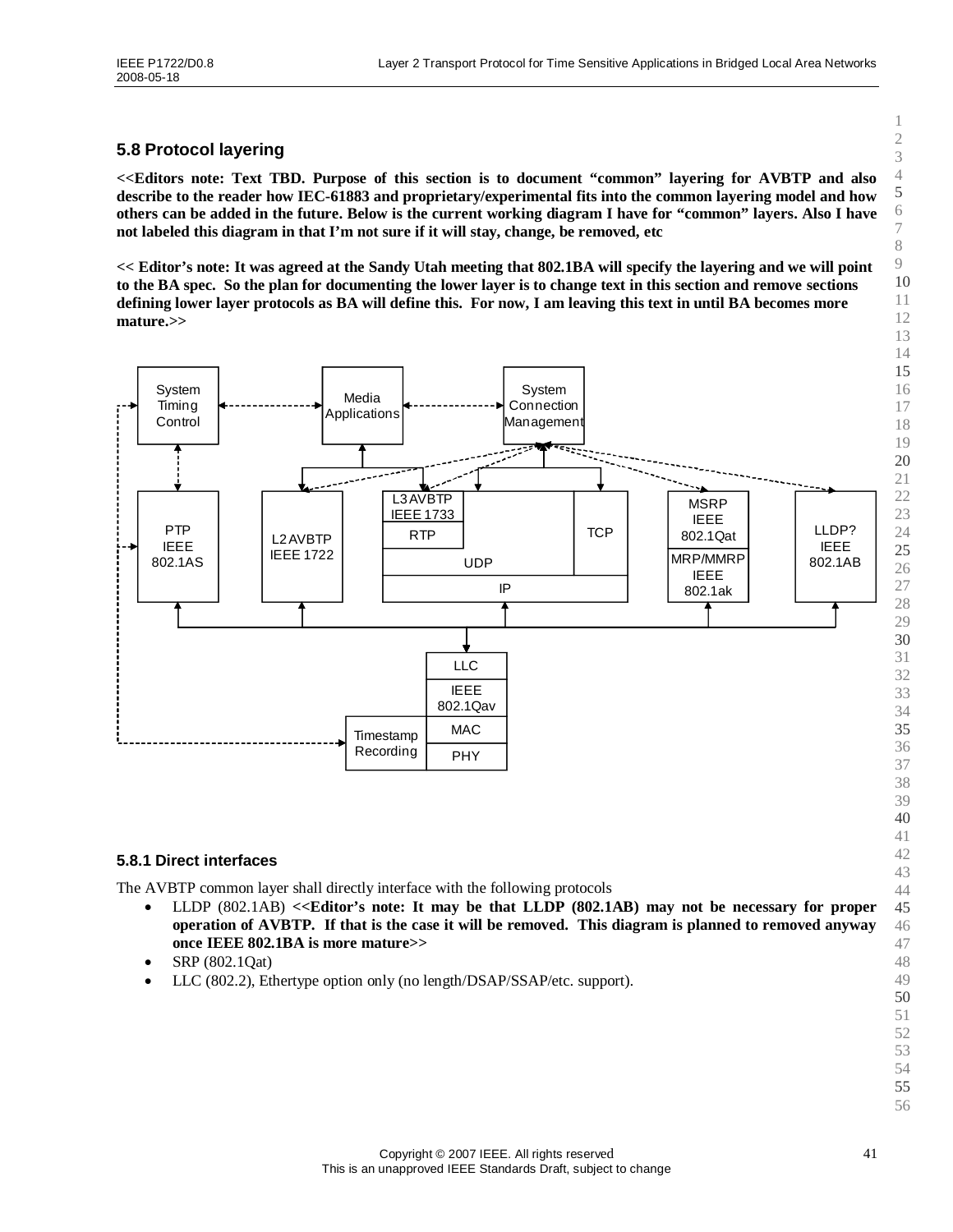# **5.8.2 Other layers needed to operate, but not directly interfaced with AVBTP**

An AVBTP end station must also support the following protocols (that are in the system, but not directly interfaced with the AVBTP layer)

- $\bullet$  PTP (802.1AS)
- 802.1Qav (queuing and scheduling)

# **5.9 Service interface**

**<<Editor's note: TBD>>**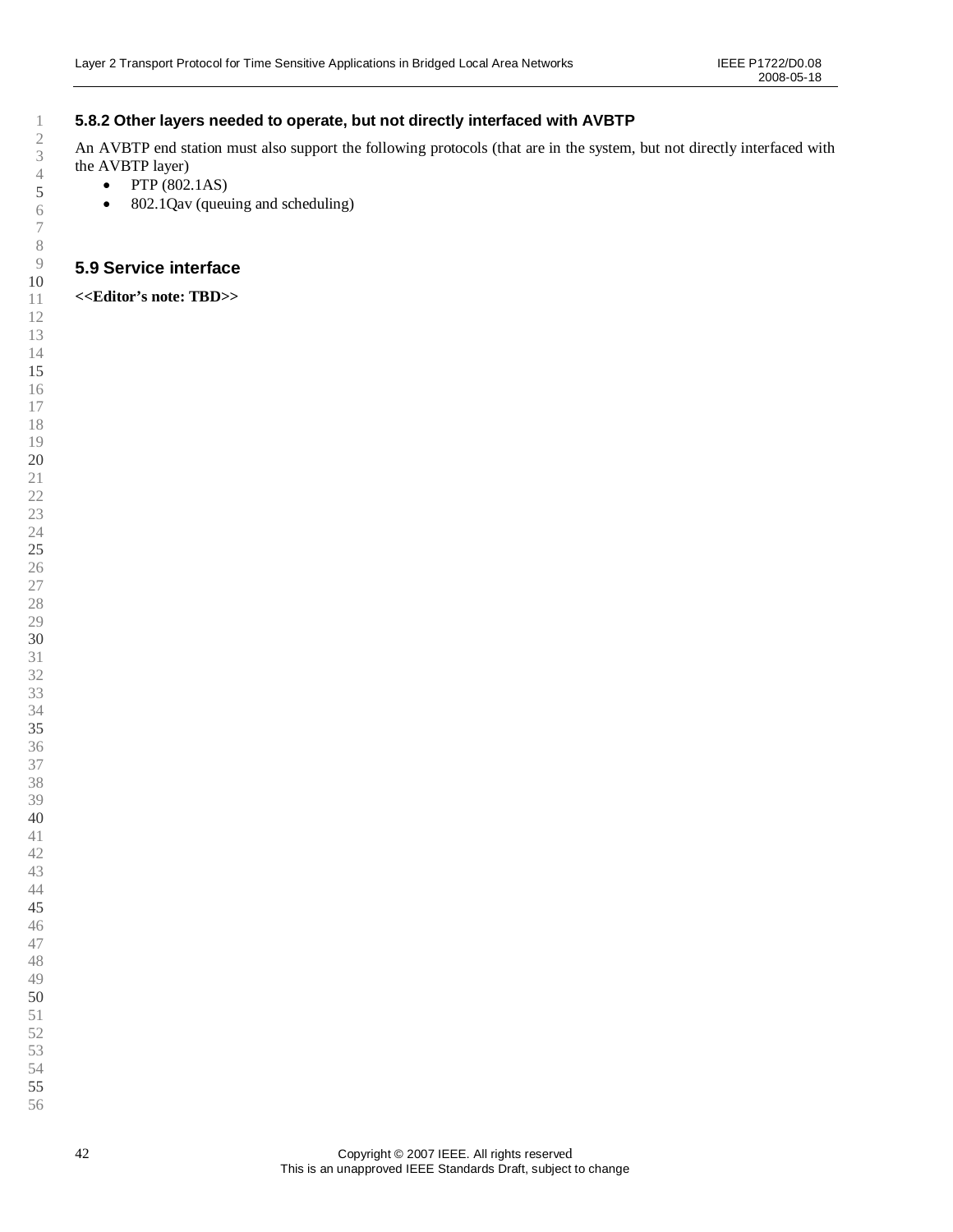# **6. 61883/IIDC over AVBTP protocol**

#### **6.1 Overview**

**<< Editor's note: text below for Overview for now just excerpts from our assumptions document. I have not changed everything to language "proper"for a standard. I should be able to do this in the next round of comments as this is the very first draft and I assume I'll be doing a lot of major changes at least as far as moving things around). >>**

**<<AVBTP meeting note: To help simplify the work we are looking into making IIDC out of scope. Will post this to the reflector and solicit for comments. Editor will stop work on IIDC until he hears back from the team.>>**

AVBTP adapts the following 1394/61883 type protocols to run in an IEEE 802 environment.

- 61883-2: SD-DVCR data transmission
- 61883-4: MPEG2-TS data transmission
- 61883-6: Audio and music data transmission protocol
- 61883-7: Transmission of ITU-R BO.1294 System B
- 61883-8: Transmission of ITU-R BT.601 style Digital Video Data
- IIDC

AVBTP replaces the following 1394/61883 type protocols with ones appropriate to an IEEE 802 environment.

61883-1: Function Control Protocol (FCP) is replaced with Command Transport Protocol (CTP)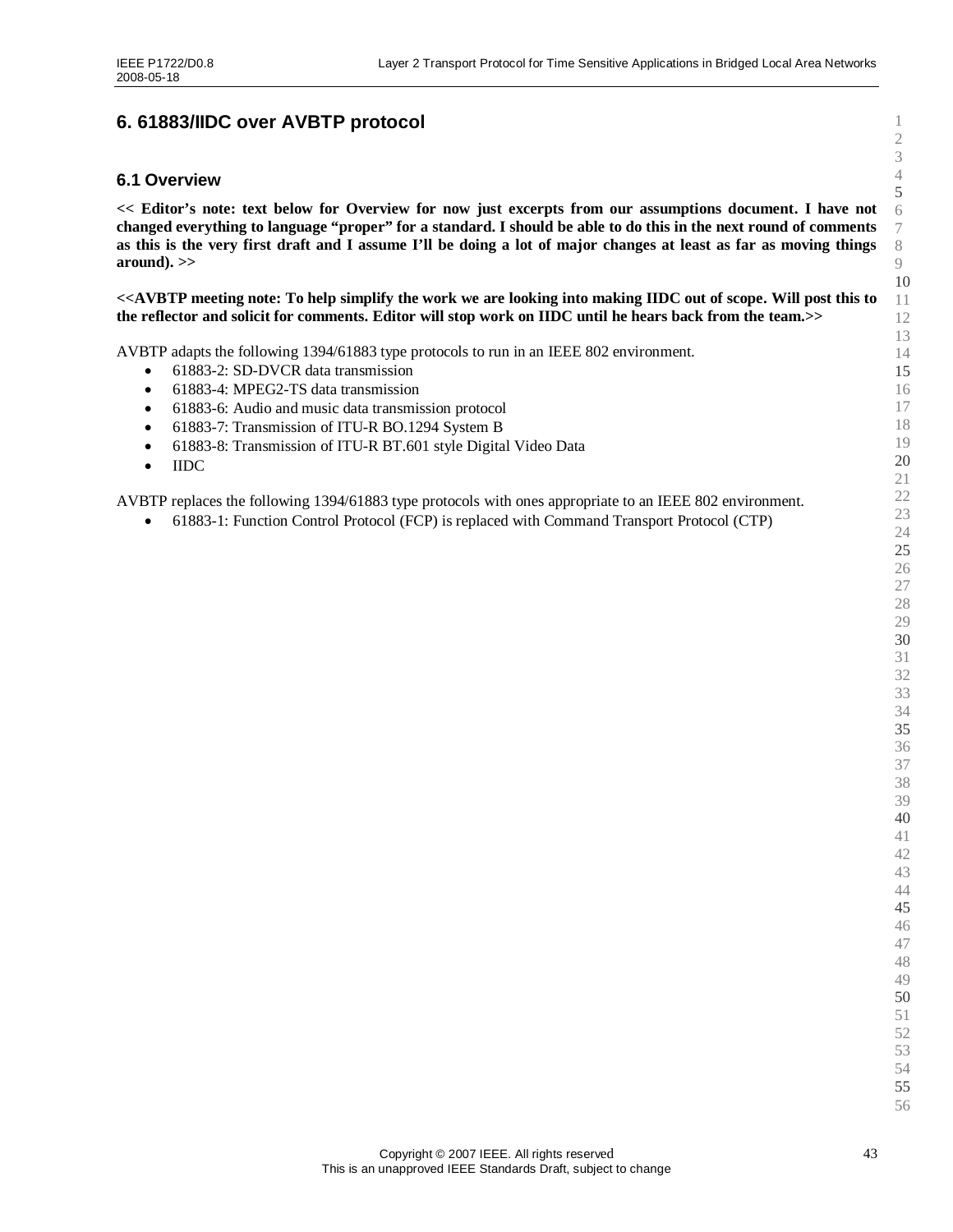# **6.2 Common 61883/IIDC Stream data encapsulation**

The 61883/IIDC stream data encapsulation is used for carrying IEC 61883 and IIDC stream data traffic over AVBTP networks.

This encapsulation uses a **cd** field of zero(0) and a **subtype** field of zero(0).

This encapsulation also uses the **protocol\_specific\_packet\_header** to contain 4 fields that are common for both IIDC and IEC-61883 frames. These fields are modeled after IEEE 1394 and consist of the following:

a) First byte:

- 1) **tag field: most significant 2 bits of this byte**
- 2) **channel field: least significant 6 bits of this byte**
- b) Second byte:
	- 1) **tcode field: most significant 4 bits of this byte**
	- 2) **sy field: least significant 4 bits of this byte**

These fields are shown in the figure below:



**Figure 6.1 61883/IIDC common header fields**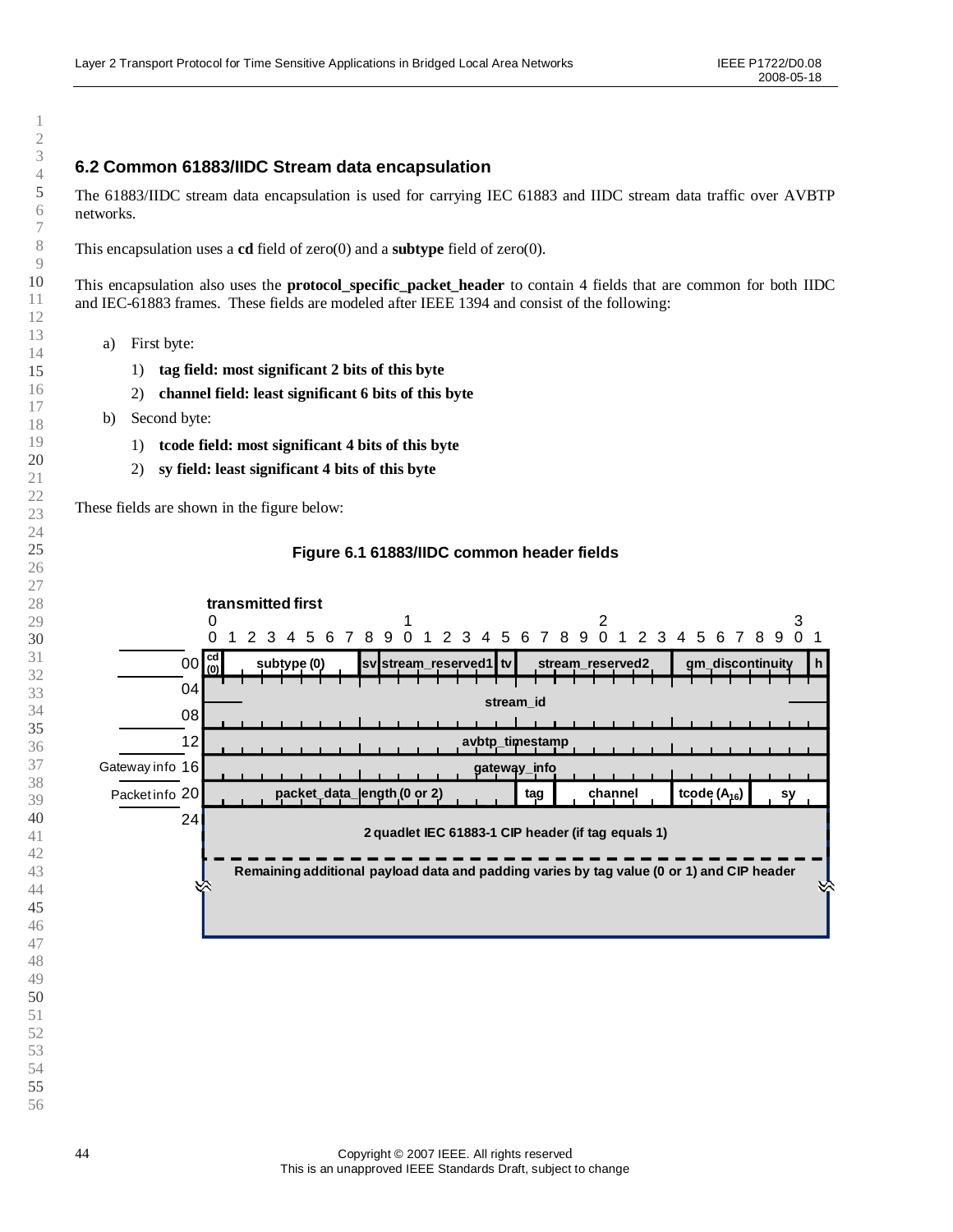# **6.2.1 tag field**

The 2-bit **tag** field follows the same meaning format and rules as specified by IEEE 1394. Of the four possible combinations for this field, the following values are supported or not supported as specified below.

Supported by AVBTP:

- 002: "data field unformatted" (used by Instrumentation & Industrial Digital Camera (IIDC) 1394 trade association specification)
- $\bullet$  01<sup>2</sup>: CIP header is present

Not supported by AVBTP:

- $10<sub>2</sub>$ : Reserved by IEEE 1394.1 clock adjustment
- 112: Global asynchronous stream packet (GASP) format (Used in 1394 for Serial Bus to Serial Bus bridges)

#### **6.2.2 channel field**

**The 6-bit channel field follows the same meaning format and rules as specified by IEEE 1394. Of the four possible combinations for this field, the following values are supported as specified below.**

- $\bullet$  0-30 & 32-63: originating channel ID from 1394 network via 1394/61883 to 1722/61883 gateway (as specified in [Annex B below\).](#page-71-0)
- 31: originating source is on AVB network (native AVB)

#### **6.2.3 tcode (type code)**

The 4-bit **tcode** field follows the same meaning format and rules as specified by IEEE 1394. For AVBTP, the only value supported shall be a fixed value of  $1010<sub>2</sub>$  binary (A<sub>16</sub> hexadecimal, same as 1394 isochronous packet format) with the following rules for talkers and receivers.

- AVBTP talkers shall always set this field to  $A_{16}$  hexadecimal on transmit
- AVBTP receivers shall always ignore this field on receive

#### **6.2.4 sy field**

Use of the 4-bit **sy** field is application specific and therefore beyond the scope of this standard. Known industry standards that currently use this field are:

- IIDC [\[R13\]](#page-15-0) (used for video start of frame indicator)
- Digital Transmission Content Protection (DTCP)(w[ww.dtcp.com\)](http://www.dtcp.com/) [B3] [B4]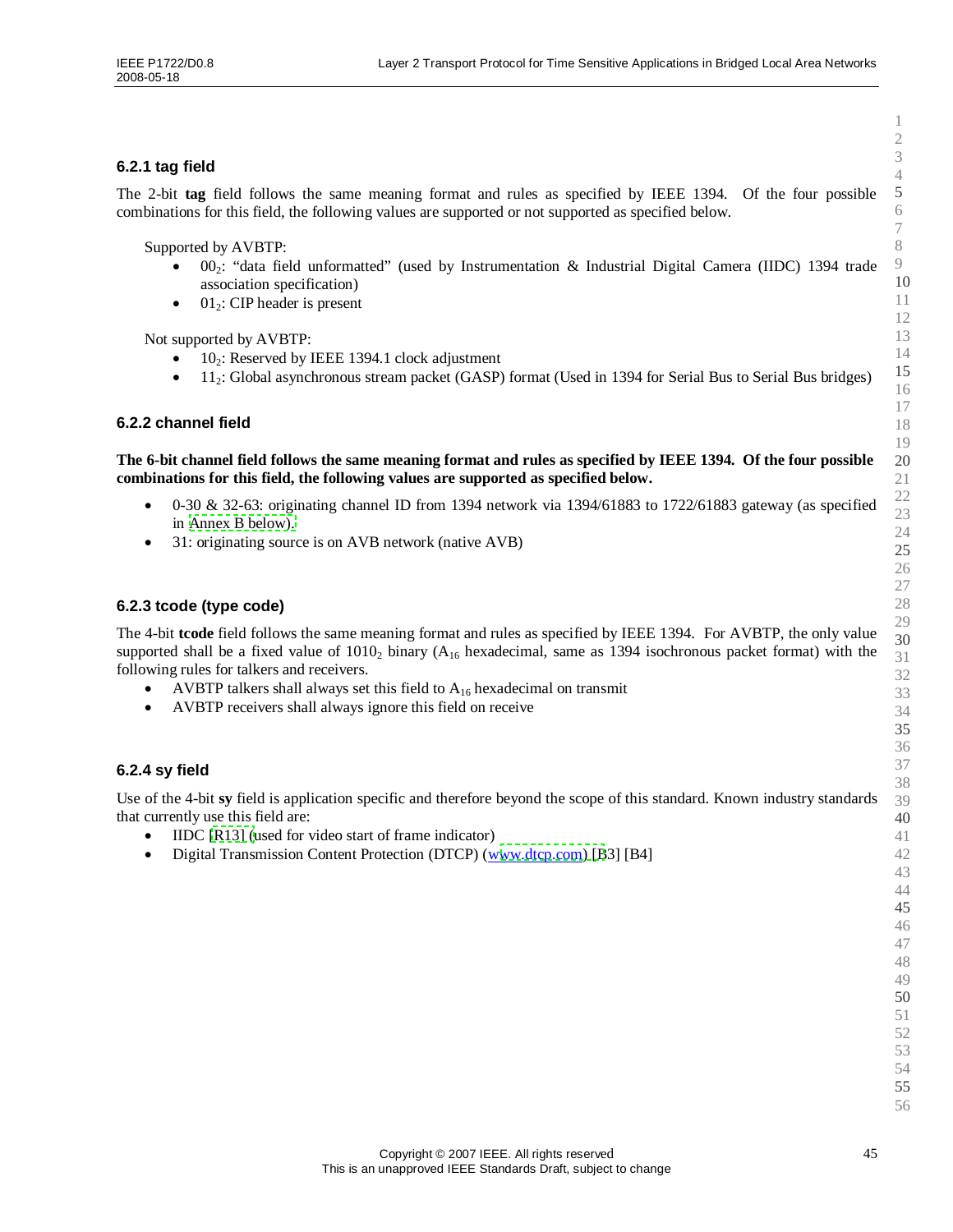# **6.3 "Data field unformatted"encapsulation (used by IIDC)**

**<< Editor's note: This section and sub sections describe the variant where the tag field is set to 01<sup>2</sup> binary indicating that a CIP header follows. For tag value of 00<sup>2</sup> binary, the remaining data is format specific to IIDC (or other uses of "unformatted"??).>>**

**<< Editor's note, this section is still cut and paste from my PowerPoint based contribution and will be re-worked to put in an appropriate standards language and format in a future version of this specification>>**

#### **Figure 6.2 - 61883/IIDC frame header fields**

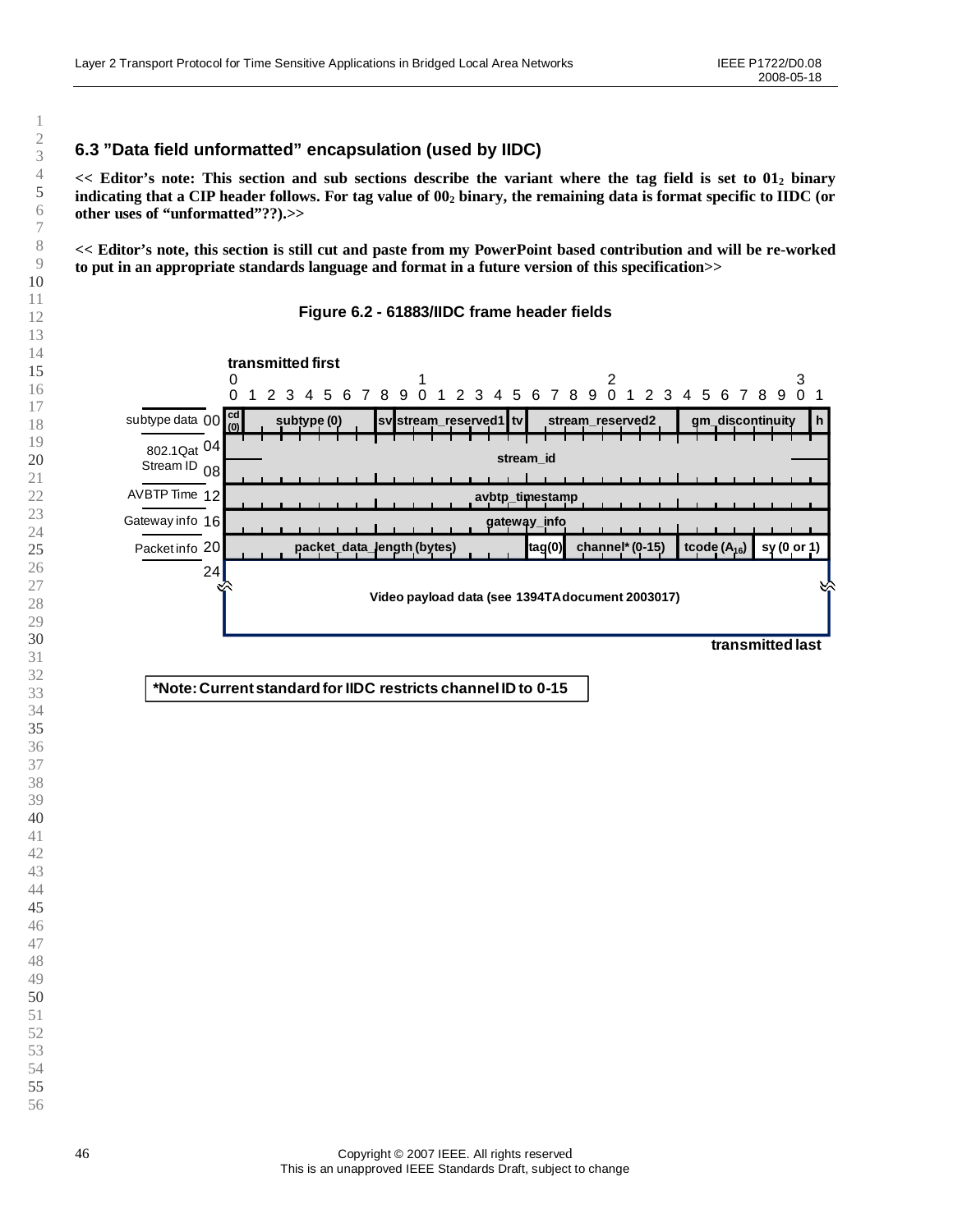# **6.4 IEC-61883 CIP encapsulation**

**<<Editor's note: Text TBD. Need to say something that the subsections of this section only apply if the tag field is equal to 01<sup>2</sup> binary. Also need general intro text>>**



|                                  |    | transmitted first                                                                |  |   |             |            |            |    |     |  |          |            |   |                        |   |   |    |  |  |                  |  |            | З                                                      |  |  |  |  |                  |  |    |
|----------------------------------|----|----------------------------------------------------------------------------------|--|---|-------------|------------|------------|----|-----|--|----------|------------|---|------------------------|---|---|----|--|--|------------------|--|------------|--------------------------------------------------------|--|--|--|--|------------------|--|----|
|                                  |    |                                                                                  |  | 2 | 3 4 5       |            |            | -6 | 789 |  | $\Omega$ |            | 2 | 3                      | 4 | 5 |    |  |  | 678901           |  |            |                                                        |  |  |  |  | 2 3 4 5 6 7 8 9  |  |    |
| subtype data $00\int_{(0)}^{cd}$ |    |                                                                                  |  |   | subtype (0) |            |            |    |     |  |          |            |   | svistream_reserved1 tv |   |   |    |  |  | stream_reserved2 |  |            |                                                        |  |  |  |  | gm_discontinuity |  | h. |
| 802.1Qat 04<br>Stream ID 08      |    | stream id                                                                        |  |   |             |            |            |    |     |  |          |            |   |                        |   |   |    |  |  |                  |  |            |                                                        |  |  |  |  |                  |  |    |
| AVBTP Time 12                    |    | avbtp_timestamp                                                                  |  |   |             |            |            |    |     |  |          |            |   |                        |   |   |    |  |  |                  |  |            |                                                        |  |  |  |  |                  |  |    |
| Gateway info 16                  |    | gateway_info                                                                     |  |   |             |            |            |    |     |  |          |            |   |                        |   |   |    |  |  |                  |  |            |                                                        |  |  |  |  |                  |  |    |
| Packet info 20                   |    | tag(1)<br>channel (0-63)<br>packet_data_length (bytes)<br>tcode $(A_{16})$<br>sy |  |   |             |            |            |    |     |  |          |            |   |                        |   |   |    |  |  |                  |  |            |                                                        |  |  |  |  |                  |  |    |
| CIP#1 24                         |    | 0 <sub>0</sub>                                                                   |  |   |             |            | SID (0-63) |    |     |  |          |            |   | DBS (size in quadlets) |   |   | FN |  |  | QPC              |  | БРН<br>(0) | <b>Rsv</b>                                             |  |  |  |  | <b>DBC</b>       |  |    |
| CIP#2 28                         |    | 1 <sub>0</sub>                                                                   |  |   |             | <b>FMT</b> |            |    |     |  |          | <b>FDF</b> |   |                        |   |   |    |  |  |                  |  |            |                                                        |  |  |  |  |                  |  |    |
|                                  | 32 |                                                                                  |  |   |             |            |            |    |     |  |          |            |   |                        |   |   |    |  |  |                  |  |            | CIP Packet Data (all IEC 61883 types except -4 and -7) |  |  |  |  |                  |  |    |

**transmitted last**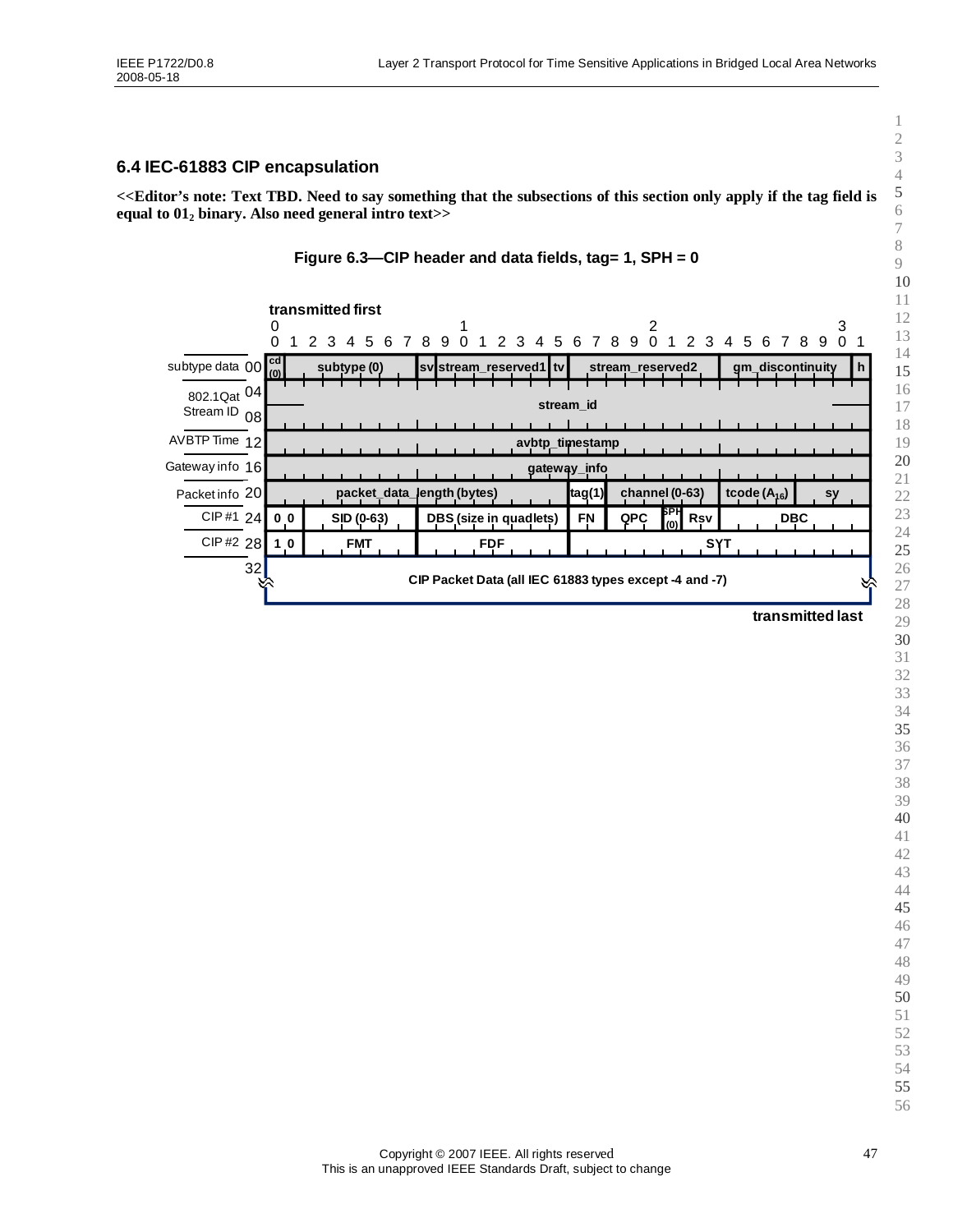

# **Figure 6.4— CIP header and data fields, tag=1, SPH = 1**

# **6.4.1 CIP header 1st quadlet indicator**

The 2 bit CIP header  $1<sup>st</sup>$  quadlet indicator field has the same definition as defined in IEC 61883-1. AVBTP shall only support a fixed value of  $00<sub>2</sub>$ 

#### **<<Editors question: Is it OK for listeners to ignore this field on receive or should it be an error if there is another value??>>**

#### **6.4.2 SID (source ID) field**

The 6 bit **SID** field has the same definition as defined in IEC 61883-1. For AVBTP, it shall use the following values.

- a) 0-62: originating Source ID from IEEE 1394 network (frame originated from a 1394/61883 to 1722/61883 interworking unit).
	- b) 63: originating source is on AVB network
-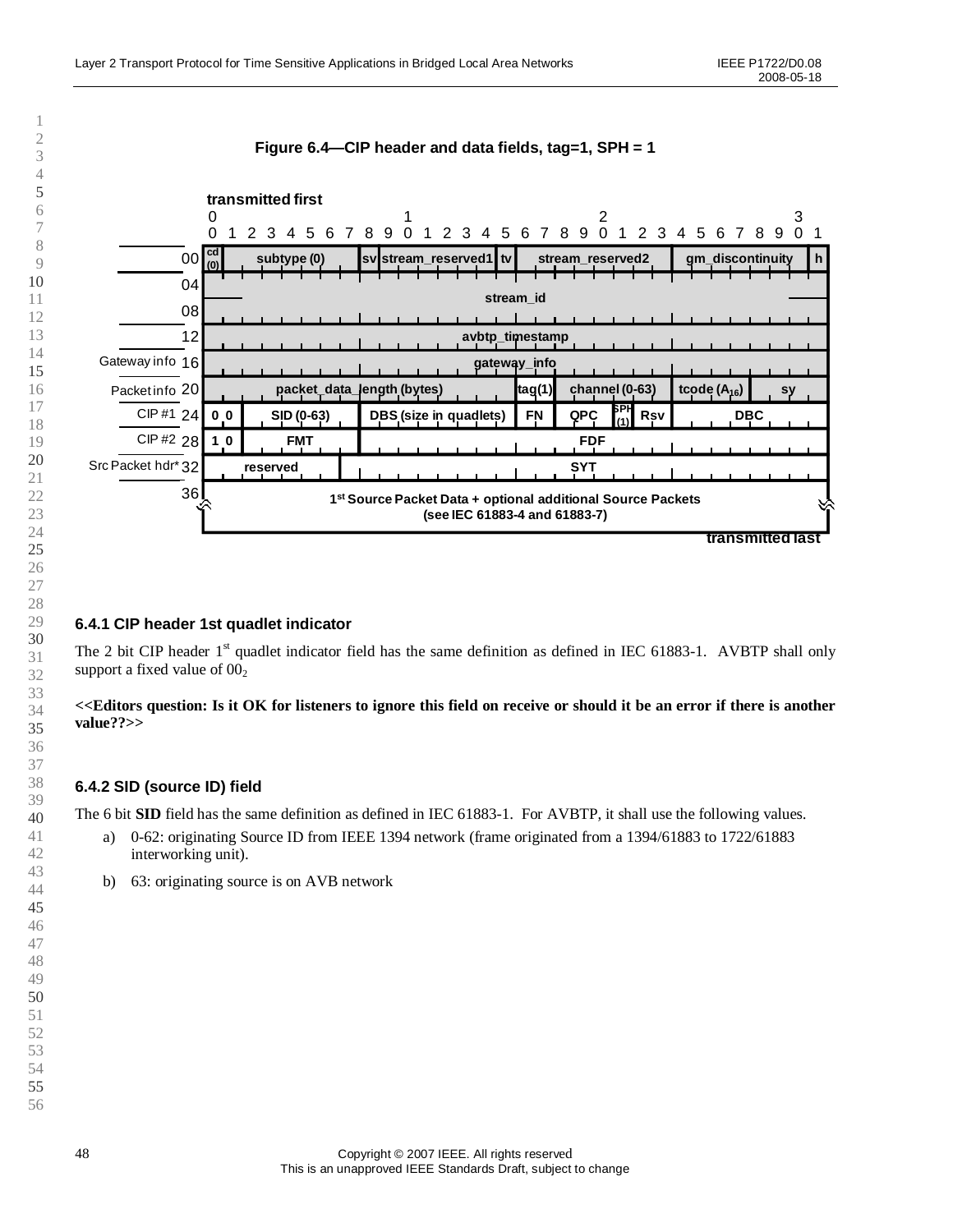#### **6.4.3 Data Block Size (DBS)**

The 8-bit DBS field has the same definition as currently in 61883-1, size of Data Blocks in Quadlets

- $\bullet$  0: 256 quadlets
- $1-255$ :  $1-255$  quadlets

#### **6.4.4 QPC (quadlet Padding count)**

The 3-bit **QPC** field has the same definition as currently defined in 61883-1. For all types of 61883 as defined today, this field is always zero.

**<<Editor's note: Assume that we should say that this field is not supported in any current protocols as defined and therefore if QPC is not zero, it is an error>>**

# **6.4.5 FN (fraction number) field**

The 2-bit **FN** field has the same definition as currently defined I n 61883-1. This is currently only used in 61883-4 and 61883-7 (where also the SPH field is always set to one).

#### **6.4.6 SPH (source packet header) field**

The **SPH** bit has the same definition as currently defined in 61883. If set to one:

• Then application packet contains 61883-4 or 61883-7 (or future) source packets with source packet headers. If set to zero

• Then application packet does not contain source packets (contains integer number of Data Blocks)

# **6.4.7 Rsv (reserved) field**

The 2-bit has the same definition as currently defined in IEC 61883-1. It is reserved (currently not used by 1394/61883), set to zero on transmit, ignore on receive.

#### **6.4.8 DBC (data block count) field**

The 8 bit DBC field has the same definition as currently defined in IEC 61883-1. It contains the sequence number of the 1st data block in the packet. The DBC field shall not be set to a value that would cause the total byte AVBTP frame length to exceed a maximum payload size 802.3 of 1500 bytes (2 bytes of Ethertype plus 1498 bytes of payload) frame. This limits the total size of an AVBTP frame header plus payload of no more than 374 quadlets (1496 bytes). All frames of this format shall contain an integral number of data blocks as defined in IEC 61883-1.

#### **6.4.9 CIP header 2nd quadlet indicator**

The 2 bit CIP header  $2<sup>nd</sup>$  quadlet indicator field has the same definition as defined in IEC 61883-1. For AVBTP it shall be fixed at  $10<sub>2</sub>$  binary

#### **6.4.10 FMT (stream format), field**

The 6 bit **FMT** field has the same definition as currently defined in IEC 61883.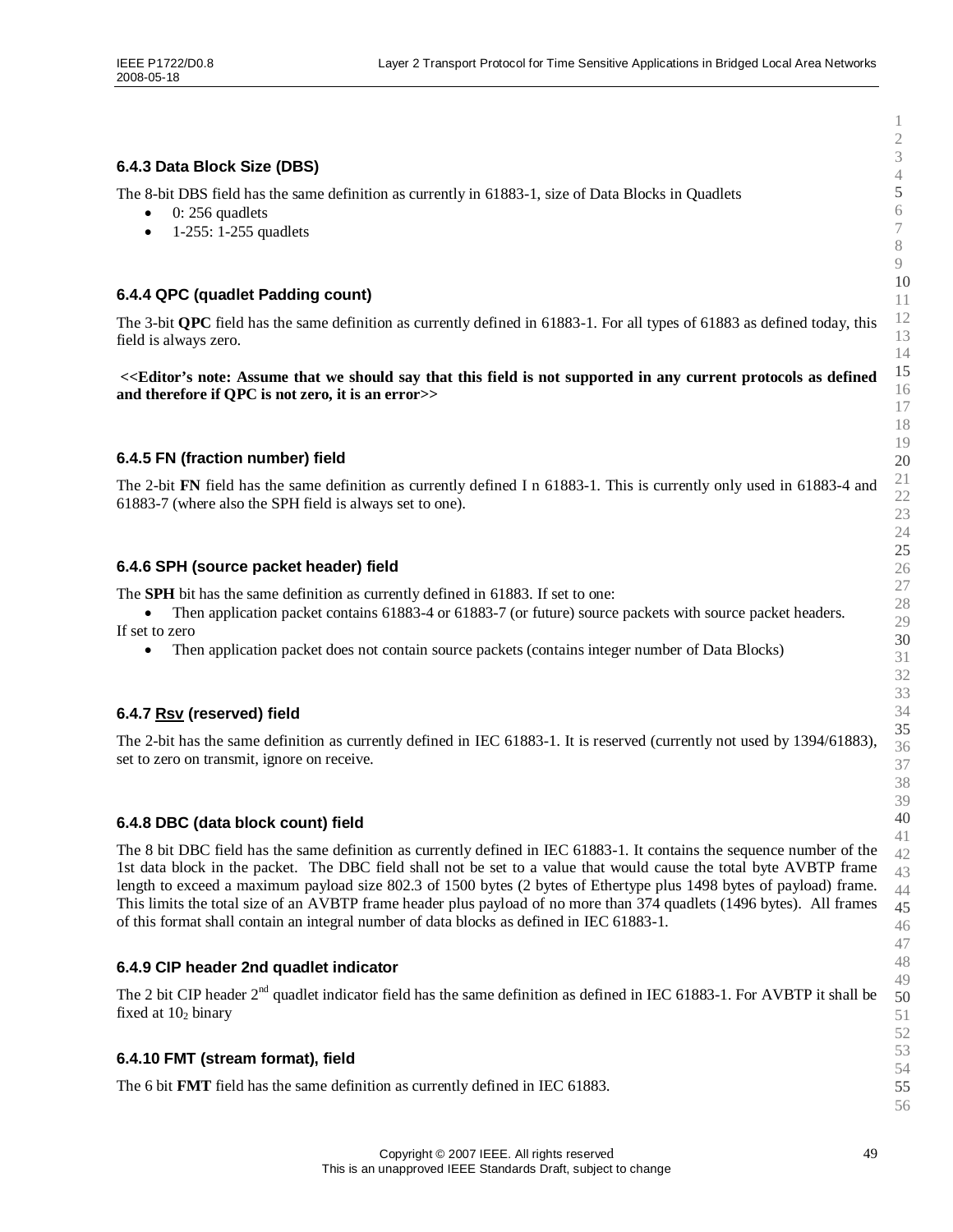# **6.4.11 FDF (format dependent field)**

The **FDF** field has the same definition as defined in IEC 61883. If the **SPH** field is set to 0, then this field is 8 bits in length. If the **SPH** field is set to 1, then this field is 24 bits in length.

# **6.4.12 SYT (synchronization timing) field (1394 cycle time based presentation time for SPH field equals 0)**

The 24 bit **SYT** field is only present if the **SPH** field is set to a value of 1. This IEC 61883-1 defined field is present but not used by AVBTP end stations, it is only used by 1394/61883 to 1794/61883 interworking units (see [Annex B below\)](#page-71-0). AVBTP talker end stations shall set this field if present to  $\text{FFFFF}_{16}$  (the IEC 61883 no data timestamp value) on transmit and AVBTP listener end stations shall ignore this field on receive.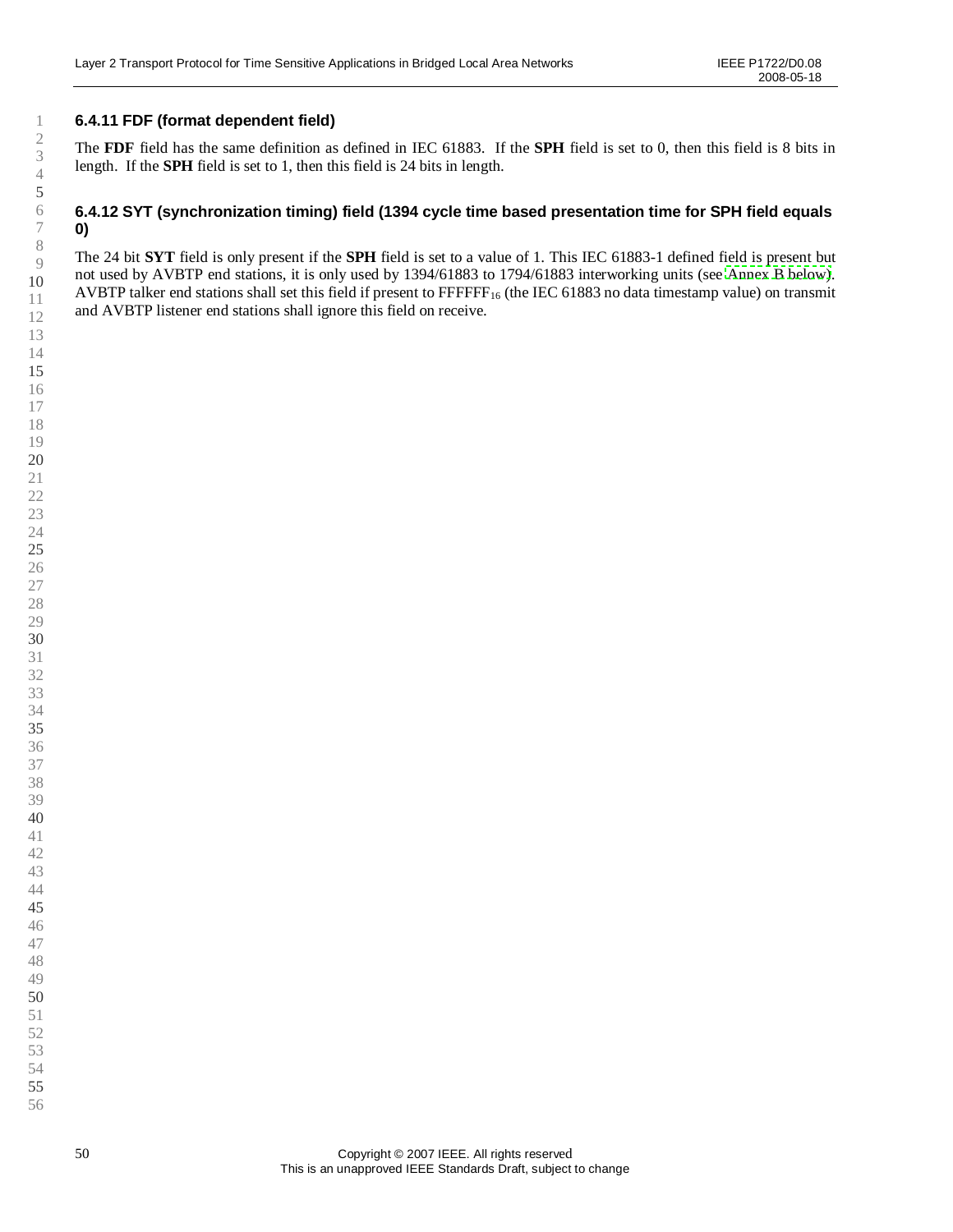# <span id="page-50-0"></span>**6.5 Command transport protocol (CTP) frame format**

**<<Editor's note: This entire section may be removed in a future version of this specification as it is currently being discussed if we need this protocol, or if we will mandate that AVBTP end stations support IPv4 and/or IPv6 and use the AV/C over IP protocol as being defined by the 1394TA. It is the Editor's opinion that at minimum we should at least not mandate use of CTP as implementers are already prototyping AV/C over IP wheras CTP has not been prototyped yet as of today. CTP was created to allow stations to not have to implement an IP protocol stack. Again, as IP is under discussion for other puposes, end stations may need to have an IP stack anyway. It is still group consensus to do everything we can for AVBTP to not require TCP protocol and have all IP based control protocols be IP based.**

**This section also in general needs more work, but the editor is holding off on any additional work until this work is agreed to be needed (i.e. that we will allow both AV/C over IP and AV/C over CTP)>>**

This section defines the format and field values for subtype 0 control frames for use with 61883/IIDC data frames which is called the Command Transport Protocol.

An AVBTP control frame with a subtype of zero shall only be used for CTP. The common format of the frame is shown in the figure below:



# **Figure 6.5 - Command transport protocol common fields**

**cd** field

The 1 bit **cd** field shall be set to 1 for all CTP frames

#### **Subtype** field

The 7 bit subtype field shall be set to 0 for all CTP frames

#### **sv** field

The 1 bit **sv** (Stream ID valid) field shall be set to 0 for all CTP frames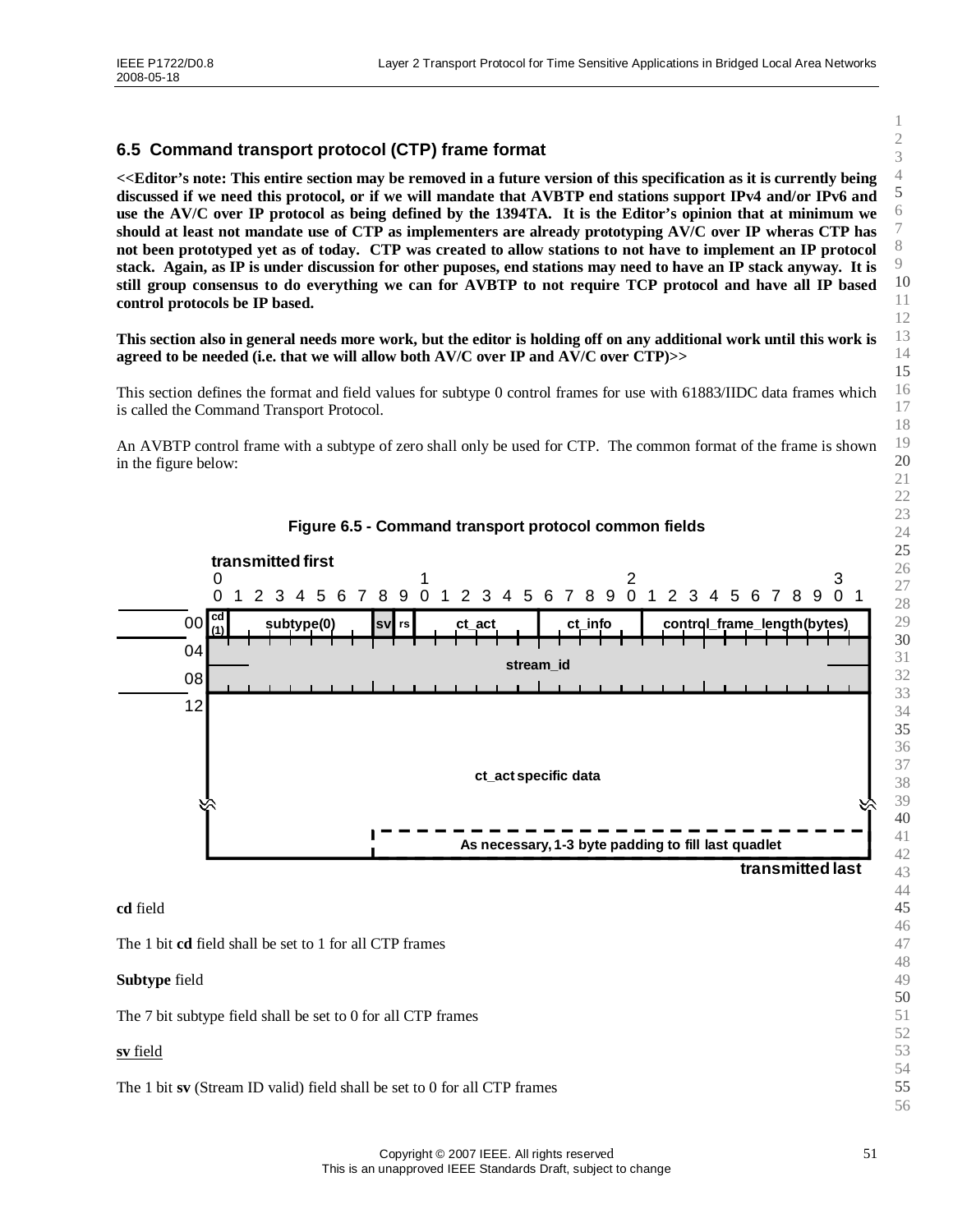# **rs** field

The **rs** field is a 1 bit field used to indicate if the frame was sent by a CTP requestor or a CTP target. A CTP requestor sending CTP frames, shall set this field to 0 (to indicate an *action*). A CTP target sending CTP frames, shall set this field to 1 (to indicate a *response*).

#### **ct\_act** field

The **ct\_act** field is a 7 bit field used to indicate the action to be performed by this frame. The currently defined valid values are defined in [Table](#page-51-0) 6.1.

# <span id="page-51-0"></span>**Table 6.1 –ct\_act field values**

| Decimal | <b>FUNCTION</b> | Description                  |  |  |  |  |  |
|---------|-----------------|------------------------------|--|--|--|--|--|
| Value   |                 |                              |  |  |  |  |  |
|         | <b>OPEN</b>     | Open connection to target    |  |  |  |  |  |
|         | <b>CLOSE</b>    | Close connection to target   |  |  |  |  |  |
|         | <b>SEQ RST</b>  | Sequence number system reset |  |  |  |  |  |
|         | <b>EXECUTE</b>  | Execute command set command  |  |  |  |  |  |
|         | <b>EVENT</b>    | Manage EVENT notification    |  |  |  |  |  |

#### ct\_info field

The Command Transport Protocol information field (ct\_info) is an 8 bit field used to provide one of the following types of information:

#### **cmd\_set\_id:**

#### **<<Editor's note, need text here>>**

#### **cmd\_status**

#### **<<Editor's note, need text here>>**

The currently defined valid values are defined in Table [6.2.](#page-51-1)

#### **reserved:**

Field is reserved for future use. Set all bits in the field to zero on transmit. Ignore on receive.

#### <span id="page-51-1"></span>**Table 6.2 –cmd status field values**

| Decimal | <b>FUNCTION</b>         | Summary Description (see the section for all CTP responses for any  |
|---------|-------------------------|---------------------------------------------------------------------|
| Value   |                         | further interpretation of these status values)                      |
|         | <b>SUCCESS</b>          | command executed successfully                                       |
|         | ALREADY_LOGGED_IN       | requesting station is already logged in, sequence numbers are reset |
|         | NOT_LOGGED_IN           | no connection exists with requesting station, command ignored       |
|         | <b>NO RESOURCES</b>     | not enough resources to establish a connection                      |
|         | <b>PENDING</b>          | command accepted, but not completed                                 |
|         | <b>NOT SUPPORTED</b>    | the specified cmd_set_id is not supported                           |
| h       | <b>SEQ_NOT_EXPECTED</b> | the specified cmd_sequence was not in range                         |
|         | <b>EVENT REGISTERED</b> | command executed successfully, an event has been registered, the    |
|         |                         | event ID is in the extended error field                             |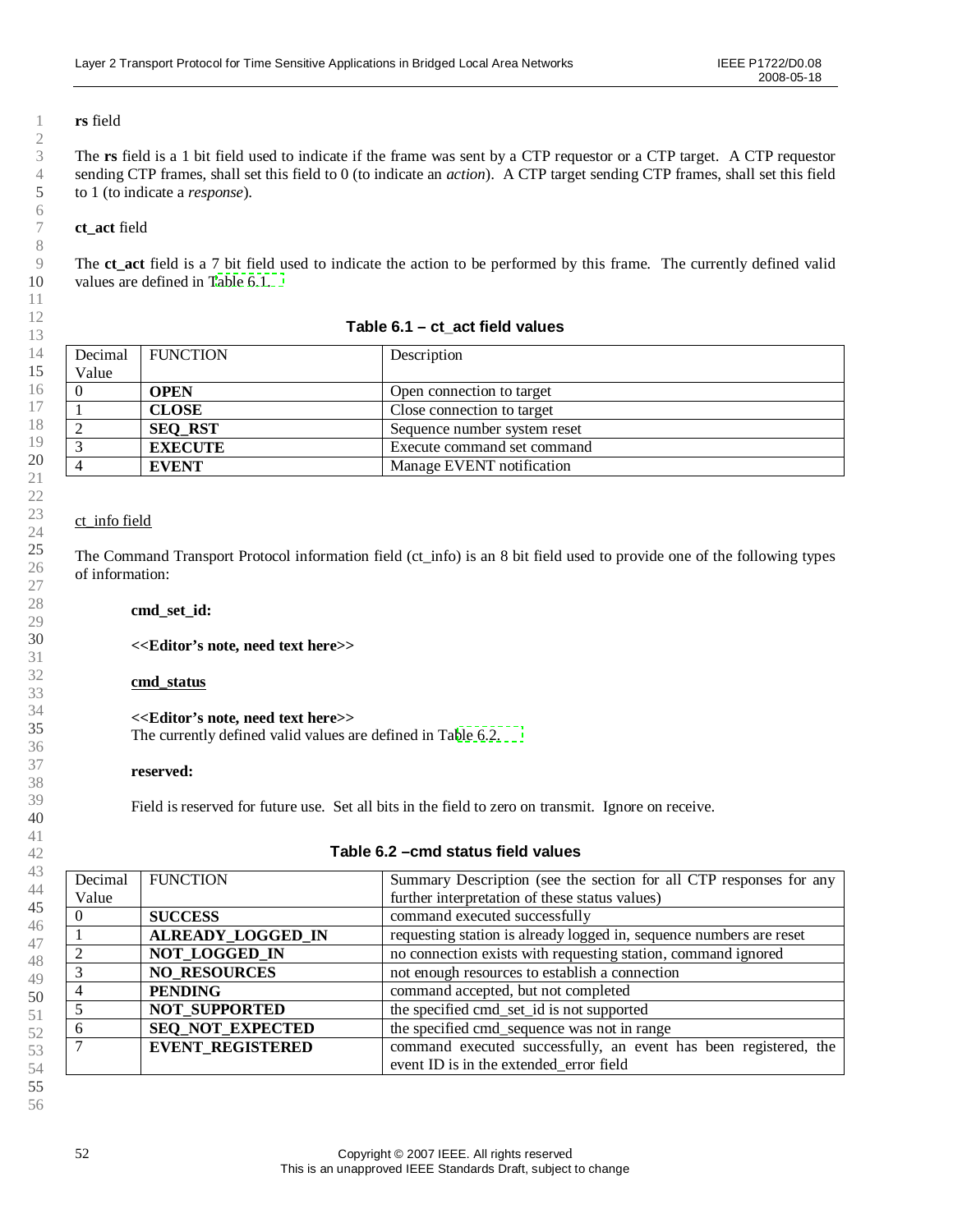**<<Editor's question: As CTP is porting across a protocol that currently runs under 1394 which all the protocols I've seen that use it do not do any 1 to 3 octet padding at the end. Are there any cases where AV/C will have a packet that needs to be padded to fill the last quadlet>>**

#### **stream\_id**

For all CTP frames, the **stream\_id** is not used, and should be set to NULL\_STREAM\_ID on transmit.

# **6.5.1 OPEN action and result.**

#### **Figure 6.6 - OPEN command transport frames**



- **cmd** set id is CTP's status from the **<<Editor's note: text is missing here>>**
- stream id is not used, set to NULL\_STREAM\_ID

Open result notes:

- stream id is not used, set to NULL\_STREAM\_ID
- **cmd** status is CTP's status from the action, values:
	- **SUCCESS**: no errors, sequence numbers are reset, target can store at least one EXECUTE result for this connection
	- **ALREADY\_LOGGED\_IN**: requesting station is already logged in, saved responses discarded, commands in process may or may not complete (but no response will be sent), **NextExpectedSequence** set to 1, **LastAcknowlegedSequence** set to 0, all event registrations are deleted.
	- **NO\_RESOURCES**: not enough resources to establish a connection
	- **NOT\_SUPPORTED**: target implementation does not support CTP

NOTE: If an initiator is already logged in then the OPEN action differs from the SEQ\_RST action only in that it also deletes all event registrations at the target for the initiator.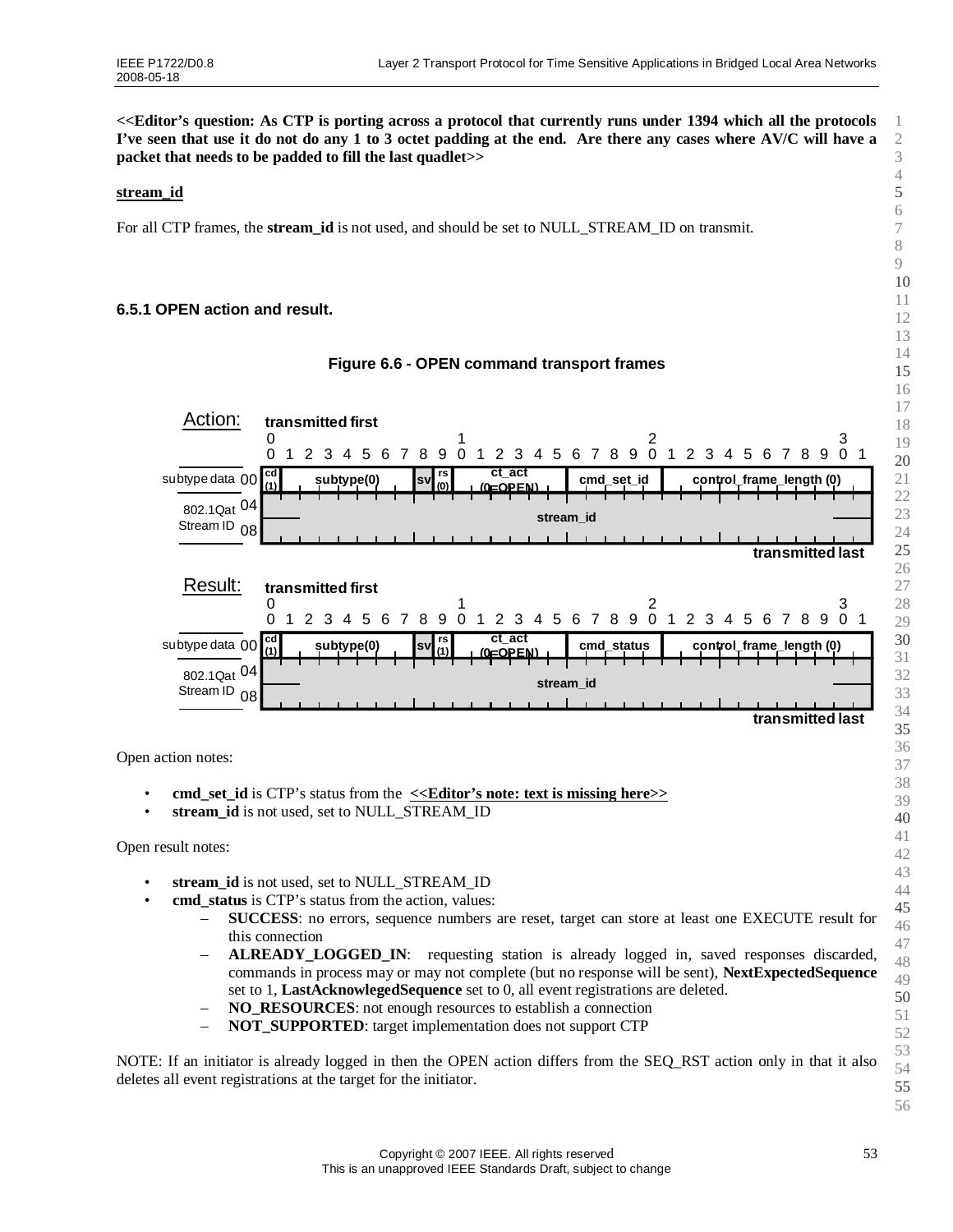<<Editor's note: should the Open result return information as to which command sets are supported??>>

#### **6.5.2 CLOSE action and result**

#### **Figure 6.7 - CLOSE command transport frames**



#### Close Action

Close Action Notes

• **stream\_id** is not used, set to NULL\_STREAM\_ID

#### Close Result

#### Close Result Notes

- **stream\_id** is not used set to NULL\_STREAM\_ID
- **cmd** status is CTP's status from the action, values:
	- **SUCCESS**: no errors, connection terminated, commands in process may or may not complete (but no response will be sent), all event registrations are deleted
	- **NOT\_LOGGED\_IN**: no connection exists with requesting station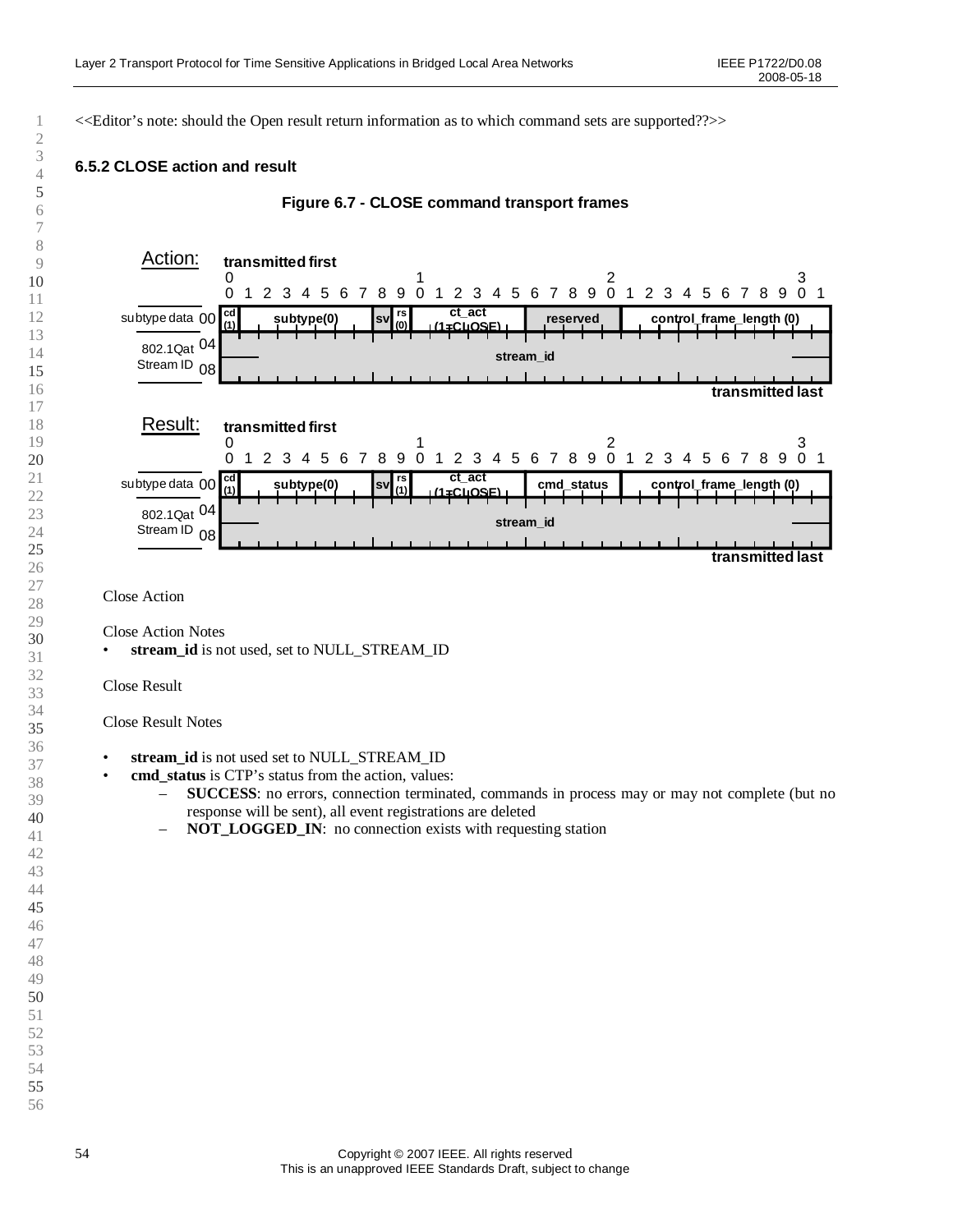# **6.5.3 SEQ\_RST (Sequence number reset) action and result**





SEQ\_RST Action Notes

- Asks Target to discard any saved responses, set **NextExpectedSequence** to 1, set **LastAcknowlegedSequence** to 0
- stream id is not used, set to NULL\_STREAM\_ID

SEQ\_RST Result

SEQ\_RST Result Notes

- **stream\_id** is not used set to NULL\_STREAM\_ID
- **cmd** status is CTP's status from the action, values:
	- **SUCCESS**: no errors, saved responses discarded, commands in process may or may not complete (but no response will be sent), **NextExpectedSequence** set to 1, **LastAcknowlegedSequence** set to 0
		- **NOT\_LOGGED\_IN:** no connection exists with requesting station

NOTE: If it is also desired to delete all registered events then use the OPEN action instead of the SEQ\_RST action.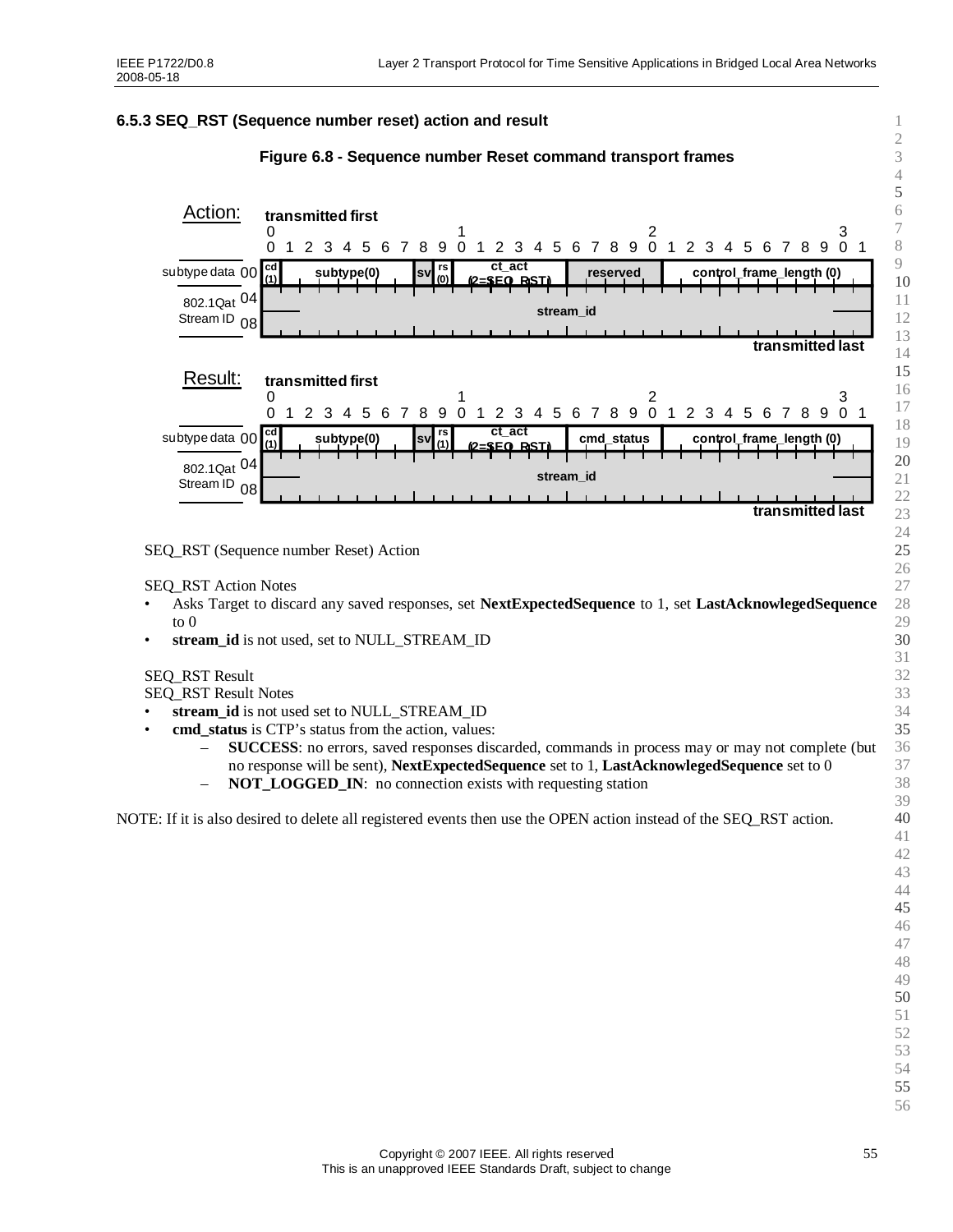# **6.5.4 EXECUTE action and result**





```
EXECUTE (Execute) Action
```
#### EXECUTE Action Notes

- **stream\_id** may be used, if not it is set to NULL\_STREAM\_ID
	- **cmd\_set\_id** specifies the type of command to be executed:
		- $-$  00<sub>16</sub> for AV/C
		- $-$  FE<sub>16</sub> for vendor unique, 8 bytes at beginning of Additional Command data are an EUI-64 specifying the command set
		- FF<sup>16</sup> for the empty command (no operation), used for acknowledge only packets (**cmd\_sequence** and **CommandData** fields are not used)
		- Other values TBD (cf. Table 8 in 61883-1)
- **cmd sequence** is the sequence number value identifying this action, must be the same as the Target's **NextExpectedSequence** value
- **ack** sequence is the most recently sent **cmd** sequence value for which no subsequent **cmd** sequence values are awaiting a response
- **CommandData** field contains the command to be executed as defined by the command set definition

#### EXECUTE Result

#### EXECUTE Result Notes

- stream\_id may be used, if not it is set to NULL\_STREAM\_ID
- **cmd** status is CTP's status from the action:

1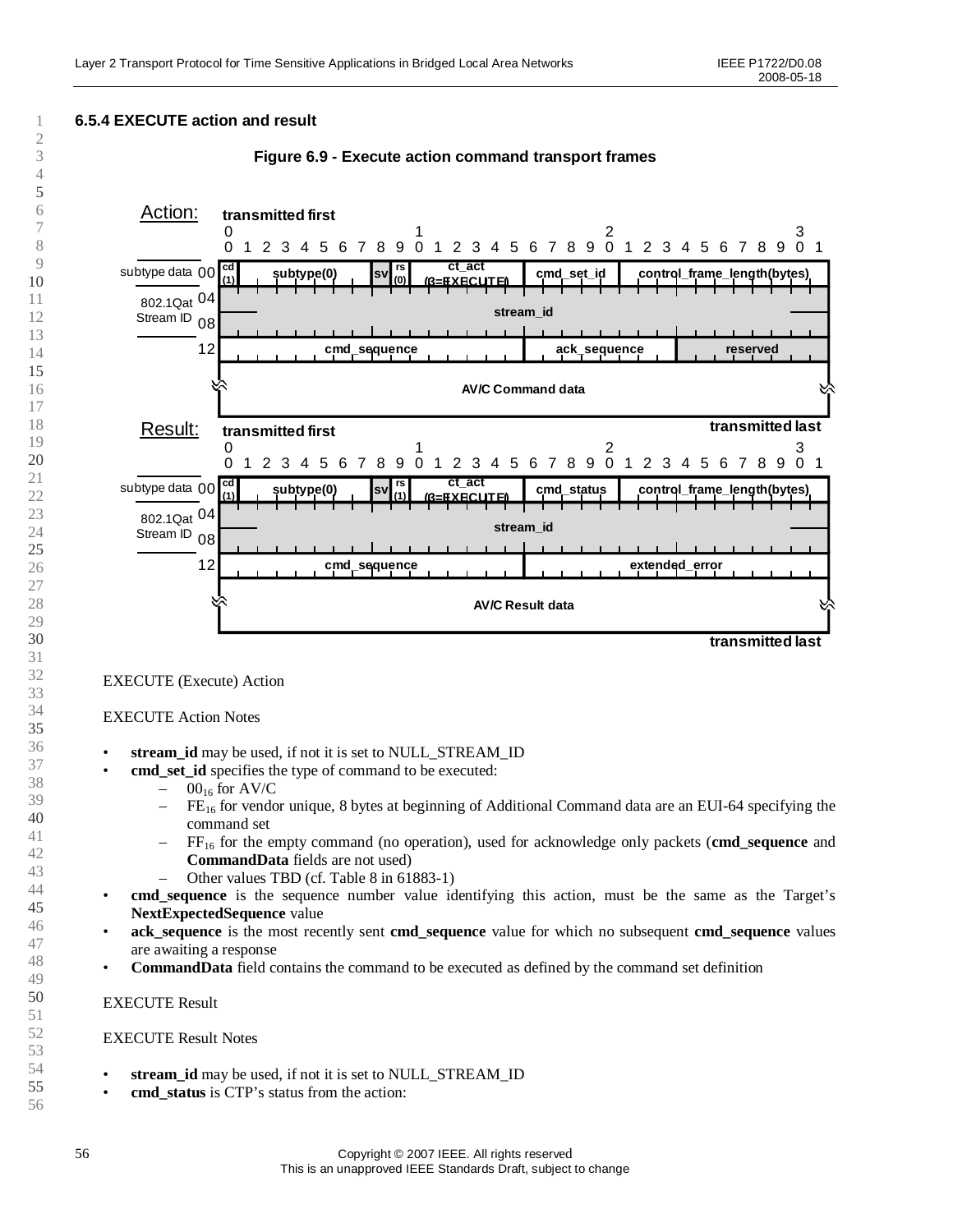- **SUCCESS**: no errors, command completed, sequence numbers updated, saved responses prior to LastAcknowledgedSequence are discarded, this response is saved (if no state change occurred this is optional), **ResponseData** set according to the command set specification
- **NOT\_LOGGED\_IN:** no connection exists with requesting station, no actions taken
- **NO\_RESOURCES**: not enough resources to save results (i.e. busy), try again later
- **PENDING**: command accepted, but not completed, response will be sent when completed, deciseconds to expected completion in **extended\_error**, sequence numbers updated, **ResponseData** is set if specified by the command set specification
- **NOT\_SUPPORTED:** the specified cmd\_set\_id is not supported
- **SEQ\_NOT\_EXPECTED**: the specified cmd\_sequence was not in the range of **LastAcknowledgedSequence**+1 to **NextExpectedSequence**, this means an EXECUTE frame was lost and needs to be retransmitted, **extended\_error** contains the value of **NextExpectedSequence**
- **EVENT REGISTERED:** same as **SUCCESS** except an event has been registered and **extended\_error** contains the event ID.

#### **6.5.5 EVENT action and result**

**<<Editor's note: insert figure here for format of EVENT action and result; both action and result need a 16-bit event\_ID field and a 16-bit event\_action field plus optional additional data in the result format.**

#### **EVENT action**

#### **EVENT action notes**

- stream id is not used and set to NULL\_STREAM\_ID.
- event **ID** specifies the event being changed.
- **event** action specifies the change to the event as shown in the following table.

| event action change specified                                                        |
|--------------------------------------------------------------------------------------|
| acknowledge receipt of EVENT result with event ID and <b>EVENT REGISTERED</b> status |
| cancel registration for event ID                                                     |

#### **EVENT result**

**EVENT result notes**

Copyright © 2007 IEEE. All rights reserved 57 This is an unapproved IEEE Standards Draft, subject to change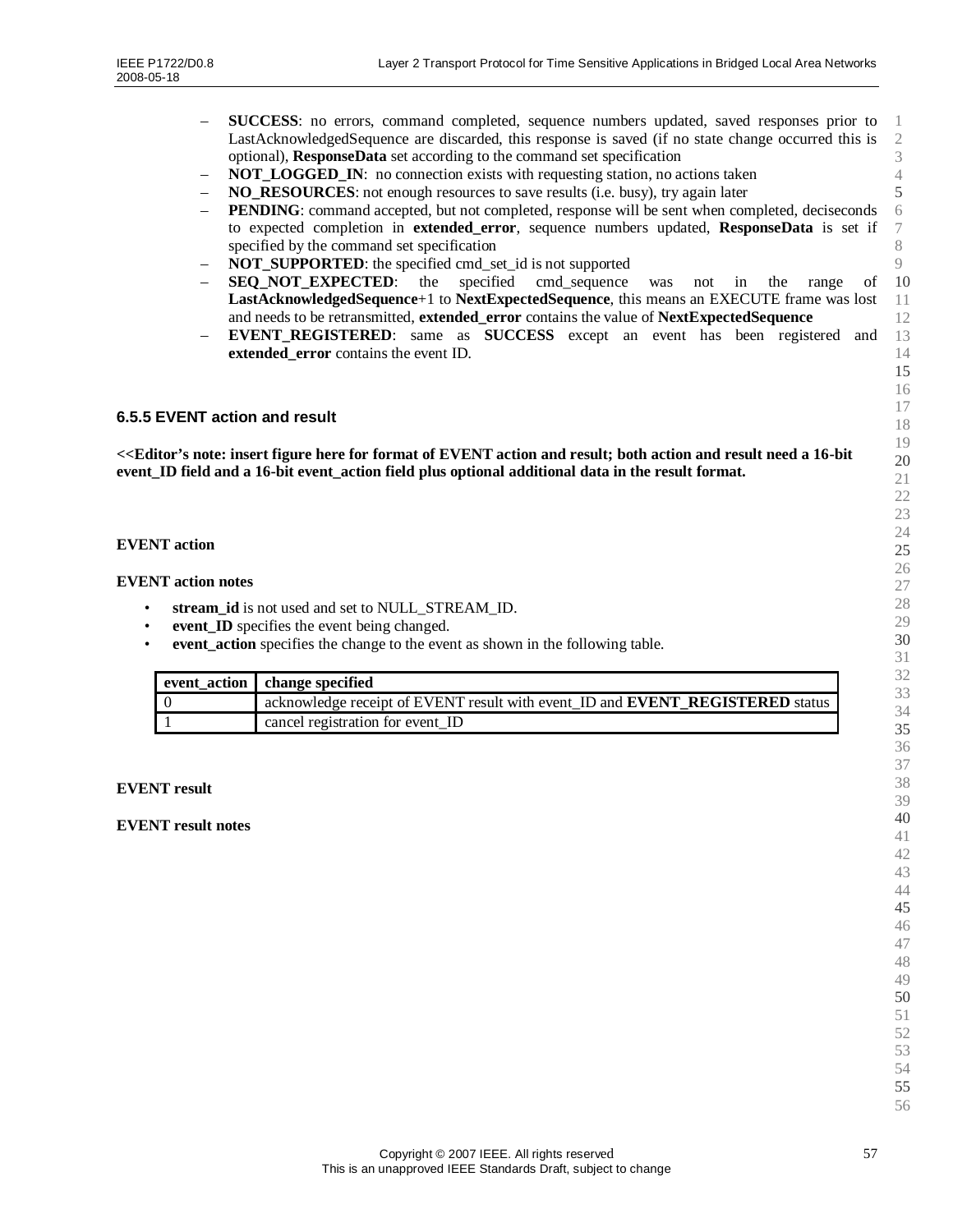- **stream\_id** is not used and set to NULL\_STREAM\_ID.
- **event ID** specifies the event being changed.

- **event\_action** is the count of the number of **event\_ID** events since it was registered.
- **cmd** status is CTP's status from the action:
	- **SUCCESS**: no errors, event\_ID registration has been canceled, **event\_action** contains the count of the number of times this event occurred during the registration
	- **NOT\_LOGGED\_IN**: no connection exists with requesting station, no actions taken
	- **NOT\_SUPPORTED**: the value in **event** action is not specified in the table above
	- **EVENT\_REGISTERED**: a registered event with event\_ID has occurred, event\_action contains the number of times this event has occurred during this registration.

**NOTE**: An event notification is an EVENT result sent without a prior EVENT action, it will have a status of **EVENT\_REGISTERED.** It will expect a response of an EVENT action from the initiator with the **event** action field set to zero. If the target doesn't receive this in a reasonable time it will resend the event notification, the initiator can distinguish this from a new occurrence of the event by the count in the **event\_action** field. All other EVENT result packets sent by the target are in response to an EVENT action with a non-zero **event\_action** field.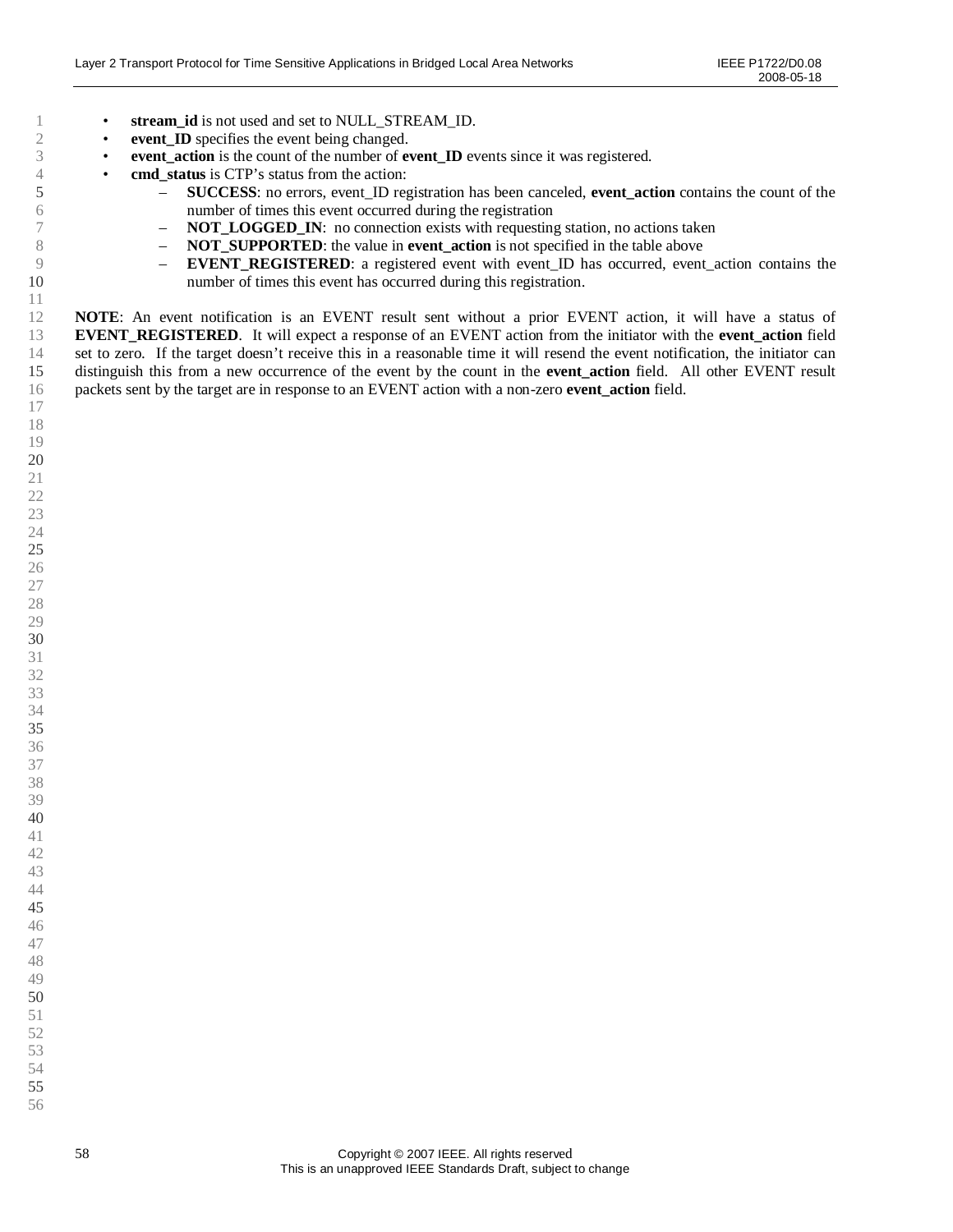# **6.6 Protocol layering**

<span id="page-58-0"></span>

|  | < <editors 61883="" avbtp="" document="" for="" iidc="" is="" layering="" note:="" of="" over="" purpose="" section="" specific="" tbd.="" text="" this="" to="">&gt;</editors> |
|--|---------------------------------------------------------------------------------------------------------------------------------------------------------------------------------|
|  |                                                                                                                                                                                 |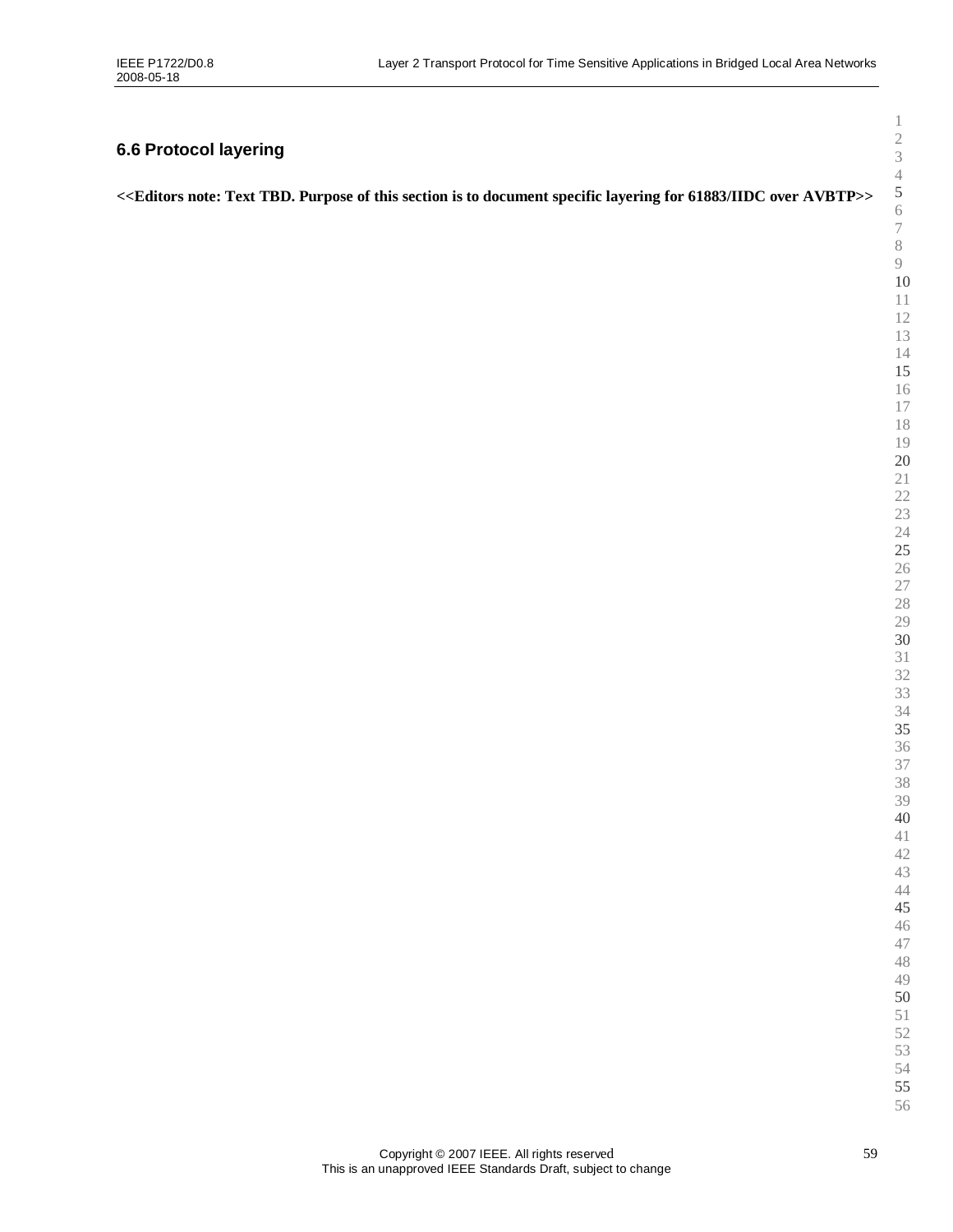# **6.7 Session management**

**<<Editor's note: Text for this section is still cut and paste from AVBTP assumptions document and John Nels Fuller's contribution, needs further editing and design work>>**

#### **6.7.1 Overview**

The 61883 over AVBTP session management protocols and procedures:

- Shall use LLDP (802.1AB), SRP (802.1Qat) protocols as an integral part of the Session management protocols and procedures.
	- $\circ$   $\gg$  Thin layer, renaming of Qat service interface
		- $\sim$  >> Specify how to define bandwidth based on applications needs and pass to Qat as TSPEC
		- Reservation will require minimum Ethernet payload size for packet bandwidth reservation calculation, so 1722 or Qat will have to round up for filling of minimum size Ethernet Frame
- Shall provide a service interface to protocols such as Zeroconf o >> Informative annex??
- Shall adapt 1394 AV/C Function Control Protocol (FCP) for use in 61883 over AVBTP.

#### **6.7.2 General Protocol operation**

**<< Editor's note: The structure for section [0](#page-58-0) needs some work, to start with here are the consensus items from our teleconference meeting so far:**

- **Function control protocol equivalent is IN**
	- o **AV/C will just be the first command set supported**
	- o **Intention is to not carry 1394 bus resets (use 1394.1 model)**
- **Plug control registers are OUT**
	- o >> Will be part of work being done in 802.1Qat.
- **Connection management procedures are IN**
	- o >>Should be a "thin"layer that maps to 802.1Qat
	- **Stream ID Assignment is IN if not defined in 802.1**
	- o **Needed to complete our "Plugs"and CMP**
- **IRM emulation is OUT**
	- o **>> Will be done in 802.1Qat**
	- **Service Discovery is IN for each command set supported**
		- o **(i.e. AV/C will recommend Bonjour, but other protocols will be allowed).**
		- o **>>Informative Annex**
	- **AVBTP session management will use a Talker-Controller-Listener model for 61883 subtype protocol.**
		- o **>>Controller is part of the model but not part of 1722 (in application layer).**

#### **>>**

# **6.8** Command Transport Protocol (CTP)

This section defines the operation of the Command Transport Protocol (CTP). This protocol is designed to be able to transport the AV/C protocol as used in IEEE 1394 networks, but is extensible to allow for other future protocols.

1 2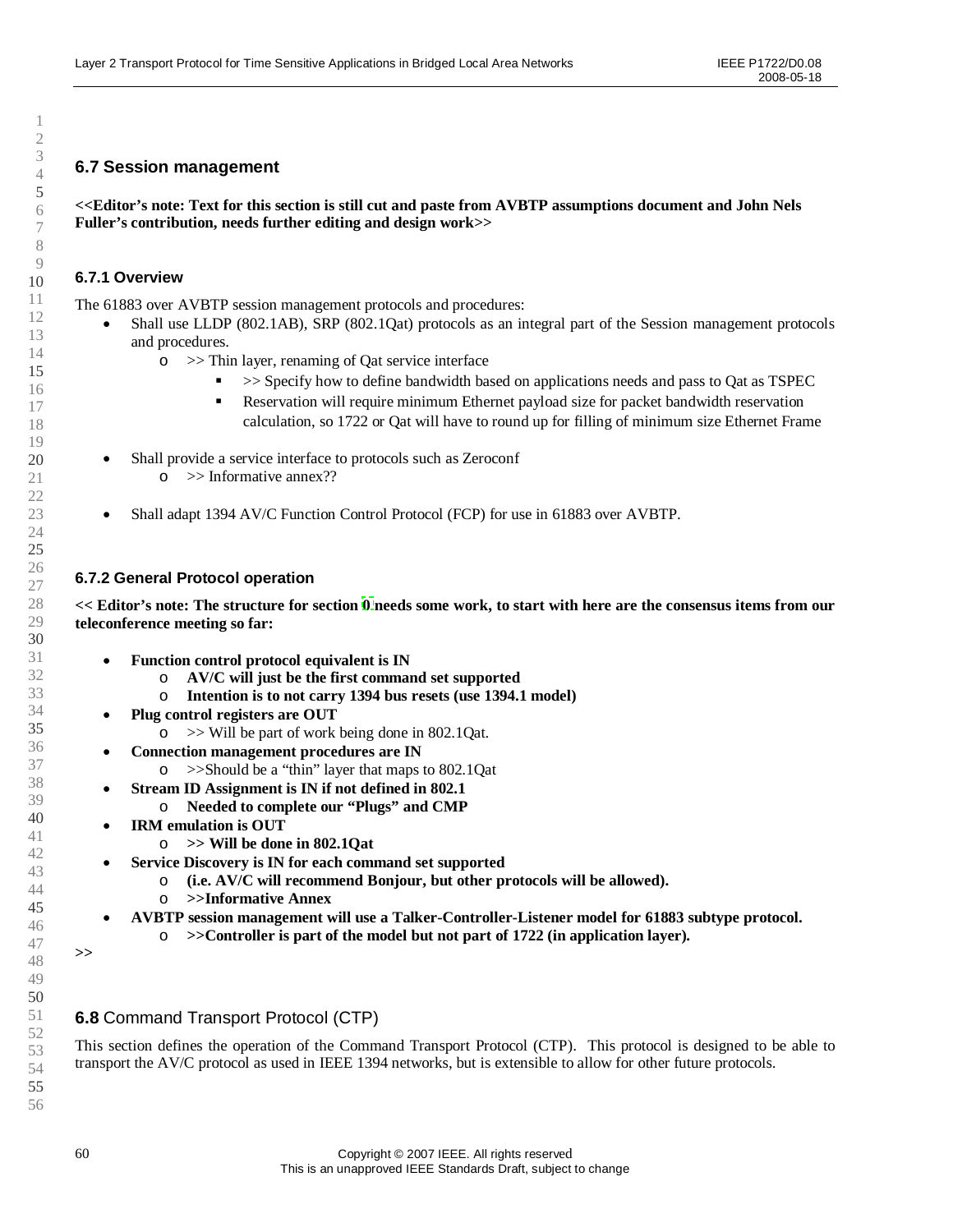The Command Transport Protocol (CTP) is used to transport media specific commands between an *initiator* and a *target*. The exact nature of the media specific commands carried by the CTP protocol is beyond the scope of this specification. For details of the format of the CTP message see 6.5[.](#page-50-0)

# **6.8.1** *results* **and** *actions*

In order to avoid confusion between CTP packets sent between AVBTP end stations and the commands and responses that they carry, the CTP packets sent by an initiator are called *actions* and the CTP packets sent by a target are called *results*.

# **6.8.2 CTP operation**

# **6.8.2.1 Handling possible control frame loss**

Since many IEEE 802 media do not provide an acknowledged delivery service, CTP accounts for the possibility that actions or results may be lost in transit with no error indication. To do this initiators shall save each EXECUTE action they have sent until the corresponding EXECUTE result is received; while targets shall save each EXECUTE result they have sent until it has been acknowledged by the initiator.

NOTE: An exception is made if the EXECUTE action received by the target represents a command that never changes the state of the device. In this case the target may choose not to save the EXECUTE result and to instead execute the EXECUTE action again when the initiator requests the result to be resent.

This is managed with the sequence numbers in the **cmd\_sequence** and **ack\_sequence** fields of the EXECUTE action and EXECUTE result packets and with variables **NextExpectedSequence** and **LastAcknowlegedSequence**. When the target receives and EXECUTE action it checks the **cmd\_sequence**, if it is in the range **LastAcknowlegedSequence**+1 to **NextExpectedSequence**-1 it is a request to resend a saved EXECUTE result; if **cmd\_sequence** equals **NextExpectedSequence** then it is a new action to be executed and **ack\_sequence** is used to update **LaskAcknowlegedSequence** (if there are resources to store another EXECUTE result then **NextExpectedSequence** is incremented, otherwise an EXECUTE result with **NO\_RESOURCES** status is sent); otherwise an EXECUTE result with **SEQ\_NOT\_EXPECTED** status is sent.

#### **6.8.2.2 Handling of SEQ\_NOT\_EXPECTED**

When the initiator receives an EXECUTE result with a **SEQ\_NOT\_EXPECTED** status it knows that previously sent actions have not been received by the target. When this happens or when an EXECUTE result has not been received after a reasonable amount of time has passed since sending an EXECUTE action the initiator resends its saved EXECUTE action unchanged.

# **6.8.2.3 Handling of NO\_RESOURCES**

When the initiator receives an EXECUTE result with **NO\_RESOURCES** status it must hold the EXECUTE action until it can change it **ack\_sequence** to release resources in the target (this is the only condition when the initiator my resend an EXECUTE action that isn't identical to the previously sent EXECUTE action with the same **cmd\_sequence**).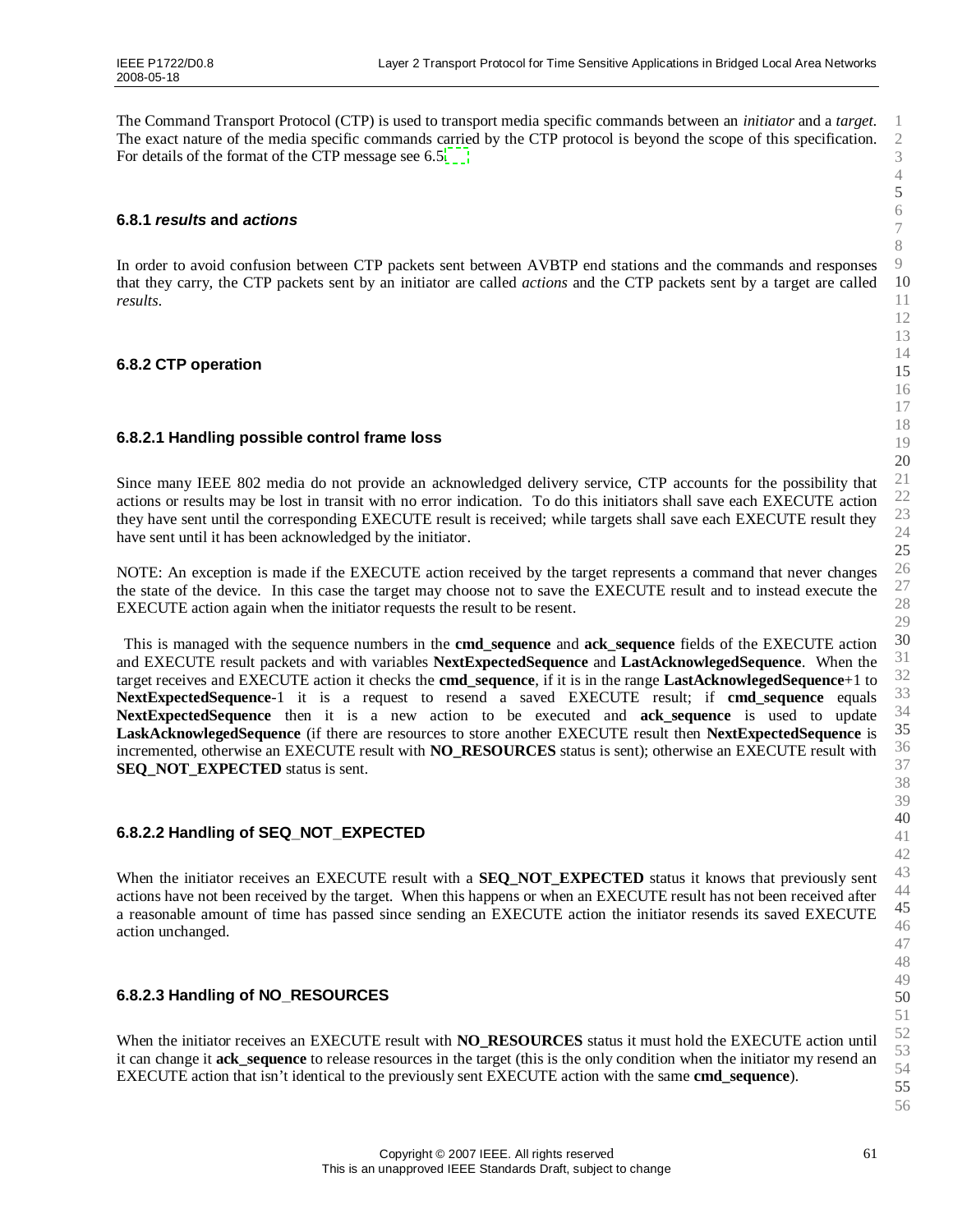# **6.8.2.4 Establishing a connection with the target (OPEN)**

Before an initiator can begin sending commands to a target it must first establish a connection with that target. This is done with the OPEN action and result. If the initiator fails to receive a OPEN result in a reasonable time it may send the OPEN action again (the number of times the initiator will resend the OPEN after a timeout should be at least one).

The initiator shall not send any other actions to that target until it receives a OPEN result with either **SUCCESS** or **ALREADY\_LOGGED\_IN** status. The target shall not send a OPEN result with **SUCCESS** status unless it can guarantee that it can always store at least one EXECUTE result for this initiator until receipt of the result is acknowledged by the initiator.

#### **6.8.2.5 Disconnecting with the target (CLOSE)**

When an initiator is done with a connection to a target it sends a CLOSE action to release the target's resources. If after a reasonable time the initiator has not received a CLOSE result from the target it sends the CLOSE action again (the number of times the initiator will resend the CLOSE action after a timeout shall be at least one).

**<<Editor's question: Do we need to define what is a "reasonable amount of time">>**

#### **6.8.2.6 Reinitializing the connection with the target**

If the initiator has reached its retry limit is sending an EXECUTE action it may need to reinitialize the connection with the target. This is done by sending the SEQ\_RST action which tells the target to release all saved responses. If any commands are being executed they may or may not complete but the results will not be sent, **NextExpectedSequence** is set to one and **LastAcknowlegedSequence** is set to zero, and then the target sends the SEQ\_RST result. If after a reasonable time the initiator has not received the SEQ\_RST result from the target it sends the SEQ\_RST action again (the number of times the initiator will resend the SEO\_RST action should be at least one).

Some command sets provide a means for the target to notify the initiator of certain events such as incoming call or a button press. In all known cases the initiator must first issue a command that requests such notification. When this command is delivered to the target and successfully executed (via the EXECUTE action) the status in the result will be EVENT\_REGISTERED with a 16-bit event\_ID in the extended\_error field. Later when the event occurs the target will send an EVENT result (unprovoked by and EVENT action) to the initiator with that same event ID. The initiator must acknowledge the event by sending and EVENT action to the target with that same event\_ID and event\_action set to zero. If after a reasonable time the target has not received this acknowledgement and the event registration hasn't been canceled it will sent the EVENT result again (the number of times the target resends the EVENT result after a timeout shall be at least one).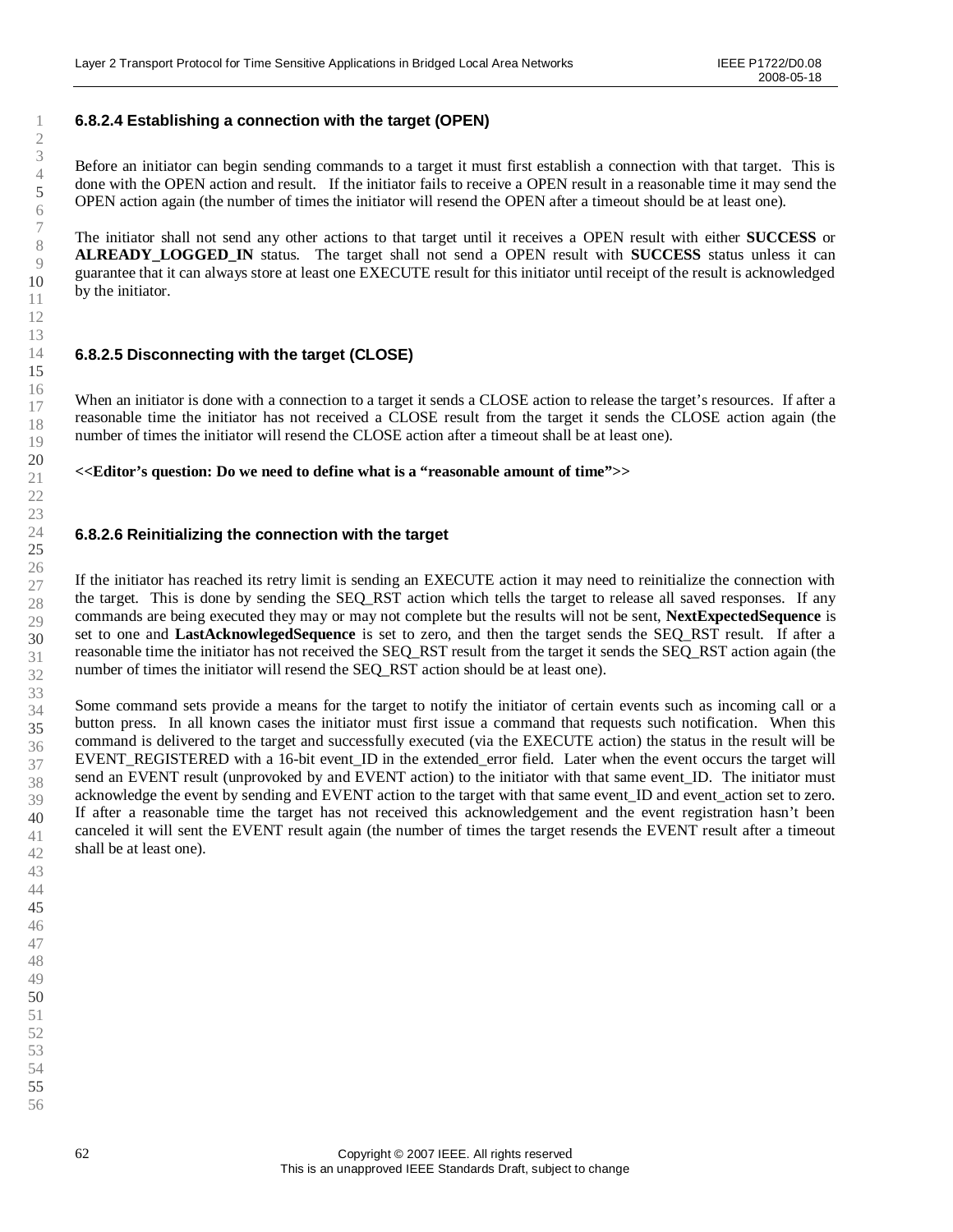# **6.9 Timing and Synchronization**

# **6.9.1 General**

Timing and synchronization for IEC 61883 over AVBTP is generally accomplished in the same manner as specified in 61883-1 through 61883-8 over IEEE 1394. The difference is the use of the **avbtp\_timestamp** instead of the **SYT** field in the CIP header or the Timestamp field in the Source Packet header. The **SYT** and Timestamp fields may contain valid or invalid data and therefore must be ignored on receipt in an AVBTP node.

Usage of the timing and synchronization information included in the CIP header is generally consistent with the definition in the 61883 series of standards where the main differences are:

- 1) **The SYT field function formatted in seconds, cycle and cycle offset is replaced by the AVBTP timestamp field expressed in 802.1AS based nanoseconds..**
- 2) **For protocols of 61883-4 and 61883-7 where the SPH field is set to one, then the 32 bit source packet header field for each source packet contains the associated presentation time of the source packet expressed in IEEE 802.1AS based nanoseconds instead of IEEE 1394 based seconds, cycle and cycle offsets.**
- 3) **In the IEC 61883 series of specification the term "receiver"is used, whereas in this specification the term "listener"is used.**
- 4) **In the IEC 61883 series of specification the term "transmitter"is used, whereas in this specification the term "talker"is used.**
- 5) **IEEE 1394 on networks faster than 100 megabits per second allows CIP packets larger than can fit in a standard single IEEE 802.3 Ethernet frame. This standard does not, if an application needs to send more than data than can fit in a single Ethernet frame, it must generate multiple correctly formatted CIP packets each one that can fit in an 802.3 Ethernet frame.**
- 6) **Some of the IEC 61883 series of specification sometimes have options that differentiate "professional", "consumer-use"or "cost-sensitive"equipment. This standard does not, and if a device supports a given format, it must support all mandatory requirements as specified in this document.**
- 7) **Not all formats and their associated protocol technologies, parameters, methods, etc. specified in the 61883 series of specification are supported by this specification (example 61883-6 allows for packed formatted audio data, this specification does not).**

#### **6.9.2 61883-2 timing and synchronization**

61883-2 formatted frames shall follow the same timing and synchronization rules as defined in IEC 61883-2 section 6, but using IEEE 802.1AS time in the AVBTP timestamp frame field instead of IEEE 1394 based cycle time in the SYT field. AVBTP talkers shall set the CIP header SYT field to all ones for all transmitted CIP packets and AVBTP listeners shall ignore the SYT field.

The talker shall transmit a valid time stamp value in the AVBTP timestamp field once every video frame period. The time stamp shall be transmitted in an AVBTP frame that meets the following conditions:

- packet arrival time  $L \leq$  time stamp value
- time stamp value transmission delay limit  $\leq$ packet arrival time F

where: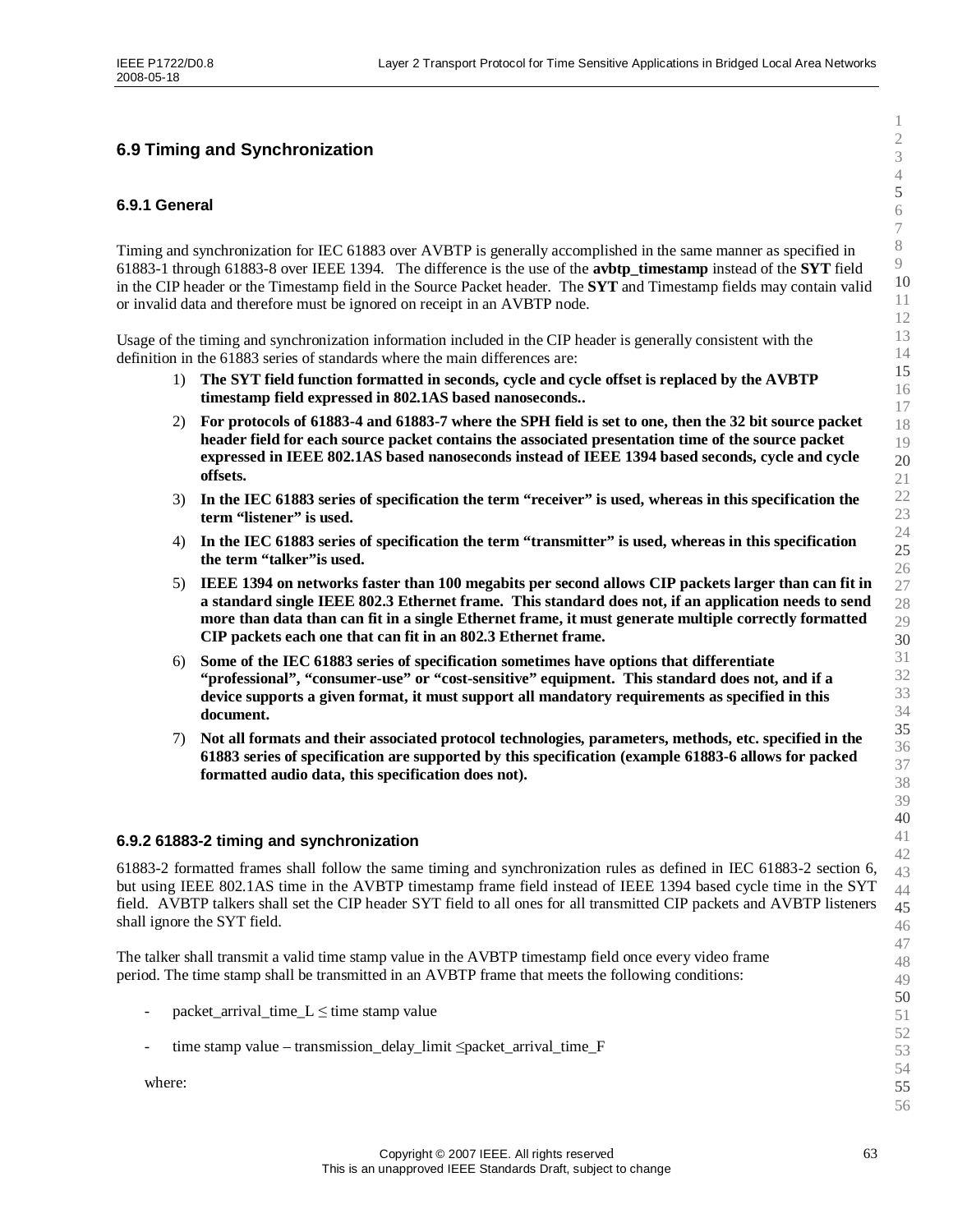packet\_arrival\_time\_F is the IEEE 802.1AS time when the first bit of the packet which has the time stamp has arrived at the listener; packet arrival time L is the IEEE 802.1AS time when the last bit of the packet which has the time stamp has arrived at the listener; transmission\_delay\_limit = default value of 2,000,000 nanoseconds (2 milliseconds). In case of *Hx* (*H* = 1,2,4) transmission, *KH* data blocks are transmitted in a video frame period *M* using *K* isochronous packets. Isochronous packet n contains *H* data blocks of n*H*, n*H*+1, ... and (n+1)*H*–1. The isochronous packet n of a video frame period M shall be transmitted on the following conditions  $(n = 0, ..., K-1)$ : packet arrival time  $L \le$  nominal timing for isochronous packet n nominal timing for isochronous packet n – transmission delay  $limit \leq$  packet arrival time F where packet arrival time F is the cycle time when the first bit of the isochronous packet n has arrived at the receiver; packet\_arrival\_time\_L is the cycle time when the last bit of the isochronous packet n has arrived at the receiver; *K* is the number of isochronous packets without empty packets in a video frame period.  $K = 250$  (525-60 system)  $K = 300 (625 - 50$  system) Nominal timing for isochronous packet  $n = T_M + (T_M + 1 - T_M) \times n/K$  $T_M$  is the time stamp for video frame period M transmitted in the AVBTP timestamp field. **6.9.3 61883-4 timing and synchronization**

The timing and synchronization of 61883-4 over AVBTP uses the same method as used in 61883-4 over IEEE 1394 networks in that the source packet header quadlet always contains a valid timestamp. In 61883-4 over AVBTP, this quadlet contains nanosecond 802.1AS based time instead of IEEE 1394 seconds, cycle and cycle offset time.

For 61883-4 formatted frames over AVBTP, section 4.3 of 61883-4 is replaced with the following:

The time stamp in the source packet header is used by listeners for reconstructing a correct timing of the TSPs at their output. The time stamp indicates the intended delivery time of the first bit/byte of the TSP from the listener output to the transport stream target decoder. The time stamp represents the 32 least significant bits of the IEEE 802.1AS at the talker at the moment the first bit/byte of the TSP arrives from the application, plus some offset. The offset is equal to the overall delay of the TSP between the moment of arriving (of the first bit) and the moment the TSP (first bit) is delivered by the receiver to the application. The default value of this offset is equal to 2,000,000 nanoseconds (2 milliseconds).

#### **6.9.4 61883-6 timing and synchronization**

#### **<<Editors Note: packed AM24 and flow based rate control will not supported by AVBTP end stations>>**

Replace Section 7.2 of 61883-6 with: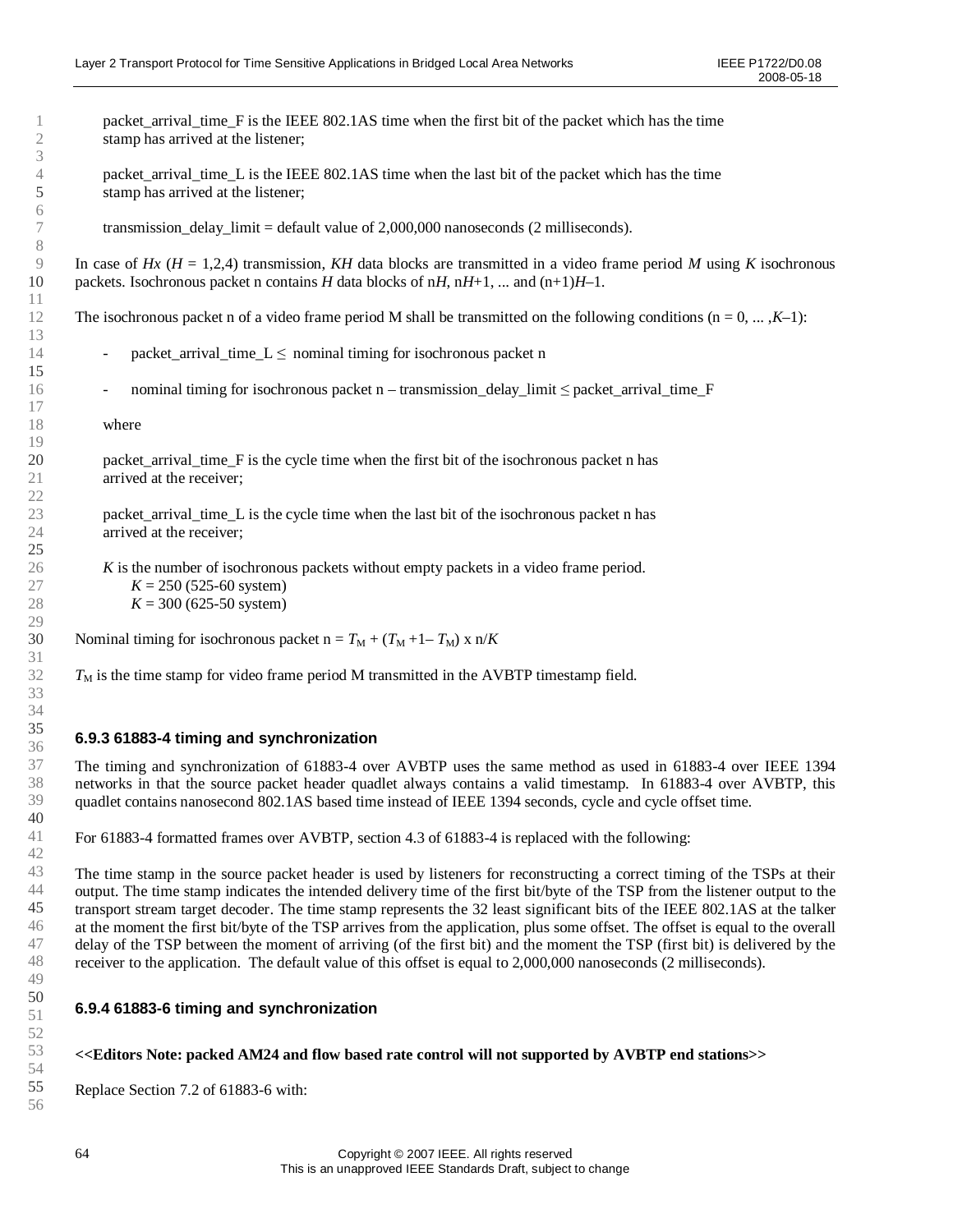1 2 3 4 5 6 7 8 9 10 11 12 13 14 15 16 17 18 19 20 21 22 23 24 25 26 27 28 29 30 31 32 33 34 35 36 37 38 39 40 41 42 43 44 45 46 47 48 49 50 51 52 53 54 55 56 In the case where a CIP packet contains multiple data blocks, it is necessary to specify which data block of the CIP corresponds to the IEEE 802.1AS based AVBTP time stamp. The talker prepares the time stamp for the data block which meets this condition:  $mod(data block count, SYT_NTERVAL) = 0 (1)$ where data block count is the running count of transmitted data blocks; SYT\_INTERVAL denotes the number of data blocks between two successive valid AVBTP timestamps which includes one of the data blocks with a valid AVBTP timestamp. For example, if there are three data blocks between two valid AVBTP timestamps, then the SYT\_INTERVAL would be 4. The listener can derive the index value from the DBC field of a CIP with a valid AVBTP timestamp using the following formula:  $index = mod(SYT INTERVAL –mod(DBC, SYT INTERVAL)$ ), SYT\_INTERVAL) (2) where - index is the sequence number; SYT\_INTERVAL denotes the number of data blocks between two successive valid AVBTP timestamps, which includes one of the data blocks with a valid AVBTP timestamp; - DBC is the data block count field of a CIP. The listener is responsible for estimating the timing of data blocks between valid time stamps. The method of timing estimation is implementation-dependent. Replace Section 7.3 of 61883-6 with: A data block contains all data arriving at the talker within an audio sample period. The data block contains all the data which make up an "event". The talker shall specify the presentation time of the event at the receiver. A receiver for shall have the capability of presenting events at the time specified by the transmitter. If a function block receives a CIP, processes it and subsequently re-transmits it, the AVBTP timestamp of the outgoing CIP shall be the sum of the incoming AVBTP timestamp and the processing delay. The transmitter shall add TRANSFER\_DELAY to the quantized timing of an event to construct the AVBTP timestamp. The TRANSER\_DELAY value is initialized with the DEFAULT\_TRANSFER\_DELAY value. Note that for all talkers, the TRANSFER\_DELAY may be changed to achieve a shorter TRANSFER\_DELAY value to allow for a shorter time if the end to end delay in the AVB network can allow it. The DEFAULT\_TRANSFER\_DELAY value is 2,000,000 nanoseconds (2 milliseconds) **6.9.5 61883-7 timing and synchronization** Replace IEC 61883-7 section 5.1.3 with: **The source packet header field is a one quadlet field (4 bytes) that represent an 802.1AS based time stamp.**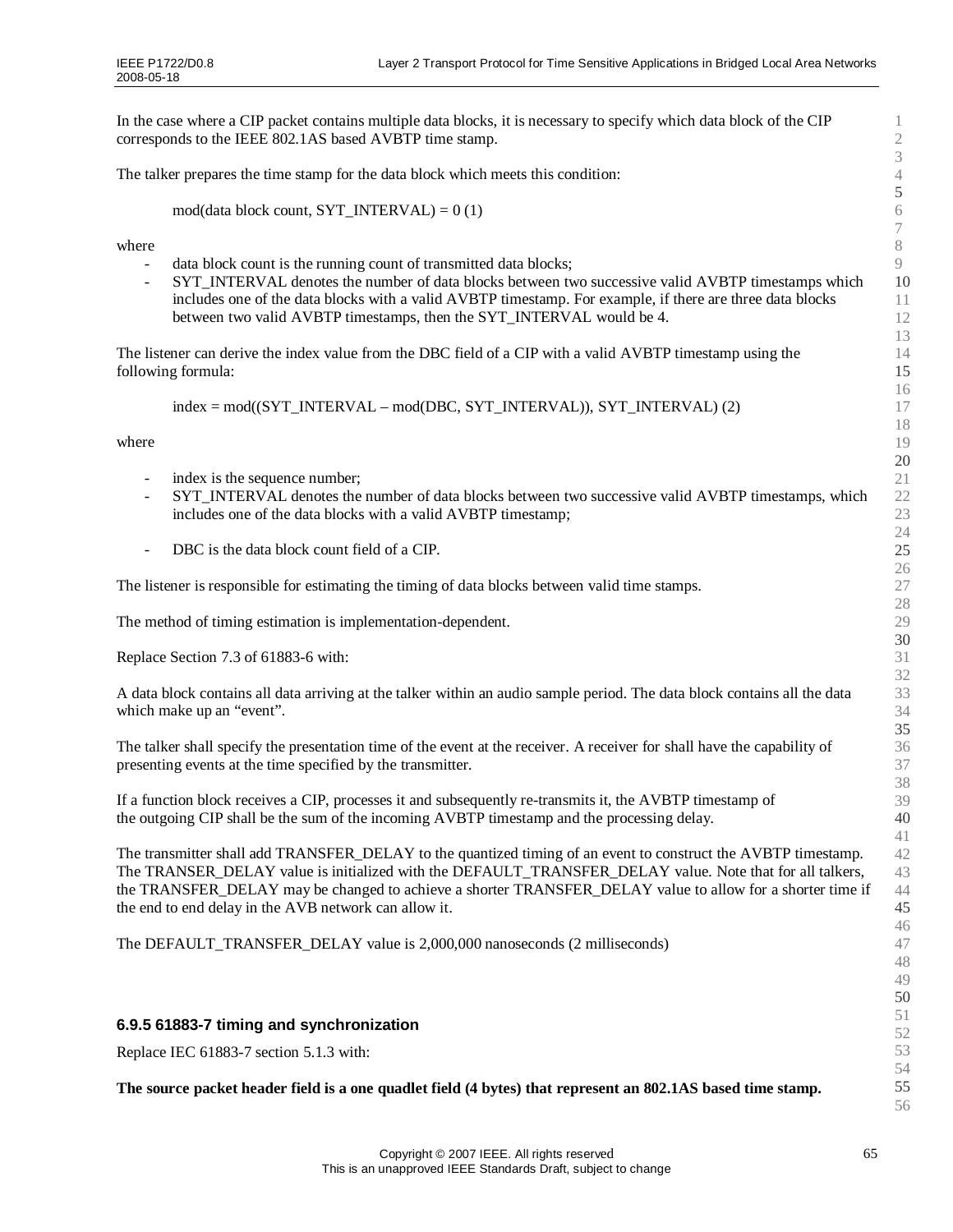**The time stamp is used by 61883-7 capable AVBTP listeners for reconstructing a correct timing of the transport stream packets at their output. The time stamp indicates the intended delivery time of the first bit/byte of the transport stream packets from the receiver output to the T-STD (Transport Stream Target Decoder). The time stamp represents the least significnate 32 bit binary time of the IEEE 802.1AS based clock at the moment the first bit/byte of the transport stream packet arrives from the application, plus an offset which is equal to the overall delay of the transport stream packet between the moment of arriving (of the first bit) and the momentthe transport stream packet (first bit) is delivered by the receiver to the application.**

**The default value of this offset shall be 2,000,000 nanoseconds (2 milliseconds).**

**6.9.6 61883-8 timing and synchronization**

**<<Editor's note: TBD>>**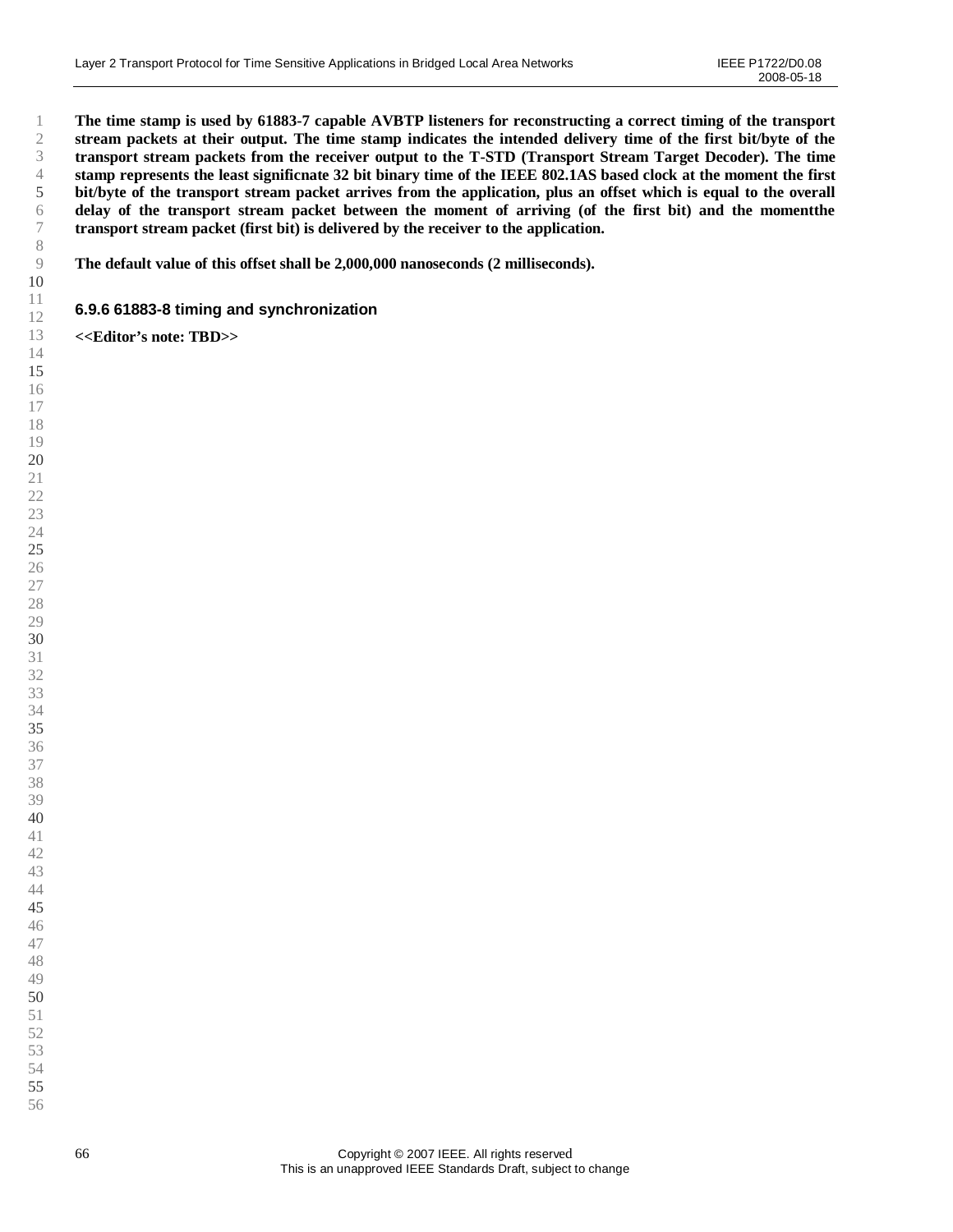# **6.10 Service Interface**

**<<Editor's note: TBD>>**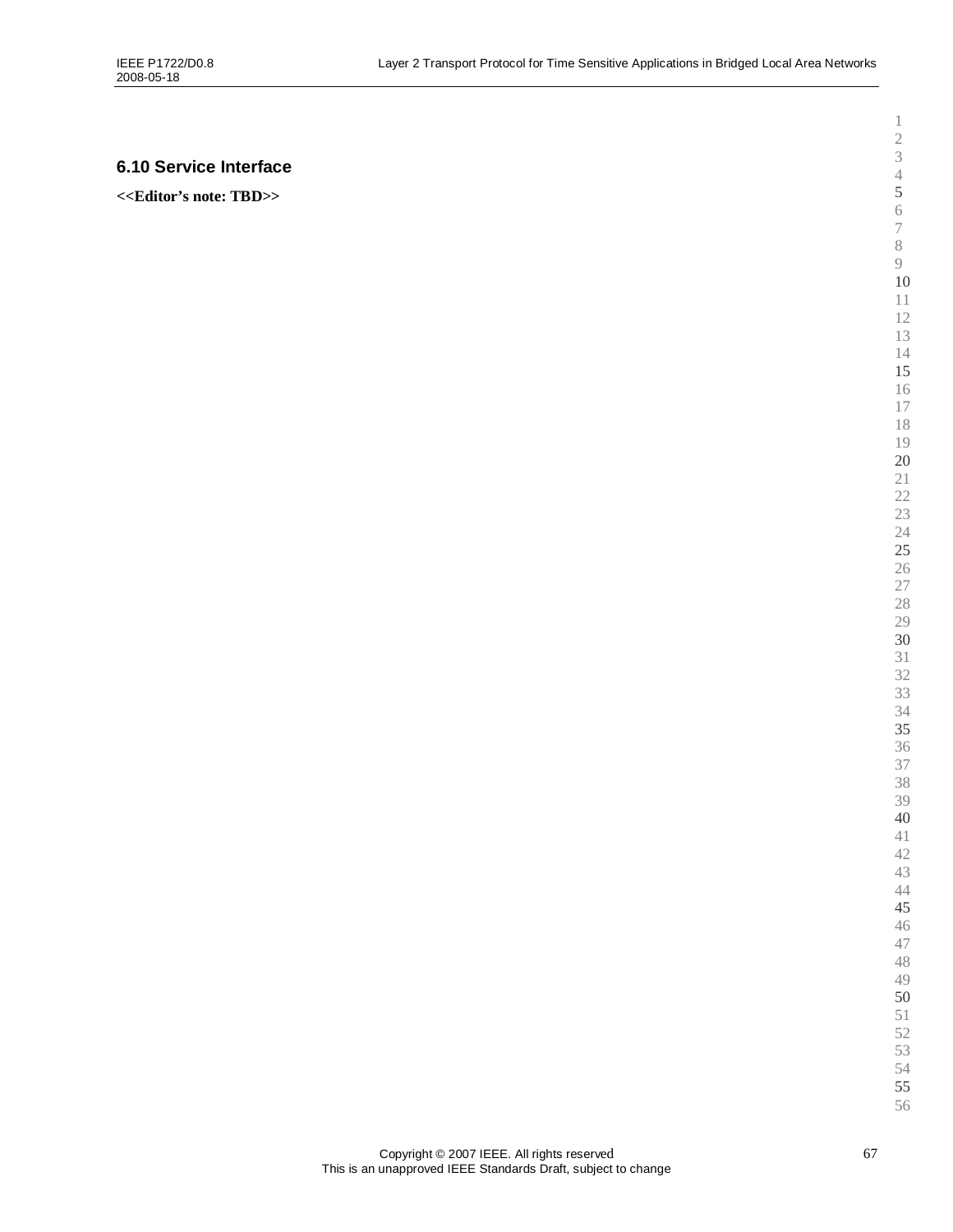# **7. Proprietary/Experimental subtype AVBTP protocol**

**<<Editor's note: introductory text TBD.>>**

# **7.1 Overview**

**<<Editor's note: overview text TBD>>**

# **7.2 Proprietary/Experimental subtype stream data format**

**<<Editor's note: section text TBD>>**

#### **Figure 7.1 -- Proprietary/Experimental stream data format**

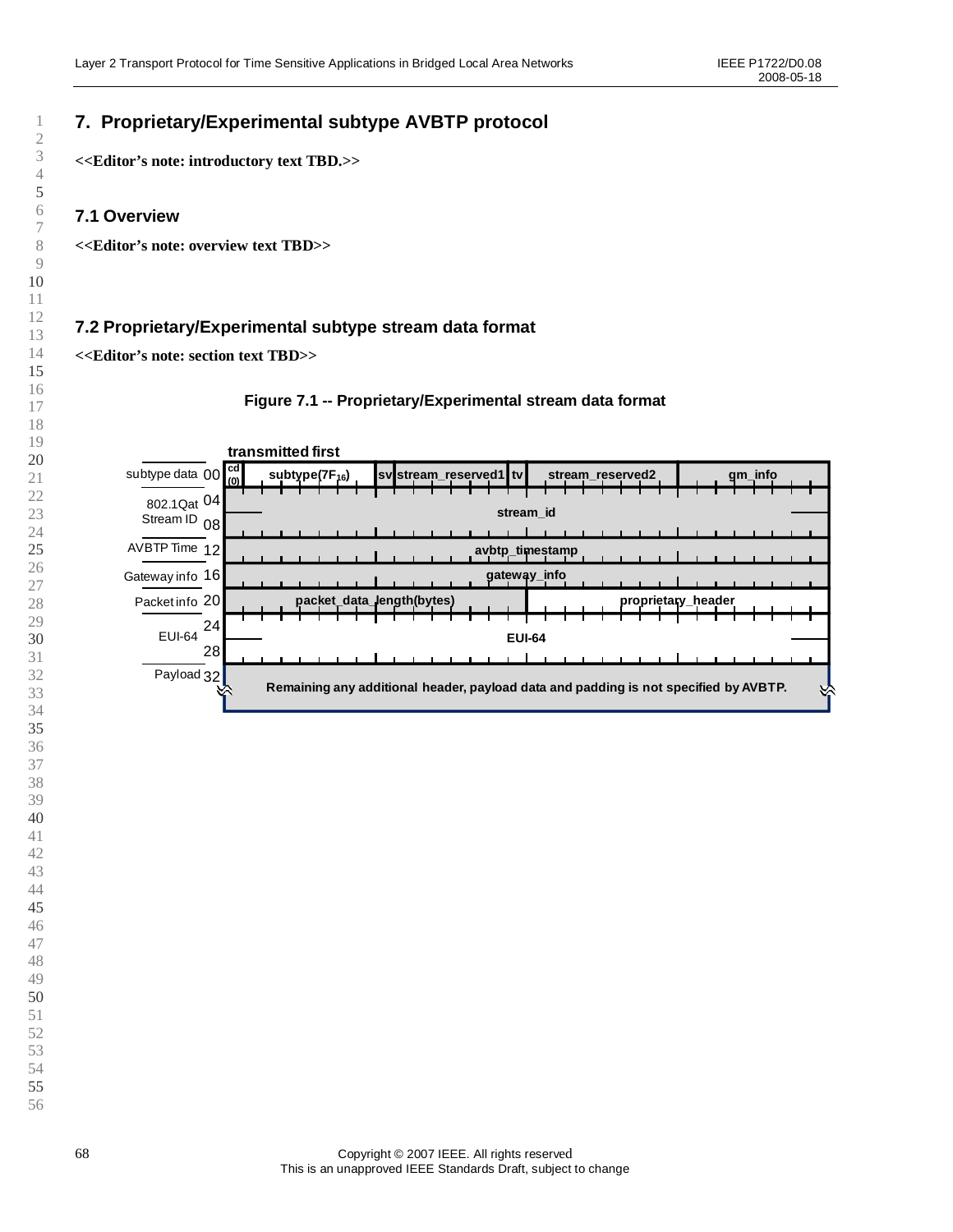# **7.3 Proprietary/Experimental subtype control format**

For subtype  $7F_{16}$  AVBTP control frames the subtype\_data1 field is called the escape\_type field and has the following values:

- a) A value of zero (0) in the subtype\_data field is required for use by proprietary/experimental as this field
- b) Values of 1 through 255 are reserved for future use by this standard.

# **Figure 7.2— Proprietary/Experimental control escape subtype format**



#### **<<Editor's note: need to add "as required"padding to ensure that the last quadlet is filled if the length does not fill the last quadlet in the frame>>**

If the subtype is  $7F_{16}$  and the subtype\_data field is 0, then following the subtype\_data field shall be a unique EUI-64 field that identifies the proprietary/experimental protocol.

All data after the EUI-64 is available for use by the proprietary/experimental protocol and is beyond the scope of this specification.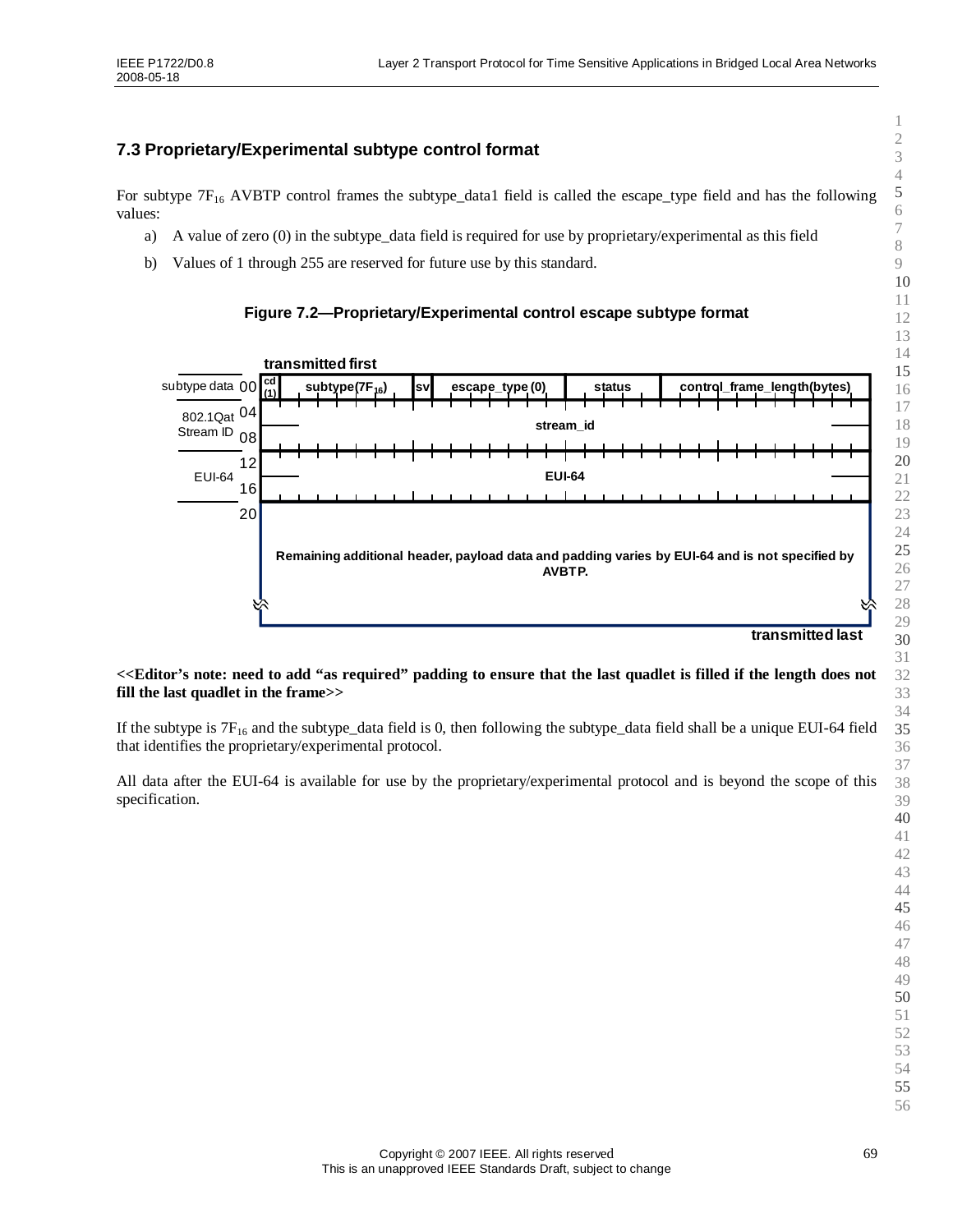# **Annexes**

 

# **Annex A (informative) Bibliography**

[B1] IEEE 100, The Authoritative Dictionary of IEEE Standards Terms, Seventh Edition.

[B2] IEEE EUI-64, IEEE EUI-48, and IEEE MAC-48 assigned numbers may be obtained from the IEEE Registration Authority, [http://standards.ieee.org/regauth/. Tut](http://standards.ieee.org/regauth/)orials on these assigned numbers may be found on this web site.

[B3] [Digital Transmission Content Protection Specification Volume 1 \(Informational Version\)](http://www.dtcp.com/data/info 20071001 DTCP V1 1p51.pdf)

[B4] [DTCP Volume 1 Supplement D DTCP use of IEEE1394 Similar Transports \(Informational Version\)](http://www.dtcp.com/data/info 20070615 DTCP V1SD  1p1.pdf)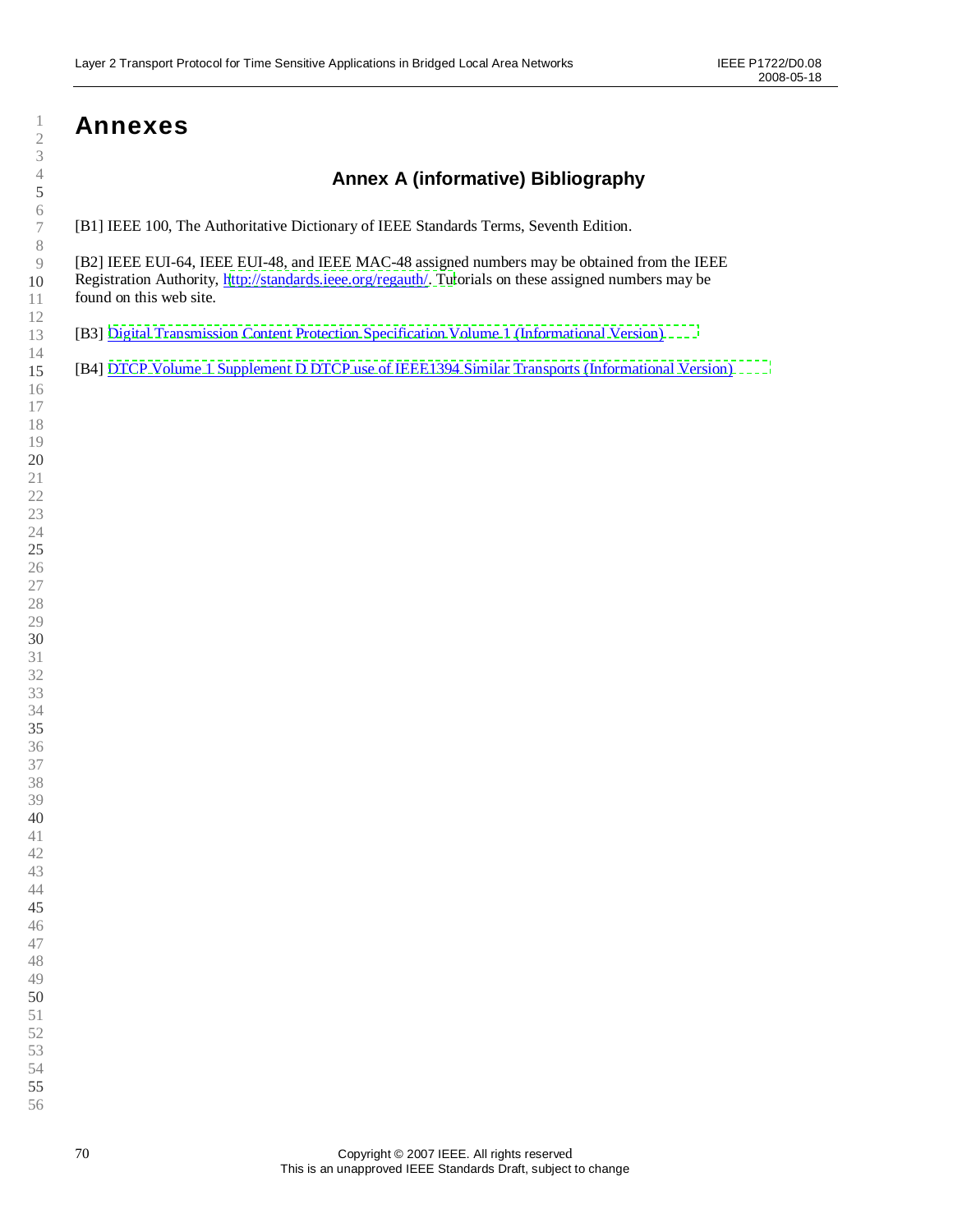# THIS PAGE LEFT INTENTIONALLY BLANK

<<Editor's note: This is because the template automatically forces Annexes to start on an odd numbered page>>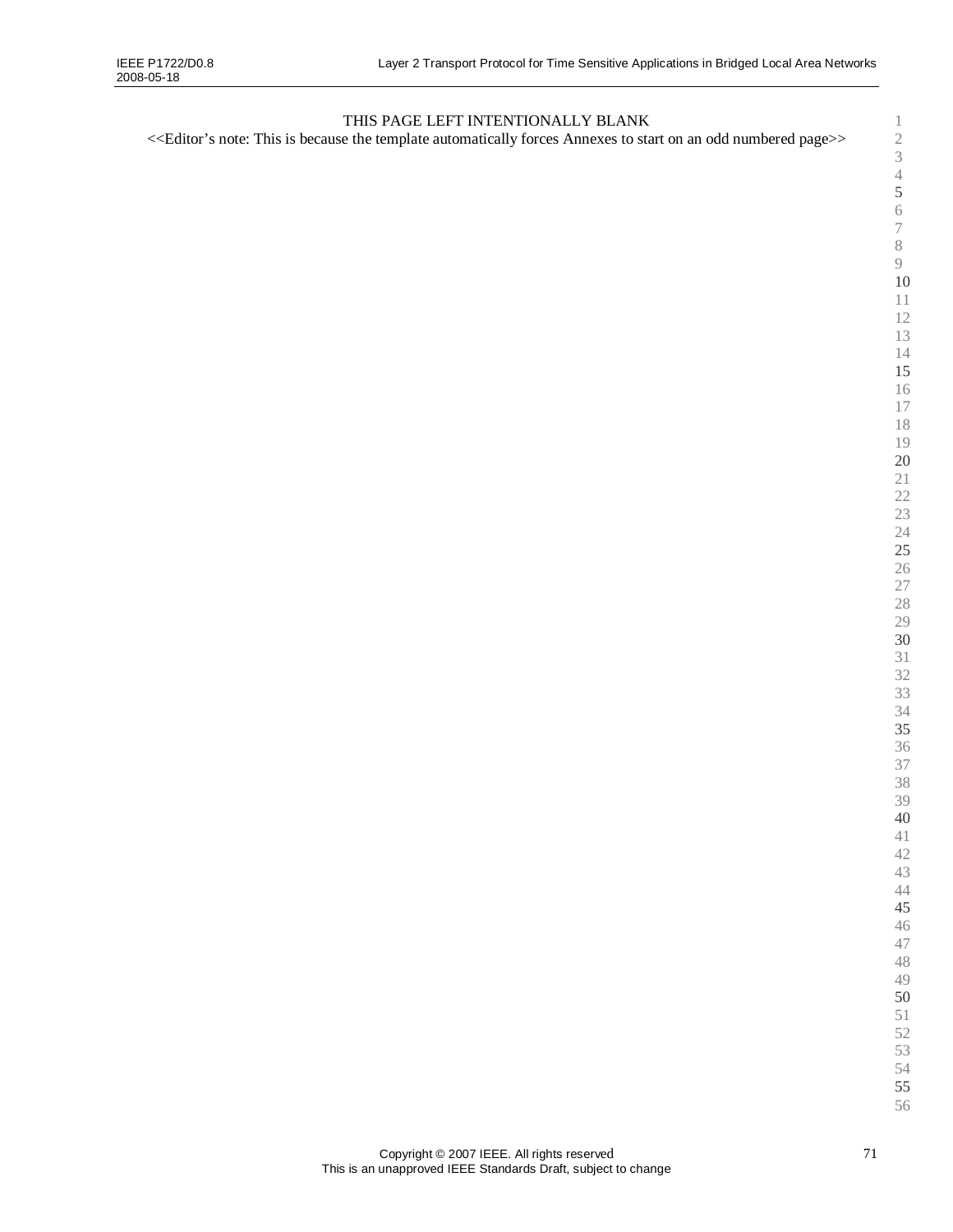# <span id="page-71-0"></span>**Annex B (normative) Interworking 61883 between AVBTP and IEEE 1394 networks**

**B.1** Introduction

**<<Editor's note: Text TBD>>**

#### **B.2** 1394 to/from IEEE 802 AVBTP Interworking scenarios

**<< Editor's note: To kickoff work on this section, I've copied and edited excerpts from a previous email with "use case"scenarios that I believe we need to handle:**

**Note: IWU below is an acronym for "Interworking Unit" (instead of using the term "bridge", which I prefer that term for our discussions as to me the term "bridge" usually implies less processing and also if we keep saying 1394 bridge, then you have to deal with the asynchronous and control traffic as well).**

**In the case where you have a stream originated by a 1394 device on a 1394 bridged network, and you want to have the scenario "A" of:**

**1394 Talker -> 1394 Net- IWU1 -> AVB Net -> IWU2 -> 1394 Net -> 1394 Listener(s)**

**I would also assume that for that case, one could also have AVB Listeners on the same stream as well as well with the following scenario "B":**

**1394 Talker -> 1394 Net1- IWU1 -> AVB Net -> IWU2 -> 1394 Net2 -> 1394 Listener(s) | V AVBTP Listener(s)**

**I would again assume we want to support AVB talkers with streams going to 1394 listeners, scenario C:**

```
AVB Talker -> AVB Net -> IWU2 -> 1394 net2 -> 1394 Listener(s)
```
**I also think that whatever mechanism we come up with supports all three scenarios and I am wary of a case that excludes any of them. Based on my understanding (I could be wrong here) that you proposal to have a different AVBTP timestamp meaning makes case B not happen and that would exclude AVBTP devices to join in the stream.**

**To support these cases, AVBTP Interworking Units will have to handle timing and synchronization conversion/adaptation. This will have to be a work item in addition to session control, stream reservation, fragmentation, etc. Based on that I've put together an outline for the rest of the section. Additional comments and suggestions are welcome**

**>>**

**B.3** IWU session management

<<Editor's note: TBD>>

#### **B.3.1** General

**<<Editor's note: TBD>>**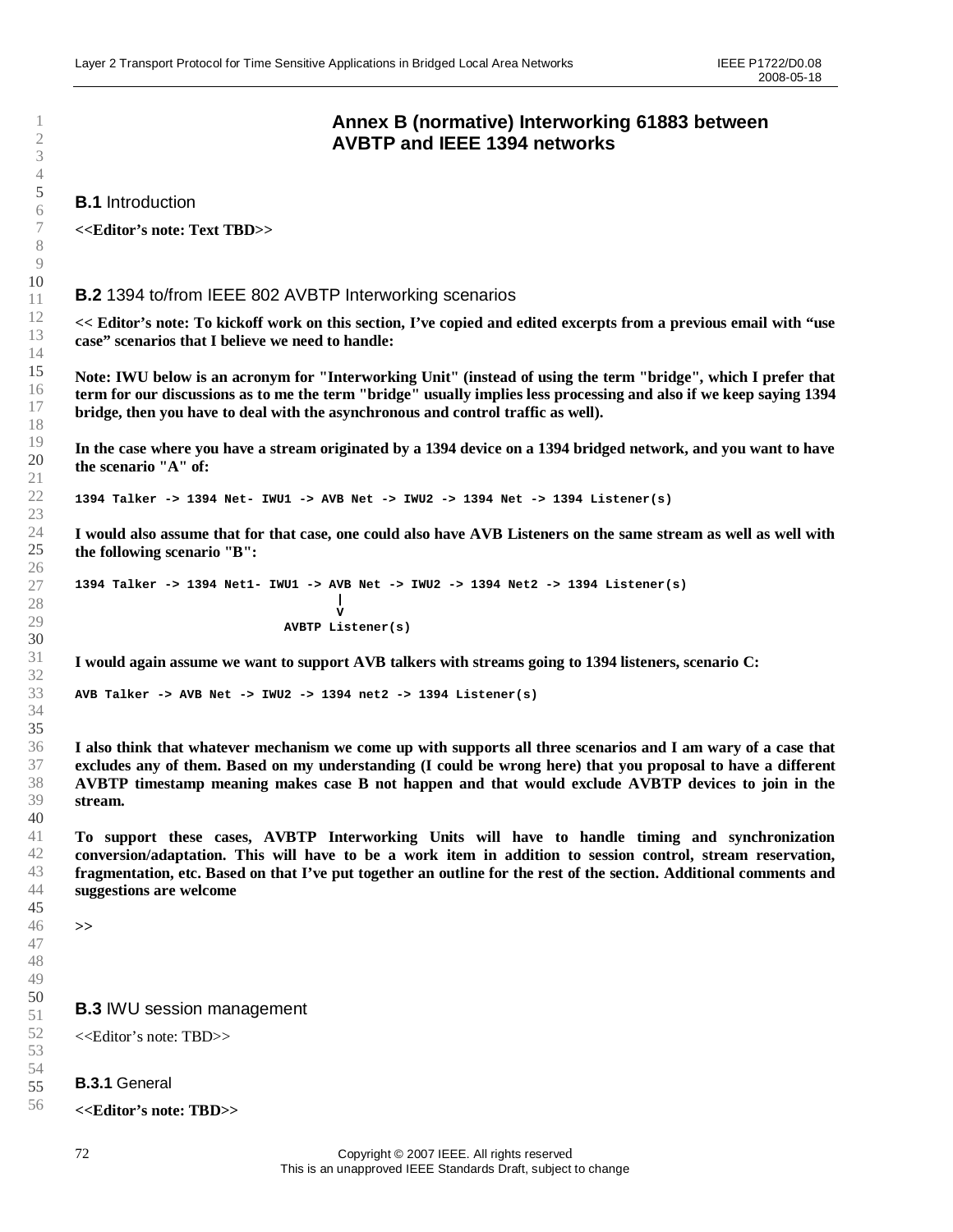|              | <b>B.3.2</b> Stream join                                                                                                    | 1                              |
|--------------|-----------------------------------------------------------------------------------------------------------------------------|--------------------------------|
|              | < <editor's note:="" tbd="">&gt;</editor's>                                                                                 | $\mathbf{2}$<br>$\mathfrak{Z}$ |
|              |                                                                                                                             | $\sqrt{4}$                     |
|              | <b>B.3.3 Data transfer</b>                                                                                                  | $\sqrt{5}$<br>$\sqrt{6}$       |
|              | < <editor's note:="" tbd="">&gt;</editor's>                                                                                 | $\boldsymbol{7}$               |
|              |                                                                                                                             | $8\,$<br>$\overline{9}$        |
|              | <b>B.3.4 Stream leave</b>                                                                                                   | 10                             |
|              | < <editor's note:="" tbd="">&gt;</editor's>                                                                                 | 11                             |
|              |                                                                                                                             | 12<br>13                       |
|              | <b>B.3.5 IWU data adaptation</b>                                                                                            | 14                             |
|              |                                                                                                                             | 15                             |
|              | < <editor's note:="" tbd="">&gt;</editor's>                                                                                 | 16<br>17                       |
|              | <b>B.3.6 General</b>                                                                                                        | 18                             |
|              |                                                                                                                             | 19                             |
|              | < <editor's note:="" tbd="">&gt;</editor's>                                                                                 | 20                             |
|              |                                                                                                                             | 21<br>22                       |
|              | <b>B.3.7 Encapsulation</b>                                                                                                  | 23                             |
|              |                                                                                                                             | 24                             |
| above.       | IEEE 1394 to AVBTP interworking units shall use the same format of the AVBTP IIDC/61883 as specified in clause 6            | 25<br>26                       |
|              |                                                                                                                             | $27\,$                         |
|              | IIDC/61883 data stream frames shall use the <b>gateway_info</b> field as specified in 5.6.7 above. This section defines how | 28                             |
|              | that field is formatted for IEEE 1394 to AVBTP interworking units.                                                          | 29<br>30                       |
|              | For IEEE 1394 to AVBTP interworking units the gateway_info is formatted into the following fields:                          | 31                             |
|              |                                                                                                                             | 32                             |
| a)           | source_seconds: most significant 7 bits of the quadlet                                                                      | 33<br>34                       |
| b)           | source_cycle: 13 bits with a value range of 0-7999 decimal indicating the source 1394 bus cycle of the frame                | 35                             |
| $\mathbf{c}$ | source_cycle_offset: 12 bits with a value range of 0-3071 indicating the source 1394 bus cycle offset of the                | 36                             |
|              | frame                                                                                                                       | 37<br>38                       |
|              |                                                                                                                             | 39                             |
|              |                                                                                                                             | 40                             |
|              |                                                                                                                             | 41                             |
|              |                                                                                                                             | 42                             |
|              |                                                                                                                             | 43<br>44                       |
|              |                                                                                                                             | 45                             |
|              |                                                                                                                             | 46                             |
|              |                                                                                                                             | 47                             |
|              |                                                                                                                             | 48                             |
|              |                                                                                                                             | 49                             |
|              |                                                                                                                             | $\frac{50}{51}$                |
|              |                                                                                                                             | 52                             |
|              |                                                                                                                             | 53                             |
|              |                                                                                                                             | 54                             |
|              |                                                                                                                             | 55                             |
|              |                                                                                                                             | 56                             |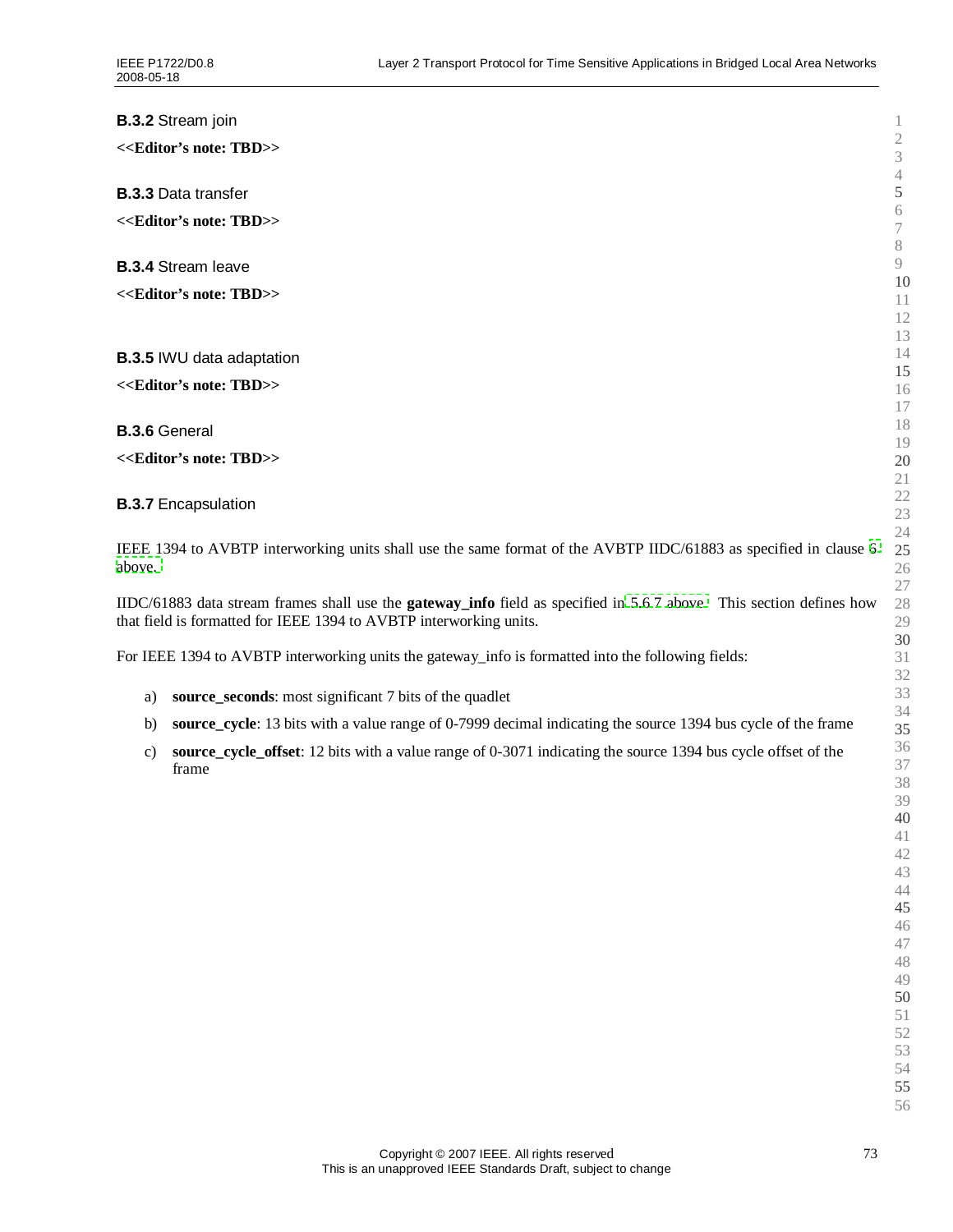|                                               | transmitted first<br>0<br>0<br>3<br>-5<br>-6<br>4  | $\Omega$<br>3<br>45<br>89<br>2                                                            | 7890<br>-6      | 2                | 3<br>3 4 5 6 7 8 9          |
|-----------------------------------------------|----------------------------------------------------|-------------------------------------------------------------------------------------------|-----------------|------------------|-----------------------------|
| subtype data $00\frac{\text{cd}}{\text{(0)}}$ | subtype (0)                                        | svistream_reserved1 tv                                                                    |                 | stream reserved2 | gm_discontinuity<br>h       |
| 802.1Qat 04<br>Stream ID<br>08 <sup>1</sup>   |                                                    |                                                                                           | stream id       |                  |                             |
| AVBTP Time 12                                 |                                                    |                                                                                           | avbtp_timestamp |                  |                             |
| Gateway info 16                               | source_seconds                                     | source_cycle (0-7999)                                                                     |                 |                  | source_cycle_offset(0-3071) |
| Packet info 20                                |                                                    | packet_data_length (0 or 2)                                                               | tag             | channel          | tcode $(A_{16})$<br>sy      |
| 24                                            | 2 quadlet IEC 61883-1 CIP header (if tag equals 1) |                                                                                           |                 |                  |                             |
|                                               |                                                    | Remaining additional payload data and padding varies by tag value (0 or 1) and CIP header |                 |                  | transmitted last            |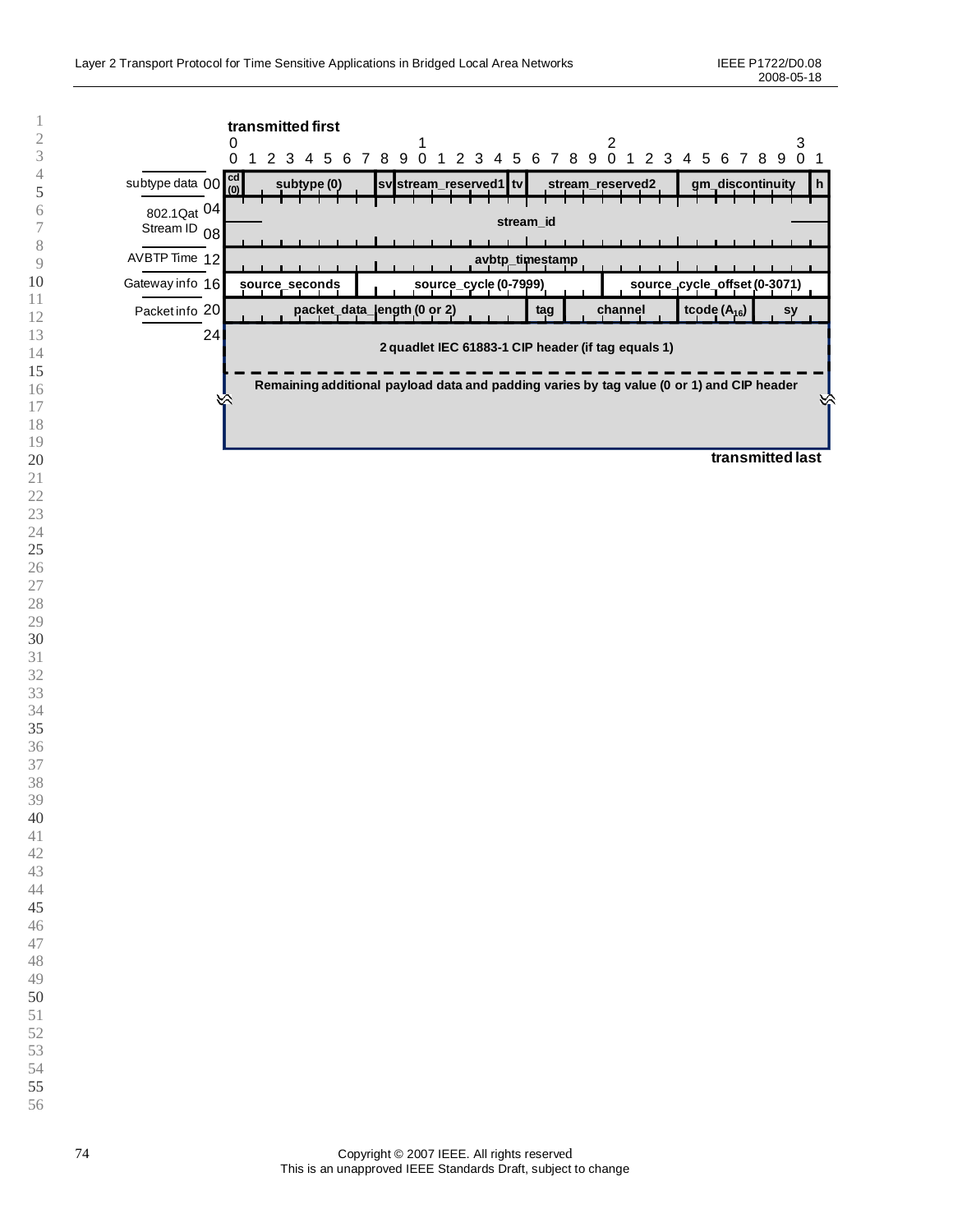## **B.3.8** Stream Sequencing, Fragmentation and Reassembly procedures

CIP packets on a 1394 network may be larger than can be accommodated on the AVBTP network which has a maximum AVBTP frame size (header plus payload) of 1492 bytes.

If a 1394 to Ethernet AVBTP gateway receives a CIP packet that will not fit on the AVBTP network, then the gateway shall break up the large CIP packet into multiple smaller CIP packets prior to sending on the AVBTP network.

If an Ethernet AVBTP to IEEE 1394 gateway receives multiple packets for a given cycle and that 1394 network can support large CIP packets, then the 1394 gateway shall reassemble the smaller AVBTP based CIP packets into larger IEEE 1394 based CIP packets as necessary.

## **B.4** Timing and synchronization

**<<Editor's note: TBD. This section is intended to list any specific requirements of gateways to map timing and synchronization field (e.g. mapping of SYT fields to and from AVBTP timestamps). Below are some notes that still appear useful from previous work we've done>>**

#### **1394 to 1722 conversion:**

|  |  | a) - Convert SYT field to AVBTP presentation time |
|--|--|---------------------------------------------------|
|--|--|---------------------------------------------------|

- b) Leave SYT field intact –AVB ignores it
- c) Exchange cross-timestamp packets with other 1394/AVB Gateways
- d) Could strip the 32-bit SPH to save a quadlet
	- 1) **Not really worth while**
	- 2) **Would introduce jitter on 1394-to-AVB-to-1394**
	- 3) **AVB Listener ignores SYT field**

# **1722 to 1394 conversion:**

|    | 1722 to 1394 conversion:                                                                               | 36       |
|----|--------------------------------------------------------------------------------------------------------|----------|
|    |                                                                                                        | 37       |
| a) | If $SID=63$ (AVB Talker)                                                                               | 38       |
|    | <b>Convert AVB Presentation Time to SYT field</b><br>1)                                                | 39       |
|    | Possible problems with $2ms$ SYT field on Part 2, 3, 5 & 6<br>2)                                       | 40<br>41 |
| b) | Exchange cross-timestamp packets with other 1394/AVB Gateways                                          | 42       |
| C) | Possibly recreate SPH if 1394-to-AVB gateway stripped it when putting 1394 packet onto the AVB network | 43<br>44 |
|    | If $\text{SID} \ll 63$<br>1)                                                                           | 45       |
|    | And SPH = 1 (MPEG traffic, IEC 61883-4 and 61883-7)<br>$\mathbf{2}$                                    | 46       |
| d) | Larger range of AVB Presentation Time Offsets could require buffering in gateway                       | 47<br>48 |
|    |                                                                                                        | 49       |
|    | <b>B.4.1 General</b>                                                                                   | 50       |
|    |                                                                                                        | 51       |
|    | < <editor's note:="" tbd="">&gt;</editor's>                                                            | 52       |
|    |                                                                                                        | 53       |
|    | <b>B.4.2</b> Timing adaptations/control                                                                | 54       |
|    |                                                                                                        | 55       |
|    | ccEditor's note: TRD>>                                                                                 | 56       |

**<<Editor's note: TBD>>**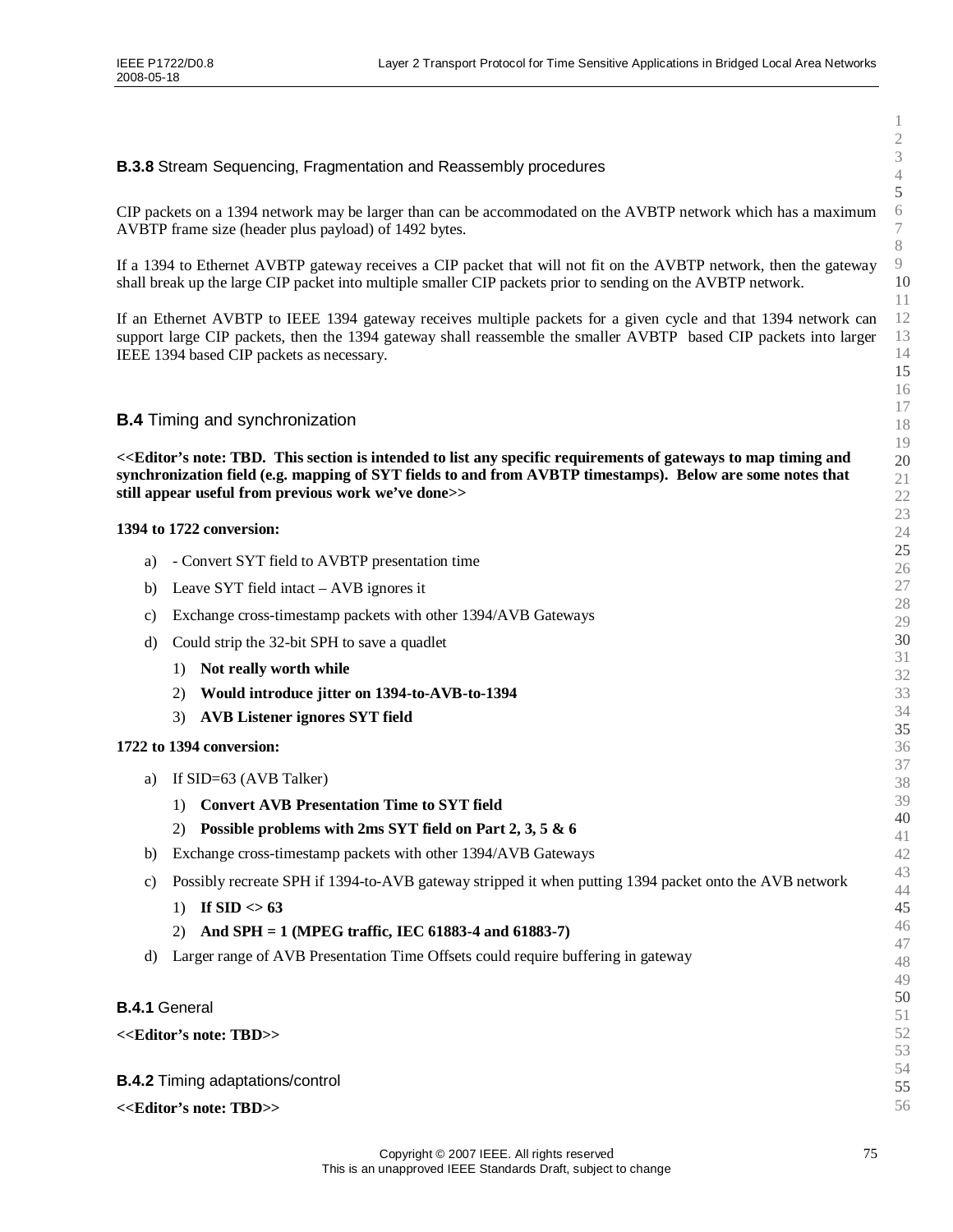- 
- 
- 
-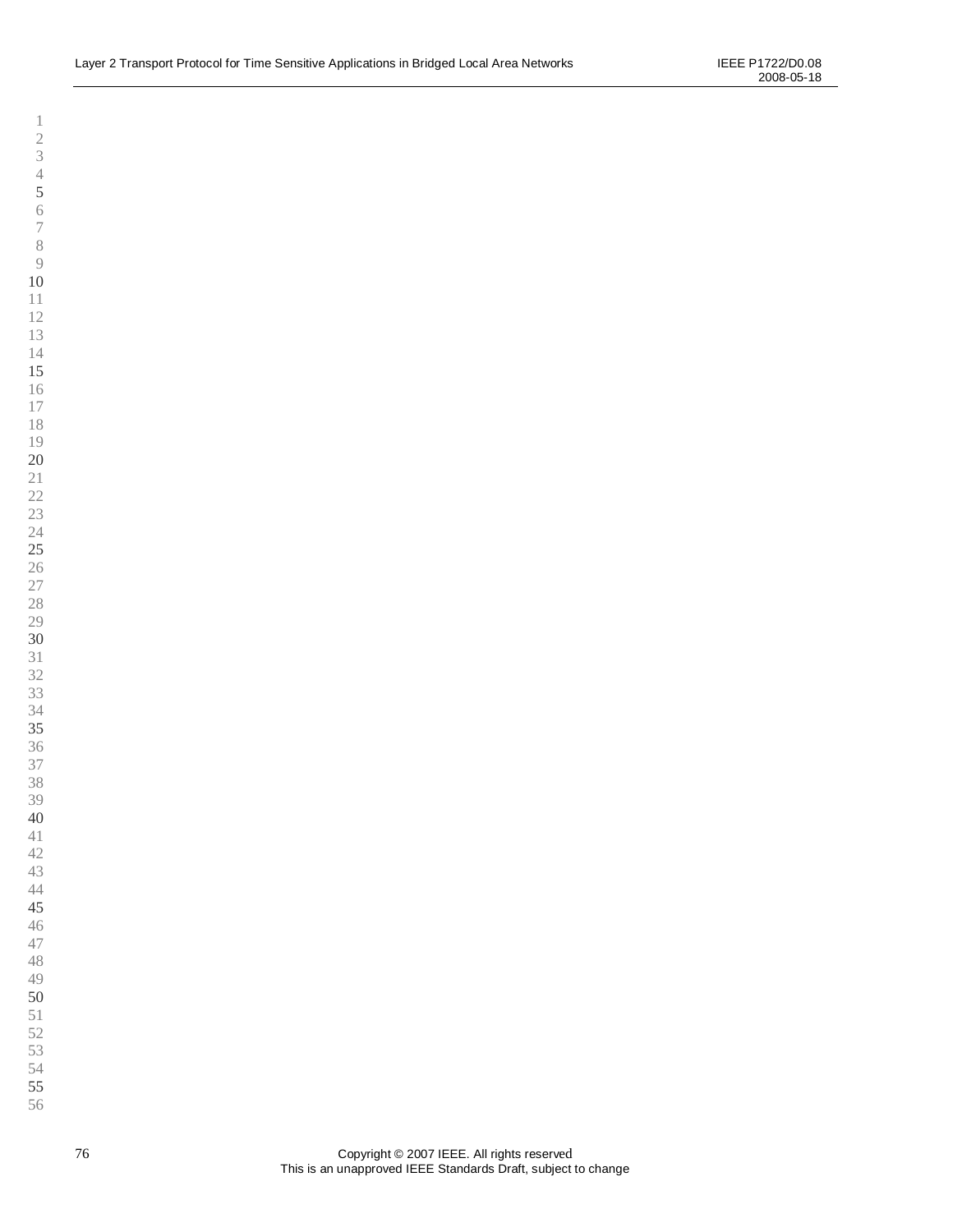|                                             | $\,1$                          |
|---------------------------------------------|--------------------------------|
|                                             | $\mathbf{2}$                   |
|                                             | 3                              |
| <b>B.4.3</b> Synchronization                | $\overline{4}$                 |
|                                             | 5                              |
| < <editor's note:="" tbd="">&gt;</editor's> | $\sqrt{6}$<br>$\boldsymbol{7}$ |
|                                             | $\,$ $\,$                      |
| <b>B.4.4 Queuing/Scheduling Mechanisms</b>  | $\overline{9}$                 |
| < <editor's note:="" tbd="">&gt;</editor's> | $10\,$                         |
|                                             | $11\,$                         |
|                                             | 12                             |
|                                             | 13                             |
|                                             | 14                             |
|                                             | $15\,$                         |
|                                             | $16$<br>$17\,$                 |
|                                             | $18\,$                         |
|                                             | 19                             |
|                                             | 20                             |
|                                             | $21\,$                         |
|                                             | $22\,$                         |
|                                             | 23                             |
|                                             | 24                             |
|                                             | 25<br>$26\,$                   |
|                                             | $27\,$                         |
|                                             | $28\,$                         |
|                                             | 29                             |
|                                             | $30\,$                         |
|                                             | $31\,$                         |
|                                             | 32                             |
|                                             | 33                             |
|                                             | 34<br>35                       |
|                                             | 36                             |
|                                             | $37\,$                         |
|                                             | 38                             |
|                                             | 39                             |
|                                             | $40\,$                         |
|                                             | $\frac{41}{42}$                |
|                                             |                                |
|                                             | 43<br>$44\,$                   |
|                                             | $45\,$                         |
|                                             | $46\,$                         |
|                                             | $47\,$                         |
|                                             | $\frac{48}{49}$                |
|                                             |                                |
|                                             | 50<br>$\epsilon$ 1             |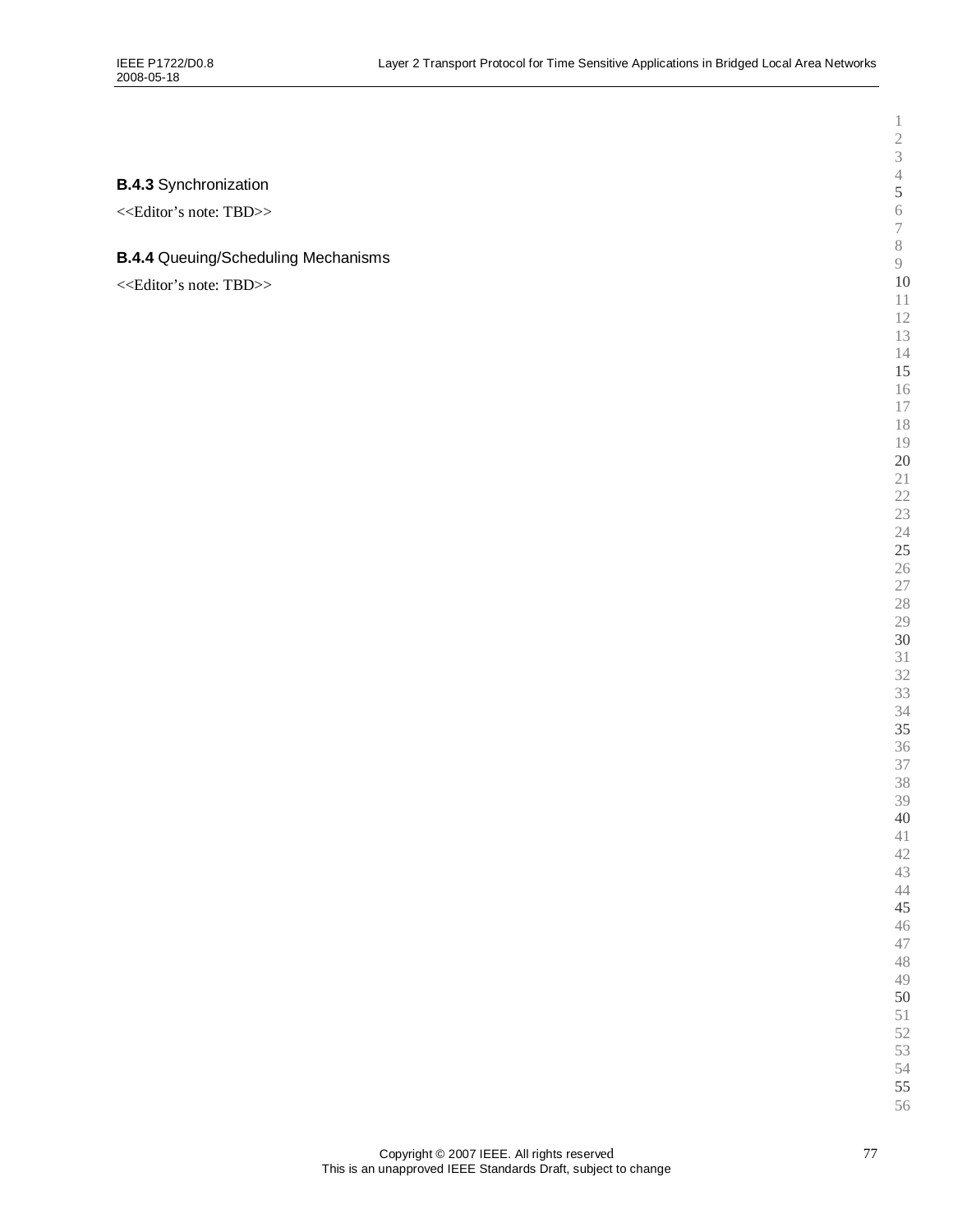# THIS PAGE LEFT INTENTIONALLY BLANK

<<Editor's note: This is because the template automatically forces Annexes to start on an odd numbered page>>

 

- 
-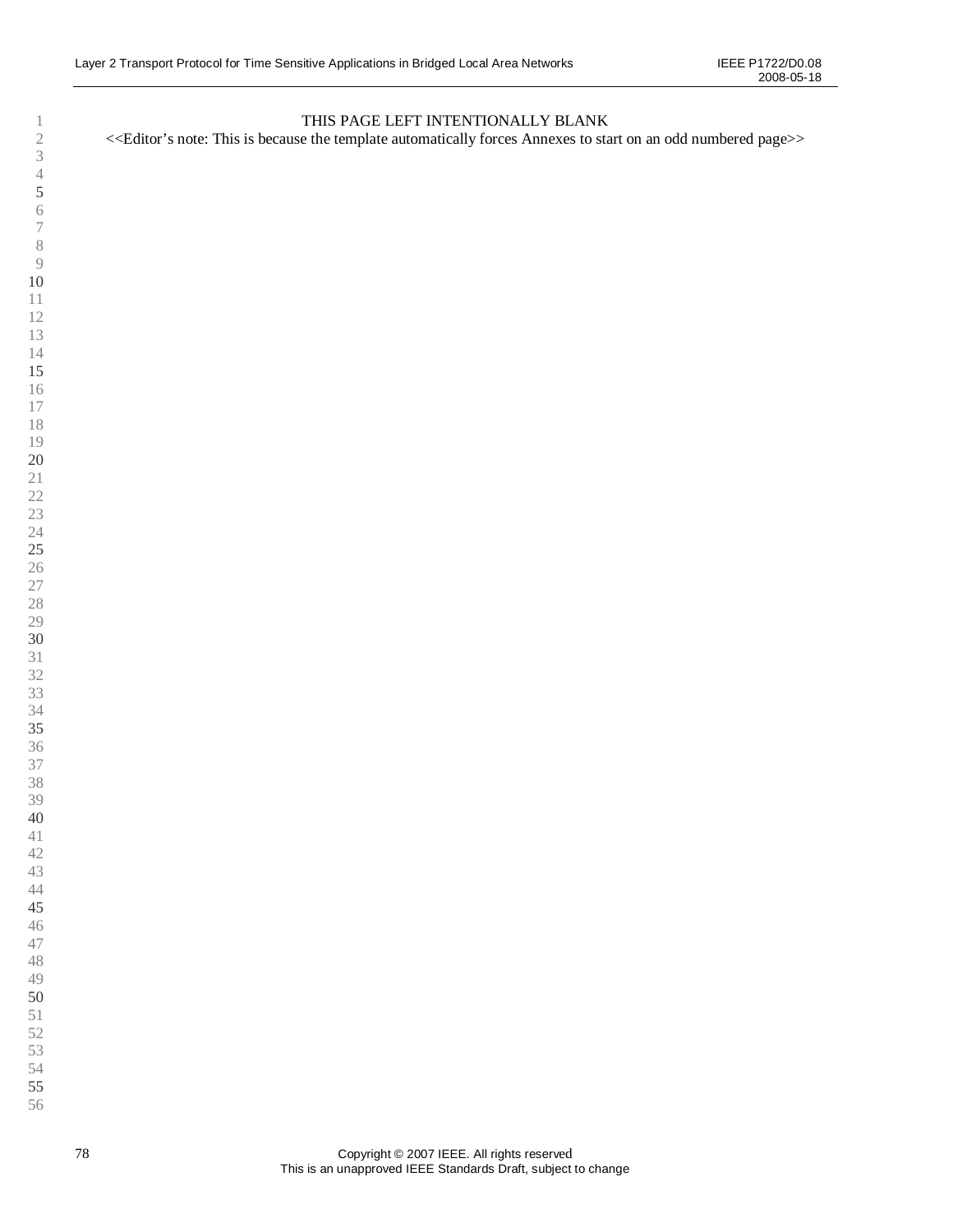# **Annex C(normative) MAC Address Acquisition Protocol (MAAP)**

## **C.1** Overview

**<<Editor's note: I have significantly changed this section based on verbal feedback from AVBTP and AVB meetings, so the intent is not to have this section perfect, but hopefully with enough detail to start the conversation on the changes that I was OK'd to take a first cut at.**

**In general, more and more this protocol is being discussed as a possible method to allocate not just Multicast addresses for AVBTP, but also for other 802.1 uses where multiple unique multicast and unicast addresses (such as VMWare, applications that need guaranteed unique user assigned source MAC addresses, IEEE 1733, etc.). Also I have been tasked to do on this first cut:**

- 1) **Make it so we can have shared Multicast MAC addresses in the future**
	- i) **I have not put in any text about this yet, but my thought is to use the new flags field and create a shared address indicator where the application can request a Multicast MAC address range that either can or cannot be shared. Comments on this would be appreciated**
	- ii) **<<F2F notes: Not our job. That should be done at another layer. Want to keep the layer as thin as possible.>>**
- 2) **Allow the protocol to allocate both Multicast and Unicast addresses**
- 3) **Allow the protocol to accommodate a future MAC address allocation server (similar to DHCP for IPv4) where you are told to use a specified address as given by a server rather than a random selection (this is also done to speed up the process if a server is available)**
	- i) **With that, I've added ASSIGN and UNASSIGN messages so that a server can say "I know you asked for range A, but I want/need you to use range B instead"**

**Another thing I've done is gone back and read Dr. Stuart Cheshire's Zeroconf book in that I wasn't happy with the first draft where you'd have to wait for 10 seconds to get a MAC address. Based on reading Zeroconf's methods for both IPv4 and DNS name assignment, I've added an announce phase (used by IPv4 link local assignment) and also used shorter timeouts (used by name assignment).**

**All comments and questions are welcome.>>.**

**<<Phone and F2F meeting notes:**

**Phone notes:**

**gm\_info (fixed source slides)**

**discuss multicast address**

**Change to optional on tag. Recommended.**

**receive shall process accept both, recommended on transmit**

**8 bits lsb**

**lease time**

**>>**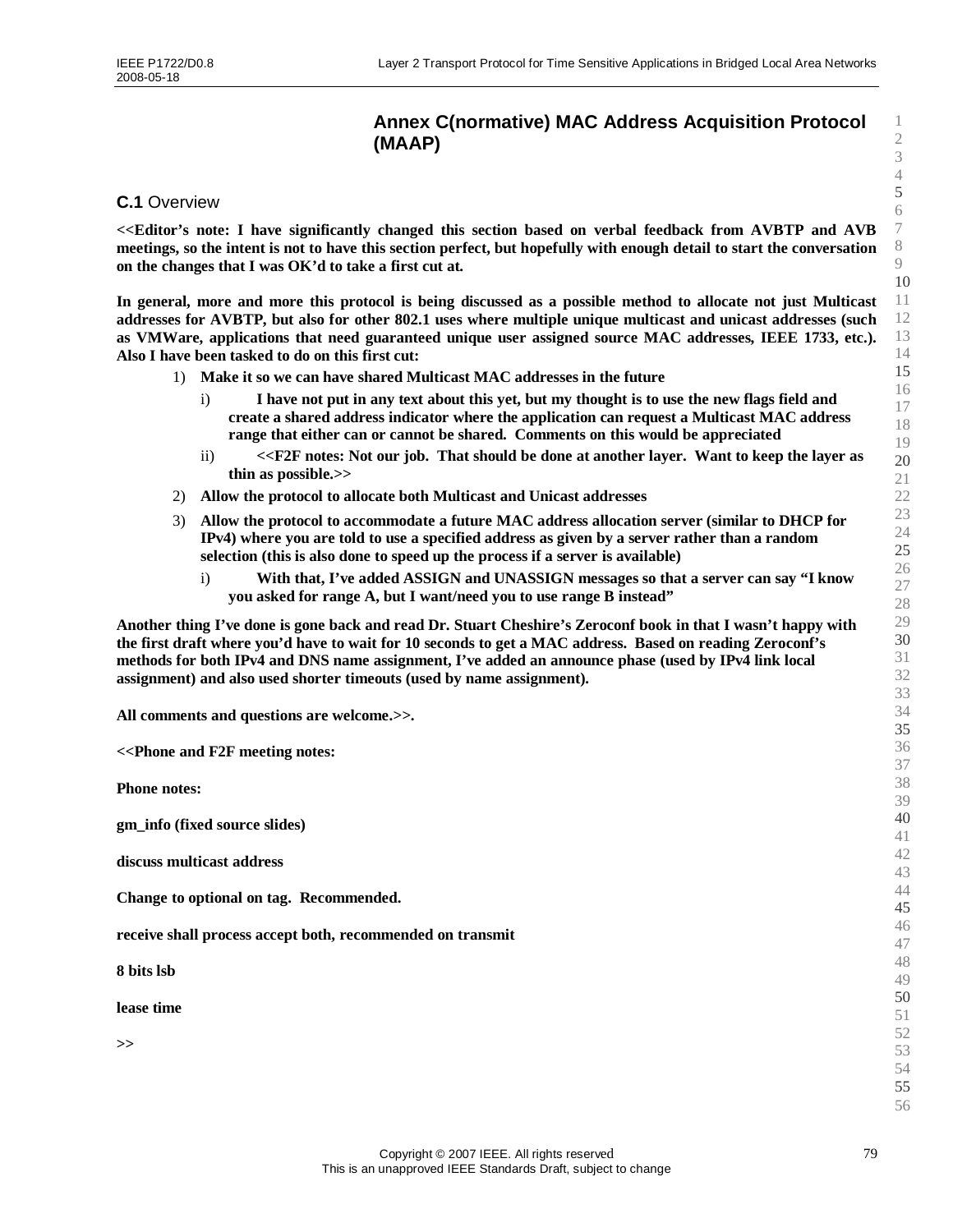**Multicast MAC addresses will be required by AVBTP for the transmission of media stream from one talker to multiple listeners. As AVBTP runs directly on a layer 2 transport, there is no existing protocol to dynamically allocate multicast MAC addresses for AVBTP.**

A reserved block of Multicast MAC addresses has been reserved for the use of AVBTP these are from xx-xx-xx-xx-xx-xx through yy-yy-yy-yy-yy-yy. **<<Editor's note, this range will be filled in once we have the range allocated to us from the IEEE>>**

The MAC address Acquisition Protocol (MAAP) specifies a mechanism to dynamically allocate Multicast and Unicast MAC addresses in a specified address range. The base protocol uses a request, announce, defend and release mechanism and also has been designed to allow for future enhancements of supporting a MAC address assignment server via the assign and un-assign mechanisms.

In the case of AVBTP using MAAP, any application that uses addresses from the AVBTP multicast address range must make use of the AVBTP Multicast Acquisition Protocol to request and defend those addresses.

To obtain a set of addresses, an application randomly selects a multicast address from the desired range and multicasts probe packets containing the desired address range. The application then listens for a defend response or assign command. A defend response indicates that the address is in use. If no responses are received the multicast address is then assigned for use by the application. If any response is received indicating the address is already in use, then the MAAP layer randomly selects a new address range and begins sending probe packets containing the new address range. The process is repeated until an address range is successfully obtained at which point the MAAP layer informs the application of the resulting address range.

Once the MAAP layer has obtained an address it is required to remember and defend the address until it is until it is released by the application. Defending an address consists of listening for probes to use the address and responding to the probes signifying that the address is already in use.

MAC addresses can be allocated individually or as a consecutive range. A MAAP entity that is already acquired any address in a probed range must respond to the probes to defend its address.

# **C.2** Protocol Message Format

All MAAP frames can be transmitted with or without an 802.1Q tag in the frame. It is recommended that MAAP frames be transmitted using 802.1Q tagging. If the frame is tagged, then it shall be transmitted using 802.1Q field with a fixed Priority value of 6 and a VLAN ID of zero(0). For 802.3 and example is shown in the figure below.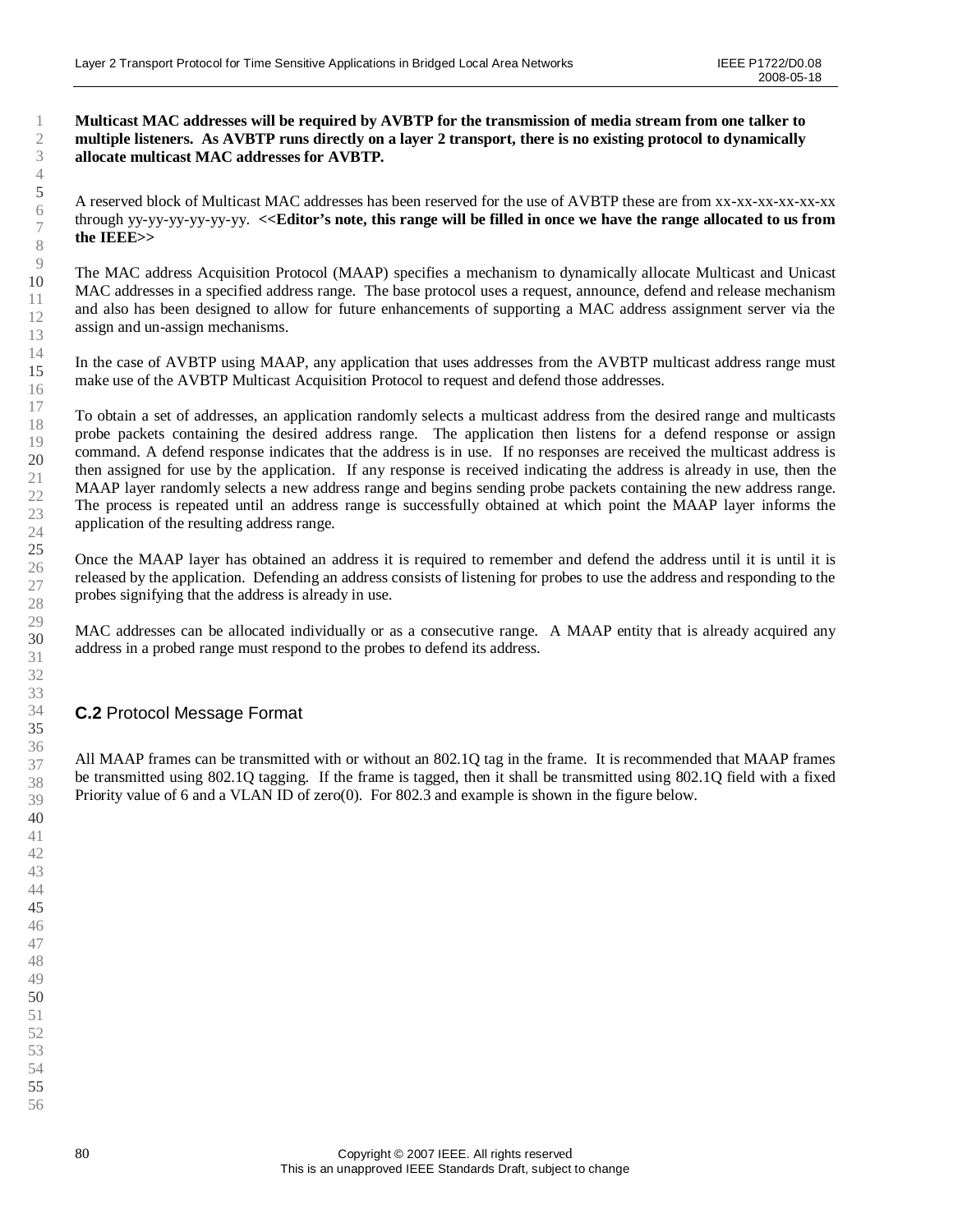

## **Figure C.1 –802.3 MAAP frame format**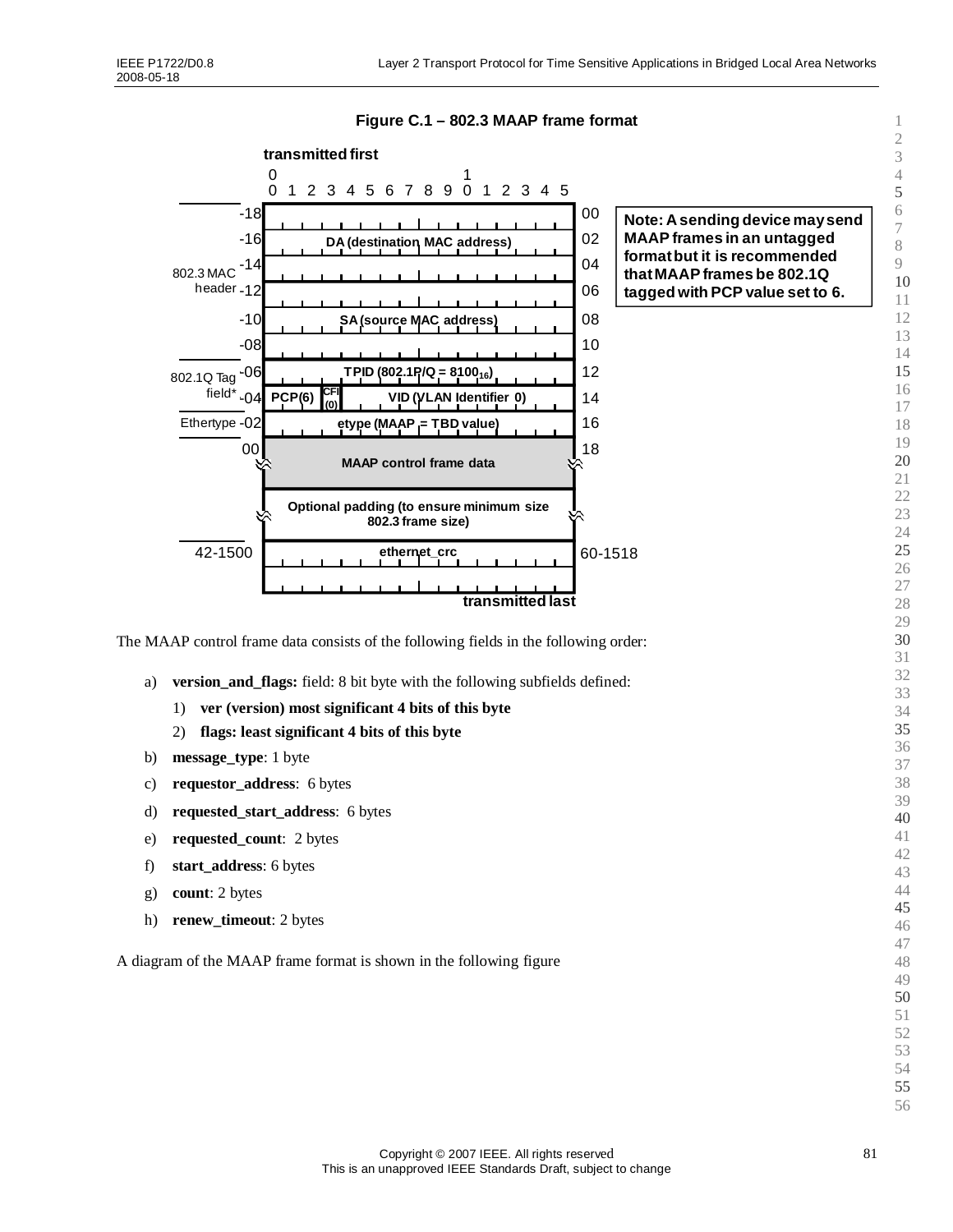#### **transmitted last** 00 | ver | flags | message\_type **requested\_start\_address requestor\_address ver flags start\_address requested\_count count renew\_timeout(assign message only) transmitted first** 2 3 4 5 6 7 8 9 0 1 2 3 4 5

. The frame type is identified in the message\_type field as follows:

| Table C.1-MAC address Acquisition protocol message types |  |
|----------------------------------------------------------|--|
|----------------------------------------------------------|--|

**Figure C.2 –802.3 MAAP frame format**

| Value     | <b>FUNCTION</b>      | Meaning                                 |
|-----------|----------------------|-----------------------------------------|
| (decimal) |                      |                                         |
|           |                      | Reserved                                |
|           | <b>MAAP PROBE</b>    | Probe MAC address(es) frame             |
|           | <b>MAAP DEFEND</b>   | Defend address(es) response frame       |
|           | <b>MAAP ANNOUNCE</b> | Announce MAC address(es) acquired frame |
|           | <b>MAAP RELEASE</b>  | Release MAC acquired address(es)        |
|           | <b>MAAP ASSIGN</b>   | Assign MAC address(es) command          |
| 6         | <b>MAAP UNASSIGN</b> | Unassign MAC address(es) command        |

All MAAP frames are sent with a multicast destination MAC address set to the reserved MAAP protocol Multicast address of zz-zz-zz-zz-zz-zz. **<<Editor's note, this reserved Multicast address shall be set in a future revision of this document per IEEE rules and procedures. Current suggestion is that it is in the same OUI and address range of the Multicast Registration Protocol (MRP)>>**

The Source MAC Address shall be set to the MAC address of the sender.

If the MAAP frame is 802.1Q tagged then:

The first Ethertype field shall be set to the  $802.1Q$  Ethertype of  $81-00_{16}$ .

The Priority Control Point (PCP) field shall be set to 6.

- The Canonical Format Indicator shall be set to zero(0).
- The VLAN Identifier shall be set to zero(0).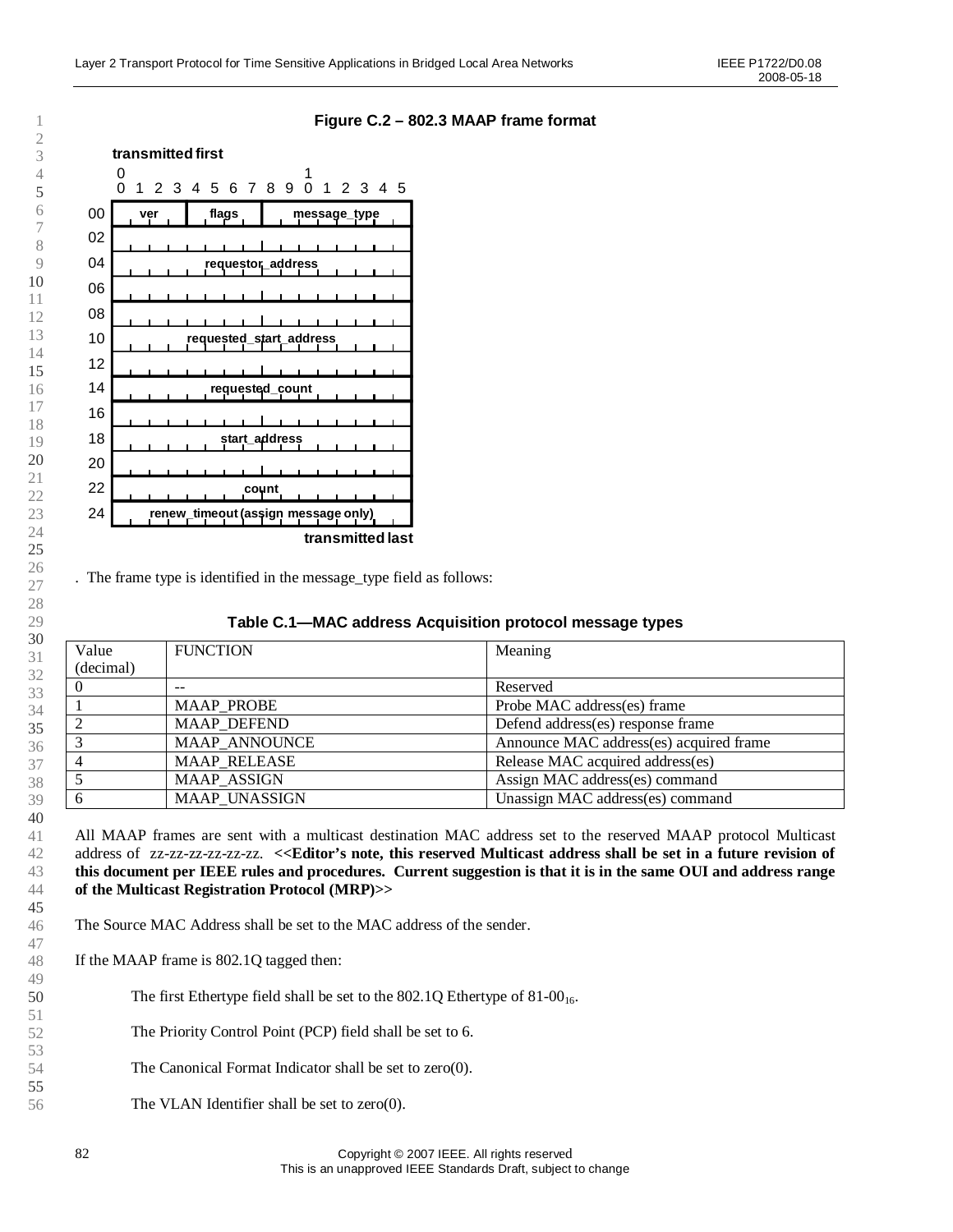The main Ethertype field shall be the MAAP reserved Ethertype of nn-nn<sub>16</sub>. <<**Editor's note: This Ethertype will be allocated in a future version of this specification per normal IEEE procedures>>**

In a Probe message, the requested start address and requested count fields shall be set to the start MAC addresses of the requested range and the total number of MAC addresses requested.

The requested start address and requested count represent an inclusive request for all MAC addresses between a range of addresses.

**<<Editor's note: I was requested at the last face to face meeting to "use the text from MMRP"to describe how MAC addresses are to be documented. In looking at the current spec and its corrigendum, I did not see which text to use as what I saw in the spec seemed to not describe the value and range, but instead "punted"on the subject. Please advise exactly which text I should use and if it needs to be modified to meet the requirements of this specification.>>**

In a Response message, the Start Address and count fields shall be set to values of the start and count value of the range of addresses that conflict with the requested range

# **C.3** Requesting an address range

An application allocates an address by requesting the MAAP entity to acquire a specified number of Multicast or Unicast addresses.

If the application has previously obtained an address range and has access to persistent storage, the application should have recorded the previous address range and should attempt to reuse the saved address range.

If no previous addresses were previously allocated then the MAAP entity randomly selects an address range based on the number of addresses requested by the application to acquire and a range of addresses specified by the application (for example, the AVBTP reserved multicast address range) . The MAAP entity selects a subset of that range based on the count of addresses requested and where the requested start address is selected using a pseudo-random number generator with a uniform distribution across the reserved range xx-xx-xx-xx-xx-xx through yy-yy-yy-yy-yy-yy.

The pseudo-random number generation algorithm must be chosen so that different hosts do not generate the same sequence of numbers for subsequent Probe frames. The pseudo-random number generator should be seeded using the least significant bytes of IEEE 802 MAC address of the requestor.

Once the address is selected the MAAP entity will start the address acquisition process. It starts by:

- Setting the maap\_probe\_counter to MAAP\_PROBE\_RETRANSMITS.
- Formatting a new probe frame with:
	- requestor\_start\_address field set to the Unicast MAC address associated with the MAAP entity
		- requested start address field set to the start of the address range requested
	- requested count field set to the number of contiguous MAC addresses requested • start\_address field set to 00:00:00:00:00:00
	- count field set to zero
- Sending the frame to the network
- Decrementing the maap\_probe\_counter by 1
- Starting the maap\_probe\_timer setting it to a random value selected uniformly in the range between MAAP\_PROBE\_INTERVAL\_BASE to MAAP\_PROBE\_INTERVAL\_BASE plus MAAP\_PROBE\_INTERVAL\_VARIATION milliseconds,

If a defend response or announce indication frame is received that contains a conflicting address range as reported in the start\_address and count of that frame, then the MAAP entity shall randomly select a new set of addresses, and set the maap\_probe\_counter to MAAP\_PROBE\_RETRANSMITS..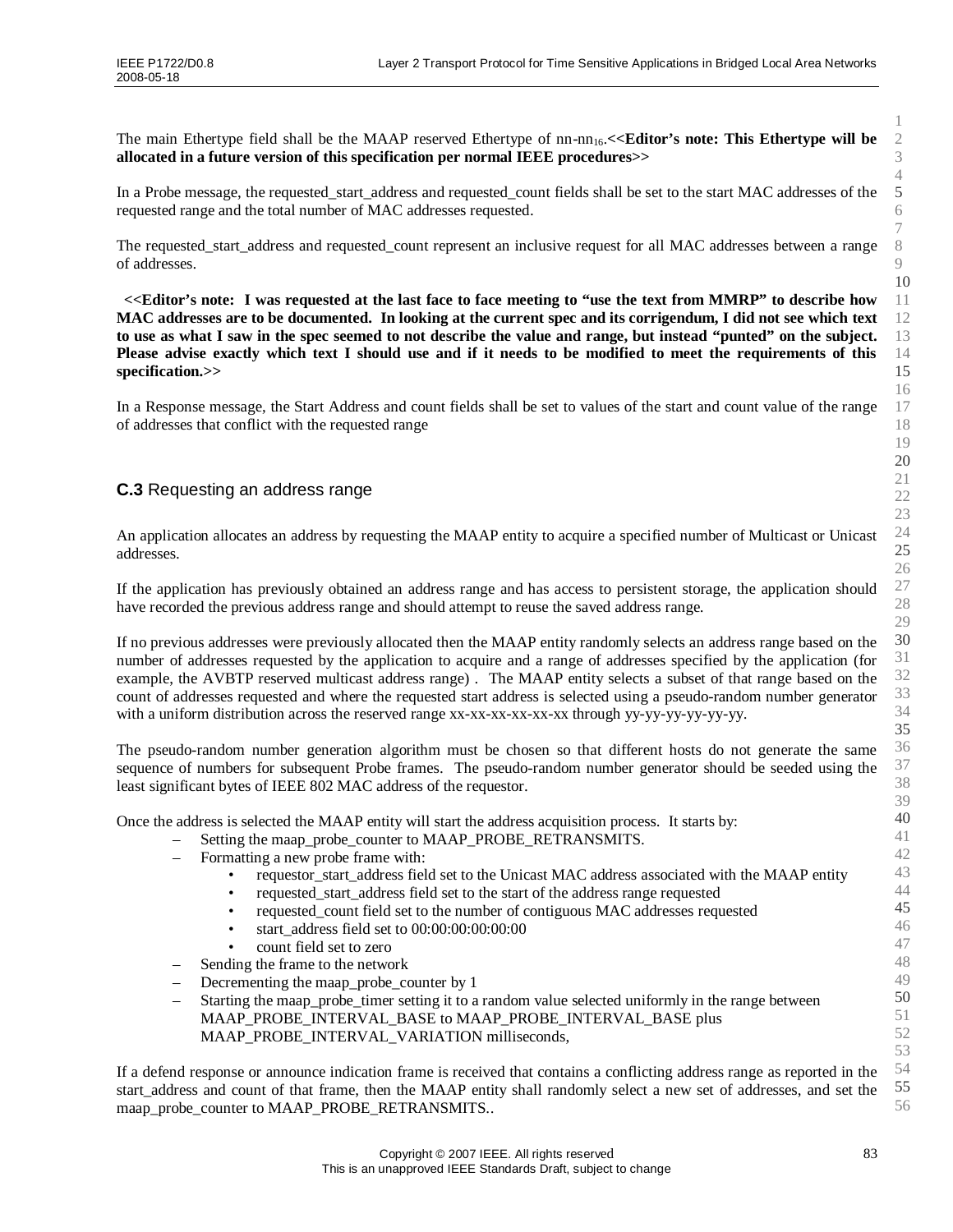If an assign message is received where the requestor address, requested start address and requested count match the sent probe message, then the MAAP entity will start the announce process and inform the application of the assigned MAC address range from the start address and count fields of the incoming message.

If a maap\_probe\_timer expires, then the MAAP entity will decrement the maap\_probe\_counter.

- If the maap\_probe\_counter is equal to zero, then the MAAP entity will inform the application that the Address range has been acquired and the MAAP entity will start the announce process.
- If the maap\_probe\_counter is greater than zero, then the MAAP entity will retransmit the current address range, decrement the maap\_probe\_counter by one and restart the maap\_probe\_timer to a new random value selected from uniformly in the range between MAAP\_PROBE\_INTERVAL\_BASE to MAAP\_PROBE\_INTERVAL\_BASE plus MAAP\_PROBE\_INTERVAL\_VARIATION milliseconds,

## **C.4** Announcing an acquired MAC Address Range

Once an address range is acquired, the local MAAP entity shall announce to the network by sending announce messages to the network. It does this by:

- Setting the maap\_announce\_counter to MAAP\_ANNOUNCE\_RETRANSMITS.
- Formatting a new announce frame with:
	- requestor\_start\_address field set to Unicast MAC address associated with the MAAP entity
	- requested start address field set to the start of the address range acquired
	- requested\_count field set to the number of addresses acquired
	- start\_address field set to the start of the address range acquired
	- count field set to the number of addresses acquired
- Sending the frame to the network
- Decrementing the maap\_announce\_counter by 1
- Starting the maap probe timer setting it to a random value selected uniformly in the range between MAAP\_ANNOUNCE\_INTERVAL\_BASE to MAAP\_ANNOUNCE\_INTERVAL\_BASE plus MAAP\_ANNOUNCE\_INTERVAL\_VARIATION milliseconds,

**<<Editor's note: need more text here about how announces repeat until count is zero, etc. and have similar text or refer to C.5 on defending and address during the announcement phase. >>**

#### **C.5** Defending a MAC Address Range

Once the MAAP entity has acquired a set of addresses it must also defend those addresses.

If the MAAP entity receives a Probe that conflicts with any of its acquired addresses if shall send a Defend response frame back to the source of the Probe. The Response frame shall contain copies of the requestor address, requested\_start\_address and requested\_count from the received Probe frame. It also then reports start and count of the conflicting address range in the start\_address and count fields of the defend response frame. In the case that the application has obtained multiple MAC address ranges that conflict with the request, then any one of the address ranges that conflict shall be sent in the response. If another Request frame is received that conflicts with the address range not sent in the response, then a response frame shall be sent back to the source containing this address range.

The MAAP entity may send multiple Response packets to a received Probe if the application has multiple address ranges that conflict with the address range specified in the probe.

If the MAAP entity receives an Announce message that conflicts with any of its assigned MAC addresses, then another MAAP entity has a conflicting address range that it has acquired (possibly due to message loss, merging networks, etc.). In that case the receiving may send one and only one Defend message for that address range. If a subsequent announce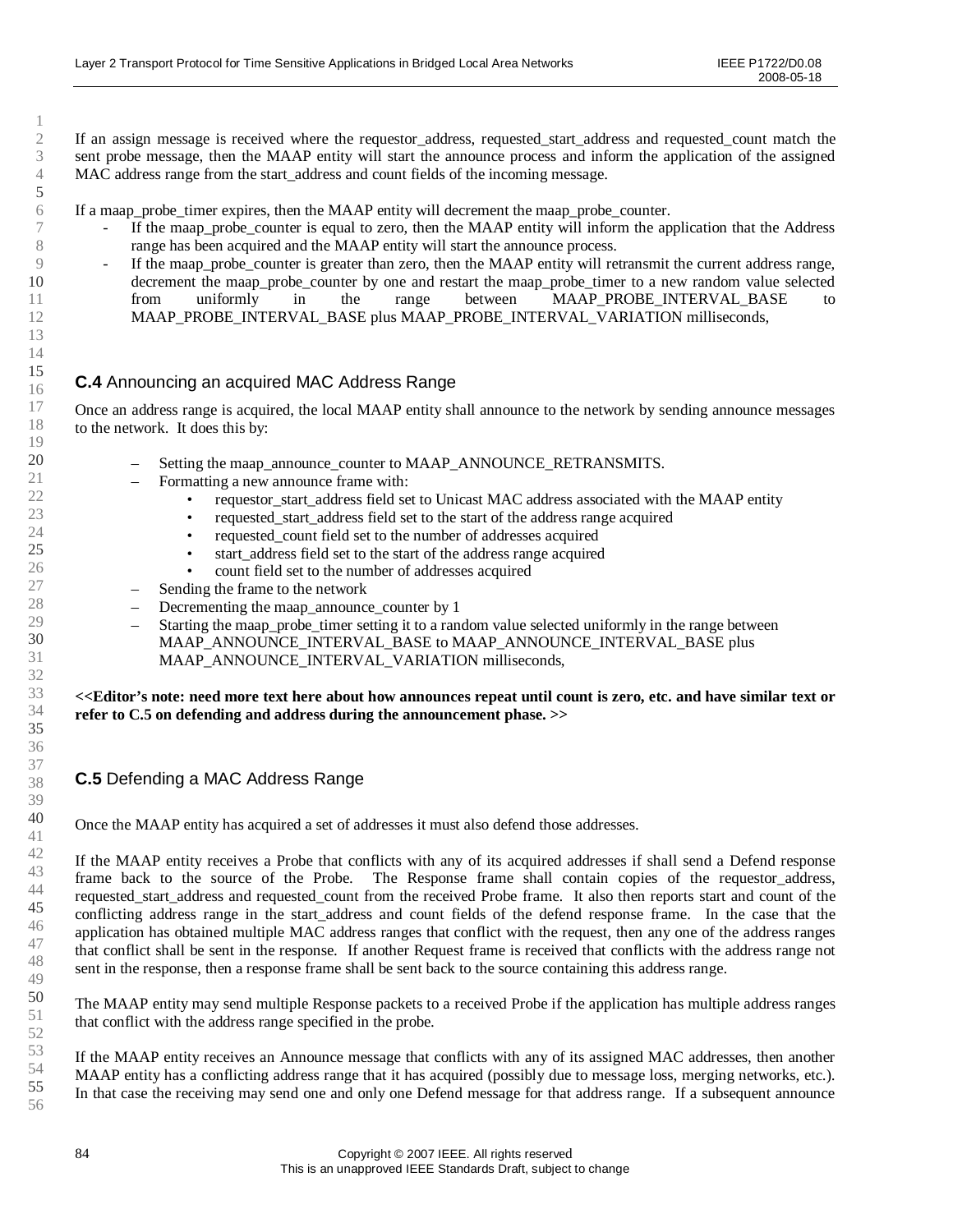message is sent from that remote MAAP entity, then the other side will not yield, so the local MAAP entity shall relinquish that MAC address range. shall send a Defend response frame back to the source of the Probe and informing the application of the address range being relinquished.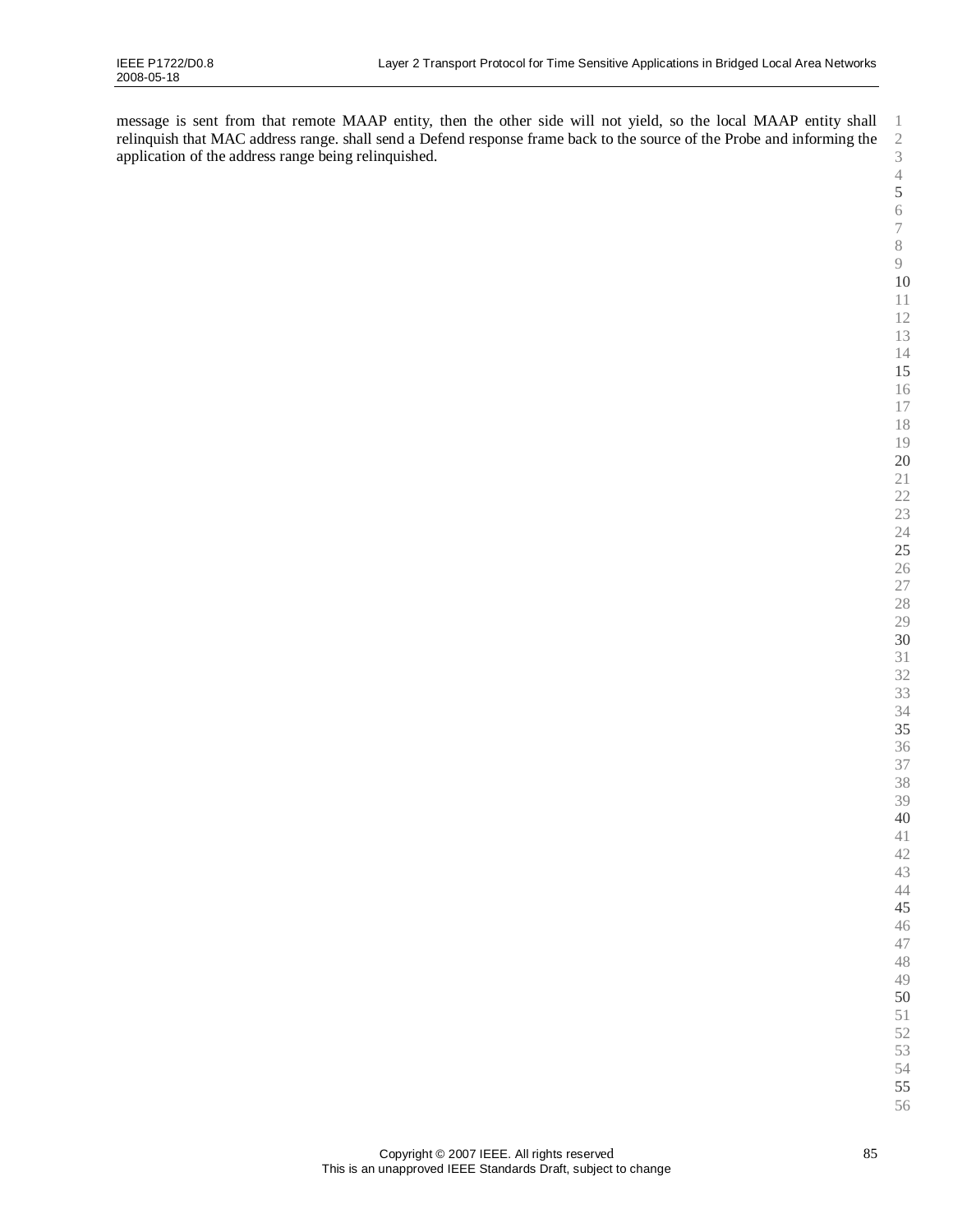# **Annex Z(informative) COMMENTARY**

This is a temporary Annex intended to record issues/resolutions thereof as the project proceeds. It will be removed prior to Sponsor ballot, and should be ignored for the purposes of TG/WG ballot.

# **Z.1** Unicast Destination MAC address support for stream data frames?

Will we allow unicast MAC addresses now that we have a stream ID field? Previous versions said that we would use only multicast MAC addresses for stream data frames and that the multicast MAC address would serve as the Stream identifier. Now that we have a 64 bit stream ID in each frame, do we now also allow unicast MAC addresses?

## **<<Editor's note: Consensus appears to be that AVBTP will not specify this and instead will "point to"802.1Qat for all management and specification of Stream IDs and their associated MAC addresses.>>**

# **Z.2** Need mechanism for getting PCP value for ClassA and ClassB streams

Group opinion from 2007-09-23 Santa Clara meeting: We should hopefully have some mechanism to make this more plug and play to have some mechanism to automatically have AVB bridges inform AVBTP end stations on what the current value of Priority Code Point (PCP) is to be used for classA and classB streaming traffic if it is changed from the default.

## **<< Editor's update 2007-10-04: This is currently being discussed as part of the work being done for 802.1Qat.>>**

# **Z.3** Does AV/C protocol need its own subtype?

Would it be more appropriate to make AV/C the standard control for 61883 and use cd of 1 and subtype of 0? Can or should AV/C be used for anything besides 61883/IIDC encapsulation??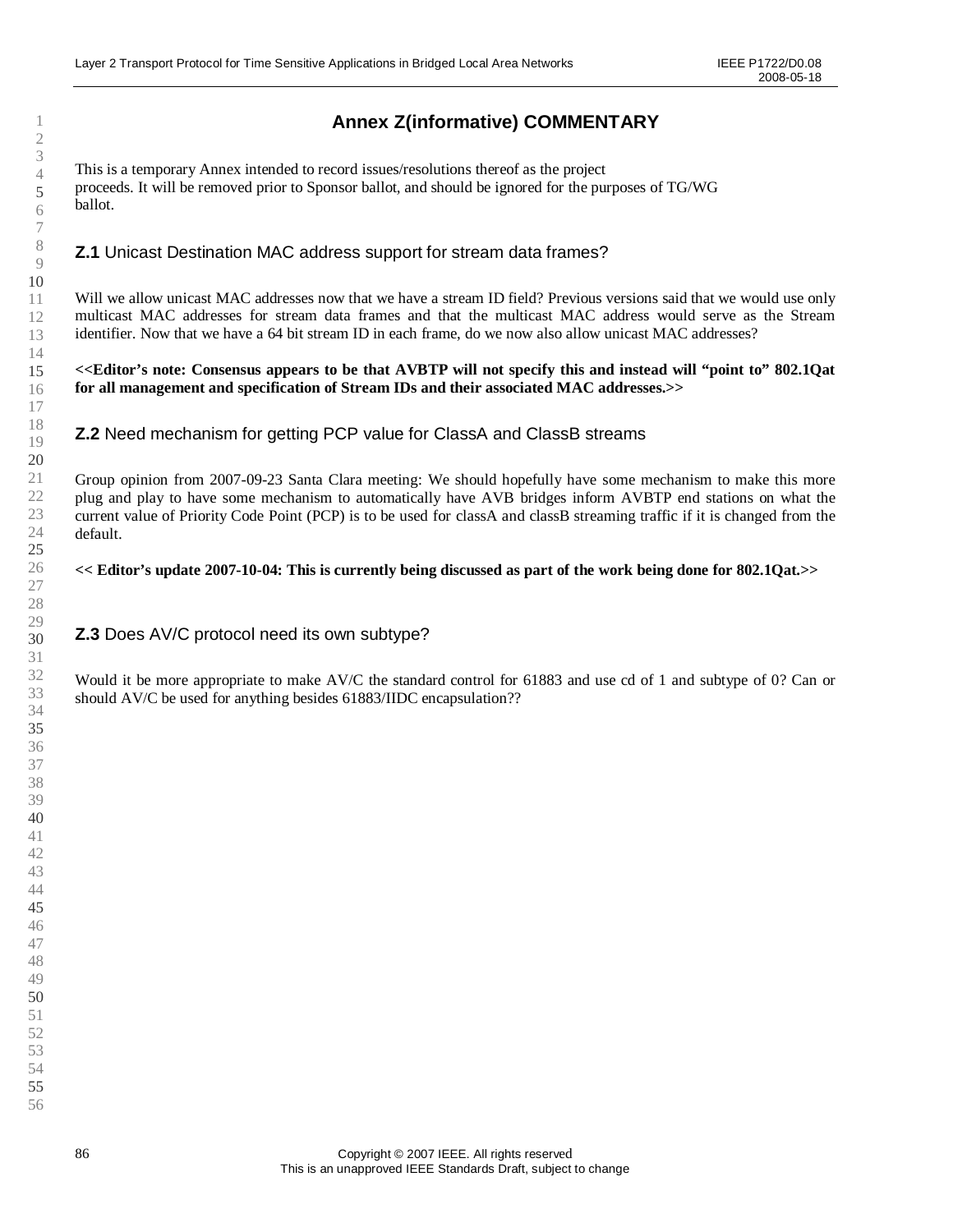# **Z.4** Need to define more details on format and function of AVBTP source Timestamp and relationship to use of the 61883 SYT field

- Current consensus high level definition is "Nominal launch time (launch to the network)".
- For fragments, needs to be the same value for each fragment. 61883 type packets will want to be launched in 125us intervals (8 kHz clock)
- AVBTP will also need to deal with time changes in 802.1AS.
- Alternate proposal is that it is not tied to an 8kHz clock and is instead tied to the media clock and can be used as presentation time.
- Format of field is TBD (based on decision from 802.1AS)
- Full resolution target at  $\sim$ 1 second.
- Discussions to date have been where this timestamp indicates the "desired transmit time" for egress frames (i.e. when the frame is scheduled to be passed to 802.1Qav shaping for subsequent egress transmission).
- Further discussions will hopefully clarify the use of this field as we get further in our work on Timing and Synchronization details.

**<<Editor's note: We have made good progress on this based on the work done by Craig Gunther (see current draft sections for changes in timing and synchronization for common, 61883 and Annex B. Current consensus (to my understanding) is:**

- 1) **we will not use the CIP header SYT field for the AVBTP end stations, we will use the AVBTP timestamp field. Only 1394 to 1722 gateways will need to deal with time translations/management.**
- 2) **we will keep the avbtp\_timestamp field at 32 bits**
- 3) **we will use nanoseconds since epoch giving a resolution of around 4 seconds.**
- 4) **avbtp\_timestamp will be used for presentation time similar to the way that presentation time is used in IEC 61883.**
- 5) **we will default to 2 milliseconds to add to sample data ingress time to create presentation time to put into the frame.**
- 6) **for 61883 type traffic with SPH=0 we will use the SYT\_INTERVAL mechanism (DBC used to calculate which sample frame the timestamp is related to), but use the avbtp\_timestamp field instead of the SYT field.**

**With #6 above, we still need to work on how to handle SPH=1 for MPEG 61883-4 and 61883-7 traffic where in 1394/61883, the SYT field is in the source packet and not in the CIP header**

**>>**

## **Z.5** Need to define how 802.1Qat stream IDs are used by AVBTP

- Need to define relationship of stream IDs with source and destination MAC addresses.
- Need to have a standard Stream ID value that indicates that stream ID contains no data (perhaps all zeros or all ones?) so we can have control frames that either relate to a single stream or to a protocol options for a protocol (subtype). I would assume all zeros would be better as all ones in addresses are usually used for Broadcast.
- Need to define how stream ID management ties into AVBTP session management.